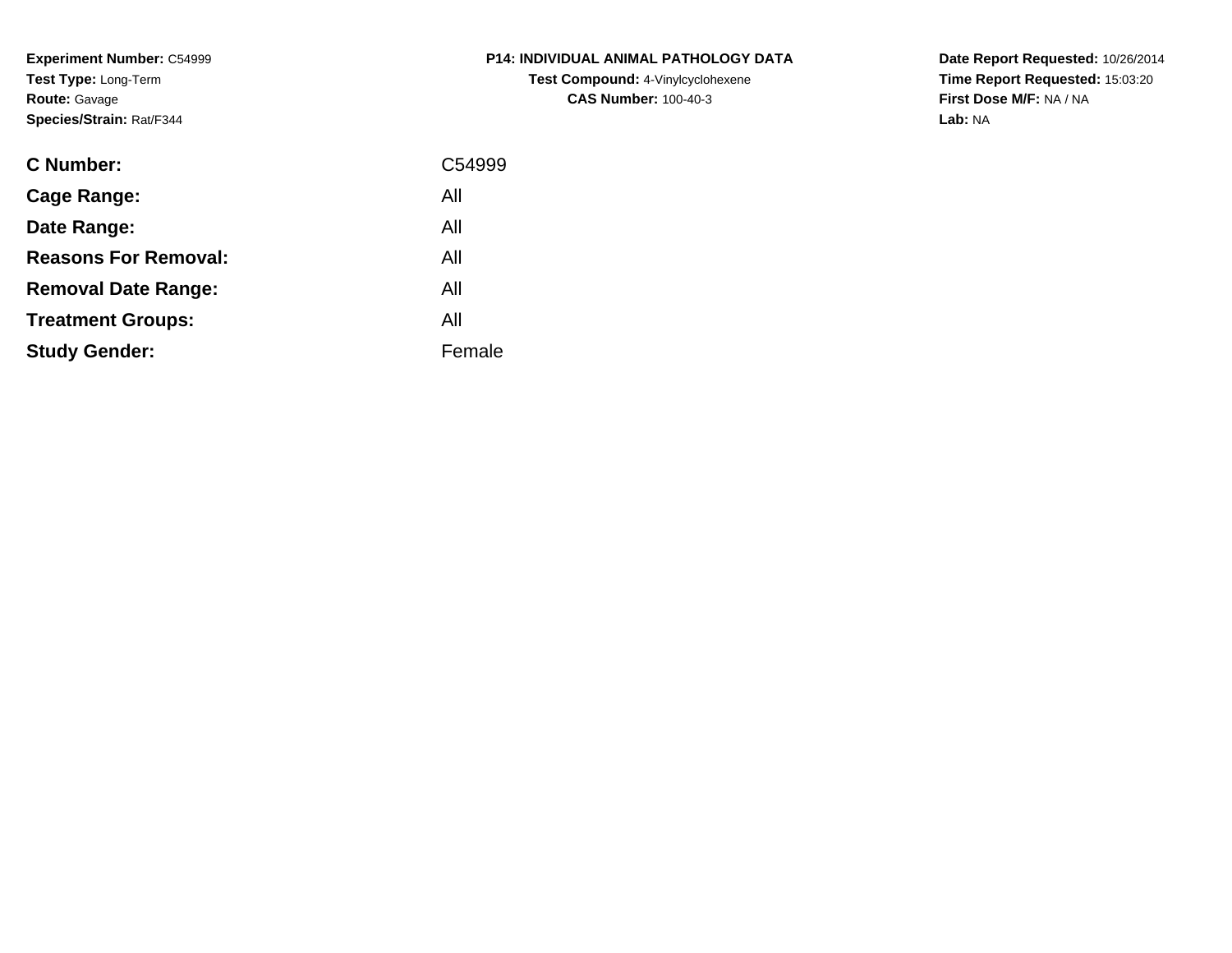| <b>Experiment Number: C54999</b><br>Test Type: Long-Term<br><b>Route: Gavage</b> |                          | <b>P14: INDIVIDUAL ANIMAL PATHOLOGY DATA</b> | Date Report Requested: 10/26/2014 |  |
|----------------------------------------------------------------------------------|--------------------------|----------------------------------------------|-----------------------------------|--|
|                                                                                  |                          | Test Compound: 4-Vinylcyclohexene            | Time Report Requested: 15:03:20   |  |
|                                                                                  |                          | <b>CAS Number: 100-40-3</b>                  | First Dose M/F: NA / NA           |  |
| Species/Strain: Rat/F344                                                         |                          |                                              | Lab: NA                           |  |
| <b>ANIMAL ID: 1 001</b>                                                          | <b>TRT#: 1</b>           | <b>SEX:</b> Female                           | DAY ON TEST:                      |  |
|                                                                                  | <b>DOSE: 400.0 MG/KG</b> | <b>DISP:</b> Moribund Sacrifice              | HISTO:                            |  |
| <b>OBSERVATIONS</b>                                                              |                          |                                              |                                   |  |
| Thyroid                                                                          |                          | Hyperplasia, C Cell                          |                                   |  |
| PRIMARY CAUSE OF DEATH                                                           |                          |                                              |                                   |  |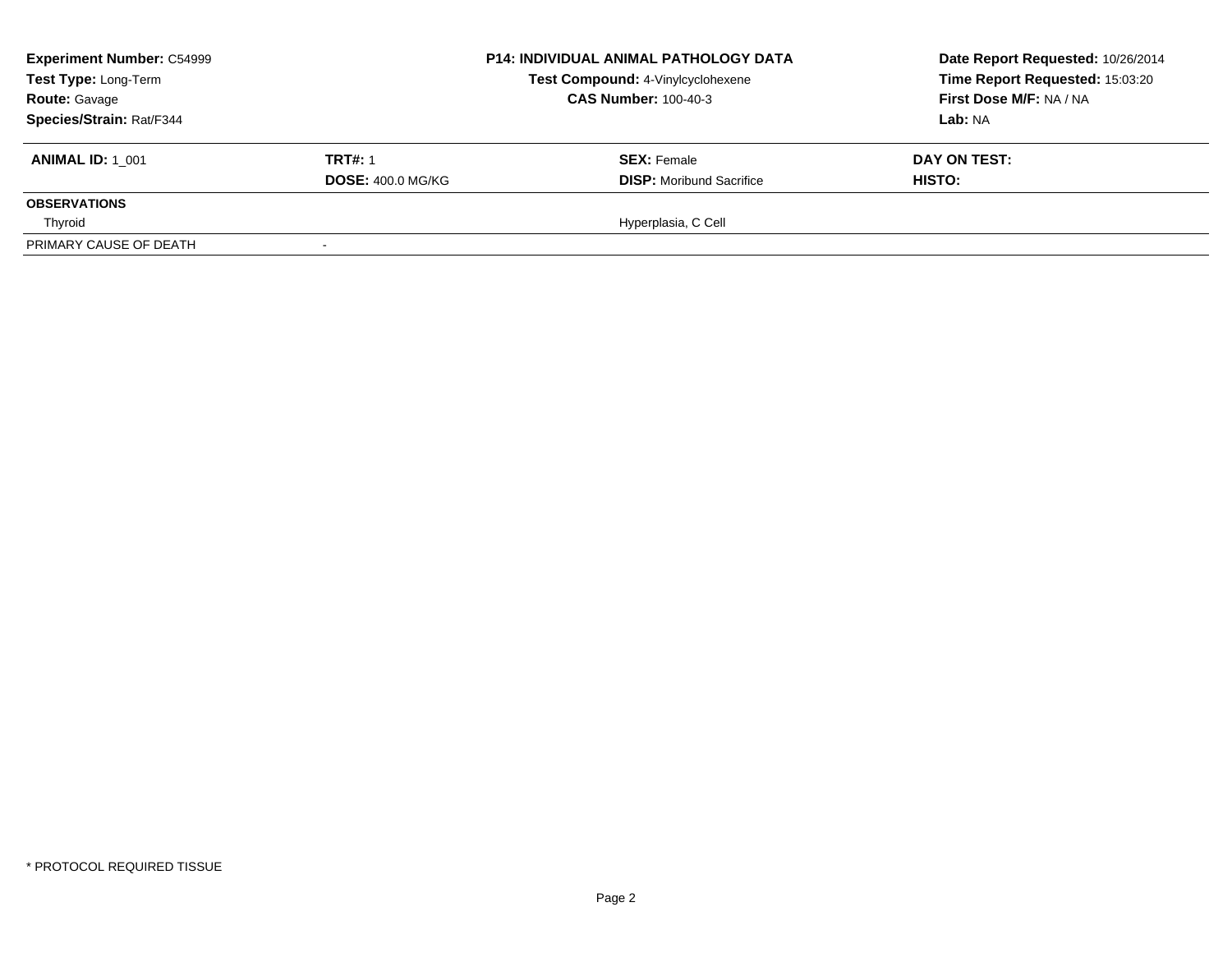| <b>Experiment Number: C54999</b><br>Test Type: Long-Term |                          | <b>P14: INDIVIDUAL ANIMAL PATHOLOGY DATA</b> | Date Report Requested: 10/26/2014 |  |
|----------------------------------------------------------|--------------------------|----------------------------------------------|-----------------------------------|--|
|                                                          |                          | Test Compound: 4-Vinylcyclohexene            | Time Report Requested: 15:03:20   |  |
| <b>Route: Gavage</b>                                     |                          | <b>CAS Number: 100-40-3</b>                  | First Dose M/F: NA / NA           |  |
| Species/Strain: Rat/F344                                 |                          |                                              | Lab: NA                           |  |
| <b>ANIMAL ID:</b> 1 002                                  | <b>TRT#: 1</b>           | <b>SEX: Female</b>                           | DAY ON TEST:                      |  |
|                                                          | <b>DOSE: 400.0 MG/KG</b> | <b>DISP: Natural Death</b>                   | <b>HISTO:</b>                     |  |
| <b>OBSERVATIONS</b>                                      |                          |                                              |                                   |  |
| Heart                                                    |                          | Inflammation, Chronic Focal                  |                                   |  |
| PRIMARY CAUSE OF DEATH                                   |                          |                                              |                                   |  |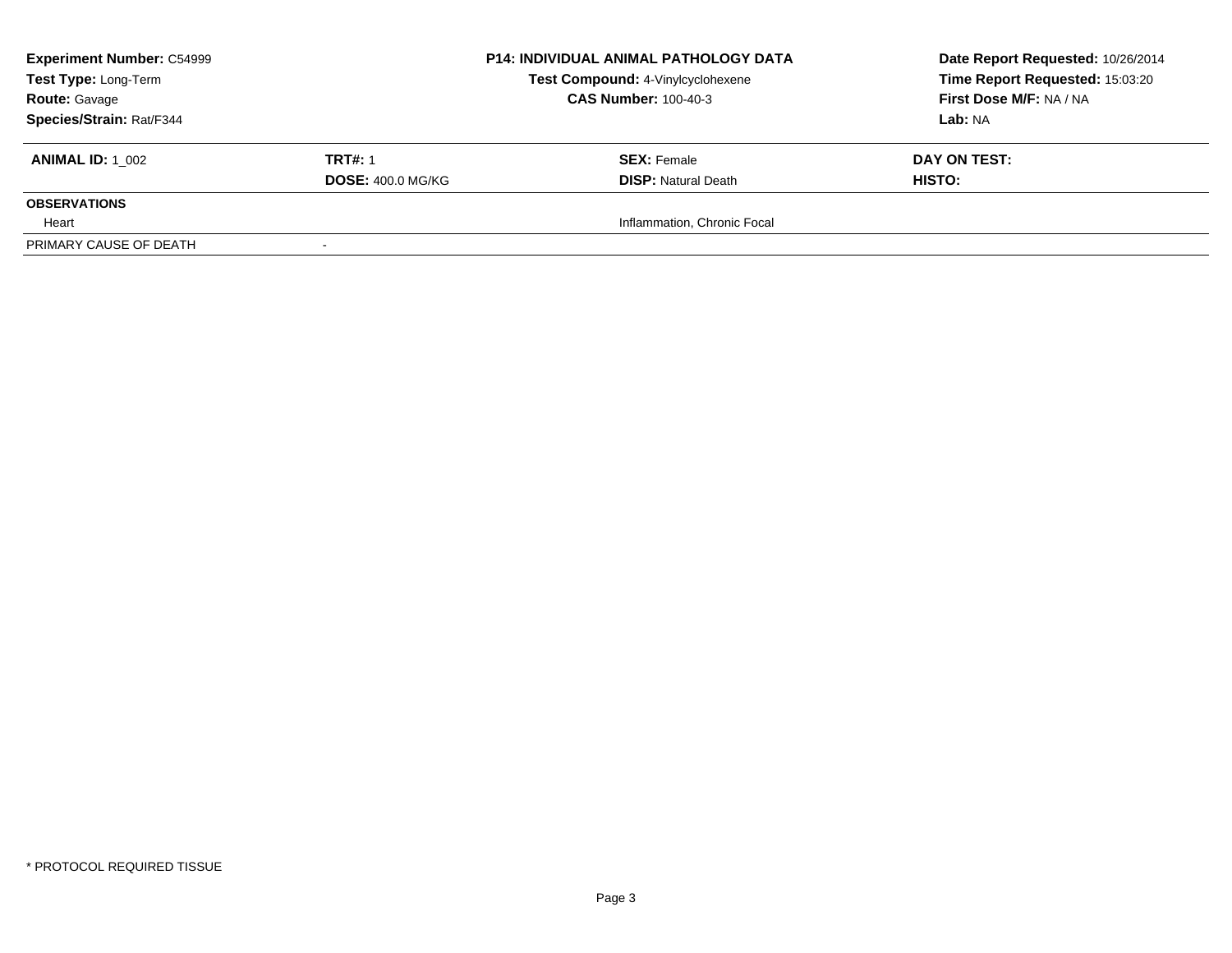**Test Type:** Long-Term

**Route:** Gavage

**Species/Strain:** Rat/F344

#### **P14: INDIVIDUAL ANIMAL PATHOLOGY DATA**

**Test Compound:** 4-Vinylcyclohexene**CAS Number:** 100-40-3

| <b>ANIMAL ID: 1_003</b> | <b>TRT#: 1</b>            | <b>SEX: Female</b>                | DAY ON TEST: |  |
|-------------------------|---------------------------|-----------------------------------|--------------|--|
|                         | <b>DOSE: 400.0 MG/KG</b>  | <b>DISP: Terminal Sacrifice</b>   | HISTO:       |  |
| <b>OBSERVATIONS</b>     |                           |                                   |              |  |
| Clitoral gland          |                           | Inflammation, Chronic             |              |  |
| Kidney                  | Tubule                    | Pigmentation, Nos                 |              |  |
| Liver                   |                           | Cytoplasmic Change, Basophilic    |              |  |
|                         |                           | Cytoplasmic Change, Eosinophilic  |              |  |
|                         | <b>Bile Duct</b>          | Hyperplasia, Nos                  |              |  |
|                         |                           | Inflammation, Granulomatous Focal |              |  |
| Mammary gland           |                           | Fibroadenoma                      |              |  |
| Pancreas                |                           | Atrophy, Nos                      |              |  |
|                         |                           | Hyperplasia, Focal                |              |  |
| Pituitary gland         | <b>Anterior Pituitary</b> | Angiectasis                       |              |  |
|                         | <b>Anterior Pituitary</b> | Cyst, Nos                         |              |  |
|                         | <b>Anterior Pituitary</b> | Hyperplasia, Focal                |              |  |
| Thyroid                 |                           | Hyperplasia, C Cell               |              |  |
| PRIMARY CAUSE OF DEATH  | $\overline{\phantom{a}}$  |                                   |              |  |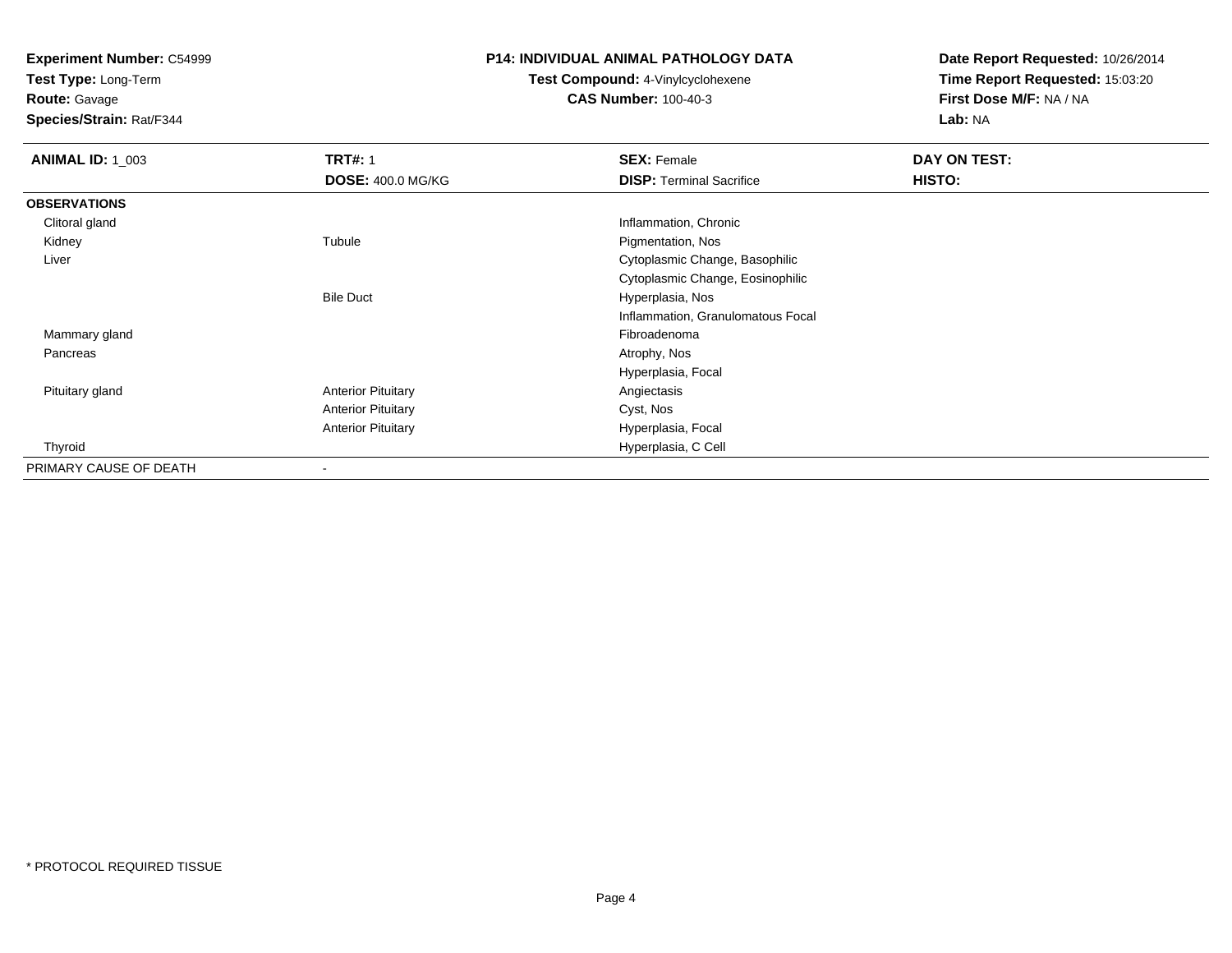**Test Type:** Long-Term

# **Route:** Gavage

**Species/Strain:** Rat/F344

#### **P14: INDIVIDUAL ANIMAL PATHOLOGY DATA**

# **Test Compound:** 4-Vinylcyclohexene**CAS Number:** 100-40-3

| <b>ANIMAL ID: 1_004</b> | <b>TRT#: 1</b>            | <b>SEX: Female</b>             | DAY ON TEST: |  |
|-------------------------|---------------------------|--------------------------------|--------------|--|
|                         | <b>DOSE: 400.0 MG/KG</b>  | <b>DISP: Natural Death</b>     | HISTO:       |  |
| <b>OBSERVATIONS</b>     |                           |                                |              |  |
| Adrenal gland           | <b>Cortex Nos</b>         | Lipoidosis                     |              |  |
| Eye                     | Retina                    | Atrophy, Nos                   |              |  |
|                         |                           | Cataract                       |              |  |
| Heart                   | Pericardium Nos           | Inflammation, Pyogranulomatous |              |  |
| Kidney                  |                           | Atrophy, Focal                 |              |  |
|                         | Tubule                    | Pigmentation, Nos              |              |  |
| Liver                   | <b>Bile Duct</b>          | Hyperplasia, Nos               |              |  |
|                         |                           | Necrosis, Focal                |              |  |
| Lung                    | <b>Pleura Nos</b>         | Inflammation, Pyogranulomatous |              |  |
| Pituitary gland         | <b>Anterior Pituitary</b> | Adenoma, Nos                   |              |  |
| Spleen                  |                           | Necrosis, Focal                |              |  |
| Thyroid                 |                           | Hyperplasia, C Cell            |              |  |
| Unspecified             | Multiple Organs Nos       | Leukemia, Mononuclear Cell     |              |  |
| PRIMARY CAUSE OF DEATH  | $\overline{\phantom{a}}$  |                                |              |  |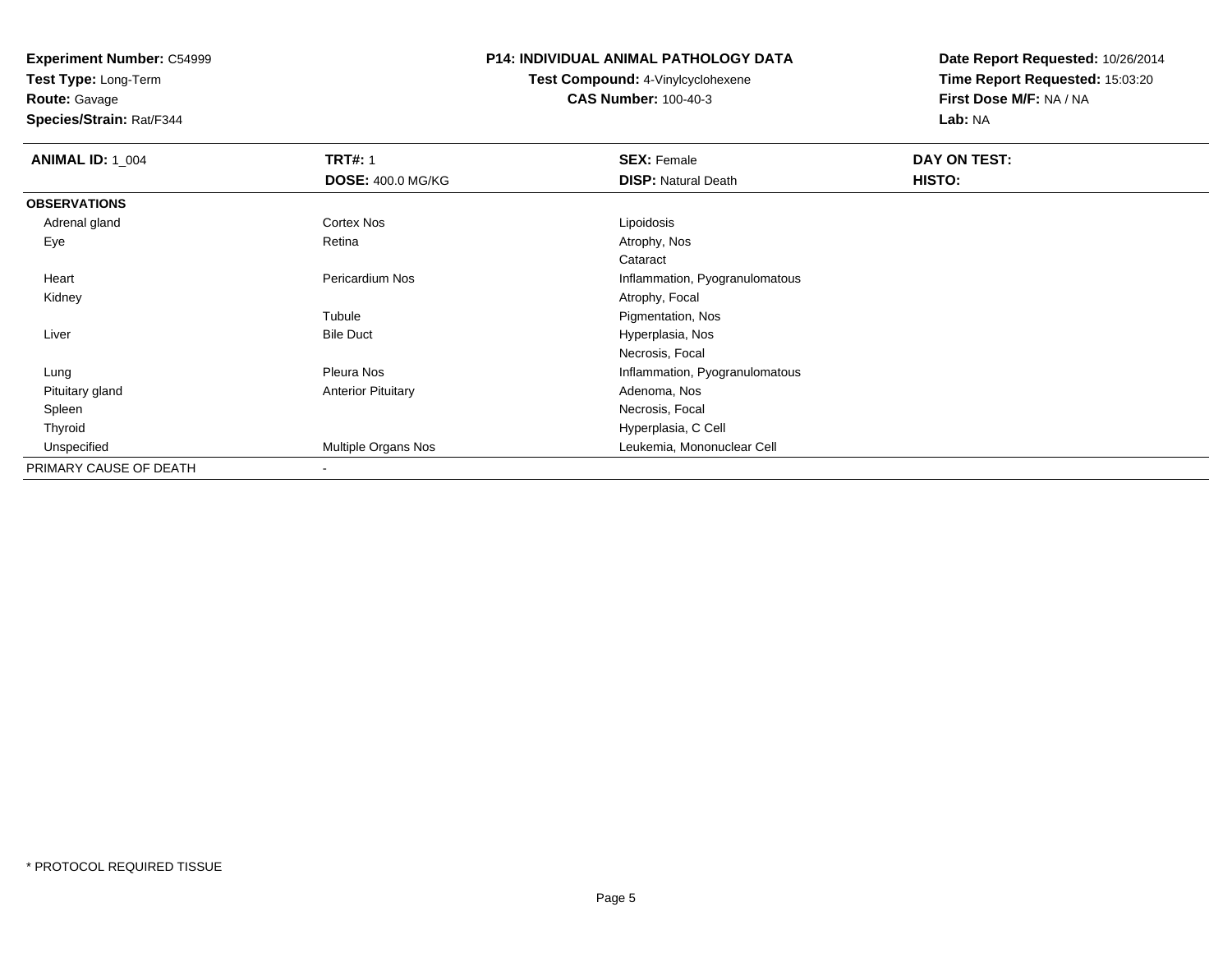| <b>Experiment Number: C54999</b><br>Test Type: Long-Term<br><b>Route: Gavage</b><br>Species/Strain: Rat/F344 |                                            | <b>P14: INDIVIDUAL ANIMAL PATHOLOGY DATA</b><br>Test Compound: 4-Vinylcyclohexene<br><b>CAS Number: 100-40-3</b> | Date Report Requested: 10/26/2014<br>Time Report Requested: 15:03:20<br>First Dose M/F: NA / NA<br><b>Lab: NA</b> |  |
|--------------------------------------------------------------------------------------------------------------|--------------------------------------------|------------------------------------------------------------------------------------------------------------------|-------------------------------------------------------------------------------------------------------------------|--|
| <b>ANIMAL ID: 1 005</b>                                                                                      | <b>TRT#: 1</b><br><b>DOSE: 400.0 MG/KG</b> | <b>SEX:</b> Female<br><b>DISP:</b> Natural Death                                                                 | DAY ON TEST:<br>HISTO:                                                                                            |  |
| <b>OBSERVATIONS</b><br>Pancreas                                                                              |                                            | Sarcoma, Nos, Uncertain Primary Or Meta                                                                          |                                                                                                                   |  |
| PRIMARY CAUSE OF DEATH                                                                                       |                                            |                                                                                                                  |                                                                                                                   |  |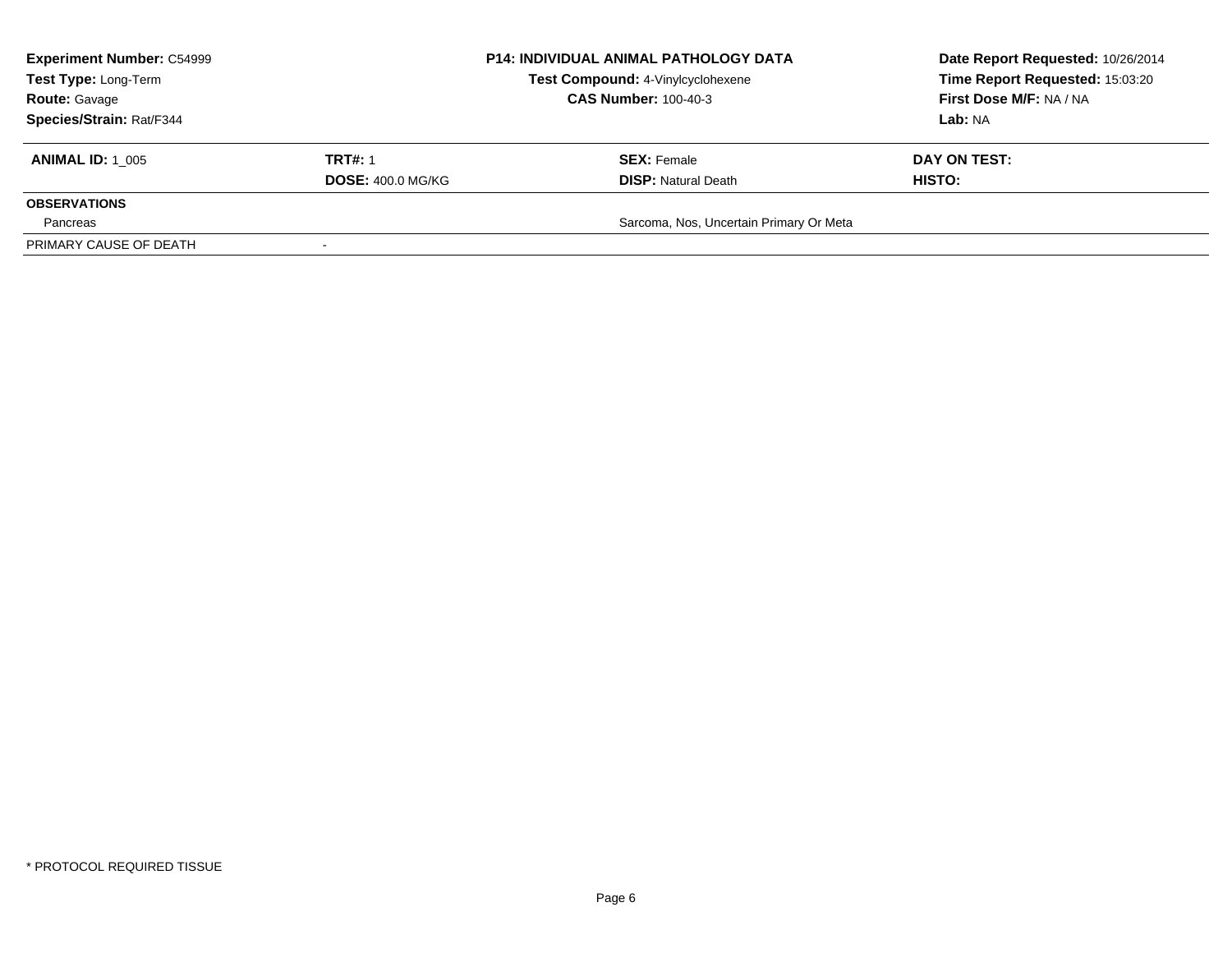**Test Type:** Long-Term

# **Route:** Gavage

**Species/Strain:** Rat/F344

#### **P14: INDIVIDUAL ANIMAL PATHOLOGY DATA**

# **Test Compound:** 4-Vinylcyclohexene**CAS Number:** 100-40-3

| <b>ANIMAL ID: 1_006</b> | <b>TRT#: 1</b>            | <b>SEX: Female</b>                | DAY ON TEST:  |
|-------------------------|---------------------------|-----------------------------------|---------------|
|                         | <b>DOSE: 400.0 MG/KG</b>  | <b>DISP: Terminal Sacrifice</b>   | <b>HISTO:</b> |
| <b>OBSERVATIONS</b>     |                           |                                   |               |
| Bone marrow             |                           | Histiocytosis                     |               |
| Heart                   | Myocardium Nos            | Degeneration, Nos                 |               |
| Kidney                  |                           | Nephropathy                       |               |
|                         | Tubule                    | Pigmentation, Nos                 |               |
| Liver                   |                           | Cytoplasmic Change, Basophilic    |               |
|                         | Centrilobular             | Cytoplasmic Vacuolization         |               |
|                         |                           | Inflammation, Granulomatous Focal |               |
|                         |                           | Necrosis, Focal                   |               |
| Lung                    |                           | Inflammation, Granulomatous Focal |               |
| Mammary gland           |                           | Galactocele                       |               |
| Ovary                   |                           | Cyst, Nos                         |               |
| Pituitary gland         | <b>Anterior Pituitary</b> | Adenoma, Nos                      |               |
| Thyroid                 |                           | Hyperplasia, C Cell               |               |
| Unspecified             | <b>Abdominal Cavity</b>   | Necrosis, Fat                     |               |
| PRIMARY CAUSE OF DEATH  | $\overline{\phantom{a}}$  |                                   |               |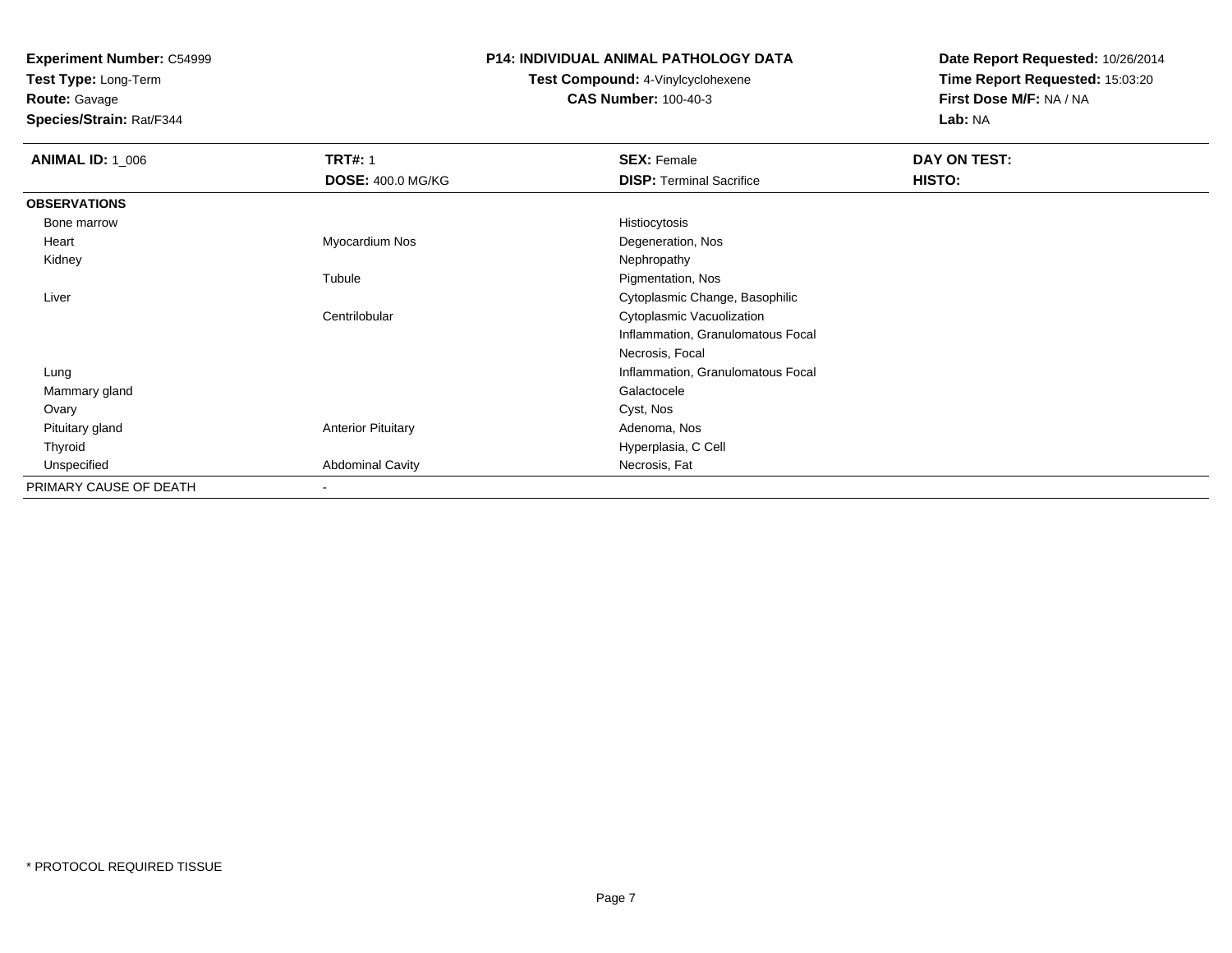| <b>Experiment Number: C54999</b><br>Test Type: Long-Term |                          | <b>P14: INDIVIDUAL ANIMAL PATHOLOGY DATA</b> | Date Report Requested: 10/26/2014 |  |
|----------------------------------------------------------|--------------------------|----------------------------------------------|-----------------------------------|--|
|                                                          |                          | Test Compound: 4-Vinylcyclohexene            | Time Report Requested: 15:03:20   |  |
| <b>Route: Gavage</b>                                     |                          | <b>CAS Number: 100-40-3</b>                  | First Dose M/F: NA / NA           |  |
| Species/Strain: Rat/F344                                 |                          |                                              | Lab: NA                           |  |
| <b>ANIMAL ID: 1 007</b>                                  | <b>TRT#: 1</b>           | <b>SEX:</b> Female                           | DAY ON TEST:                      |  |
|                                                          | <b>DOSE: 400.0 MG/KG</b> | <b>DISP:</b> Natural Death                   | <b>HISTO:</b>                     |  |
| <b>OBSERVATIONS</b>                                      |                          |                                              |                                   |  |
| Heart                                                    | Pericardium Nos          | Inflammation, Granulomatous                  |                                   |  |
| Unspecified                                              | <b>Mediastinum Nos</b>   | Inflammation, Granulomatous                  |                                   |  |
| PRIMARY CAUSE OF DEATH                                   |                          |                                              |                                   |  |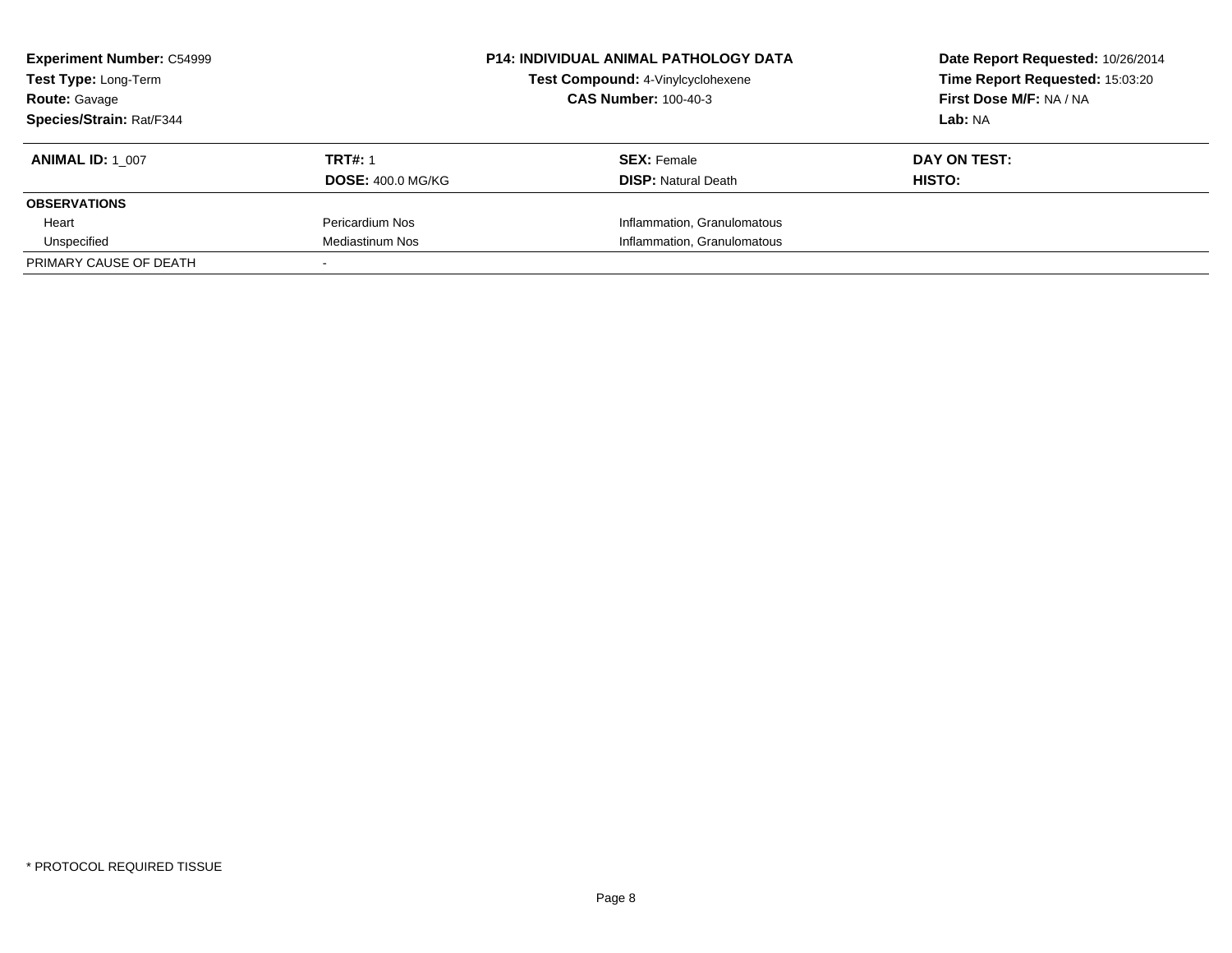| <b>Experiment Number: C54999</b><br><b>Test Type: Long-Term</b><br><b>Route: Gavage</b><br>Species/Strain: Rat/F344 | <b>P14: INDIVIDUAL ANIMAL PATHOLOGY DATA</b><br>Test Compound: 4-Vinylcyclohexene<br><b>CAS Number: 100-40-3</b> |                            | Date Report Requested: 10/26/2014<br>Time Report Requested: 15:03:20<br>First Dose M/F: NA / NA<br>Lab: NA |
|---------------------------------------------------------------------------------------------------------------------|------------------------------------------------------------------------------------------------------------------|----------------------------|------------------------------------------------------------------------------------------------------------|
| <b>ANIMAL ID: 1 008</b>                                                                                             | <b>TRT#: 1</b>                                                                                                   | <b>SEX: Female</b>         | DAY ON TEST:                                                                                               |
|                                                                                                                     | <b>DOSE: 400.0 MG/KG</b>                                                                                         | <b>DISP: Natural Death</b> | <b>HISTO:</b>                                                                                              |
| <b>OBSERVATIONS</b>                                                                                                 |                                                                                                                  |                            |                                                                                                            |
| Adrenal gland                                                                                                       | Cortex Nos                                                                                                       | Hyperplasia, Focal         |                                                                                                            |
| Kidney                                                                                                              |                                                                                                                  | Mineralization             |                                                                                                            |
| Pituitary gland                                                                                                     | <b>Anterior Pituitary</b>                                                                                        | Adenoma, Nos               |                                                                                                            |
| PRIMARY CAUSE OF DEATH                                                                                              |                                                                                                                  |                            |                                                                                                            |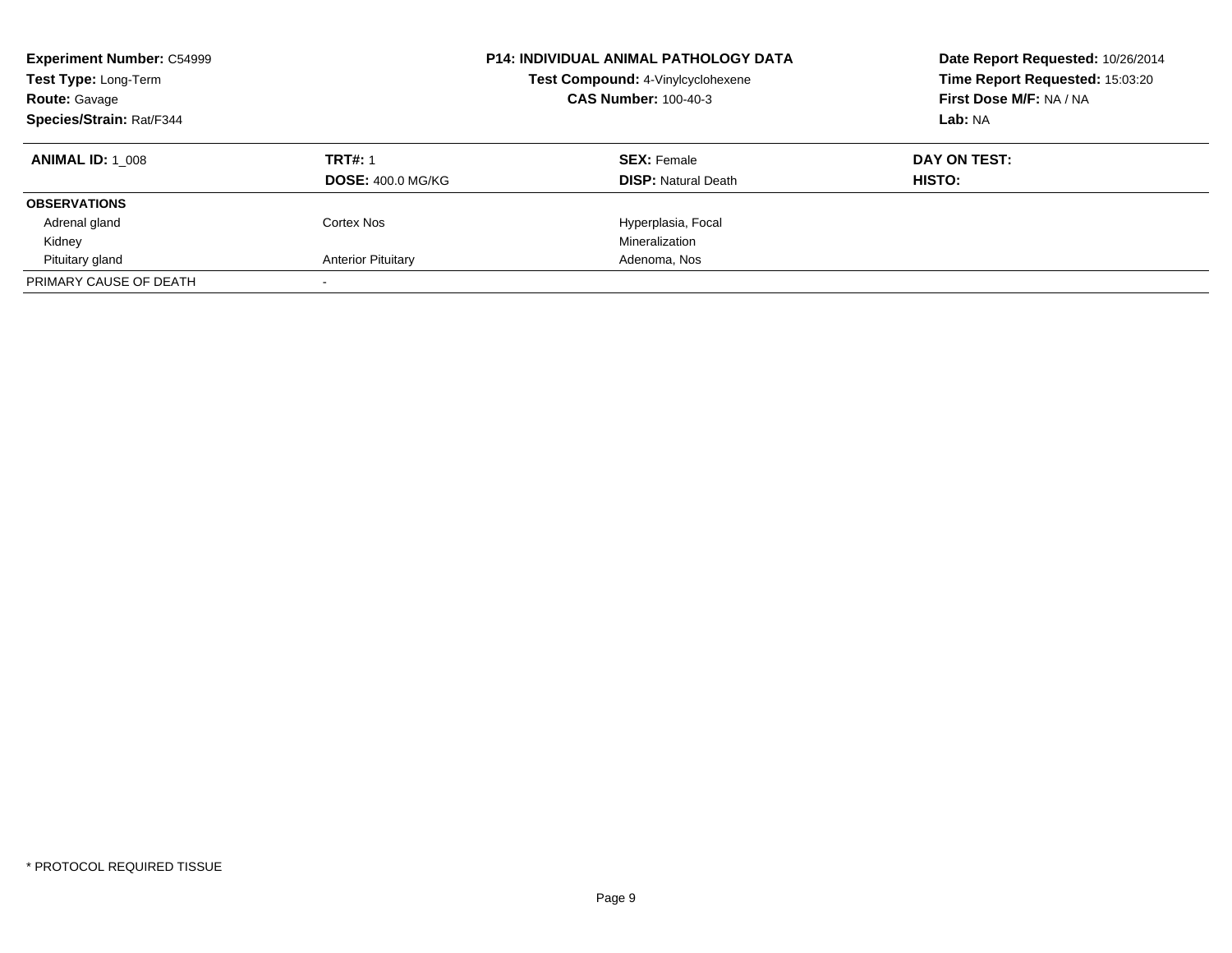**Test Type:** Long-Term

# **Route:** Gavage

**Species/Strain:** Rat/F344

# **P14: INDIVIDUAL ANIMAL PATHOLOGY DATA**

# **Test Compound:** 4-Vinylcyclohexene**CAS Number:** 100-40-3

| <b>ANIMAL ID: 1_009</b> | <b>TRT#: 1</b>            | <b>SEX: Female</b>                | DAY ON TEST: |  |
|-------------------------|---------------------------|-----------------------------------|--------------|--|
|                         | <b>DOSE: 400.0 MG/KG</b>  | <b>DISP: Terminal Sacrifice</b>   | HISTO:       |  |
| <b>OBSERVATIONS</b>     |                           |                                   |              |  |
| Clitoral gland          |                           | Inflammation, Chronic             |              |  |
| Eye                     | Retina                    | Atrophy, Nos                      |              |  |
|                         |                           | Cataract                          |              |  |
| Heart                   | Myocardium Nos            | Degeneration, Nos                 |              |  |
| Kidney                  |                           | Nephropathy                       |              |  |
|                         | Tubule                    | Pigmentation, Nos                 |              |  |
| Liver                   |                           | Cytoplasmic Change, Basophilic    |              |  |
|                         |                           | Cytoplasmic Vacuolization         |              |  |
|                         |                           | Inflammation, Granulomatous Focal |              |  |
| Pituitary gland         | <b>Anterior Pituitary</b> | Cyst, Nos                         |              |  |
|                         | <b>Anterior Pituitary</b> | Hyperplasia, Focal                |              |  |
| Thyroid                 |                           | Hyperplasia, C Cell               |              |  |
| PRIMARY CAUSE OF DEATH  |                           |                                   |              |  |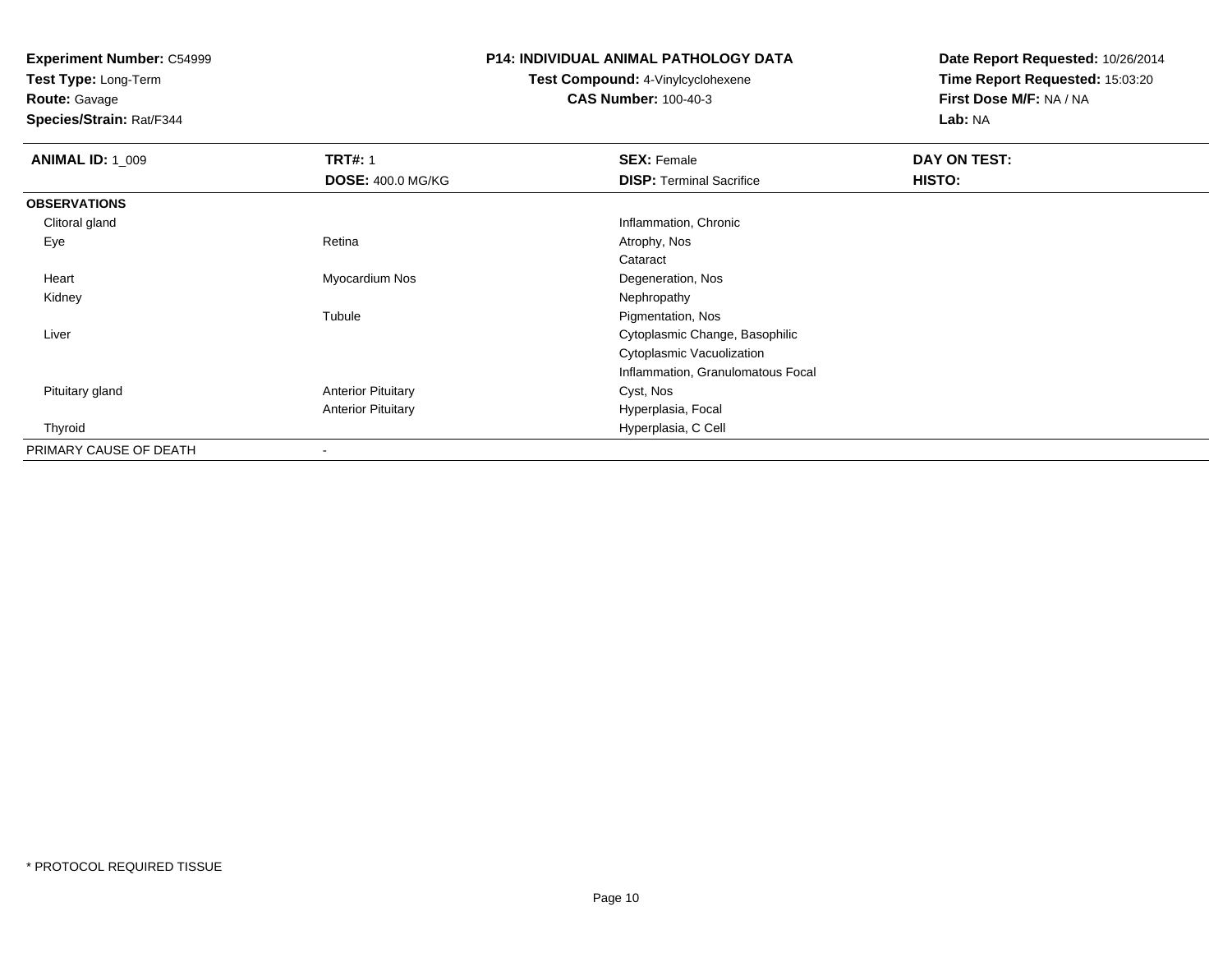**Experiment Number:** C54999**Test Type:** Long-Term**Route:** Gavage **Species/Strain:** Rat/F344**P14: INDIVIDUAL ANIMAL PATHOLOGY DATATest Compound:** 4-Vinylcyclohexene**CAS Number:** 100-40-3**Date Report Requested:** 10/26/2014**Time Report Requested:** 15:03:20**First Dose M/F:** NA / NA**Lab:** NA**ANIMAL ID: 1\_011 TRT#:** 1 **SEX:** Female **DAY ON TEST: DOSE:** 400.0 MG/KG**DISP:** Terminal Sacrifice **HISTO: OBSERVATIONS** Heart Myocardium Nos Degeneration, Nos Kidneyy the control of the control of the control of the control of the control of the control of the control of the control of the control of the control of the control of the control of the control of the control of the contro TubuleTubule The Contract of the Pigmentation, Nos<br>
Bile Duct The Contract of the Pigmentation, Nos LiverHyperplasia, Nos Inflammation, Granulomatous Focal Pancreass and the contract of the contract of the contract of the contract of the contract of the contract of the contract of  $\mathcal{A}$  Pituitary glandAnterior Pituitary **Cyst, Nos**  Thyroid Hyperplasia, C Cell Urinary bladder Transitional-Cell PapillomaPRIMARY CAUSE OF DEATH-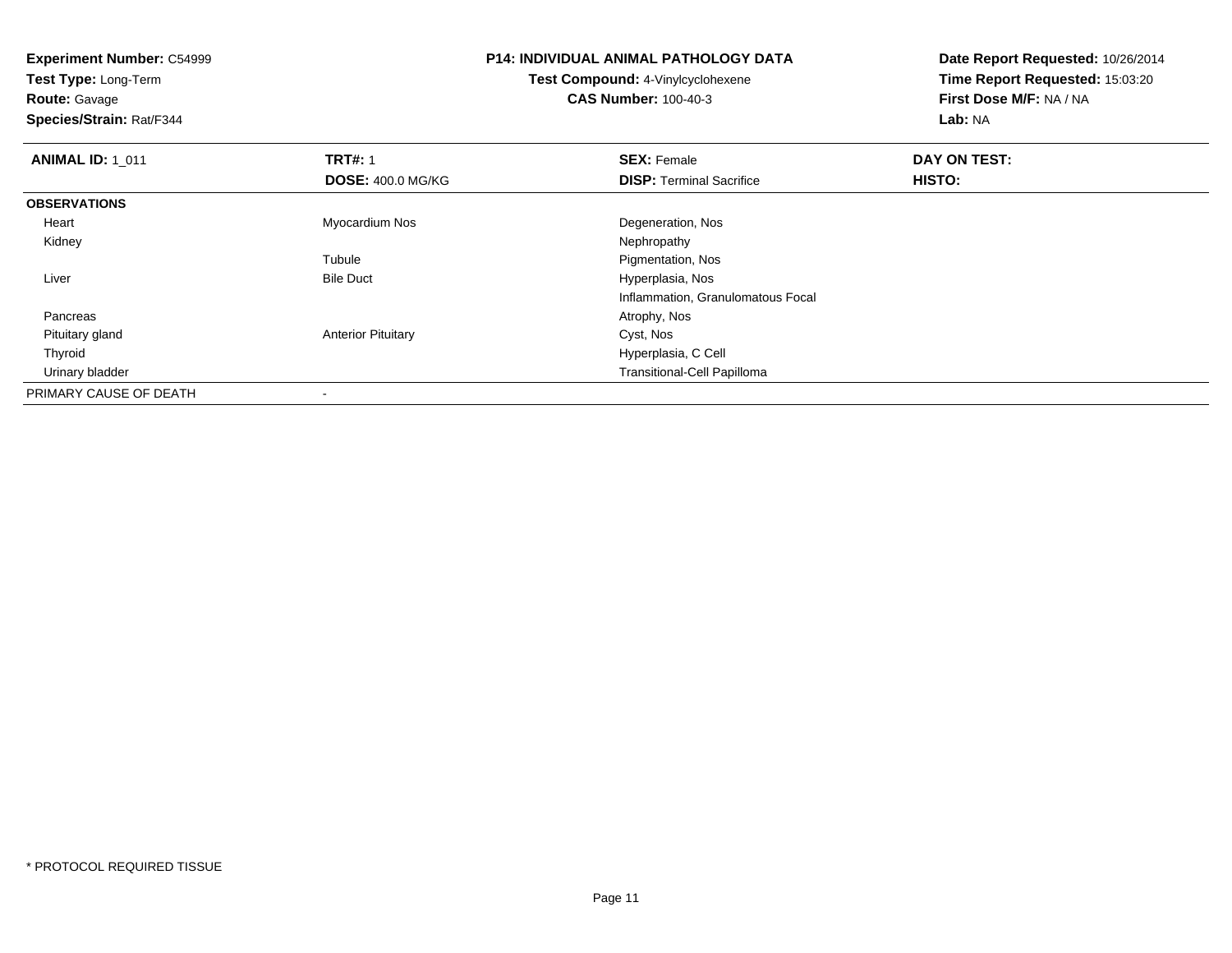**Test Type:** Long-Term

**Route:** Gavage

**Species/Strain:** Rat/F344

### **P14: INDIVIDUAL ANIMAL PATHOLOGY DATA**

**Test Compound:** 4-Vinylcyclohexene**CAS Number:** 100-40-3

| <b>ANIMAL ID: 1_014</b> | <b>TRT#: 1</b>            | <b>SEX: Female</b>                | DAY ON TEST: |  |
|-------------------------|---------------------------|-----------------------------------|--------------|--|
|                         | <b>DOSE: 400.0 MG/KG</b>  | <b>DISP: Terminal Sacrifice</b>   | HISTO:       |  |
| <b>OBSERVATIONS</b>     |                           |                                   |              |  |
| Heart                   | Myocardium Nos            | Degeneration, Nos                 |              |  |
| Intestine Large         | Colon                     | Parasitism                        |              |  |
| Kidney                  |                           | Nephropathy                       |              |  |
|                         | Tubule                    | Pigmentation, Nos                 |              |  |
| Liver                   |                           | Cytoplasmic Change, Basophilic    |              |  |
|                         |                           | Hernia, Nos                       |              |  |
|                         | <b>Bile Duct</b>          | Hyperplasia, Nos                  |              |  |
|                         |                           | Inflammation, Granulomatous Focal |              |  |
| Pituitary gland         | <b>Anterior Pituitary</b> | Cyst, Nos                         |              |  |
|                         | <b>Anterior Pituitary</b> | Hyperplasia, Focal                |              |  |
| Thyroid                 |                           | Hyperplasia, C Cell               |              |  |
| PRIMARY CAUSE OF DEATH  | $\,$                      |                                   |              |  |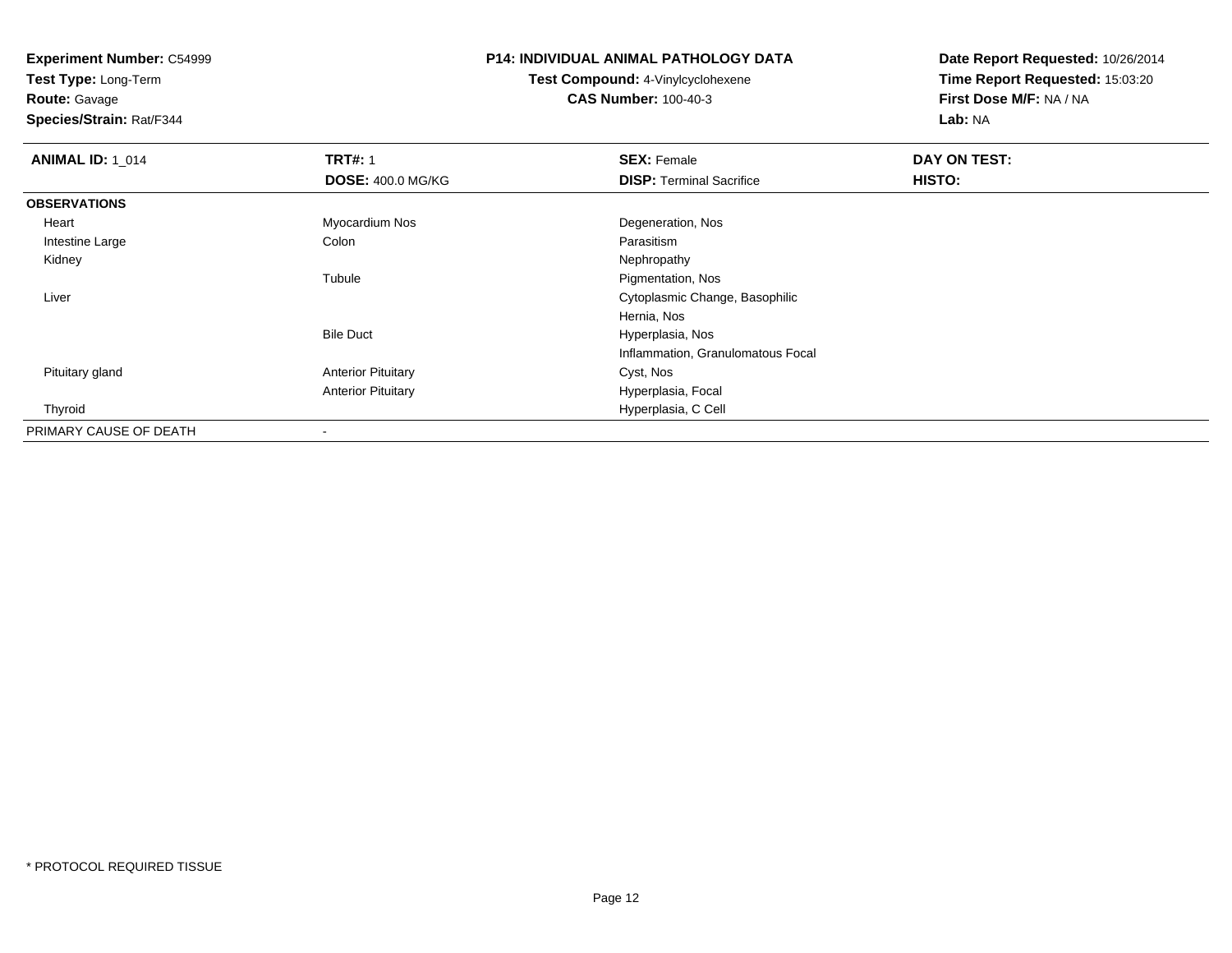| <b>Experiment Number: C54999</b><br>Test Type: Long-Term<br><b>Route: Gavage</b><br>Species/Strain: Rat/F344 |                           | <b>P14: INDIVIDUAL ANIMAL PATHOLOGY DATA</b><br><b>Test Compound: 4-Vinylcyclohexene</b><br><b>CAS Number: 100-40-3</b> | Date Report Requested: 10/26/2014<br>Time Report Requested: 15:03:20<br>First Dose M/F: NA / NA<br>Lab: NA |
|--------------------------------------------------------------------------------------------------------------|---------------------------|-------------------------------------------------------------------------------------------------------------------------|------------------------------------------------------------------------------------------------------------|
| <b>ANIMAL ID: 1 015</b>                                                                                      | <b>TRT#: 1</b>            | <b>SEX: Female</b>                                                                                                      | DAY ON TEST:                                                                                               |
|                                                                                                              | <b>DOSE: 400.0 MG/KG</b>  | <b>DISP: Terminal Sacrifice</b>                                                                                         | <b>HISTO:</b>                                                                                              |
| <b>OBSERVATIONS</b>                                                                                          |                           |                                                                                                                         |                                                                                                            |
| Bone marrow                                                                                                  |                           | Fibrosis, Myelo                                                                                                         |                                                                                                            |
| Kidney                                                                                                       | Tubule                    | Pigmentation, Nos                                                                                                       |                                                                                                            |
| Liver                                                                                                        | <b>Bile Duct</b>          | Hyperplasia, Nos                                                                                                        |                                                                                                            |
| Mammary gland                                                                                                |                           | Fibroadenoma                                                                                                            |                                                                                                            |
| Ovary                                                                                                        |                           | Cyst, Nos                                                                                                               |                                                                                                            |
| Pituitary gland                                                                                              | <b>Anterior Pituitary</b> | Angiectasis                                                                                                             |                                                                                                            |
|                                                                                                              | <b>Anterior Pituitary</b> | Cyst, Nos                                                                                                               |                                                                                                            |
| Thyroid                                                                                                      |                           | Hyperplasia, C Cell                                                                                                     |                                                                                                            |
| Unspecified                                                                                                  | Multiple Organs Nos       | Leukemia, Mononuclear Cell                                                                                              |                                                                                                            |
| PRIMARY CAUSE OF DEATH                                                                                       |                           |                                                                                                                         |                                                                                                            |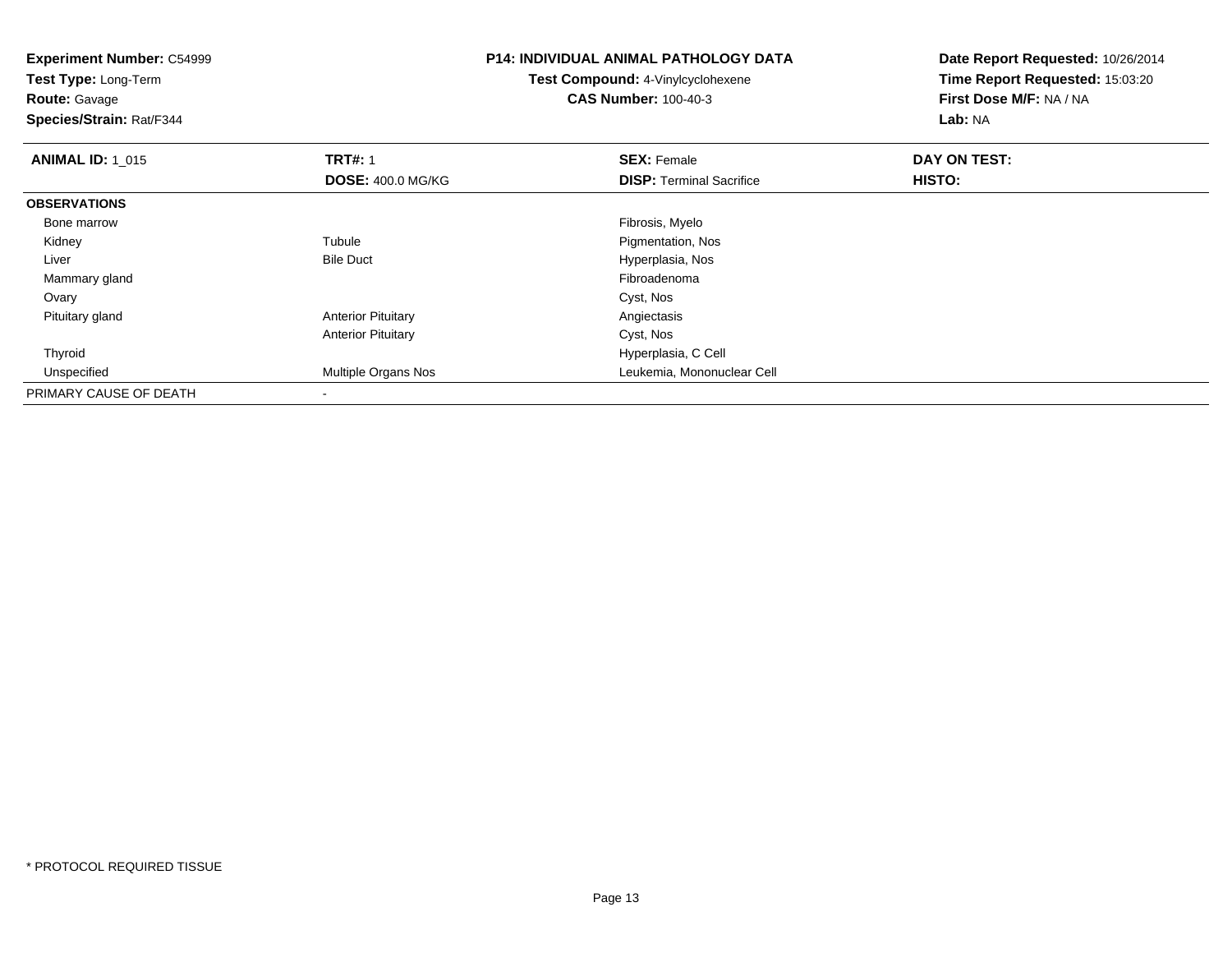| <b>Experiment Number: C54999</b><br>Test Type: Long-Term<br><b>Route: Gavage</b><br>Species/Strain: Rat/F344 |                           | <b>P14: INDIVIDUAL ANIMAL PATHOLOGY DATA</b><br>Test Compound: 4-Vinylcyclohexene<br><b>CAS Number: 100-40-3</b> | Date Report Requested: 10/26/2014<br>Time Report Requested: 15:03:20<br>First Dose M/F: NA / NA<br>Lab: NA |
|--------------------------------------------------------------------------------------------------------------|---------------------------|------------------------------------------------------------------------------------------------------------------|------------------------------------------------------------------------------------------------------------|
| <b>ANIMAL ID: 1 016</b>                                                                                      | <b>TRT#: 1</b>            | <b>SEX: Female</b>                                                                                               | DAY ON TEST:                                                                                               |
|                                                                                                              | <b>DOSE: 400.0 MG/KG</b>  | <b>DISP:</b> Natural Death                                                                                       | <b>HISTO:</b>                                                                                              |
| <b>OBSERVATIONS</b>                                                                                          |                           |                                                                                                                  |                                                                                                            |
| Kidney                                                                                                       |                           | Nephropathy                                                                                                      |                                                                                                            |
| Liver                                                                                                        |                           | Cytoplasmic Change, Basophilic                                                                                   |                                                                                                            |
|                                                                                                              | <b>Bile Duct</b>          | Hyperplasia, Nos                                                                                                 |                                                                                                            |
| Pancreas                                                                                                     |                           | Atrophy, Nos                                                                                                     |                                                                                                            |
| Pituitary gland                                                                                              | <b>Anterior Pituitary</b> | Adenoma, Nos                                                                                                     |                                                                                                            |
| PRIMARY CAUSE OF DEATH                                                                                       |                           |                                                                                                                  |                                                                                                            |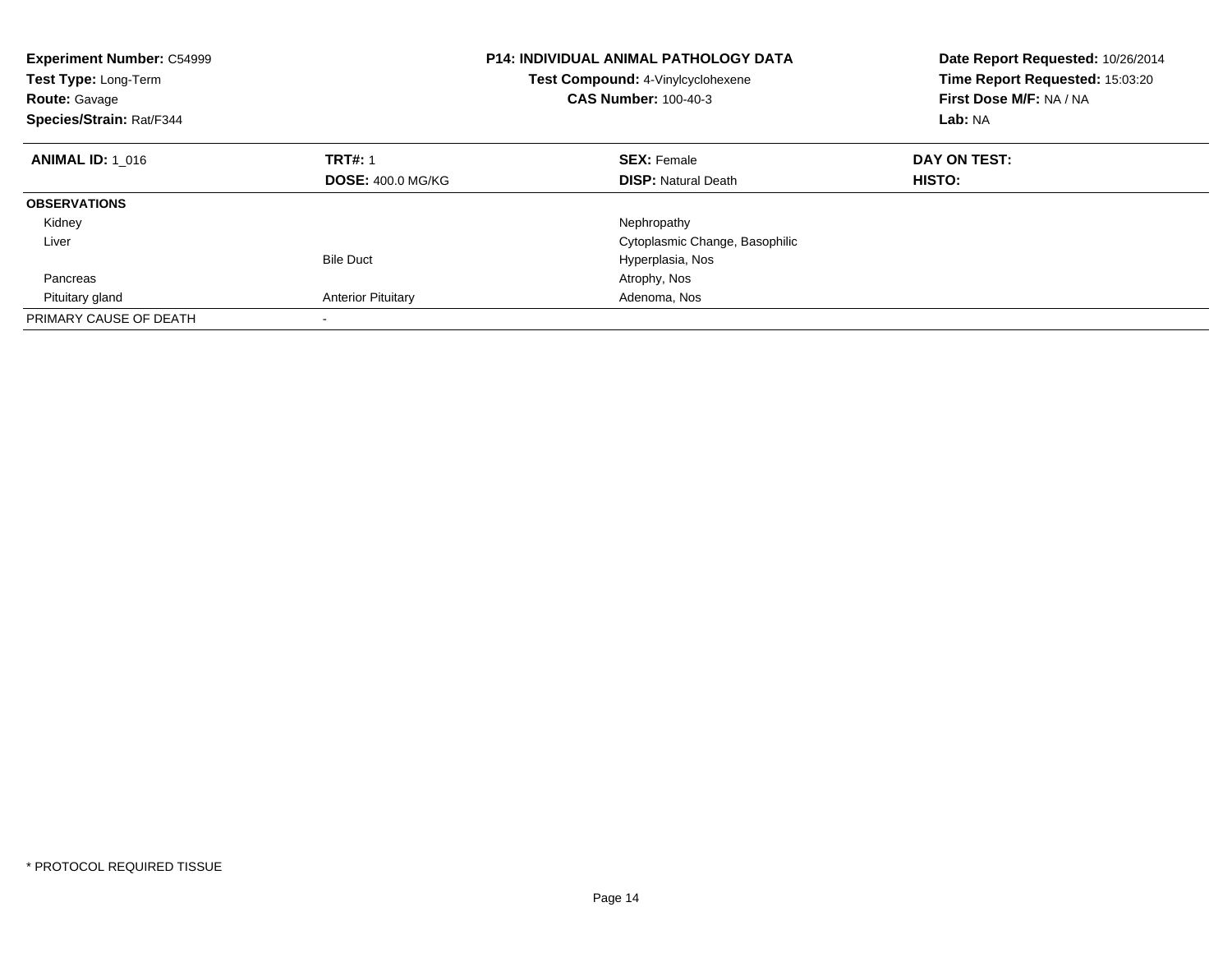**Test Type:** Long-Term

**Route:** Gavage

**Species/Strain:** Rat/F344

# **P14: INDIVIDUAL ANIMAL PATHOLOGY DATA**

**Test Compound:** 4-Vinylcyclohexene**CAS Number:** 100-40-3

| <b>ANIMAL ID: 1_018</b> | <b>TRT#: 1</b>            | <b>SEX: Female</b>                  | DAY ON TEST: |  |
|-------------------------|---------------------------|-------------------------------------|--------------|--|
|                         | <b>DOSE: 400.0 MG/KG</b>  | <b>DISP: Terminal Sacrifice</b>     | HISTO:       |  |
| <b>OBSERVATIONS</b>     |                           |                                     |              |  |
| Kidney                  |                           | Nephropathy                         |              |  |
|                         | Tubule                    | Pigmentation, Nos                   |              |  |
| Liver                   |                           | Cytoplasmic Change, Basophilic      |              |  |
|                         | <b>Bile Duct</b>          | Hyperplasia, Nos                    |              |  |
| Pancreas                |                           | Lymphocytic Inflammatory Infiltrate |              |  |
| Pituitary gland         | <b>Anterior Pituitary</b> | Cyst, Nos                           |              |  |
|                         | <b>Anterior Pituitary</b> | Hyperplasia, Focal                  |              |  |
| Thyroid                 |                           | Hyperplasia, C Cell                 |              |  |
| Uterus                  | Cervix Uteri              | Cyst, Epidermal Inclusion           |              |  |
|                         |                           | <b>Endometrial Stromal Polyp</b>    |              |  |
| PRIMARY CAUSE OF DEATH  | ۰                         |                                     |              |  |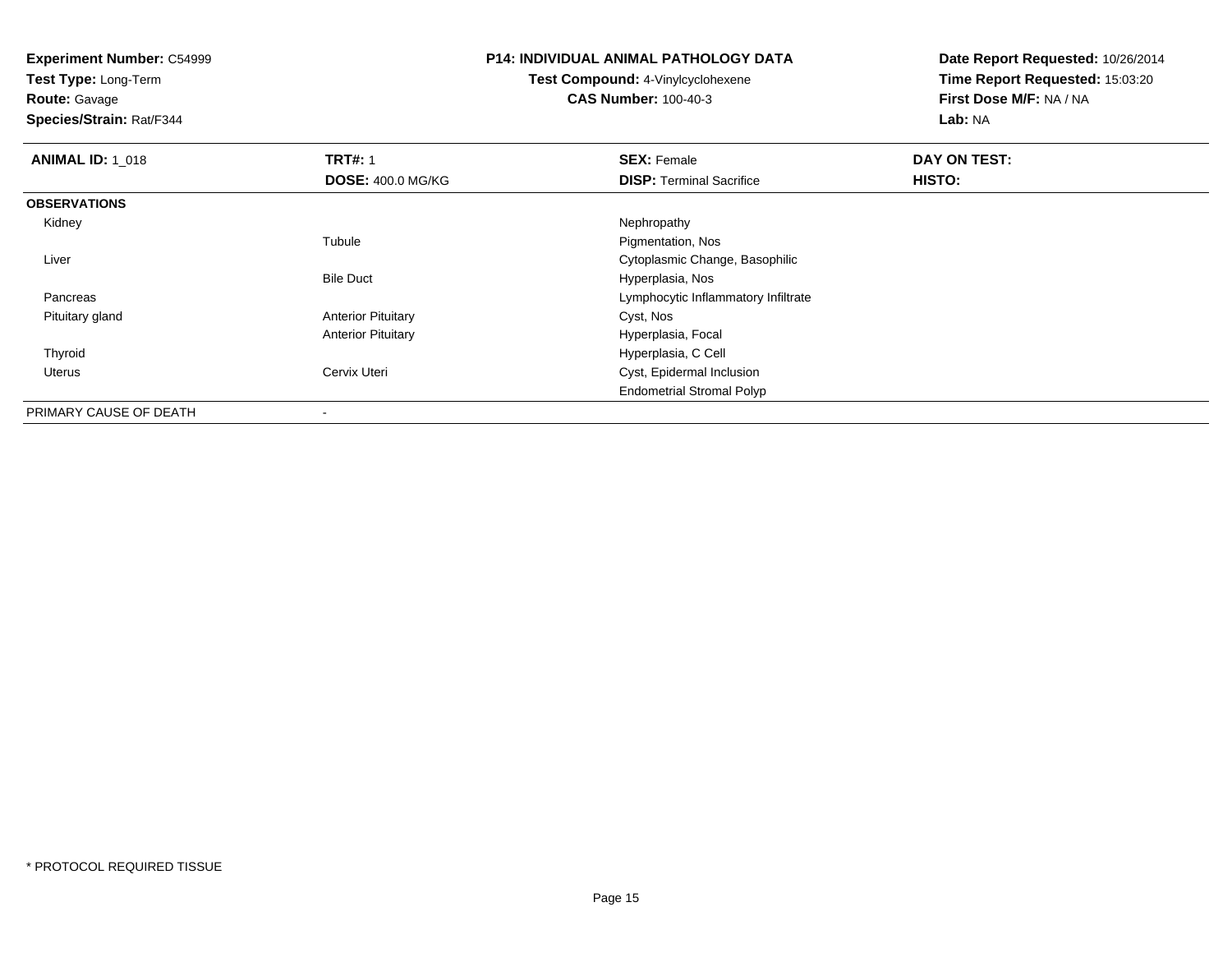| <b>Experiment Number: C54999</b><br><b>Test Type: Long-Term</b><br><b>Route: Gavage</b><br>Species/Strain: Rat/F344 |                          | <b>P14: INDIVIDUAL ANIMAL PATHOLOGY DATA</b><br>Test Compound: 4-Vinylcyclohexene<br><b>CAS Number: 100-40-3</b> | Date Report Requested: 10/26/2014<br>Time Report Requested: 15:03:20<br>First Dose M/F: NA / NA<br>Lab: NA |
|---------------------------------------------------------------------------------------------------------------------|--------------------------|------------------------------------------------------------------------------------------------------------------|------------------------------------------------------------------------------------------------------------|
| <b>ANIMAL ID: 1 019</b>                                                                                             | <b>TRT#: 1</b>           | <b>SEX: Female</b>                                                                                               | DAY ON TEST:                                                                                               |
|                                                                                                                     | <b>DOSE: 400.0 MG/KG</b> | <b>DISP: Natural Death</b>                                                                                       | <b>HISTO:</b>                                                                                              |
| <b>OBSERVATIONS</b>                                                                                                 |                          |                                                                                                                  |                                                                                                            |
| Heart                                                                                                               |                          | Inflammation, Chronic Focal                                                                                      |                                                                                                            |
| Lymph node                                                                                                          | Renal Lymph Node         | Histiocytosis                                                                                                    |                                                                                                            |
| Pancreas                                                                                                            |                          | Atrophy, Nos                                                                                                     |                                                                                                            |
| PRIMARY CAUSE OF DEATH                                                                                              |                          |                                                                                                                  |                                                                                                            |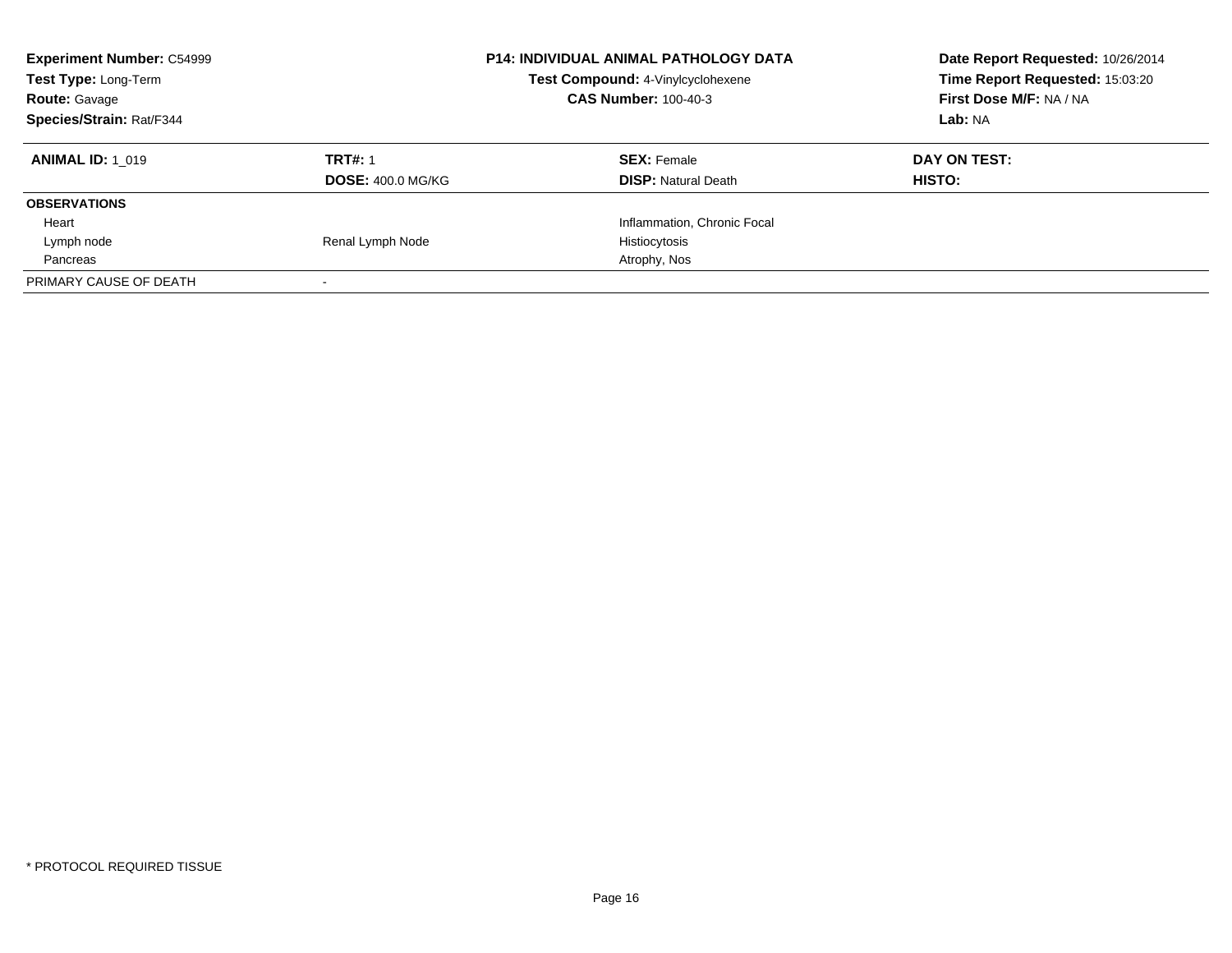**Test Type:** Long-Term

**Route:** Gavage

**Species/Strain:** Rat/F344

#### **P14: INDIVIDUAL ANIMAL PATHOLOGY DATA**

**Test Compound:** 4-Vinylcyclohexene**CAS Number:** 100-40-3

| <b>ANIMAL ID: 1_020</b> | <b>TRT#: 1</b>            | <b>SEX: Female</b>               | DAY ON TEST: |  |
|-------------------------|---------------------------|----------------------------------|--------------|--|
|                         | DOSE: 400.0 MG/KG         | <b>DISP:</b> Moribund Sacrifice  | HISTO:       |  |
| <b>OBSERVATIONS</b>     |                           |                                  |              |  |
| Kidney                  |                           | Mineralization                   |              |  |
|                         | Tubule                    | Pigmentation, Nos                |              |  |
| Liver                   |                           | Angiectasis                      |              |  |
|                         |                           | Cytoplasmic Change, Basophilic   |              |  |
|                         |                           | Cytoplasmic Change, Eosinophilic |              |  |
| Mammary gland           |                           | Fibroadenoma                     |              |  |
| Ovary                   |                           | Cyst, Nos                        |              |  |
| Pituitary gland         | <b>Anterior Pituitary</b> | Cyst, Nos                        |              |  |
|                         | <b>Anterior Pituitary</b> | Hyperplasia, Focal               |              |  |
| Skin                    | Lip Nos                   | Inflammation, Chronic Focal      |              |  |
| Thyroid                 |                           | Hyperplasia, C Cell              |              |  |
| Tongue                  |                           | Squamous Cell Papilloma          |              |  |
| Uterus                  | Endometrium               | Cyst, Nos                        |              |  |
| PRIMARY CAUSE OF DEATH  | ۰                         |                                  |              |  |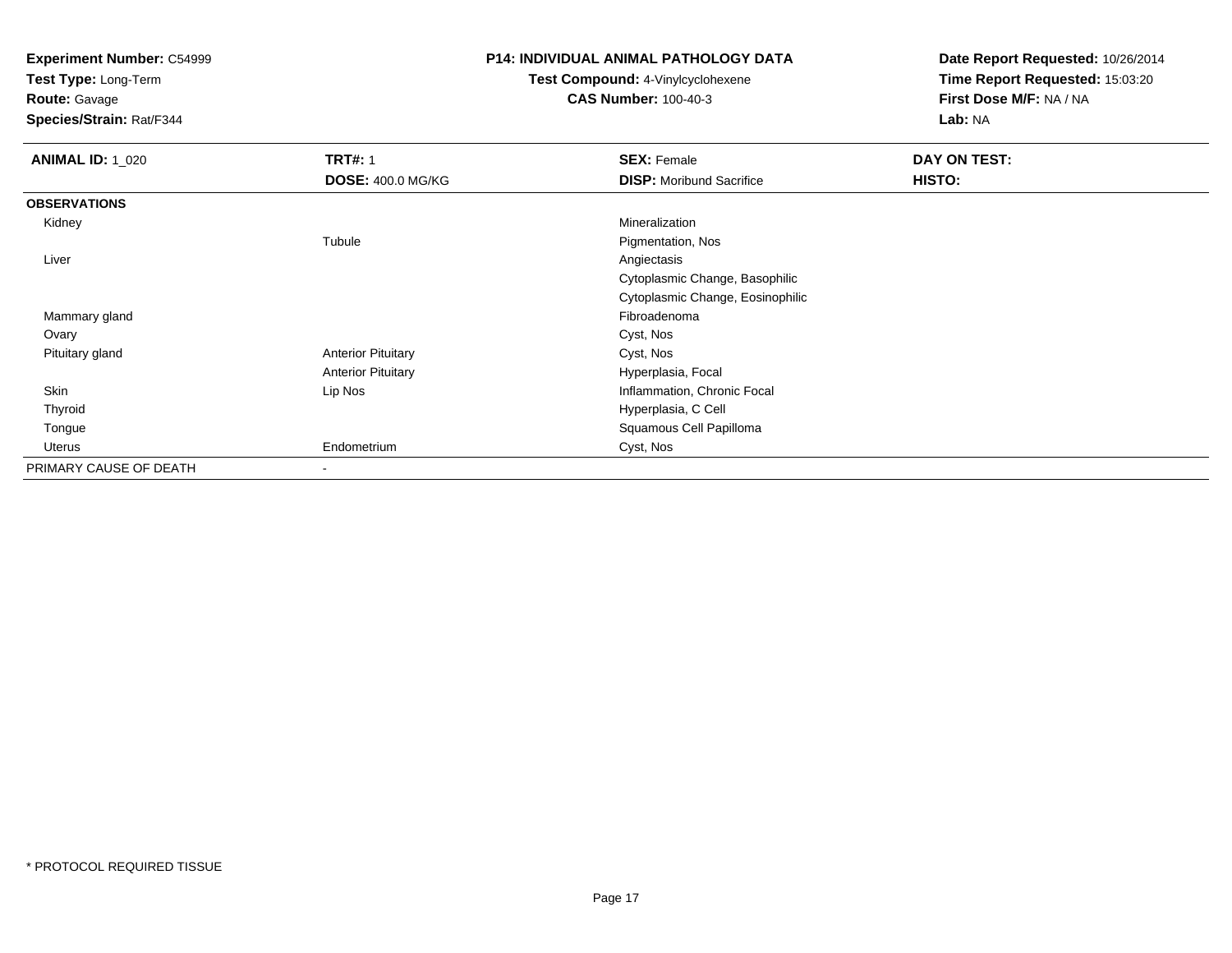| <b>Experiment Number: C54999</b><br>Test Type: Long-Term<br><b>Route: Gavage</b><br>Species/Strain: Rat/F344 |                          | <b>P14: INDIVIDUAL ANIMAL PATHOLOGY DATA</b><br>Test Compound: 4-Vinylcyclohexene<br><b>CAS Number: 100-40-3</b> | Date Report Requested: 10/26/2014<br>Time Report Requested: 15:03:20<br>First Dose M/F: NA / NA<br>Lab: NA |
|--------------------------------------------------------------------------------------------------------------|--------------------------|------------------------------------------------------------------------------------------------------------------|------------------------------------------------------------------------------------------------------------|
| <b>ANIMAL ID: 1 023</b>                                                                                      | <b>TRT#: 1</b>           | <b>SEX: Female</b>                                                                                               | DAY ON TEST:                                                                                               |
|                                                                                                              | <b>DOSE: 400.0 MG/KG</b> | <b>DISP:</b> Moribund Sacrifice                                                                                  | HISTO:                                                                                                     |
| <b>OBSERVATIONS</b>                                                                                          |                          |                                                                                                                  |                                                                                                            |
| Eye                                                                                                          | Retina                   | Atrophy, Nos                                                                                                     |                                                                                                            |
| Liver                                                                                                        |                          | Cytoplasmic Change, Basophilic                                                                                   |                                                                                                            |
|                                                                                                              | <b>Bile Duct</b>         | Hyperplasia, Nos                                                                                                 |                                                                                                            |
|                                                                                                              |                          | Inflammation, Granulomatous Focal                                                                                |                                                                                                            |
| Mammary gland                                                                                                |                          | Fibroadenoma                                                                                                     |                                                                                                            |
| PRIMARY CAUSE OF DEATH                                                                                       |                          |                                                                                                                  |                                                                                                            |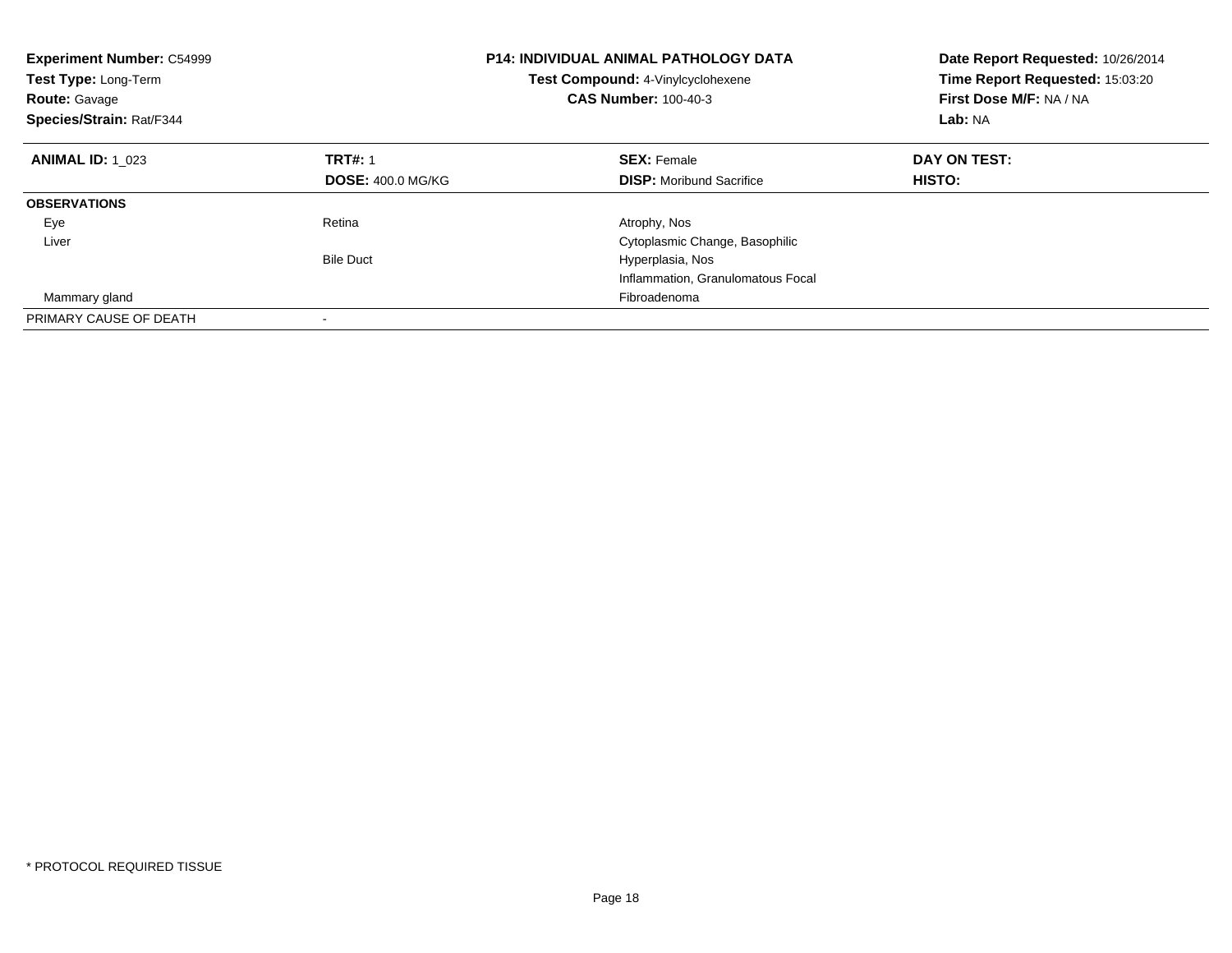**Test Type:** Long-Term

**Route:** Gavage

**Species/Strain:** Rat/F344

#### **P14: INDIVIDUAL ANIMAL PATHOLOGY DATA**

**Test Compound:** 4-Vinylcyclohexene**CAS Number:** 100-40-3

| <b>ANIMAL ID: 1 025</b> | <b>TRT#: 1</b>            | <b>SEX: Female</b>               | DAY ON TEST: |
|-------------------------|---------------------------|----------------------------------|--------------|
|                         | <b>DOSE: 400.0 MG/KG</b>  | <b>DISP: Terminal Sacrifice</b>  | HISTO:       |
| <b>OBSERVATIONS</b>     |                           |                                  |              |
| Adrenal gland           | <b>Cortex Nos</b>         | Hyperplasia, Focal               |              |
| <b>Brain</b>            | Cerebellum Nos            | Mineralization                   |              |
| Eye                     | Retina                    | Atrophy, Nos                     |              |
|                         |                           | Cataract                         |              |
| Kidney                  | Tubule                    | Pigmentation, Nos                |              |
| Liver                   | <b>Bile Duct</b>          | Hyperplasia, Nos                 |              |
| Pituitary gland         | <b>Anterior Pituitary</b> | Angiectasis                      |              |
|                         | <b>Anterior Pituitary</b> | Cyst, Nos                        |              |
|                         | <b>Anterior Pituitary</b> | Hyperplasia, Focal               |              |
| Unspecified             | Multiple Organs Nos       | Leukemia, Mononuclear Cell       |              |
| Uterus                  |                           | Cyst, Nos                        |              |
|                         |                           | <b>Endometrial Stromal Polyp</b> |              |
| PRIMARY CAUSE OF DEATH  | $\overline{\phantom{a}}$  |                                  |              |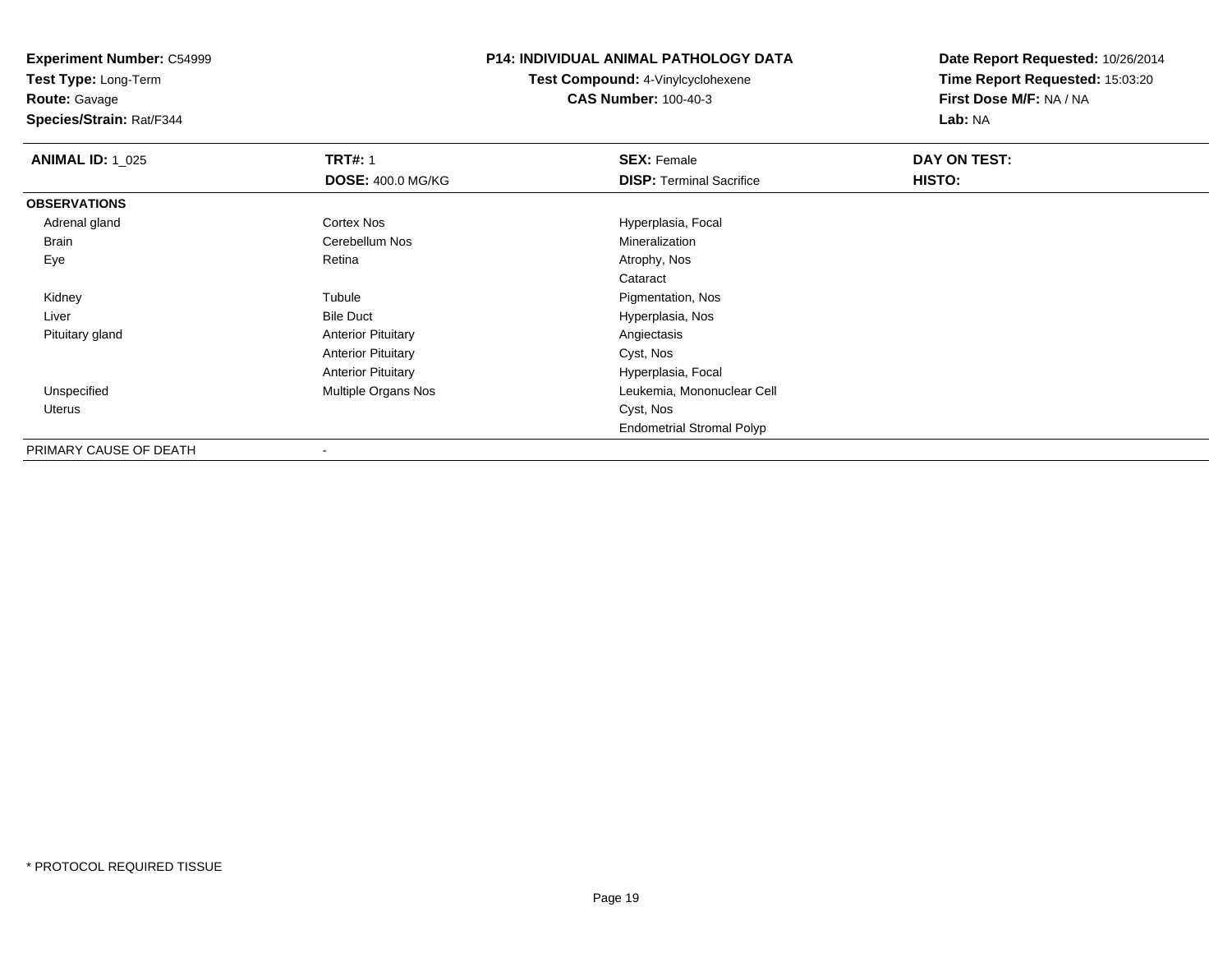| <b>Experiment Number: C54999</b><br><b>Test Type: Long-Term</b><br><b>Route: Gavage</b><br>Species/Strain: Rat/F344 |                          | <b>P14: INDIVIDUAL ANIMAL PATHOLOGY DATA</b><br><b>Test Compound: 4-Vinylcyclohexene</b><br><b>CAS Number: 100-40-3</b> | Date Report Requested: 10/26/2014<br>Time Report Requested: 15:03:20<br>First Dose M/F: NA / NA<br>Lab: NA |
|---------------------------------------------------------------------------------------------------------------------|--------------------------|-------------------------------------------------------------------------------------------------------------------------|------------------------------------------------------------------------------------------------------------|
| <b>ANIMAL ID: 1 026</b>                                                                                             | <b>TRT#: 1</b>           | <b>SEX: Female</b>                                                                                                      | DAY ON TEST:                                                                                               |
|                                                                                                                     | <b>DOSE: 400.0 MG/KG</b> | <b>DISP:</b> Dosing Accident                                                                                            | HISTO:                                                                                                     |
| <b>OBSERVATIONS</b>                                                                                                 |                          |                                                                                                                         |                                                                                                            |
| Heart                                                                                                               | Pericardium Nos          | Inflammation, Suppurative                                                                                               |                                                                                                            |
| Liver                                                                                                               | Periportal               | Cytoplasmic Vacuolization                                                                                               |                                                                                                            |
| Spleen                                                                                                              |                          | <b>Hemosiderosis</b>                                                                                                    |                                                                                                            |
| Unspecified                                                                                                         | Mediastinum Nos          | Foreign Body, Vegetable                                                                                                 |                                                                                                            |
|                                                                                                                     | <b>Mediastinum Nos</b>   | Inflammation, Suppurative                                                                                               |                                                                                                            |
| PRIMARY CAUSE OF DEATH                                                                                              |                          |                                                                                                                         |                                                                                                            |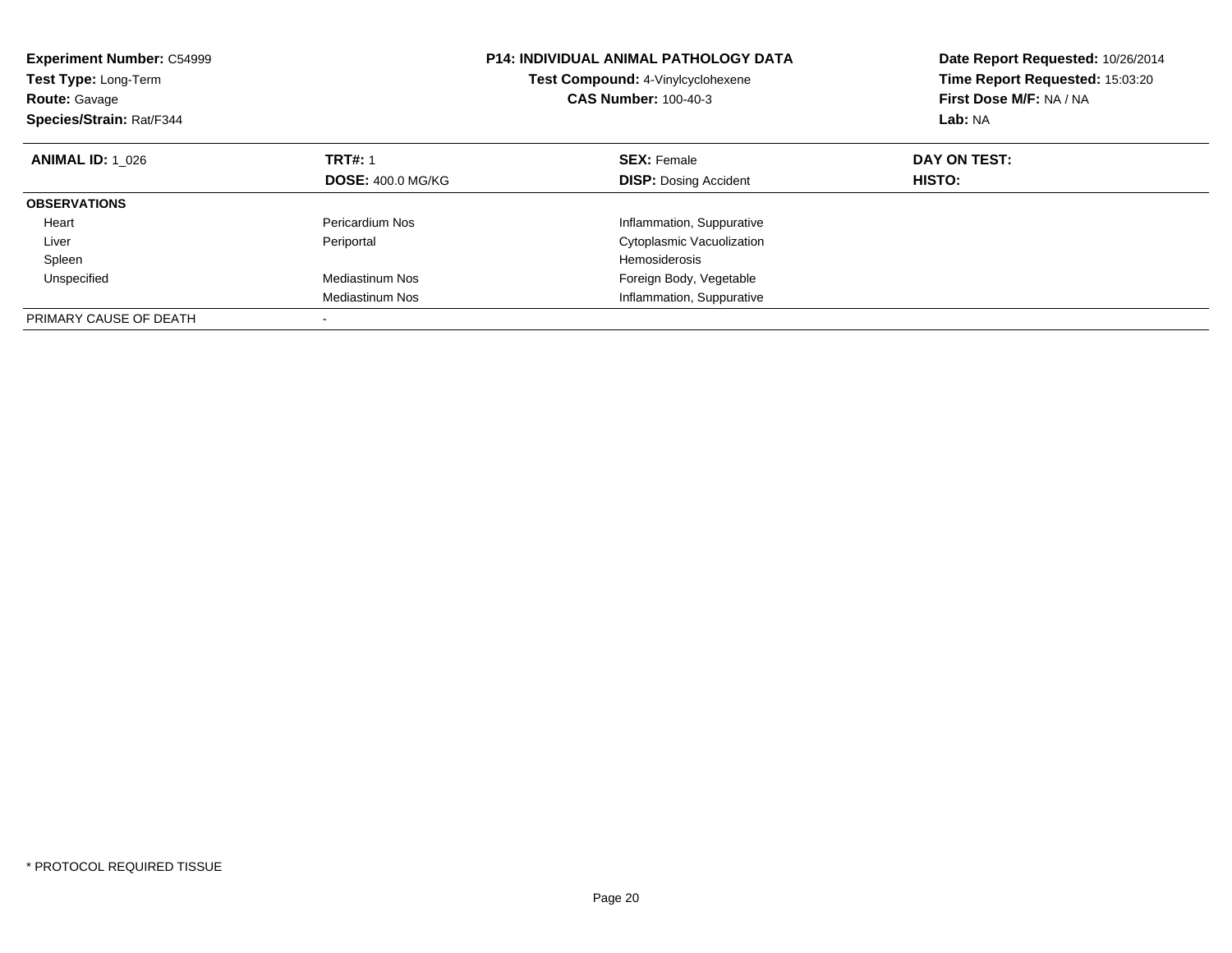**Test Type:** Long-Term

**Route:** Gavage

**Species/Strain:** Rat/F344

# **P14: INDIVIDUAL ANIMAL PATHOLOGY DATA**

**Test Compound:** 4-Vinylcyclohexene**CAS Number:** 100-40-3

| <b>ANIMAL ID: 1 028</b> | <b>TRT#: 1</b>            | <b>SEX: Female</b>                | DAY ON TEST: |
|-------------------------|---------------------------|-----------------------------------|--------------|
|                         | <b>DOSE: 400.0 MG/KG</b>  | <b>DISP:</b> Terminal Sacrifice   | HISTO:       |
| <b>OBSERVATIONS</b>     |                           |                                   |              |
| Adrenal gland           | Medulla                   | Hyperplasia, Focal                |              |
| Eye                     | Retina                    | Atrophy, Nos                      |              |
|                         |                           | Cataract                          |              |
| Kidney                  |                           | Nephropathy                       |              |
|                         | Tubule                    | Pigmentation, Nos                 |              |
| Liver                   |                           | Inflammation, Granulomatous Focal |              |
| Pituitary gland         | <b>Anterior Pituitary</b> | Cyst, Nos                         |              |
| Thyroid                 |                           | Hyperplasia, C Cell               |              |
| Unspecified             | Multiple Organs Nos       | Adenocarcinoma, Nos, Metastatic   |              |
| Urinary bladder         |                           | Adenocarcinoma, Nos, Invasive     |              |
| Uterus                  |                           | Adenocarcinoma, Nos               |              |
|                         |                           | <b>Endometrial Stromal Polyp</b>  |              |
| PRIMARY CAUSE OF DEATH  | ٠                         |                                   |              |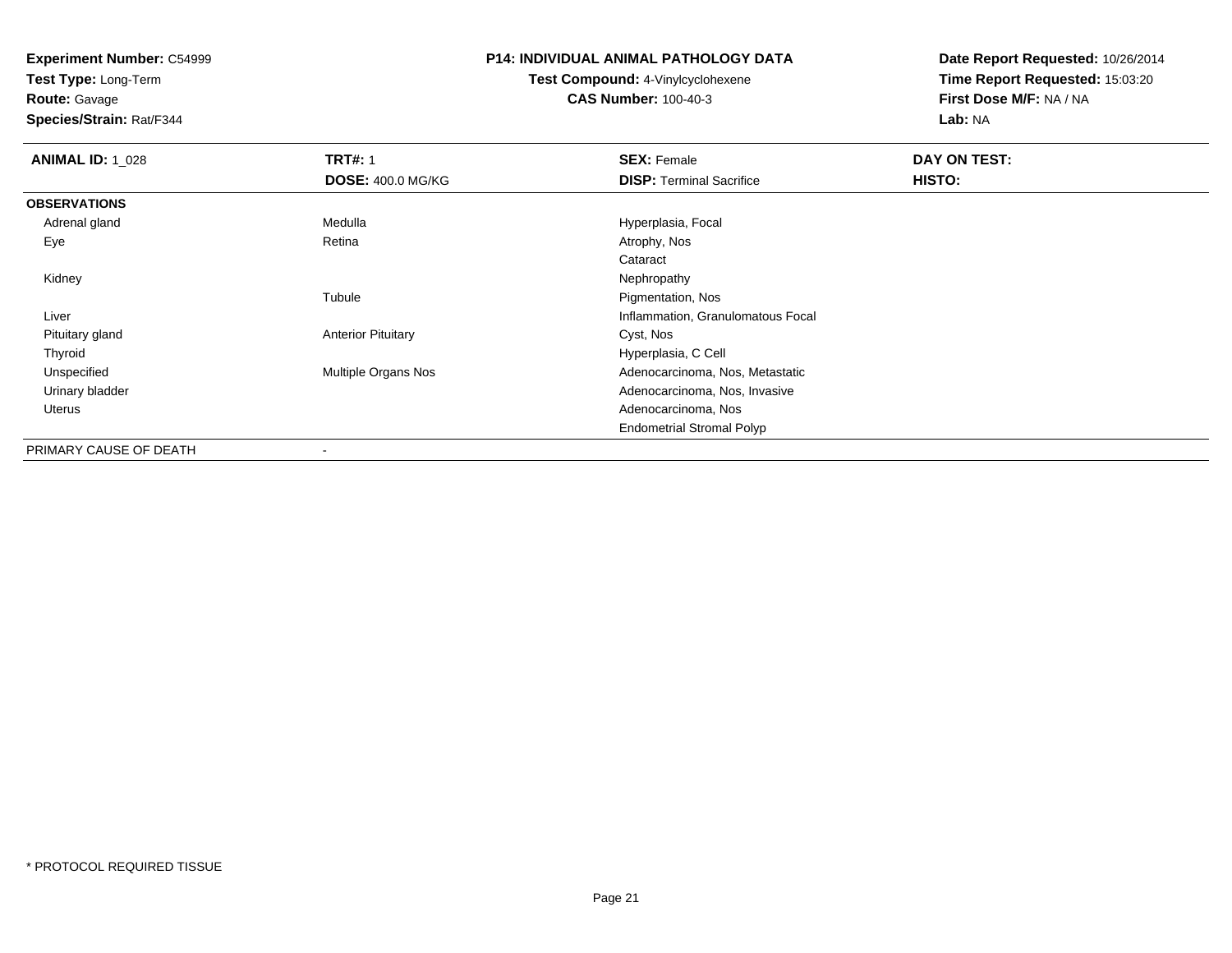**Test Type:** Long-Term

# **Route:** Gavage

**Species/Strain:** Rat/F344

# **P14: INDIVIDUAL ANIMAL PATHOLOGY DATA**

# **Test Compound:** 4-Vinylcyclohexene**CAS Number:** 100-40-3

| <b>ANIMAL ID: 1_029</b> | <b>TRT#: 1</b>           | <b>SEX: Female</b>                | DAY ON TEST: |  |
|-------------------------|--------------------------|-----------------------------------|--------------|--|
|                         | <b>DOSE: 400.0 MG/KG</b> | <b>DISP:</b> Moribund Sacrifice   | HISTO:       |  |
| <b>OBSERVATIONS</b>     |                          |                                   |              |  |
| Heart                   | Myocardium Nos           | Degeneration, Nos                 |              |  |
| Kidney                  |                          | Infarct, Focal                    |              |  |
| Liver                   |                          | Degeneration, Nos                 |              |  |
|                         |                          | Hernia, Nos                       |              |  |
|                         | <b>Kupffer Cell</b>      | Hyperplasia, Nos                  |              |  |
|                         | Hepatocytes              | Hypertrophy, Diffuse              |              |  |
|                         |                          | Necrosis, Focal                   |              |  |
| Lung                    |                          | Inflammation, Granulomatous Focal |              |  |
| Lymph node              | Mesenteric Lymph Node    | Depletion, Lymphoid               |              |  |
|                         | Mediastinal Lymph Node   | Hemorrhage                        |              |  |
|                         | Mesenteric Lymph Node    | Hemorrhage                        |              |  |
| Spleen                  |                          | Depletion, Lymphoid               |              |  |
|                         |                          | Erythrophagocytosis               |              |  |
| Thyroid                 |                          | Hyperplasia, C Cell               |              |  |
| PRIMARY CAUSE OF DEATH  | -                        |                                   |              |  |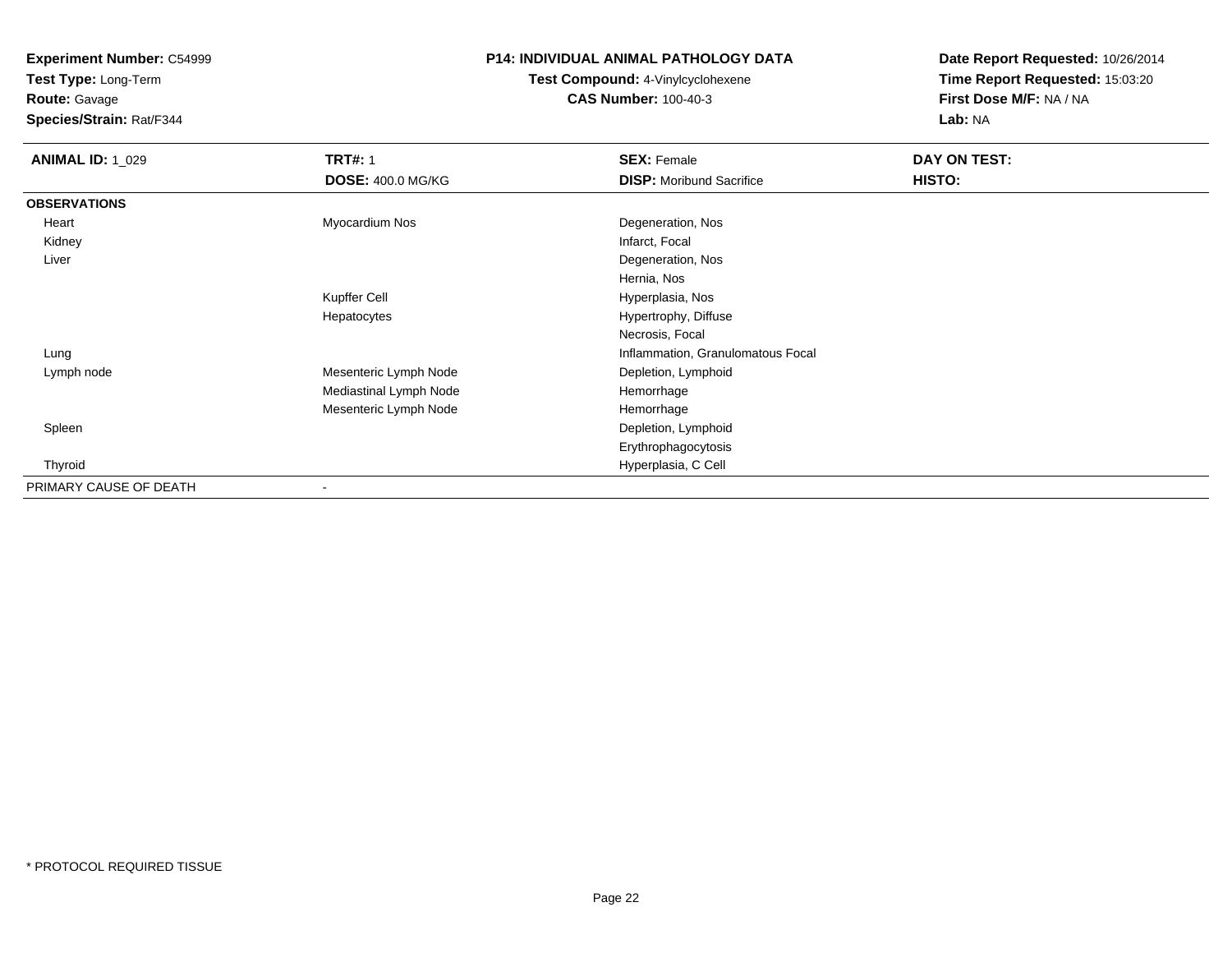| <b>Experiment Number: C54999</b><br>Test Type: Long-Term<br><b>Route: Gavage</b><br>Species/Strain: Rat/F344 |                                            | <b>P14: INDIVIDUAL ANIMAL PATHOLOGY DATA</b><br>Test Compound: 4-Vinylcyclohexene<br><b>CAS Number: 100-40-3</b> | Date Report Requested: 10/26/2014<br>Time Report Requested: 15:03:20<br>First Dose M/F: NA / NA<br>Lab: NA |
|--------------------------------------------------------------------------------------------------------------|--------------------------------------------|------------------------------------------------------------------------------------------------------------------|------------------------------------------------------------------------------------------------------------|
| <b>ANIMAL ID: 1 030</b>                                                                                      | <b>TRT#: 1</b><br><b>DOSE: 400.0 MG/KG</b> | <b>SEX: Female</b><br><b>DISP:</b> Natural Death                                                                 | DAY ON TEST:<br>HISTO:                                                                                     |
| <b>OBSERVATIONS</b>                                                                                          |                                            |                                                                                                                  |                                                                                                            |
| Pituitary gland                                                                                              | <b>Anterior Pituitary</b>                  | Cyst, Nos                                                                                                        |                                                                                                            |
| PRIMARY CAUSE OF DEATH                                                                                       |                                            |                                                                                                                  |                                                                                                            |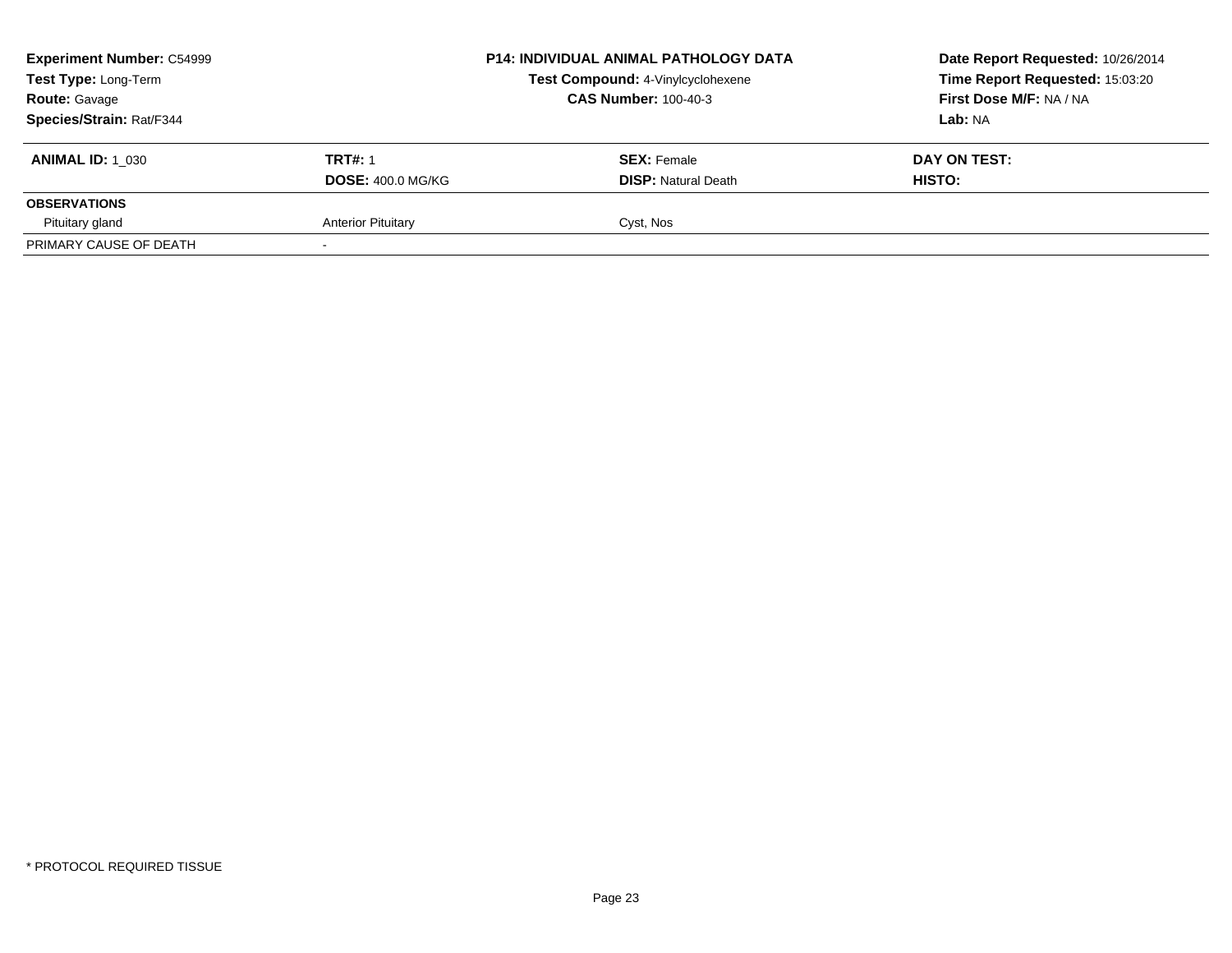| <b>Experiment Number: C54999</b><br><b>Test Type: Long-Term</b><br><b>Route: Gavage</b><br>Species/Strain: Rat/F344 | <b>P14: INDIVIDUAL ANIMAL PATHOLOGY DATA</b><br>Test Compound: 4-Vinylcyclohexene<br><b>CAS Number: 100-40-3</b> |                                                  | Date Report Requested: 10/26/2014<br>Time Report Requested: 15:03:20<br>First Dose M/F: NA / NA<br>Lab: NA |
|---------------------------------------------------------------------------------------------------------------------|------------------------------------------------------------------------------------------------------------------|--------------------------------------------------|------------------------------------------------------------------------------------------------------------|
| <b>ANIMAL ID: 1 031</b>                                                                                             | <b>TRT#: 1</b><br><b>DOSE: 400.0 MG/KG</b>                                                                       | <b>SEX: Female</b><br><b>DISP:</b> Natural Death | DAY ON TEST:<br><b>HISTO:</b>                                                                              |
| <b>OBSERVATIONS</b>                                                                                                 |                                                                                                                  |                                                  |                                                                                                            |
| Adrenal gland                                                                                                       |                                                                                                                  | Pheochromocytoma                                 |                                                                                                            |
| Kidney                                                                                                              |                                                                                                                  | Nephropathy                                      |                                                                                                            |
| Pituitary gland                                                                                                     | <b>Anterior Pituitary</b>                                                                                        | Adenoma, Nos                                     |                                                                                                            |
| Unspecified                                                                                                         | Multiple Organs Nos                                                                                              | Leukemia, Mononuclear Cell                       |                                                                                                            |
| PRIMARY CAUSE OF DEATH                                                                                              |                                                                                                                  |                                                  |                                                                                                            |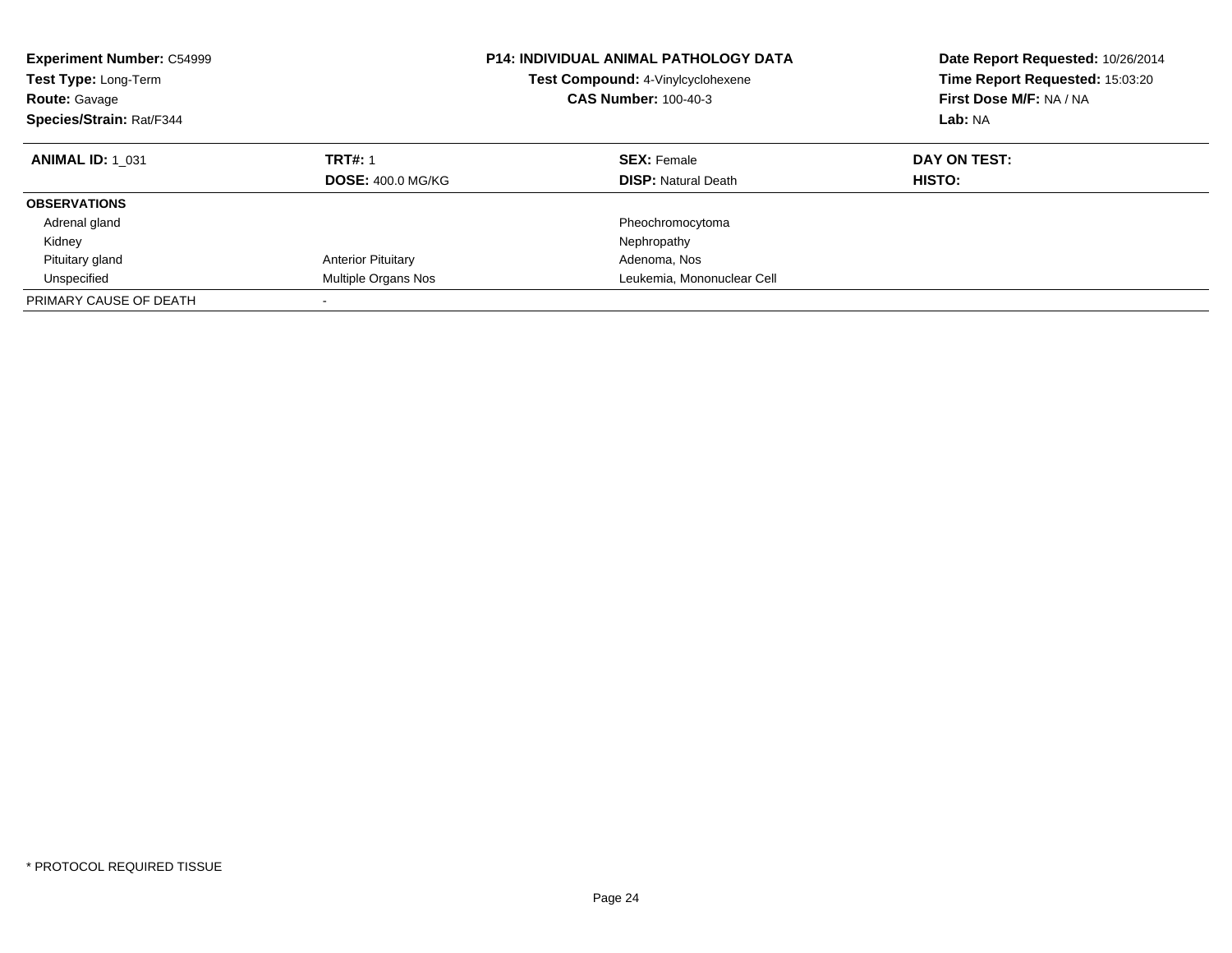| <b>Experiment Number: C54999</b><br>Test Type: Long-Term<br><b>Route: Gavage</b><br><b>Species/Strain: Rat/F344</b> |                                            | <b>P14: INDIVIDUAL ANIMAL PATHOLOGY DATA</b><br>Test Compound: 4-Vinylcyclohexene<br><b>CAS Number: 100-40-3</b> | Date Report Requested: 10/26/2014<br>Time Report Requested: 15:03:20<br>First Dose M/F: NA / NA<br><b>Lab: NA</b> |
|---------------------------------------------------------------------------------------------------------------------|--------------------------------------------|------------------------------------------------------------------------------------------------------------------|-------------------------------------------------------------------------------------------------------------------|
| <b>ANIMAL ID: 1 033</b>                                                                                             | <b>TRT#: 1</b><br><b>DOSE: 400.0 MG/KG</b> | <b>SEX: Female</b><br><b>DISP: Natural Death</b>                                                                 | DAY ON TEST:<br><b>HISTO:</b>                                                                                     |
| <b>OBSERVATIONS</b>                                                                                                 |                                            |                                                                                                                  |                                                                                                                   |
| Bone marrow                                                                                                         |                                            | Hypoplasia, Nos                                                                                                  |                                                                                                                   |
| PRIMARY CAUSE OF DEATH                                                                                              |                                            |                                                                                                                  |                                                                                                                   |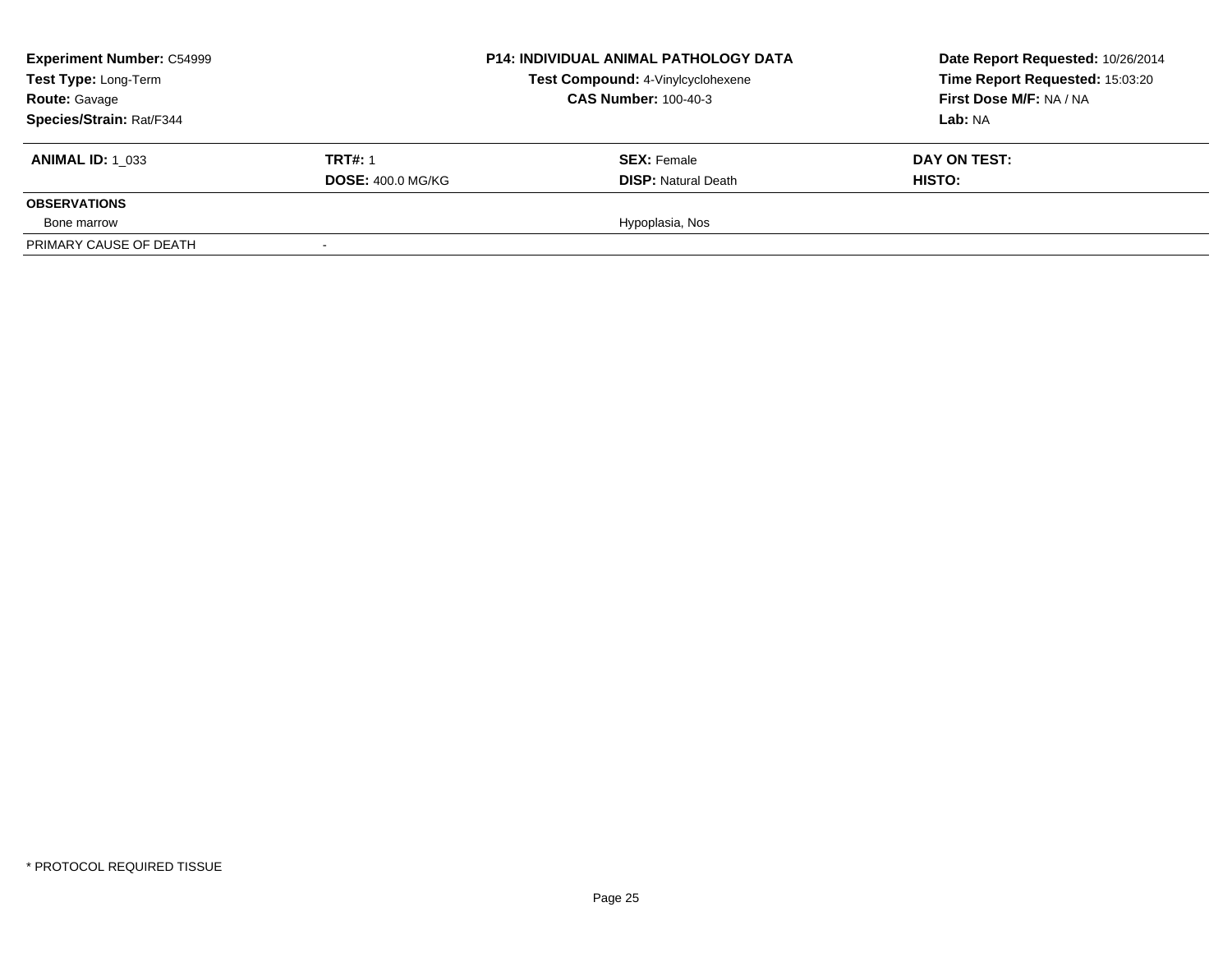**Test Type:** Long-Term

**Route:** Gavage

**Species/Strain:** Rat/F344

#### **P14: INDIVIDUAL ANIMAL PATHOLOGY DATA**

**Test Compound:** 4-Vinylcyclohexene**CAS Number:** 100-40-3

| <b>ANIMAL ID: 1_037</b> | <b>TRT#: 1</b>            | <b>SEX: Female</b>                | DAY ON TEST: |  |
|-------------------------|---------------------------|-----------------------------------|--------------|--|
|                         | <b>DOSE: 400.0 MG/KG</b>  | <b>DISP: Terminal Sacrifice</b>   | HISTO:       |  |
| <b>OBSERVATIONS</b>     |                           |                                   |              |  |
| Brain                   |                           | Glioma, Nos                       |              |  |
|                         | Cerebellum Nos            | Mineralization                    |              |  |
| Heart                   |                           | Inflammation, Chronic Focal       |              |  |
| Kidney                  |                           | Nephropathy                       |              |  |
|                         | Tubule                    | Pigmentation, Nos                 |              |  |
| Liver                   |                           | Cytoplasmic Change, Eosinophilic  |              |  |
|                         |                           | Inflammation, Granulomatous Focal |              |  |
| Pancreas                |                           | Atrophy, Nos                      |              |  |
| Pituitary gland         | <b>Anterior Pituitary</b> | Adenoma, Nos                      |              |  |
| Thyroid                 |                           | Hyperplasia, C Cell               |              |  |
| Uterus                  | Endometrium               | Cyst, Nos                         |              |  |
|                         |                           | <b>Endometrial Stromal Polyp</b>  |              |  |
| PRIMARY CAUSE OF DEATH  | ٠                         |                                   |              |  |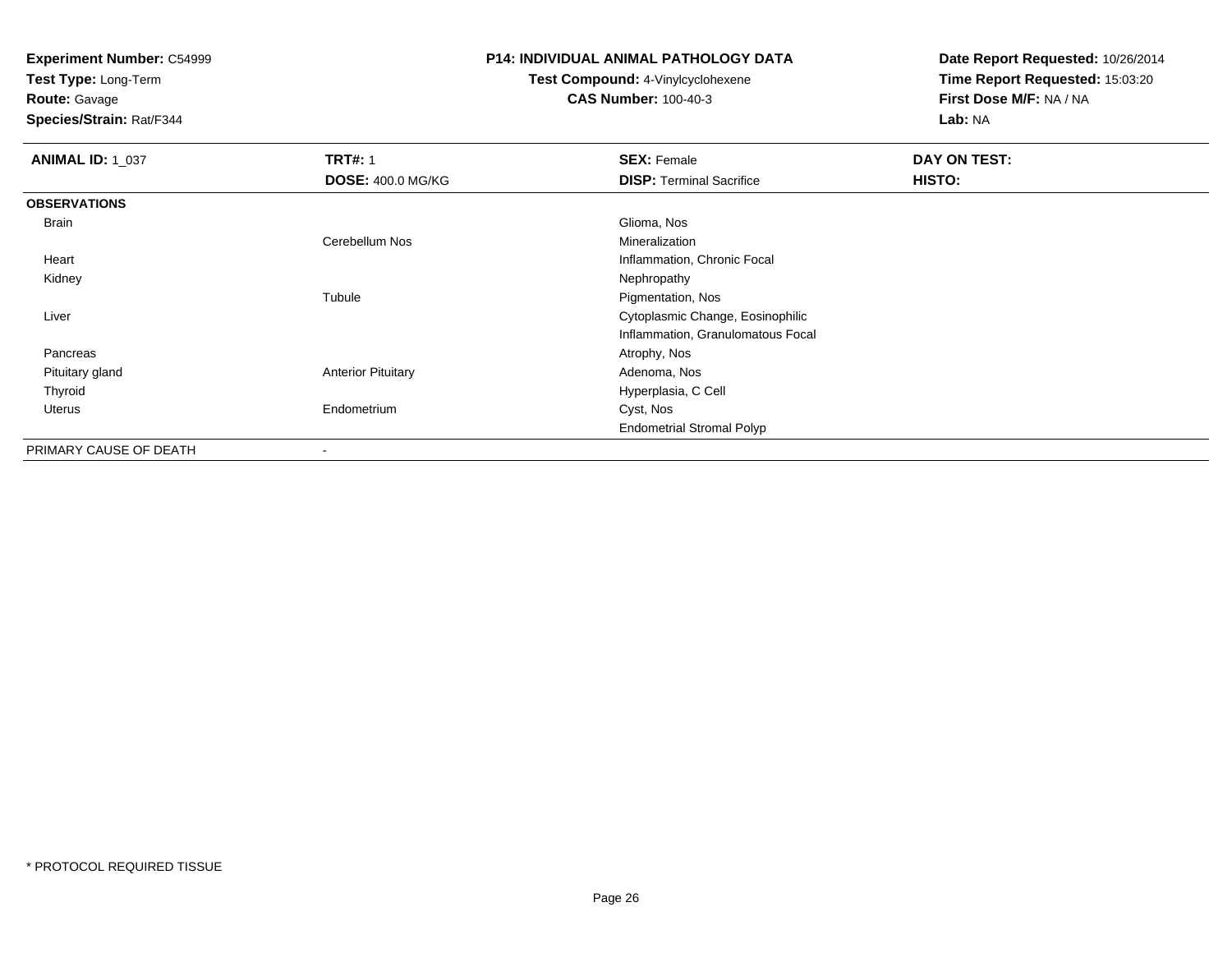**Experiment Number:** C54999**Test Type:** Long-Term**Route:** Gavage **Species/Strain:** Rat/F344**P14: INDIVIDUAL ANIMAL PATHOLOGY DATATest Compound:** 4-Vinylcyclohexene**CAS Number:** 100-40-3**Date Report Requested:** 10/26/2014**Time Report Requested:** 15:03:20**First Dose M/F:** NA / NA**Lab:** NA**ANIMAL ID: 1\_038 REX:** Female **DAY ON TEST: CONSIST: SEX:** Female **DAY ON TEST: DOSE:** 400.0 MG/KG**DISP:** Terminal Sacrifice **HISTO: OBSERVATIONS** Brainn and the Cerebellum Nos and the Mineralization of the Cerebellum Nos and the Mineralization Kidneyy the control of the control of the control of the control of the control of the control of the control of the control of the control of the control of the control of the control of the control of the control of the contro Tubule Pigmentation, Nos Liver Cytoplasmic Change, Basophilic Inflammation, Granulomatous Focal Pituitary glandAnterior Pituitary **Adenoma, Nos** Adenoma, Nos Anterior Pituitary Cyst, Nos Anterior Pituitary Hemorrhage Hyperplasia, C Cell Thyroid Uteruss and the contract of the contract of the contract of the contract of the contract of the contract of the contract of the contract of the contract of the contract of the contract of the contract of the contract of the cont PRIMARY CAUSE OF DEATH

-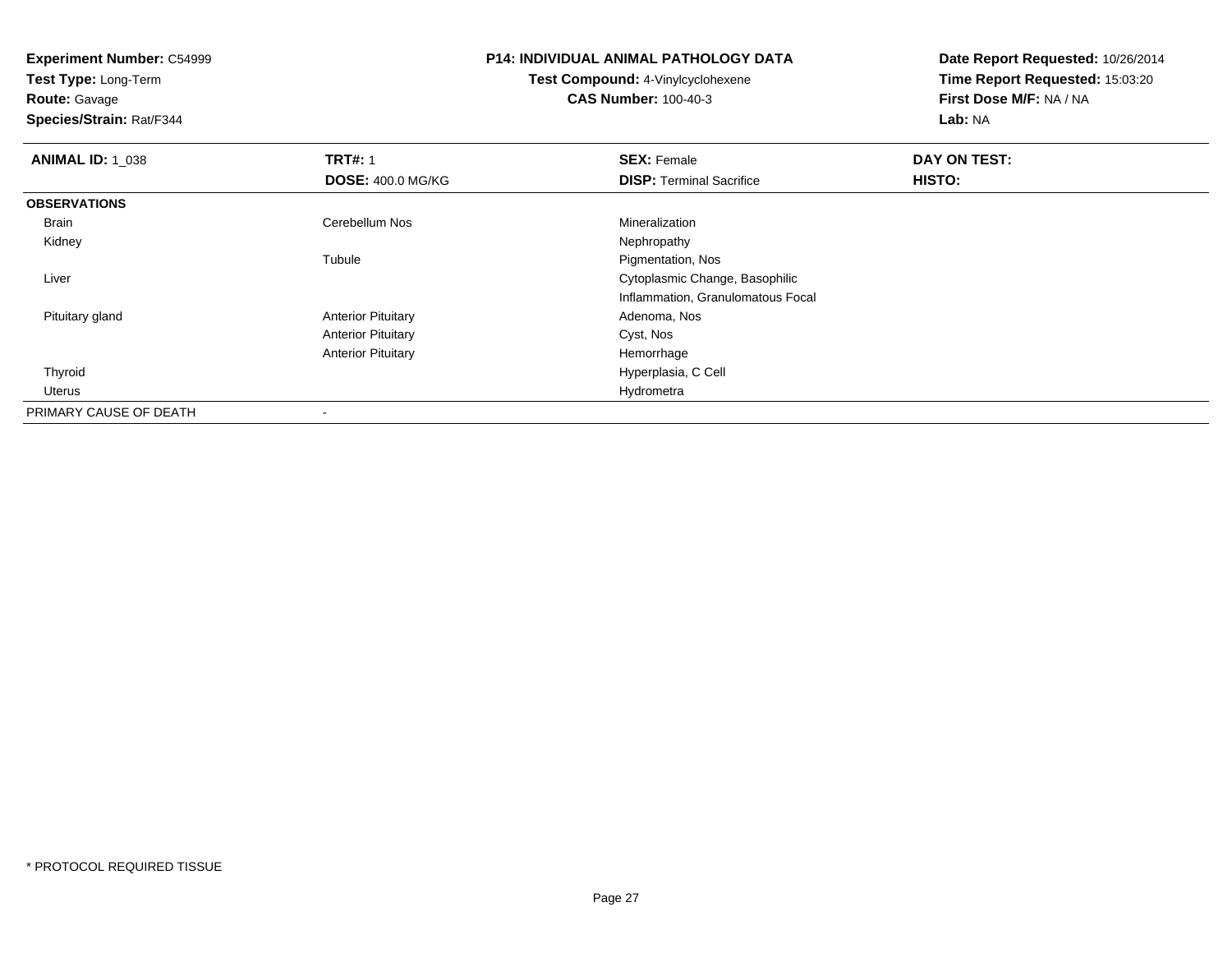| <b>Experiment Number: C54999</b><br>Test Type: Long-Term<br><b>Route: Gavage</b><br>Species/Strain: Rat/F344 |                                            | <b>P14: INDIVIDUAL ANIMAL PATHOLOGY DATA</b><br>Test Compound: 4-Vinylcyclohexene<br><b>CAS Number: 100-40-3</b> | Date Report Requested: 10/26/2014<br>Time Report Requested: 15:03:20<br>First Dose M/F: NA / NA<br>Lab: NA |
|--------------------------------------------------------------------------------------------------------------|--------------------------------------------|------------------------------------------------------------------------------------------------------------------|------------------------------------------------------------------------------------------------------------|
| <b>ANIMAL ID: 1 039</b>                                                                                      | <b>TRT#: 1</b><br><b>DOSE: 400.0 MG/KG</b> | <b>SEX: Female</b><br><b>DISP:</b> Natural Death                                                                 | DAY ON TEST:<br>HISTO:                                                                                     |
| <b>OBSERVATIONS</b>                                                                                          |                                            |                                                                                                                  |                                                                                                            |
| Heart                                                                                                        | Myocardium Nos                             | Degeneration, Nos                                                                                                |                                                                                                            |
| Liver                                                                                                        |                                            | Hernia, Nos                                                                                                      |                                                                                                            |
| Pancreas                                                                                                     |                                            | Atrophy, Nos                                                                                                     |                                                                                                            |
| Spleen                                                                                                       |                                            | Hemosiderosis                                                                                                    |                                                                                                            |
| PRIMARY CAUSE OF DEATH                                                                                       | -                                          |                                                                                                                  |                                                                                                            |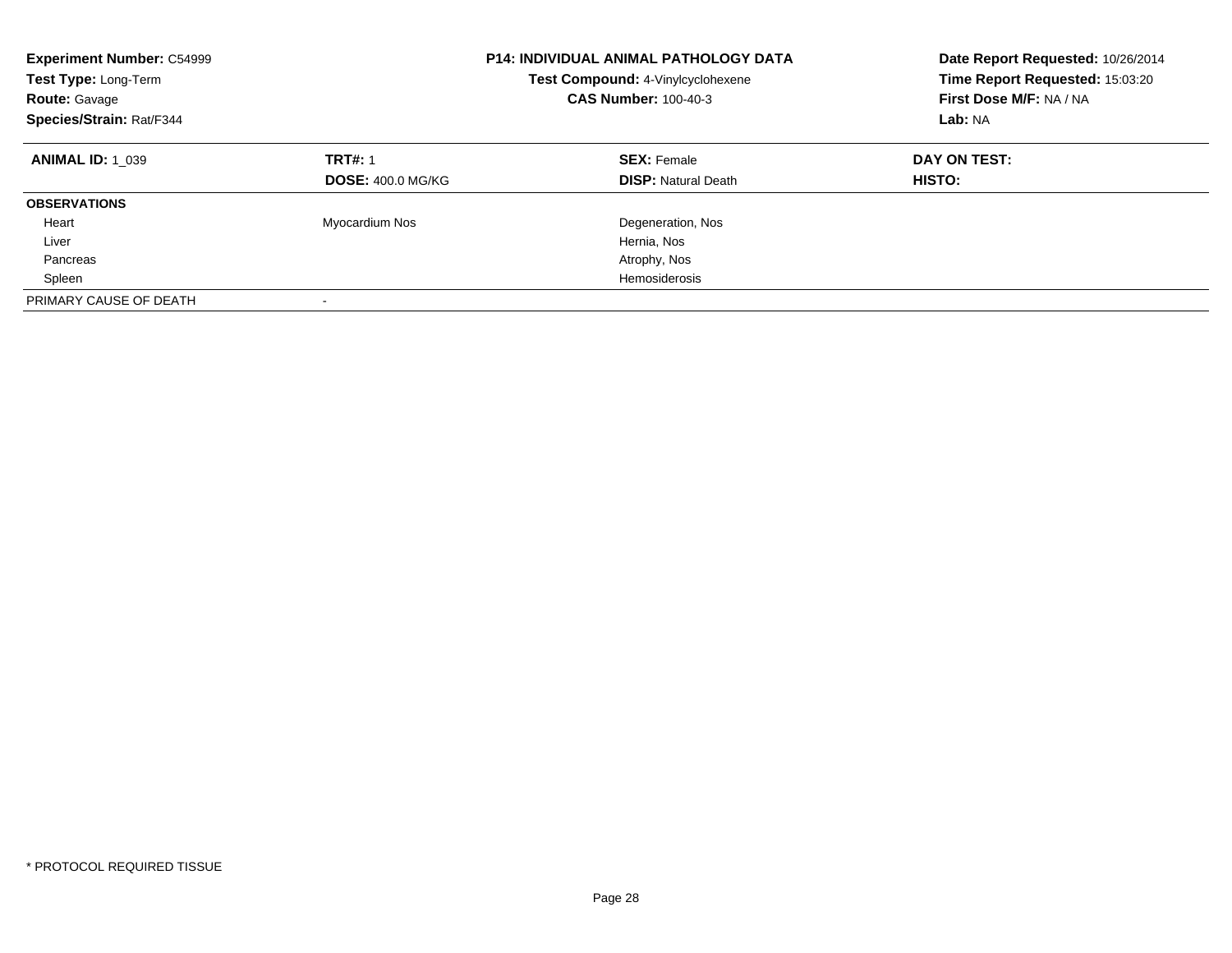| <b>Experiment Number: C54999</b><br>Test Type: Long-Term<br><b>Route: Gavage</b> |                          | P14: INDIVIDUAL ANIMAL PATHOLOGY DATA | Date Report Requested: 10/26/2014 |  |
|----------------------------------------------------------------------------------|--------------------------|---------------------------------------|-----------------------------------|--|
|                                                                                  |                          | Test Compound: 4-Vinylcyclohexene     | Time Report Requested: 15:03:20   |  |
|                                                                                  |                          | <b>CAS Number: 100-40-3</b>           | First Dose M/F: NA / NA           |  |
| Species/Strain: Rat/F344                                                         |                          |                                       | Lab: NA                           |  |
| <b>ANIMAL ID:</b> 1 040                                                          | <b>TRT#: 1</b>           | <b>SEX: Female</b>                    | DAY ON TEST:                      |  |
|                                                                                  | <b>DOSE: 400.0 MG/KG</b> | <b>DISP: Natural Death</b>            | HISTO:                            |  |
| <b>OBSERVATIONS</b>                                                              |                          |                                       |                                   |  |
| Stomach                                                                          | Forestomach              | Hyperplasia, Epithelial               |                                   |  |
| PRIMARY CAUSE OF DEATH                                                           |                          |                                       |                                   |  |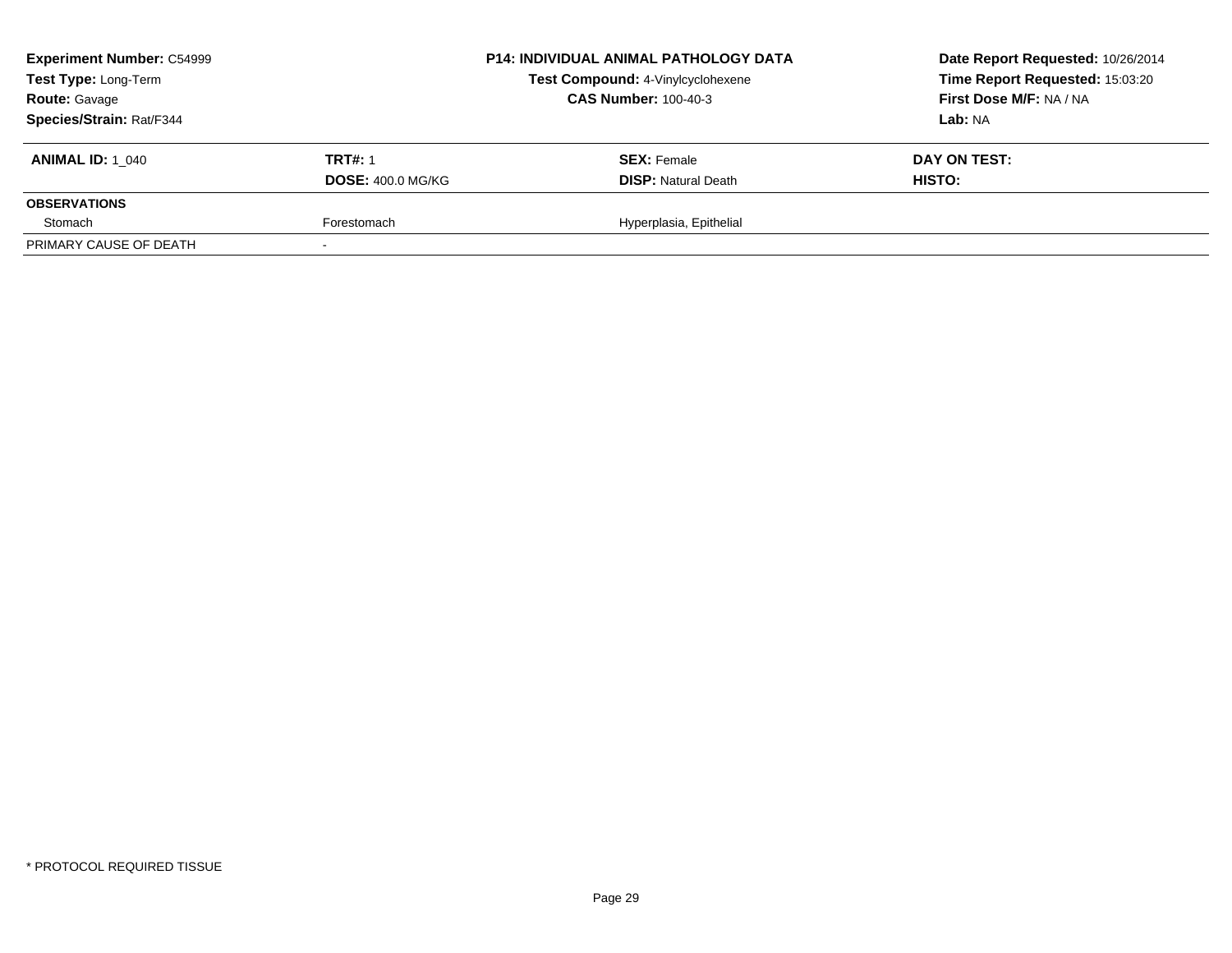| <b>Experiment Number: C54999</b><br>Test Type: Long-Term<br><b>Route: Gavage</b><br>Species/Strain: Rat/F344 |                          | <b>P14: INDIVIDUAL ANIMAL PATHOLOGY DATA</b><br>Test Compound: 4-Vinylcyclohexene<br><b>CAS Number: 100-40-3</b> | Date Report Requested: 10/26/2014<br>Time Report Requested: 15:03:20<br>First Dose M/F: NA / NA<br>Lab: NA |
|--------------------------------------------------------------------------------------------------------------|--------------------------|------------------------------------------------------------------------------------------------------------------|------------------------------------------------------------------------------------------------------------|
| <b>ANIMAL ID: 1 041</b>                                                                                      | <b>TRT#: 1</b>           | <b>SEX: Female</b>                                                                                               | DAY ON TEST:                                                                                               |
|                                                                                                              | <b>DOSE: 400.0 MG/KG</b> | <b>DISP:</b> Moribund Sacrifice                                                                                  | <b>HISTO:</b>                                                                                              |
| <b>OBSERVATIONS</b>                                                                                          |                          |                                                                                                                  |                                                                                                            |
| Kidney                                                                                                       |                          | Nephropathy                                                                                                      |                                                                                                            |
|                                                                                                              | Tubule                   | Pigmentation, Nos                                                                                                |                                                                                                            |
| Liver                                                                                                        |                          | Hernia, Nos                                                                                                      |                                                                                                            |
|                                                                                                              | <b>Bile Duct</b>         | Hyperplasia, Nos                                                                                                 |                                                                                                            |
| Thyroid                                                                                                      |                          | Hyperplasia, C Cell                                                                                              |                                                                                                            |
| Unspecified                                                                                                  | Multiple Organs Nos      | Leukemia, Mononuclear Cell                                                                                       |                                                                                                            |
| PRIMARY CAUSE OF DEATH                                                                                       |                          |                                                                                                                  |                                                                                                            |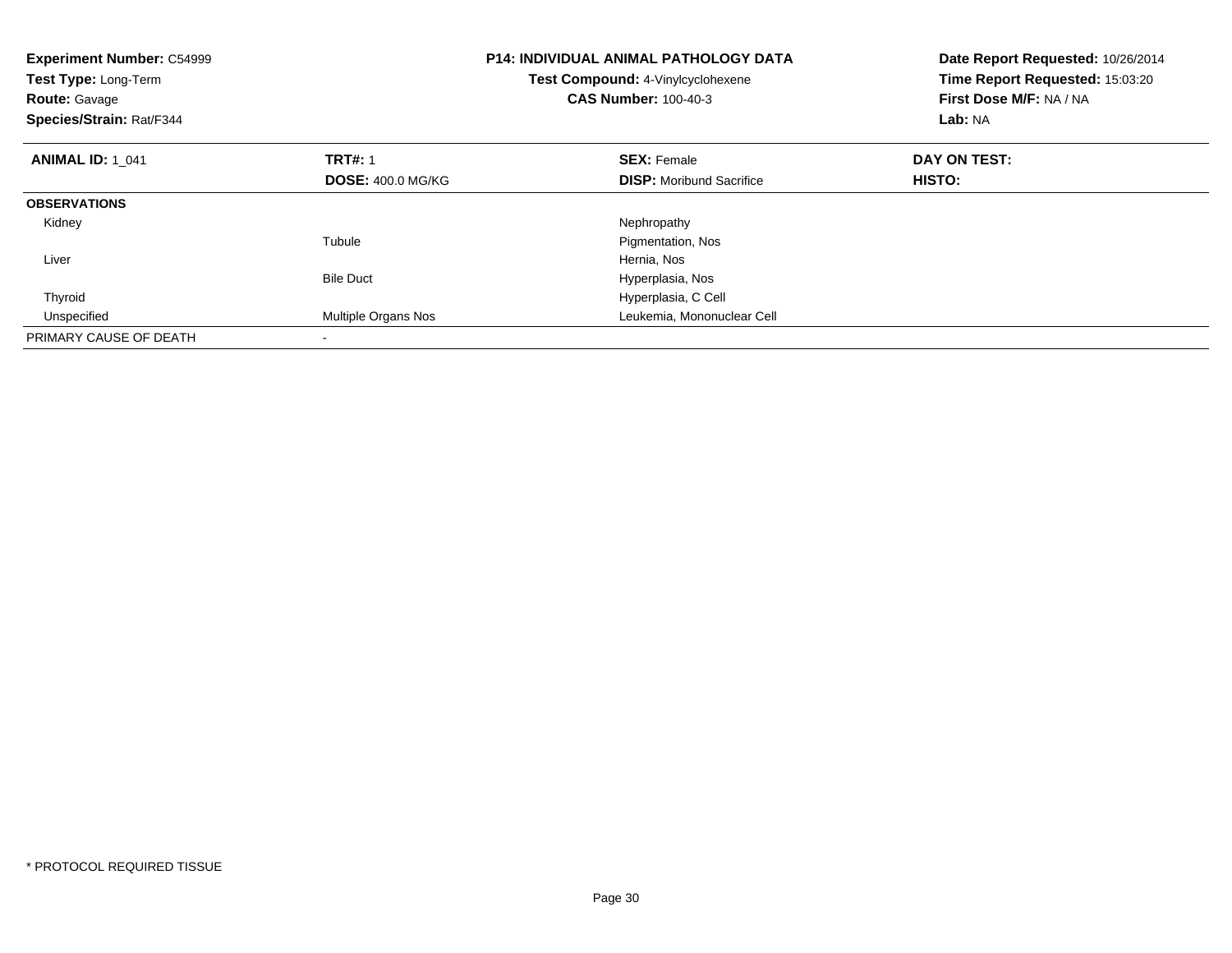| <b>Experiment Number: C54999</b><br>Test Type: Long-Term<br><b>Route: Gavage</b><br>Species/Strain: Rat/F344 |                           | <b>P14: INDIVIDUAL ANIMAL PATHOLOGY DATA</b><br><b>Test Compound: 4-Vinylcyclohexene</b><br><b>CAS Number: 100-40-3</b> | Date Report Requested: 10/26/2014<br>Time Report Requested: 15:03:20<br>First Dose M/F: NA / NA<br>Lab: NA |
|--------------------------------------------------------------------------------------------------------------|---------------------------|-------------------------------------------------------------------------------------------------------------------------|------------------------------------------------------------------------------------------------------------|
| <b>ANIMAL ID: 1 042</b>                                                                                      | <b>TRT#: 1</b>            | <b>SEX: Female</b>                                                                                                      | DAY ON TEST:                                                                                               |
|                                                                                                              | <b>DOSE: 400.0 MG/KG</b>  | <b>DISP:</b> Terminal Sacrifice                                                                                         | HISTO:                                                                                                     |
| <b>OBSERVATIONS</b>                                                                                          |                           |                                                                                                                         |                                                                                                            |
| Intestine Large                                                                                              | Mucosa, Rectum            | Mineralization                                                                                                          |                                                                                                            |
| Kidney                                                                                                       | Tubule                    | Pigmentation, Nos                                                                                                       |                                                                                                            |
| Liver                                                                                                        |                           | Cytoplasmic Change, Eosinophilic                                                                                        |                                                                                                            |
|                                                                                                              |                           | Inflammation, Granulomatous Focal                                                                                       |                                                                                                            |
| Lung                                                                                                         |                           | Inflammation, Granulomatous Focal                                                                                       |                                                                                                            |
| Pituitary gland                                                                                              | <b>Anterior Pituitary</b> | Angiectasis                                                                                                             |                                                                                                            |
| Thyroid                                                                                                      |                           | Hyperplasia, C Cell                                                                                                     |                                                                                                            |
| Unspecified                                                                                                  | Mediastinum Nos           | Inflammation, Granulomatous                                                                                             |                                                                                                            |
| PRIMARY CAUSE OF DEATH                                                                                       |                           |                                                                                                                         |                                                                                                            |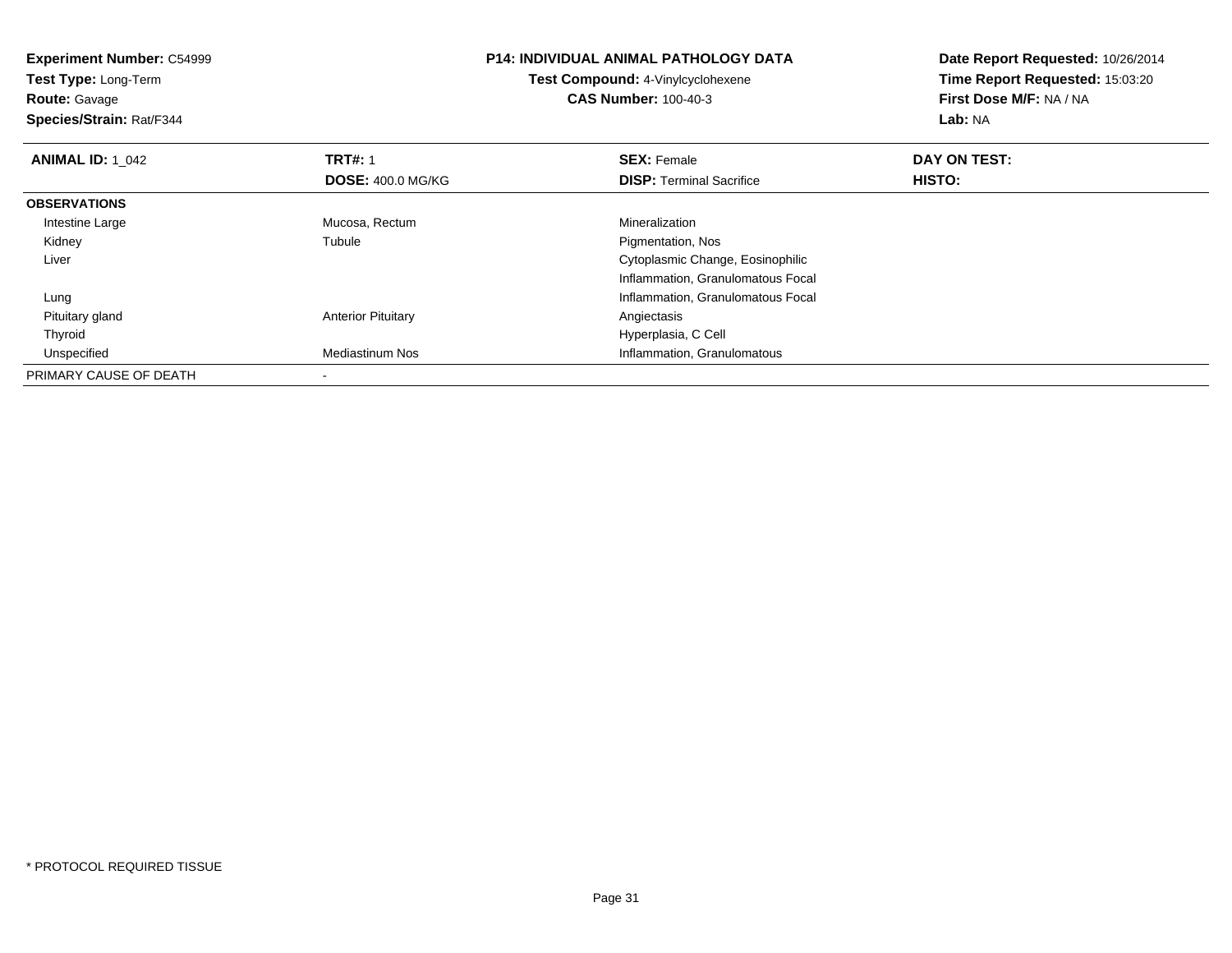| <b>Experiment Number: C54999</b>             |                          | <b>P14: INDIVIDUAL ANIMAL PATHOLOGY DATA</b> | Date Report Requested: 10/26/2014 |  |
|----------------------------------------------|--------------------------|----------------------------------------------|-----------------------------------|--|
| Test Type: Long-Term<br><b>Route: Gavage</b> |                          | Test Compound: 4-Vinylcyclohexene            | Time Report Requested: 15:03:20   |  |
|                                              |                          | <b>CAS Number: 100-40-3</b>                  | First Dose M/F: NA / NA           |  |
| Species/Strain: Rat/F344                     |                          |                                              | Lab: NA                           |  |
| <b>ANIMAL ID:</b> 1 043                      | <b>TRT#: 1</b>           | <b>SEX: Female</b>                           | DAY ON TEST:                      |  |
|                                              | <b>DOSE: 400.0 MG/KG</b> | <b>DISP:</b> Natural Death                   | HISTO:                            |  |
| <b>OBSERVATIONS</b>                          |                          |                                              |                                   |  |
| Liver                                        |                          | Hernia, Nos                                  |                                   |  |
| Stomach                                      | Forestomach              | Hyperplasia, Epithelial                      |                                   |  |
| PRIMARY CAUSE OF DEATH                       |                          |                                              |                                   |  |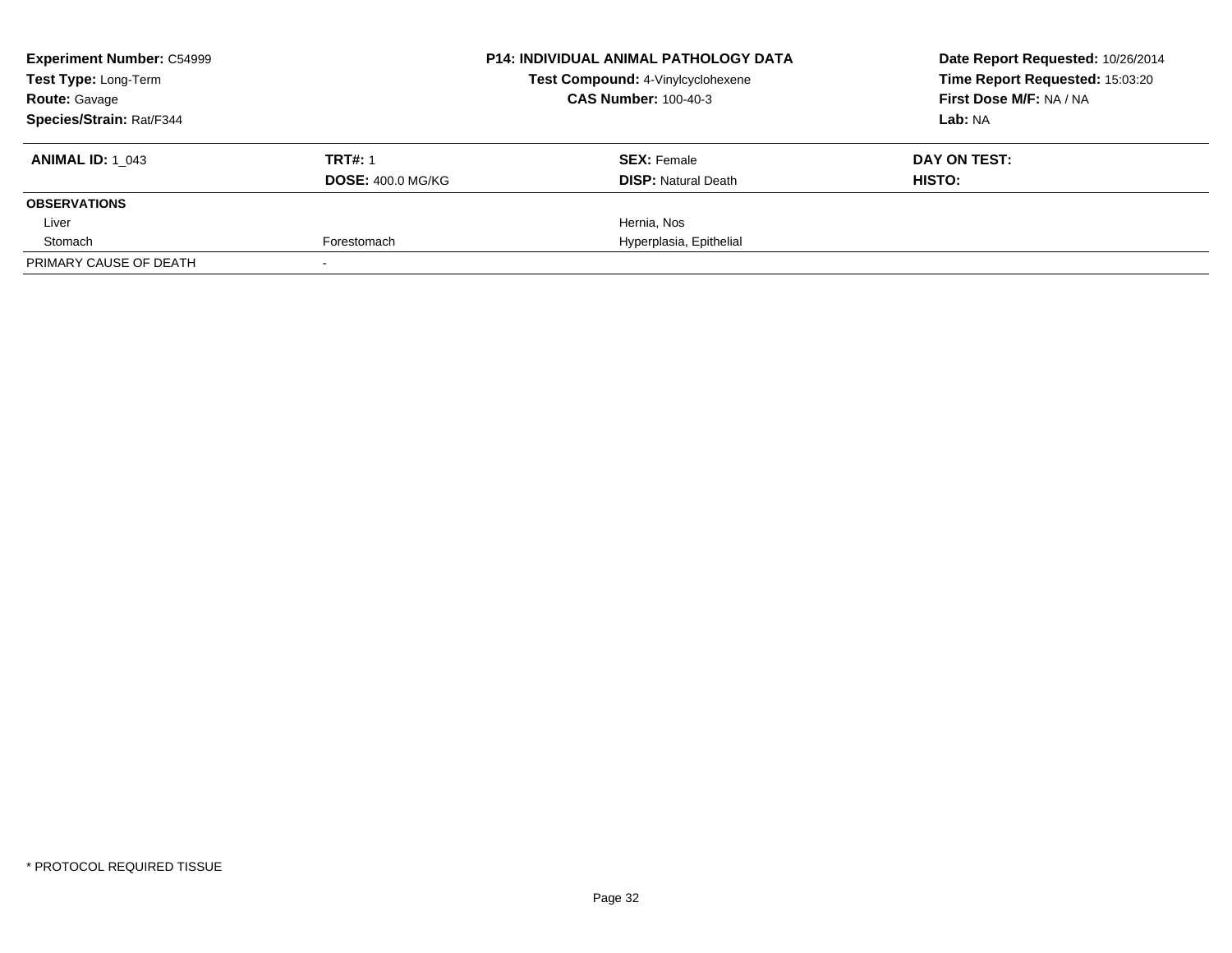| <b>Experiment Number: C54999</b> |                          | <b>P14: INDIVIDUAL ANIMAL PATHOLOGY DATA</b> | Date Report Requested: 10/26/2014 |  |
|----------------------------------|--------------------------|----------------------------------------------|-----------------------------------|--|
| Test Type: Long-Term             |                          | Test Compound: 4-Vinylcyclohexene            | Time Report Requested: 15:03:20   |  |
| <b>Route: Gavage</b>             |                          | <b>CAS Number: 100-40-3</b>                  | First Dose M/F: NA / NA           |  |
| Species/Strain: Rat/F344         |                          |                                              | Lab: NA                           |  |
| <b>ANIMAL ID:</b> 1 044          | <b>TRT#: 1</b>           | <b>SEX: Female</b>                           | DAY ON TEST:                      |  |
|                                  | <b>DOSE: 400.0 MG/KG</b> | <b>DISP:</b> Natural Death                   | <b>HISTO:</b>                     |  |
| <b>OBSERVATIONS</b>              |                          |                                              |                                   |  |
| Liver                            |                          | Inflammation, Granulomatous Focal            |                                   |  |
| Lymph node                       | Mandibular Lymph Node    | Abscess, Nos                                 |                                   |  |
| PRIMARY CAUSE OF DEATH           |                          |                                              |                                   |  |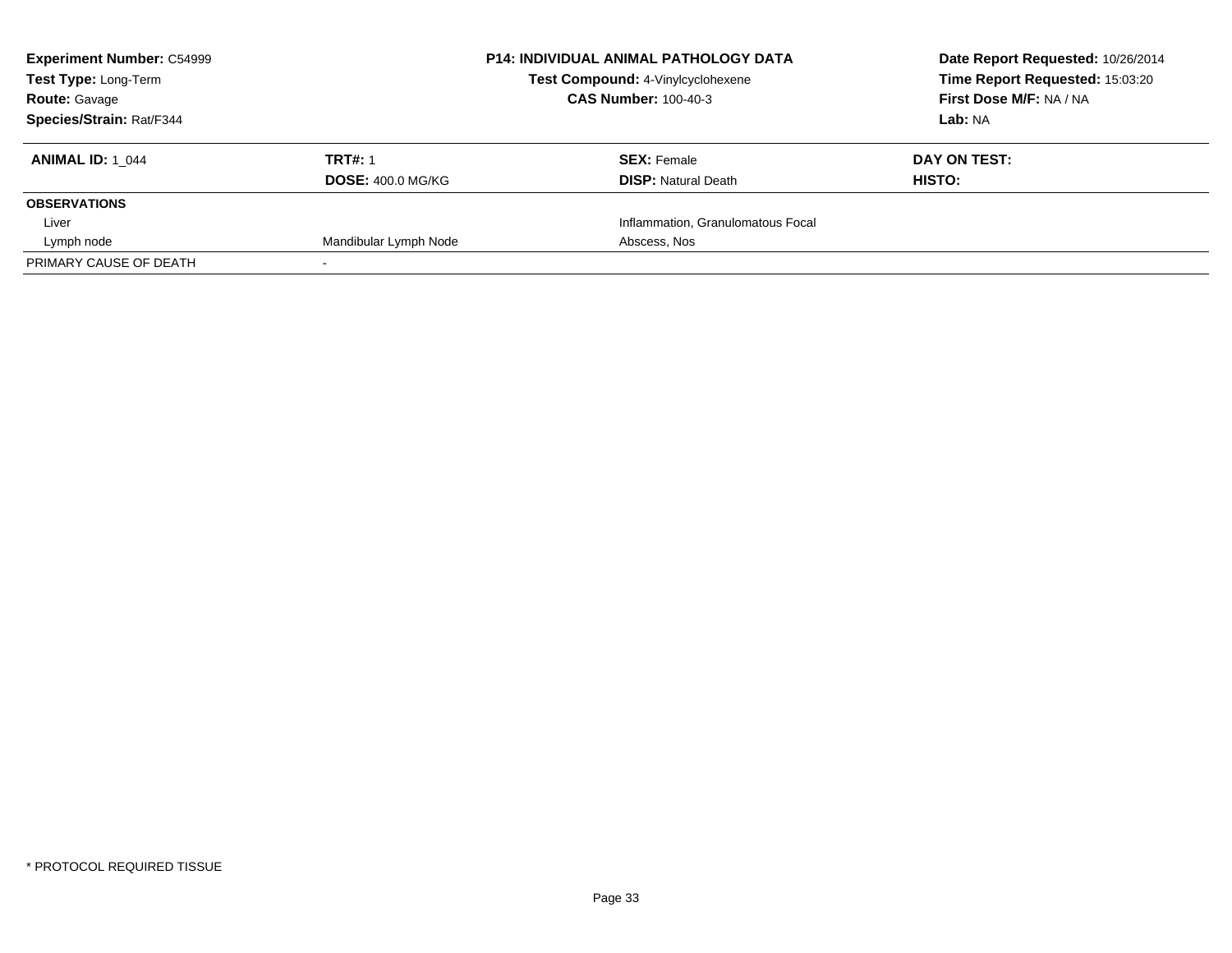| <b>Experiment Number: C54999</b><br>Test Type: Long-Term<br><b>Route: Gavage</b> |                          | <b>P14: INDIVIDUAL ANIMAL PATHOLOGY DATA</b> | Date Report Requested: 10/26/2014 |  |
|----------------------------------------------------------------------------------|--------------------------|----------------------------------------------|-----------------------------------|--|
|                                                                                  |                          | Test Compound: 4-Vinylcyclohexene            | Time Report Requested: 15:03:20   |  |
|                                                                                  |                          | <b>CAS Number: 100-40-3</b>                  | First Dose M/F: NA / NA           |  |
| Species/Strain: Rat/F344                                                         |                          | Lab: NA                                      |                                   |  |
| <b>ANIMAL ID: 1_045</b>                                                          | <b>TRT#: 1</b>           | <b>SEX: Female</b>                           | DAY ON TEST:                      |  |
|                                                                                  | <b>DOSE: 400.0 MG/KG</b> | <b>DISP: Natural Death</b>                   | <b>HISTO:</b>                     |  |
| <b>OBSERVATIONS</b>                                                              |                          |                                              |                                   |  |
| Liver                                                                            |                          | Hernia, Nos                                  |                                   |  |
| Spleen                                                                           |                          | Hemosiderosis                                |                                   |  |
| PRIMARY CAUSE OF DEATH                                                           |                          |                                              |                                   |  |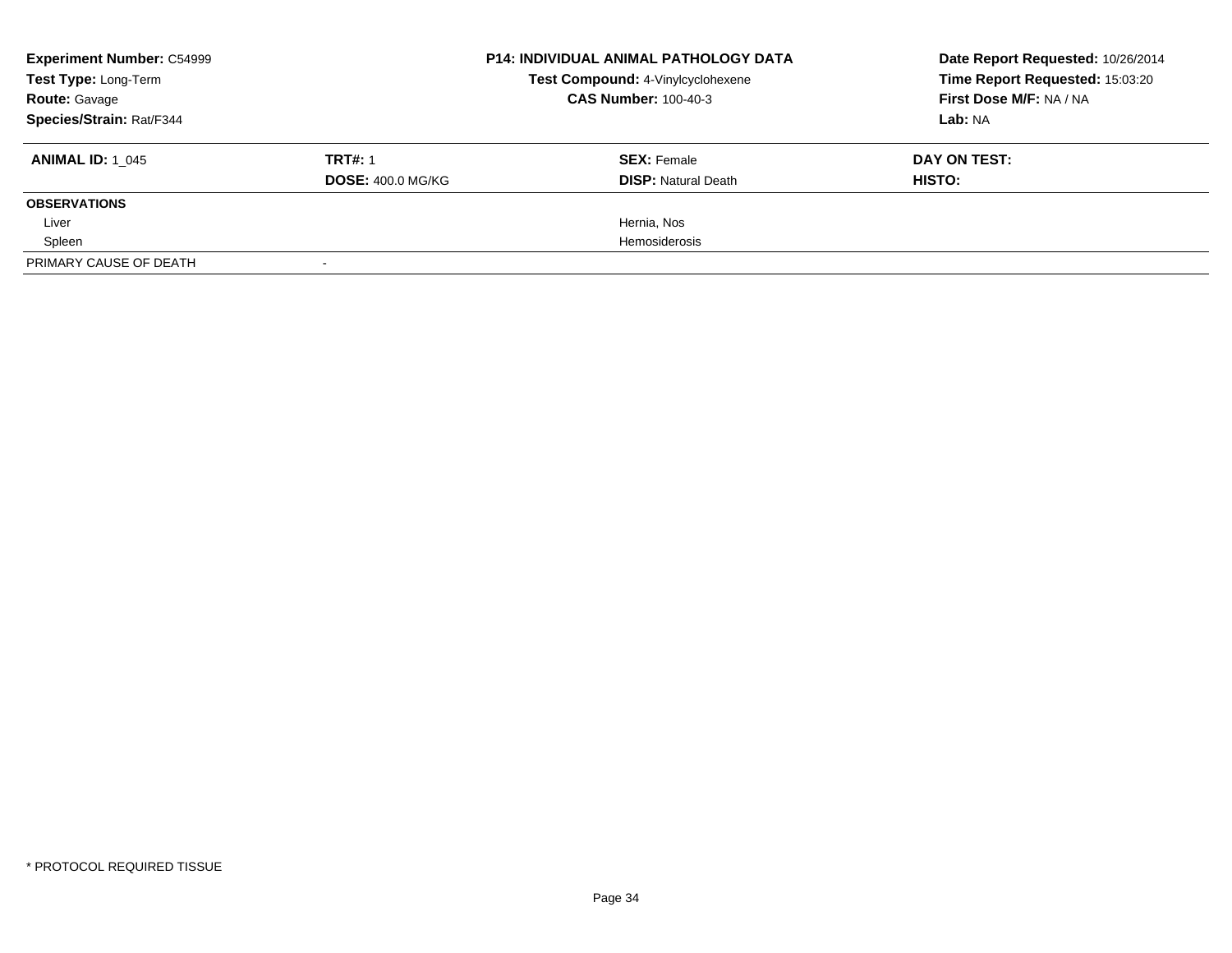| <b>Experiment Number: C54999</b><br>Test Type: Long-Term<br><b>Route: Gavage</b> |                          | <b>P14: INDIVIDUAL ANIMAL PATHOLOGY DATA</b> | Date Report Requested: 10/26/2014 |  |
|----------------------------------------------------------------------------------|--------------------------|----------------------------------------------|-----------------------------------|--|
|                                                                                  |                          | Test Compound: 4-Vinylcyclohexene            | Time Report Requested: 15:03:20   |  |
|                                                                                  |                          | <b>CAS Number: 100-40-3</b>                  | First Dose M/F: NA / NA           |  |
| Species/Strain: Rat/F344                                                         |                          |                                              | Lab: NA                           |  |
| <b>ANIMAL ID: 1 047</b>                                                          | <b>TRT#: 1</b>           | <b>SEX: Female</b>                           | DAY ON TEST:                      |  |
|                                                                                  | <b>DOSE: 400.0 MG/KG</b> | <b>DISP:</b> Natural Death                   | HISTO:                            |  |
| <b>OBSERVATIONS</b>                                                              |                          |                                              |                                   |  |
| Heart                                                                            | Myocardium Nos           | Inflammation, Suppurative                    |                                   |  |
| PRIMARY CAUSE OF DEATH                                                           |                          |                                              |                                   |  |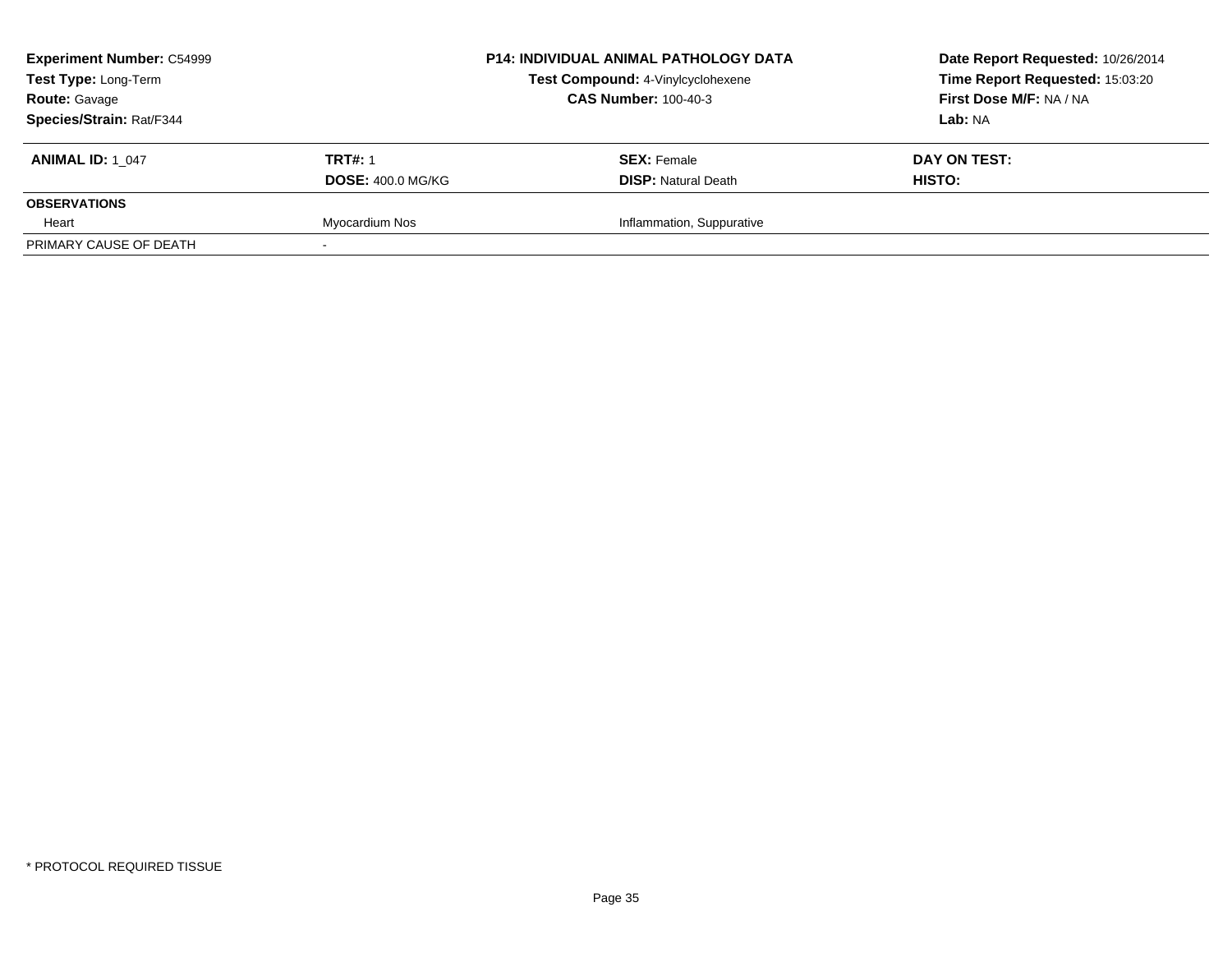**Test Type:** Long-Term

**Route:** Gavage

**Species/Strain:** Rat/F344

# **P14: INDIVIDUAL ANIMAL PATHOLOGY DATA**

**Test Compound:** 4-Vinylcyclohexene**CAS Number:** 100-40-3

| <b>ANIMAL ID: 1 048</b> | <b>TRT#: 1</b>            | <b>SEX: Female</b>                | DAY ON TEST: |  |
|-------------------------|---------------------------|-----------------------------------|--------------|--|
|                         | <b>DOSE: 400.0 MG/KG</b>  | <b>DISP: Terminal Sacrifice</b>   | HISTO:       |  |
| <b>OBSERVATIONS</b>     |                           |                                   |              |  |
| Adrenal gland           | Cortex Nos                | <b>Focal Cellular Change</b>      |              |  |
| Kidney                  |                           | Nephropathy                       |              |  |
| Liver                   |                           | Cytoplasmic Change, Basophilic    |              |  |
|                         |                           | Cytoplasmic Vacuolization         |              |  |
|                         |                           | Inflammation, Granulomatous Focal |              |  |
|                         |                           | Inflammation, Suppurative         |              |  |
| Lung                    |                           | Inflammation, Granulomatous Focal |              |  |
| Pituitary gland         | <b>Anterior Pituitary</b> | Angiectasis                       |              |  |
|                         | <b>Anterior Pituitary</b> | Cyst, Nos                         |              |  |
|                         | <b>Anterior Pituitary</b> | Hyperplasia, Focal                |              |  |
| Thyroid                 |                           | Hyperplasia, C Cell               |              |  |
| Uterus                  |                           | <b>Endometrial Stromal Polyp</b>  |              |  |
| PRIMARY CAUSE OF DEATH  |                           |                                   |              |  |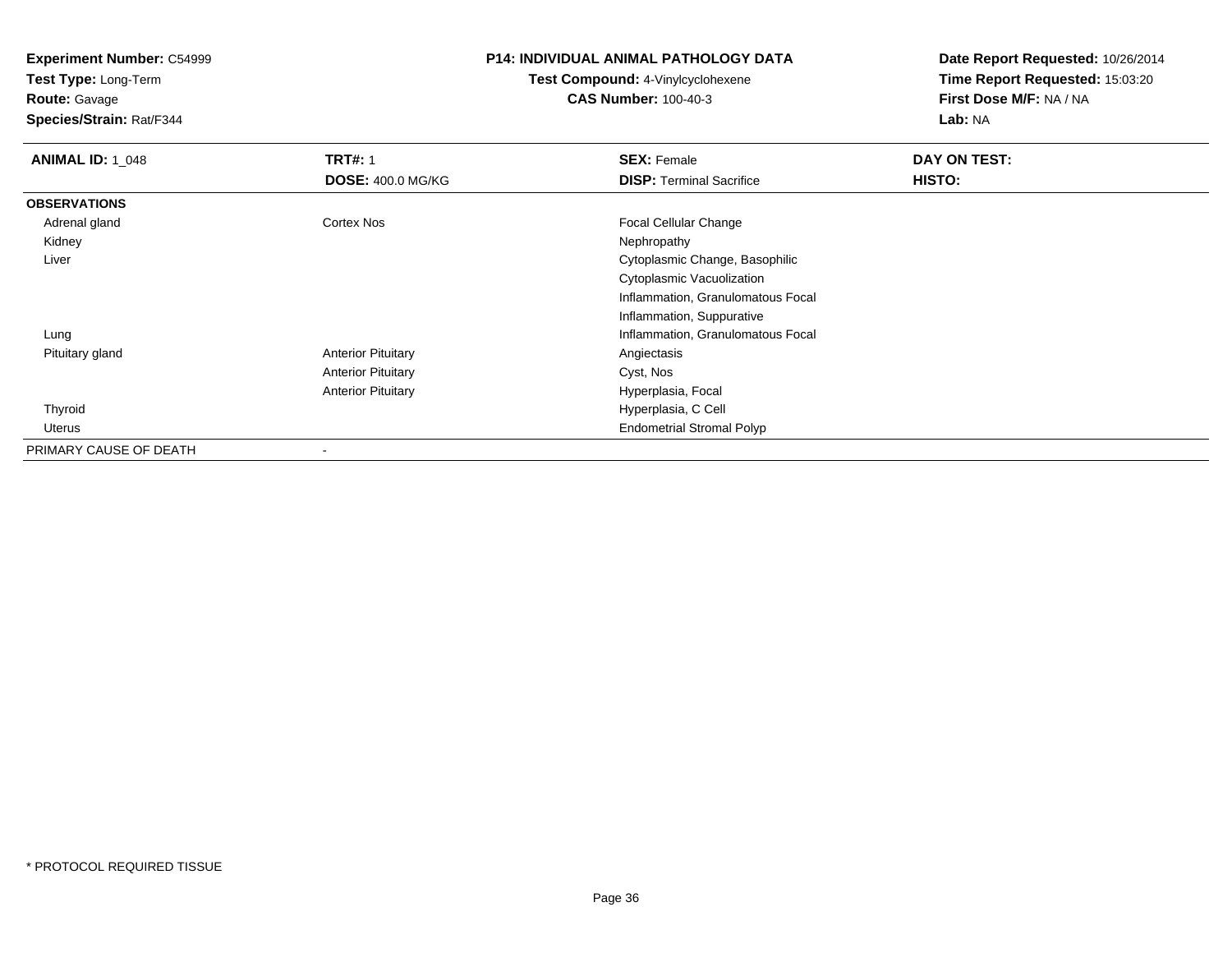**Test Type:** Long-Term

**Route:** Gavage

**Species/Strain:** Rat/F344

# **P14: INDIVIDUAL ANIMAL PATHOLOGY DATA**

**Test Compound:** 4-Vinylcyclohexene**CAS Number:** 100-40-3

| <b>ANIMAL ID: 2 001</b> | TRT#: 2                   | <b>SEX: Female</b>                | DAY ON TEST: |  |
|-------------------------|---------------------------|-----------------------------------|--------------|--|
|                         | <b>DOSE: 200.0 MG/KG</b>  | <b>DISP: Terminal Sacrifice</b>   | HISTO:       |  |
| <b>OBSERVATIONS</b>     |                           |                                   |              |  |
| Eye                     | Retina                    | Atrophy, Nos                      |              |  |
|                         |                           | Cataract                          |              |  |
| Kidney                  |                           | Mineralization                    |              |  |
|                         |                           | Nephropathy                       |              |  |
|                         | Tubule                    | Pigmentation, Nos                 |              |  |
| Liver                   |                           | Cytoplasmic Change, Basophilic    |              |  |
|                         | <b>Bile Duct</b>          | Hyperplasia, Nos                  |              |  |
|                         |                           | Inflammation, Granulomatous Focal |              |  |
| Pituitary gland         | <b>Anterior Pituitary</b> | Adenoma, Nos                      |              |  |
| Thyroid                 |                           | Hyperplasia, C Cell               |              |  |
| PRIMARY CAUSE OF DEATH  | ٠                         |                                   |              |  |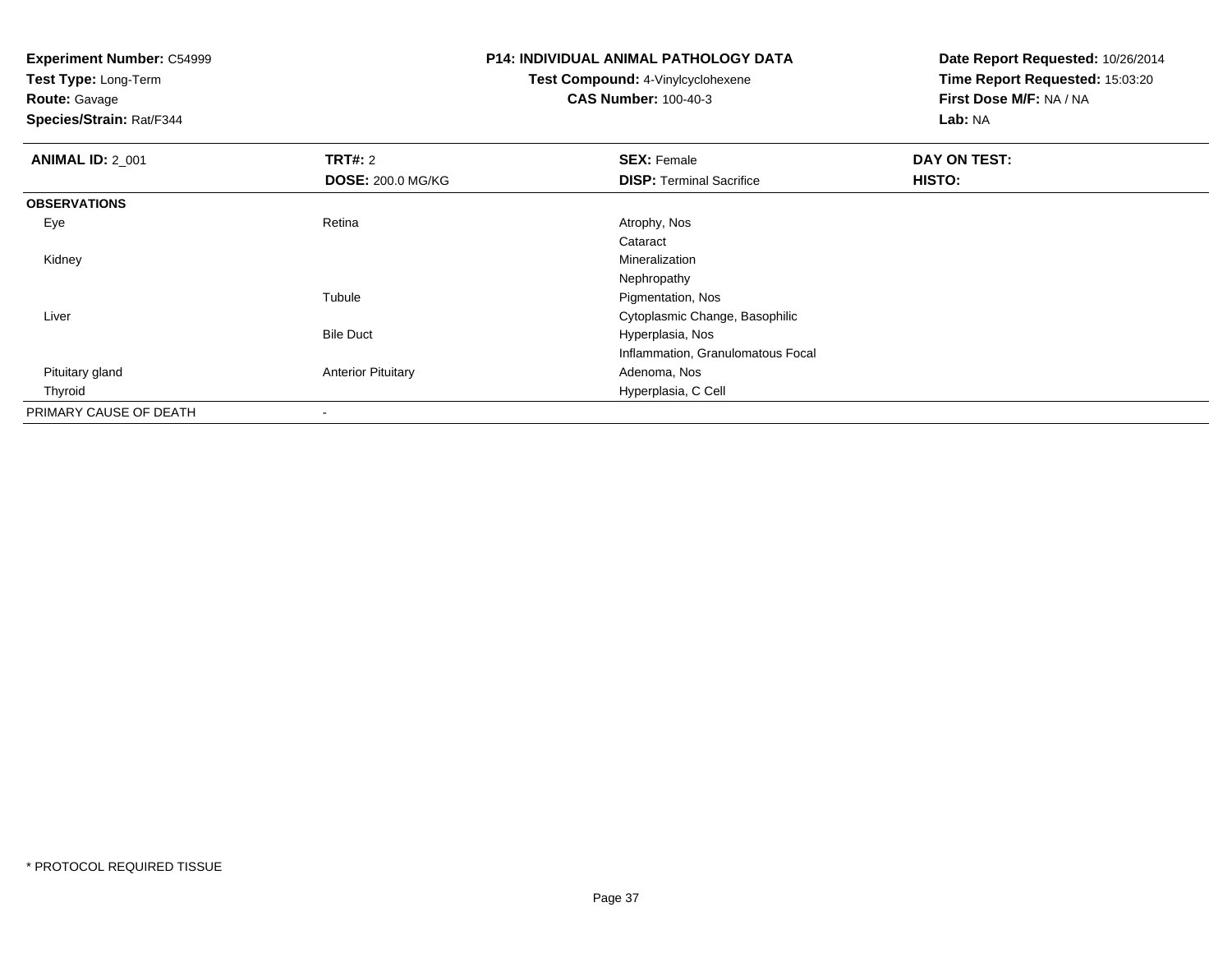**Test Type:** Long-Term

**Route:** Gavage

**Species/Strain:** Rat/F344

# **P14: INDIVIDUAL ANIMAL PATHOLOGY DATA**

**Test Compound:** 4-Vinylcyclohexene**CAS Number:** 100-40-3

| <b>ANIMAL ID: 2_002</b> | <b>TRT#: 2</b>            | <b>SEX: Female</b>              | DAY ON TEST: |  |
|-------------------------|---------------------------|---------------------------------|--------------|--|
|                         | <b>DOSE: 200.0 MG/KG</b>  | <b>DISP: Terminal Sacrifice</b> | HISTO:       |  |
| <b>OBSERVATIONS</b>     |                           |                                 |              |  |
| Eye                     | Retina                    | Atrophy, Nos                    |              |  |
|                         |                           | Cataract                        |              |  |
| Kidney                  |                           | Mineralization                  |              |  |
|                         |                           | Nephropathy                     |              |  |
|                         | Tubule                    | Pigmentation, Nos               |              |  |
| Liver                   |                           | Cytoplasmic Change, Basophilic  |              |  |
|                         | <b>Bile Duct</b>          | Hyperplasia, Nos                |              |  |
|                         |                           | Inflammation, Chronic Focal     |              |  |
| Pituitary gland         | <b>Anterior Pituitary</b> | Angiectasis                     |              |  |
| Thyroid                 |                           | Hyperplasia, C Cell             |              |  |
| PRIMARY CAUSE OF DEATH  | $\overline{\phantom{a}}$  |                                 |              |  |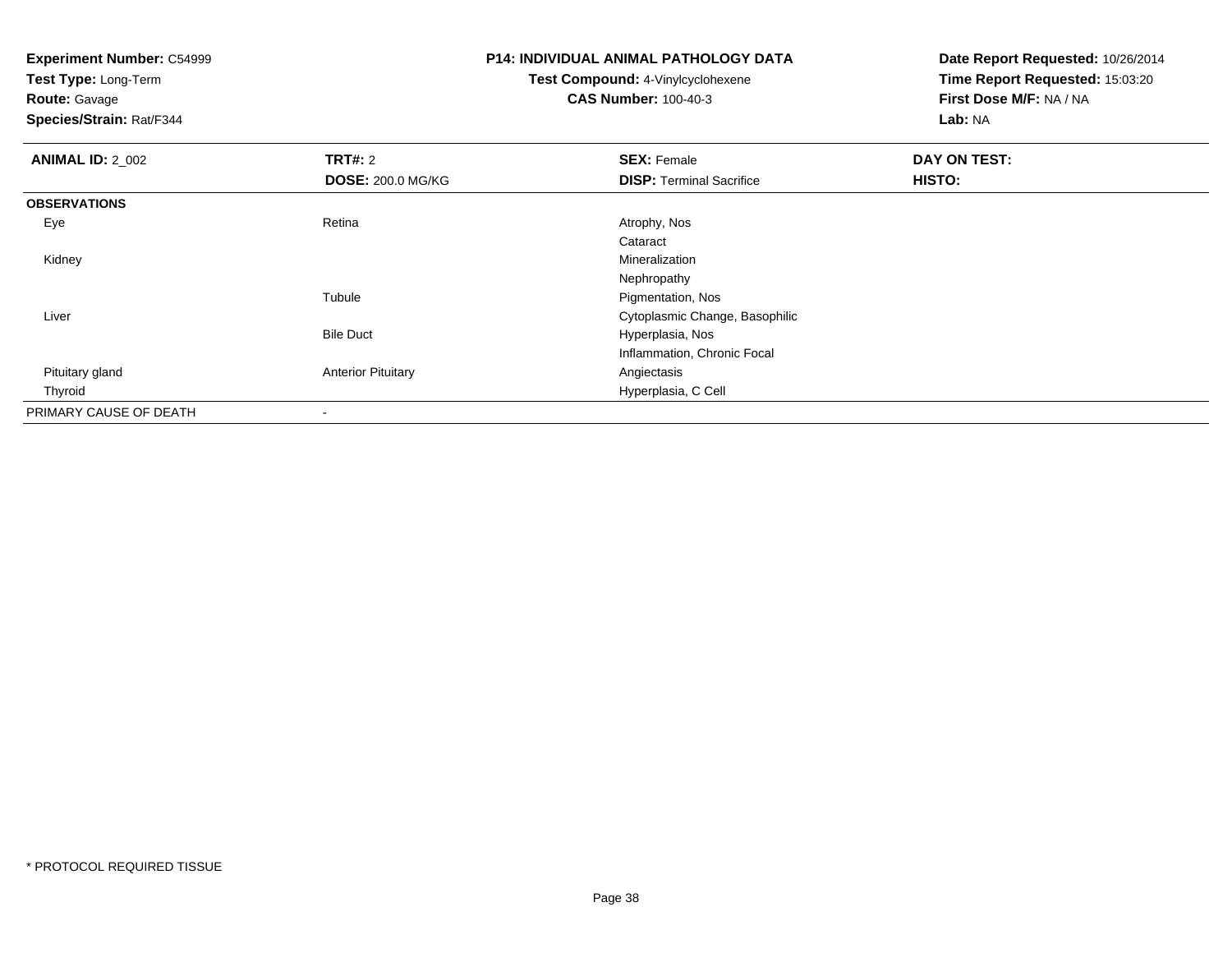| <b>Experiment Number: C54999</b><br>Test Type: Long-Term<br><b>Route: Gavage</b><br>Species/Strain: Rat/F344 |                           | <b>P14: INDIVIDUAL ANIMAL PATHOLOGY DATA</b><br><b>Test Compound: 4-Vinylcyclohexene</b><br><b>CAS Number: 100-40-3</b> | Date Report Requested: 10/26/2014<br>Time Report Requested: 15:03:20<br>First Dose M/F: NA / NA<br>Lab: NA |
|--------------------------------------------------------------------------------------------------------------|---------------------------|-------------------------------------------------------------------------------------------------------------------------|------------------------------------------------------------------------------------------------------------|
| <b>ANIMAL ID: 2_003</b>                                                                                      | TRT#: 2                   | <b>SEX: Female</b>                                                                                                      | DAY ON TEST:                                                                                               |
|                                                                                                              | <b>DOSE: 200.0 MG/KG</b>  | <b>DISP: Terminal Sacrifice</b>                                                                                         | HISTO:                                                                                                     |
| <b>OBSERVATIONS</b>                                                                                          |                           |                                                                                                                         |                                                                                                            |
| Eye                                                                                                          | Retina                    | Atrophy, Nos                                                                                                            |                                                                                                            |
|                                                                                                              |                           | Cataract                                                                                                                |                                                                                                            |
| Heart                                                                                                        | Myocardium Nos            | Degeneration, Nos                                                                                                       |                                                                                                            |
| Kidney                                                                                                       |                           | Mineralization                                                                                                          |                                                                                                            |
|                                                                                                              | Tubule                    | Pigmentation, Nos                                                                                                       |                                                                                                            |
| Pituitary gland                                                                                              | <b>Anterior Pituitary</b> | Adenoma, Nos                                                                                                            |                                                                                                            |
| Stomach                                                                                                      | <b>Glandular Stomach</b>  | <b>Mineralization</b>                                                                                                   |                                                                                                            |
| Thyroid                                                                                                      |                           | Hyperplasia, C Cell                                                                                                     |                                                                                                            |
| Unspecified                                                                                                  | Multiple Organs Nos       | Leukemia, Mononuclear Cell                                                                                              |                                                                                                            |
| PRIMARY CAUSE OF DEATH                                                                                       |                           |                                                                                                                         |                                                                                                            |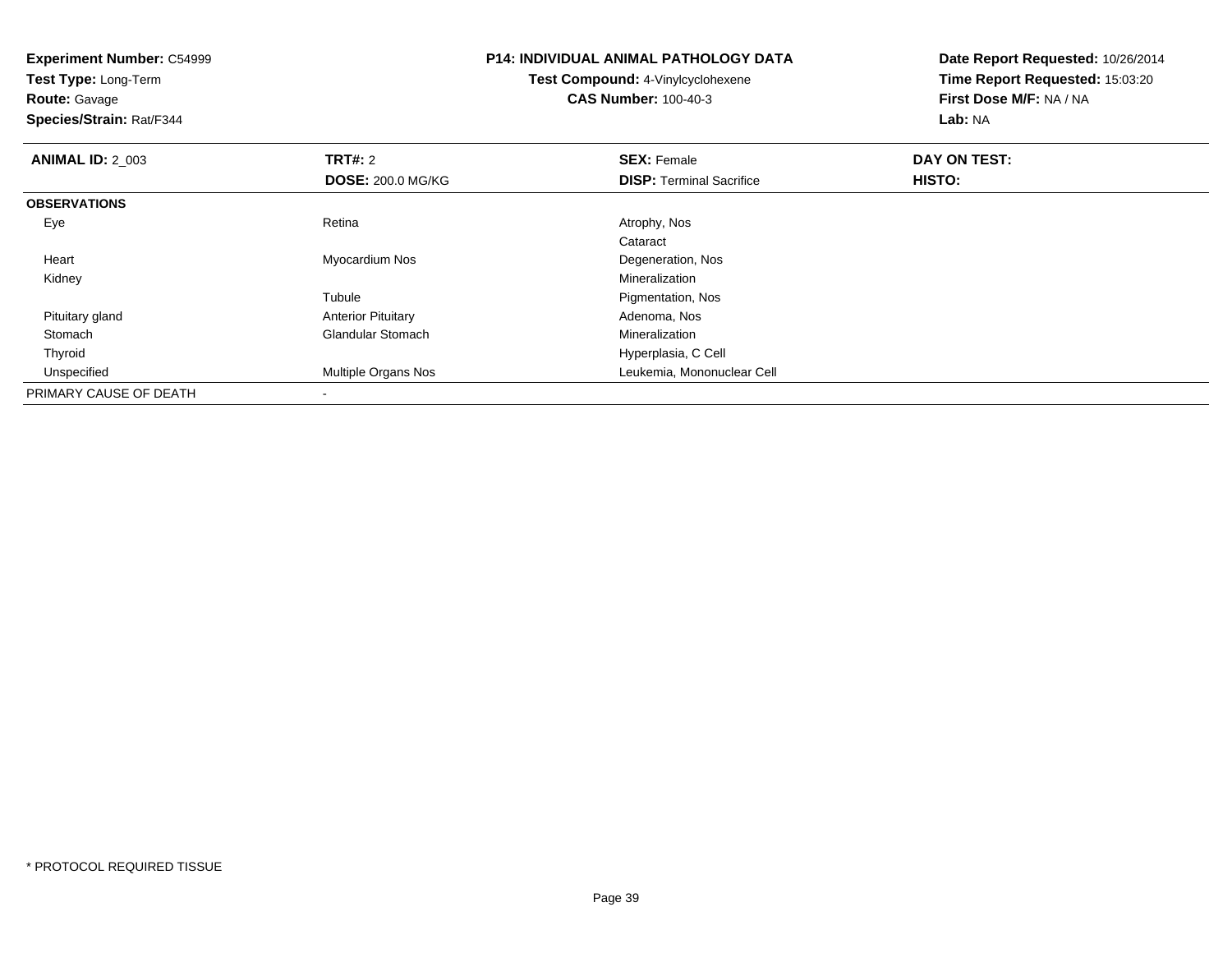| <b>Experiment Number: C54999</b><br>Test Type: Long-Term<br><b>Route: Gavage</b><br>Species/Strain: Rat/F344 |                           | <b>P14: INDIVIDUAL ANIMAL PATHOLOGY DATA</b><br>Test Compound: 4-Vinylcyclohexene<br><b>CAS Number: 100-40-3</b> | Date Report Requested: 10/26/2014<br>Time Report Requested: 15:03:20<br>First Dose M/F: NA / NA<br>Lab: NA |
|--------------------------------------------------------------------------------------------------------------|---------------------------|------------------------------------------------------------------------------------------------------------------|------------------------------------------------------------------------------------------------------------|
| <b>ANIMAL ID: 2 004</b>                                                                                      | TRT#: 2                   | <b>SEX: Female</b>                                                                                               | DAY ON TEST:                                                                                               |
|                                                                                                              | <b>DOSE: 200.0 MG/KG</b>  | <b>DISP:</b> Natural Death                                                                                       | HISTO:                                                                                                     |
| <b>OBSERVATIONS</b>                                                                                          |                           |                                                                                                                  |                                                                                                            |
| Heart                                                                                                        | Myocardium Nos            | Degeneration, Nos                                                                                                |                                                                                                            |
| Liver                                                                                                        |                           | Cytoplasmic Change, Basophilic                                                                                   |                                                                                                            |
|                                                                                                              |                           | Hernia, Nos                                                                                                      |                                                                                                            |
|                                                                                                              |                           | Inflammation, Granulomatous Focal                                                                                |                                                                                                            |
| Pituitary gland                                                                                              | <b>Anterior Pituitary</b> | Adenoma, Nos                                                                                                     |                                                                                                            |
| Spleen                                                                                                       |                           | Hemosiderosis                                                                                                    |                                                                                                            |
| PRIMARY CAUSE OF DEATH                                                                                       |                           |                                                                                                                  |                                                                                                            |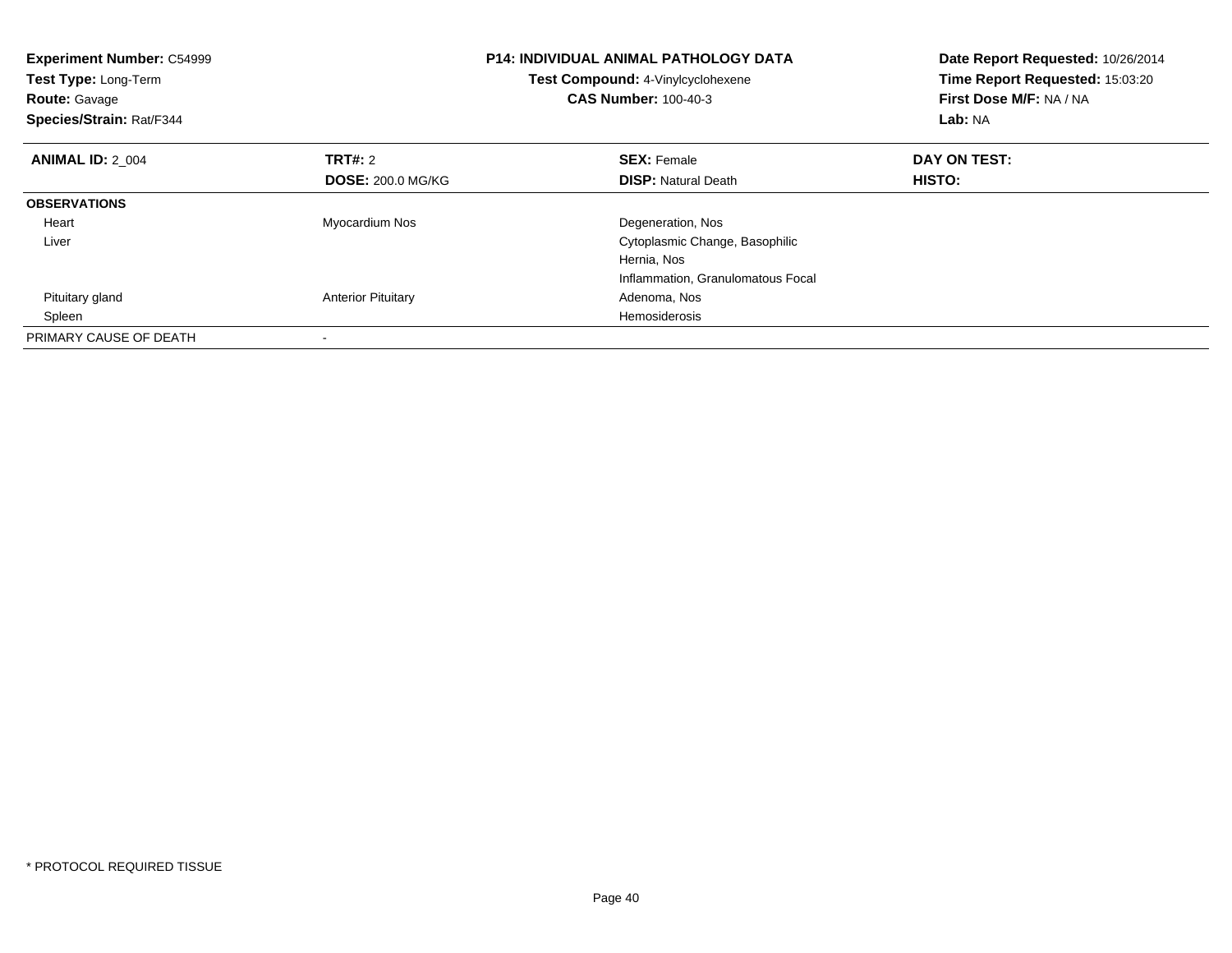**Test Type:** Long-Term

**Route:** Gavage

**Species/Strain:** Rat/F344

### **P14: INDIVIDUAL ANIMAL PATHOLOGY DATA**

**Test Compound:** 4-Vinylcyclohexene**CAS Number:** 100-40-3

| <b>ANIMAL ID: 2_005</b> | <b>TRT#: 2</b>           | <b>SEX: Female</b>                  | DAY ON TEST: |  |
|-------------------------|--------------------------|-------------------------------------|--------------|--|
|                         | <b>DOSE: 200.0 MG/KG</b> | <b>DISP:</b> Terminal Sacrifice     | HISTO:       |  |
| <b>OBSERVATIONS</b>     |                          |                                     |              |  |
| Clitoral gland          |                          | Adenoma, Nos                        |              |  |
| Eye                     | Retina                   | Atrophy, Nos                        |              |  |
|                         |                          | Cataract                            |              |  |
| Heart                   | Myocardium Nos           | Degeneration, Nos                   |              |  |
| Kidney                  |                          | Mineralization                      |              |  |
|                         | Tubule                   | Pigmentation, Nos                   |              |  |
| Liver                   |                          | Cytoplasmic Change, Basophilic      |              |  |
|                         | <b>Bile Duct</b>         | Hyperplasia, Nos                    |              |  |
|                         |                          | Lymphocytic Inflammatory Infiltrate |              |  |
| Mammary gland           |                          | Fibroadenoma                        |              |  |
| Thyroid                 |                          | Hyperplasia, C Cell                 |              |  |
| PRIMARY CAUSE OF DEATH  |                          |                                     |              |  |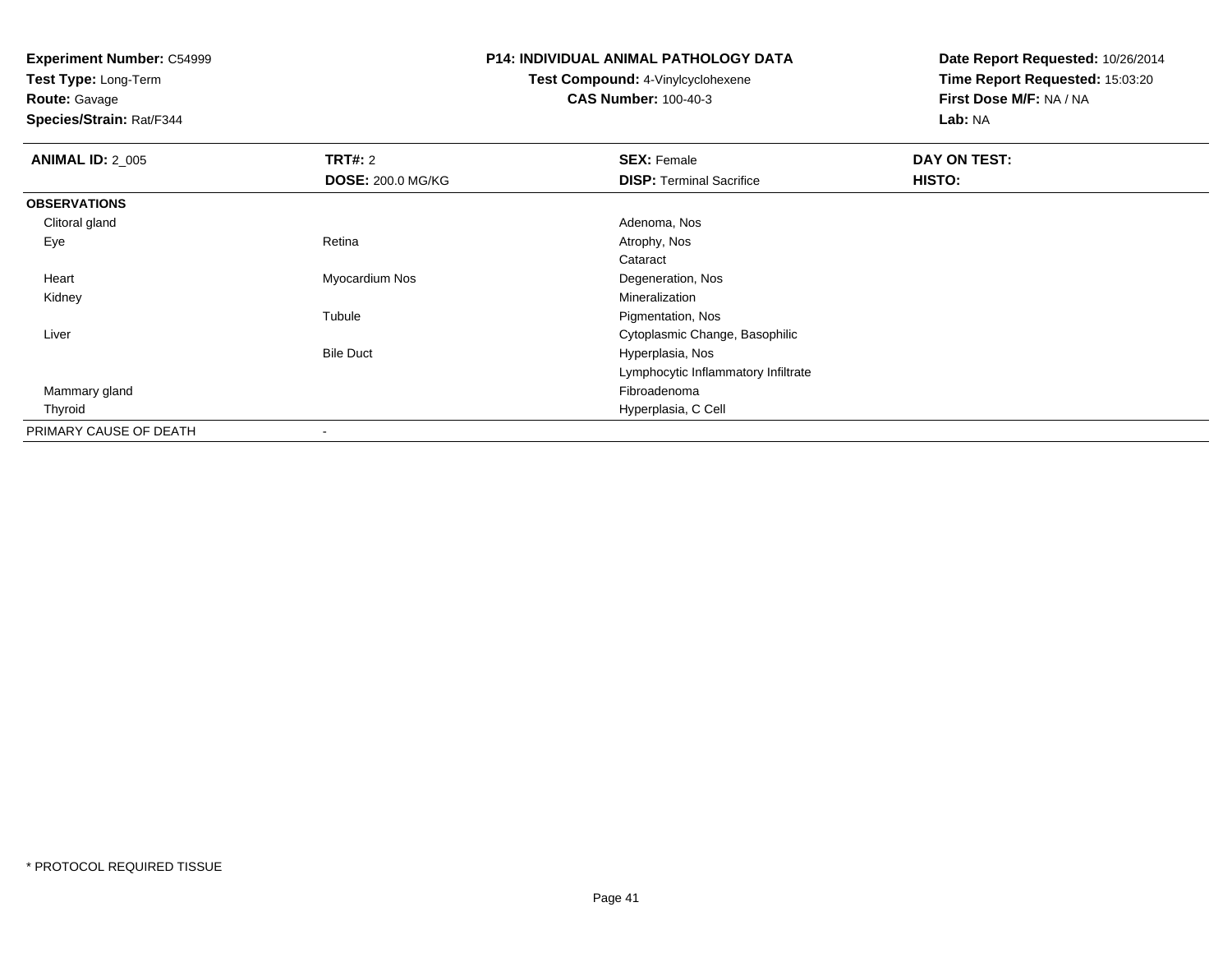| <b>Experiment Number: C54999</b><br>Test Type: Long-Term<br><b>Route: Gavage</b><br>Species/Strain: Rat/F344 |                           | <b>P14: INDIVIDUAL ANIMAL PATHOLOGY DATA</b><br>Test Compound: 4-Vinylcyclohexene<br><b>CAS Number: 100-40-3</b> | Date Report Requested: 10/26/2014<br>Time Report Requested: 15:03:20<br>First Dose M/F: NA / NA<br>Lab: NA |
|--------------------------------------------------------------------------------------------------------------|---------------------------|------------------------------------------------------------------------------------------------------------------|------------------------------------------------------------------------------------------------------------|
| <b>ANIMAL ID: 2_006</b>                                                                                      | <b>TRT#: 2</b>            | <b>SEX: Female</b>                                                                                               | DAY ON TEST:                                                                                               |
|                                                                                                              | <b>DOSE: 200.0 MG/KG</b>  | <b>DISP:</b> Terminal Sacrifice                                                                                  | HISTO:                                                                                                     |
| <b>OBSERVATIONS</b>                                                                                          |                           |                                                                                                                  |                                                                                                            |
| Bone marrow                                                                                                  |                           | Histiocytosis                                                                                                    |                                                                                                            |
| Kidney                                                                                                       |                           | Nephropathy                                                                                                      |                                                                                                            |
|                                                                                                              | Tubule                    | Pigmentation, Nos                                                                                                |                                                                                                            |
| Liver                                                                                                        |                           | Hernia, Nos                                                                                                      |                                                                                                            |
|                                                                                                              |                           | Inflammation, Granulomatous Focal                                                                                |                                                                                                            |
| Pituitary gland                                                                                              | <b>Anterior Pituitary</b> | Adenoma, Nos                                                                                                     |                                                                                                            |
| Thyroid                                                                                                      |                           | C-Cell Adenoma                                                                                                   |                                                                                                            |
| Uterus                                                                                                       | Endometrium               | Hyperplasia, Cystic                                                                                              |                                                                                                            |
| PRIMARY CAUSE OF DEATH                                                                                       | $\overline{\phantom{a}}$  |                                                                                                                  |                                                                                                            |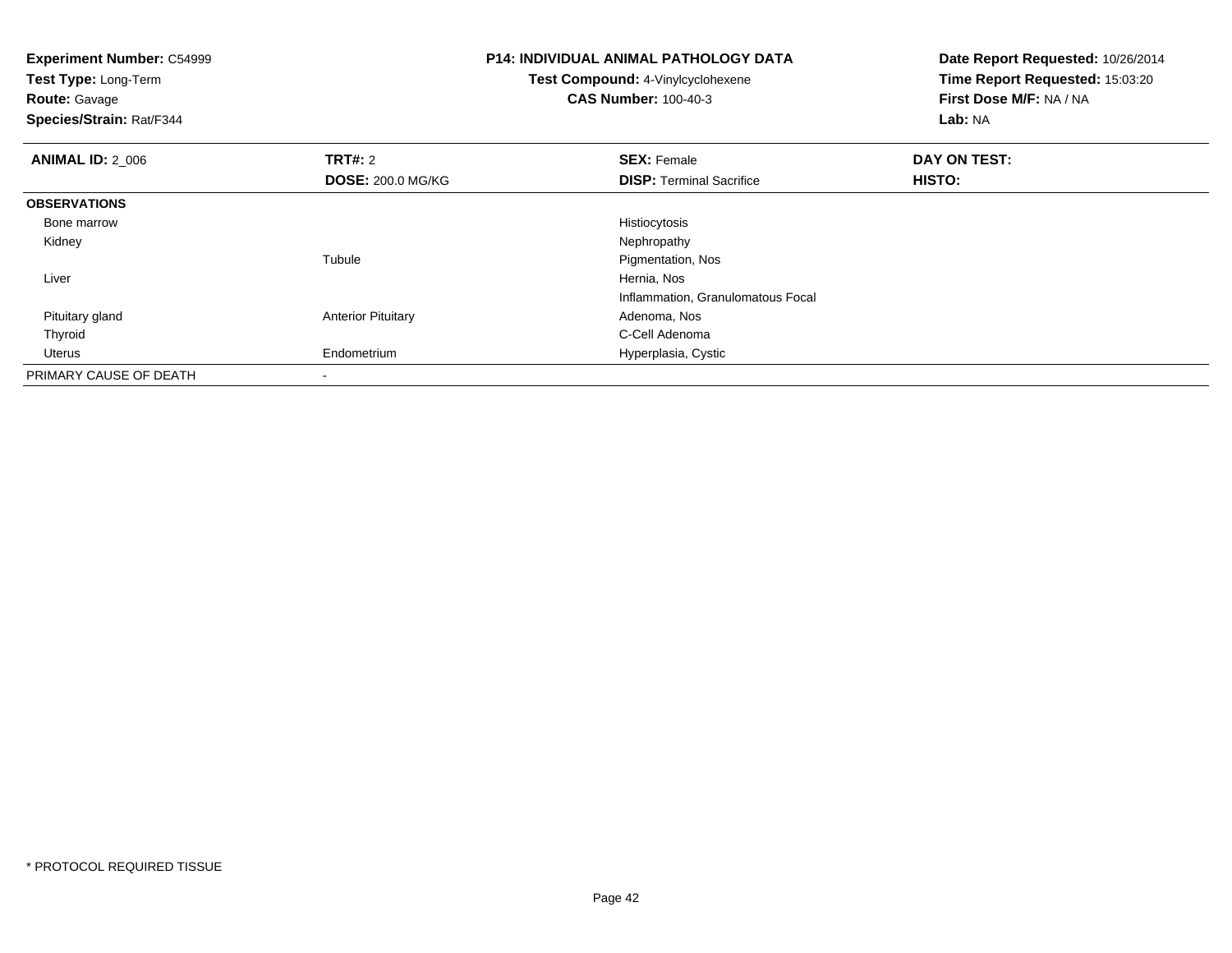| <b>Experiment Number: C54999</b><br>Test Type: Long-Term<br><b>Route: Gavage</b><br>Species/Strain: Rat/F344 |                                     | <b>P14: INDIVIDUAL ANIMAL PATHOLOGY DATA</b><br>Test Compound: 4-Vinylcyclohexene<br><b>CAS Number: 100-40-3</b> | Date Report Requested: 10/26/2014<br>Time Report Requested: 15:03:20<br>First Dose M/F: NA / NA<br>Lab: NA |
|--------------------------------------------------------------------------------------------------------------|-------------------------------------|------------------------------------------------------------------------------------------------------------------|------------------------------------------------------------------------------------------------------------|
| <b>ANIMAL ID: 2 007</b>                                                                                      | TRT#: 2<br><b>DOSE: 200.0 MG/KG</b> | <b>SEX: Female</b><br><b>DISP:</b> Moribund Sacrifice                                                            | DAY ON TEST:<br>HISTO:                                                                                     |
|                                                                                                              |                                     |                                                                                                                  |                                                                                                            |
| <b>OBSERVATIONS</b>                                                                                          |                                     |                                                                                                                  |                                                                                                            |
| Heart                                                                                                        | Pericardium Nos                     | Granuloma, Foreign Body                                                                                          |                                                                                                            |
| Kidney                                                                                                       | Tubule                              | Pigmentation, Nos                                                                                                |                                                                                                            |
| Lung                                                                                                         | Pleura Nos                          | Granuloma, Foreign Body                                                                                          |                                                                                                            |
| Skin                                                                                                         | Ear                                 | Inflammation, Pyogranulomatous                                                                                   |                                                                                                            |
| PRIMARY CAUSE OF DEATH                                                                                       | $\overline{\phantom{a}}$            |                                                                                                                  |                                                                                                            |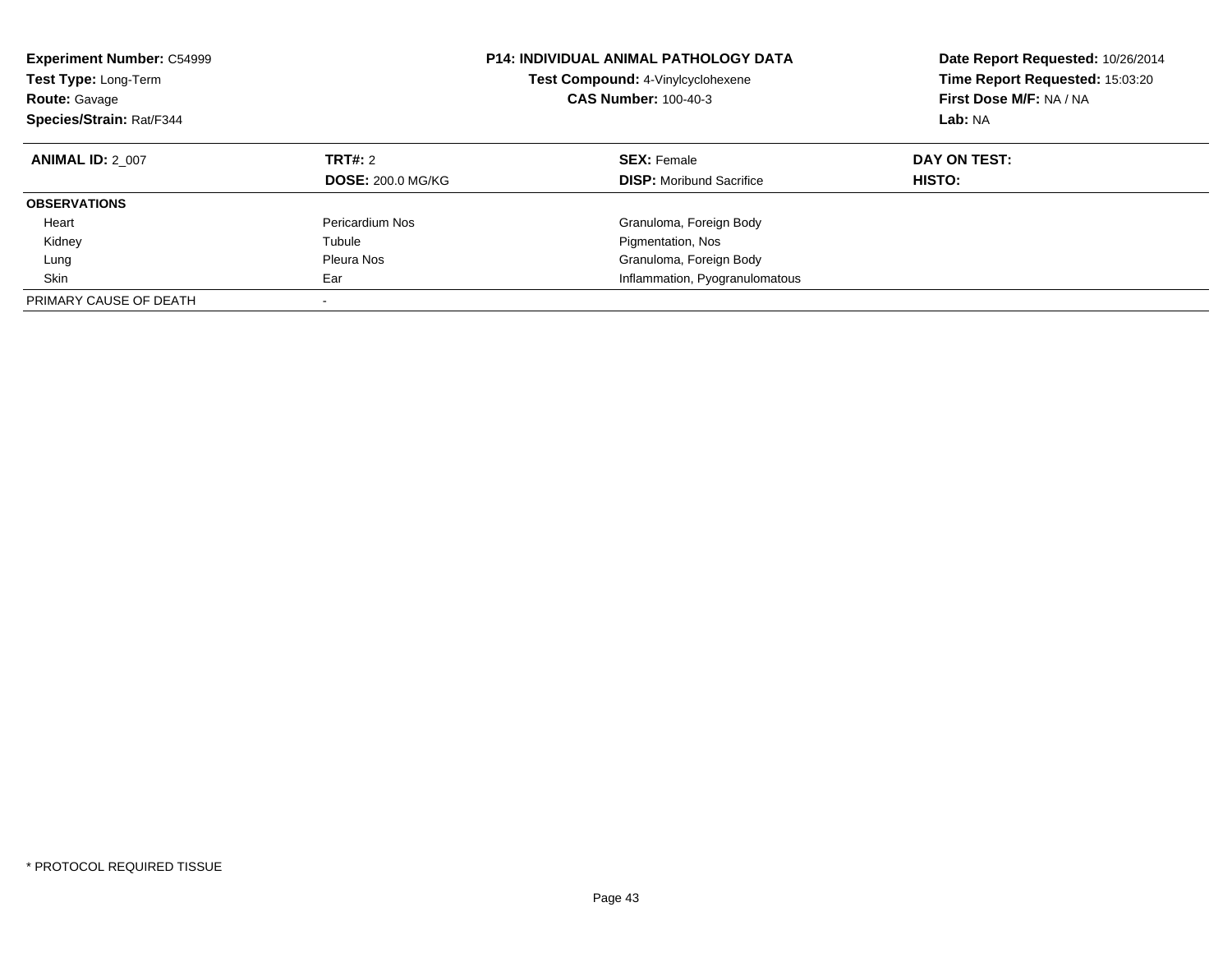**Experiment Number:** C54999**Test Type:** Long-Term**Route:** Gavage **Species/Strain:** Rat/F344**P14: INDIVIDUAL ANIMAL PATHOLOGY DATATest Compound:** 4-Vinylcyclohexene**CAS Number:** 100-40-3**Date Report Requested:** 10/26/2014**Time Report Requested:** 15:03:20**First Dose M/F:** NA / NA**Lab:** NA**ANIMAL ID: 2 008 REX:** Female **DAY ON TEST: CONSIST: SEX:** Female **DAY ON TEST: DOSE:** 200.0 MG/KG**DISP:** Terminal Sacrifice **HISTO: OBSERVATIONS** Eyee discussion of the control of the control of the control of the control of the control of the control of the control of the control of the control of the control of the control of the control of the control of the control Intestine Largee and the Colon Colon Colon Colon and the Parasitism Nephropathy Kidneyy the control of the control of the control of the control of the control of the control of the control of the control of the control of the control of the control of the control of the control of the control of the contro Tubule Pigmentation, Nos Liver Cytoplasmic Change, BasophilicCytoplasmic VacuolizationBile Duct Hyperplasia, Nos Inflammation, Granulomatous Focal Lung Inflammation, Granulomatous Focal Pituitary glandAnterior Pituitary **Cyst, Nos** PRIMARY CAUSE OF DEATH-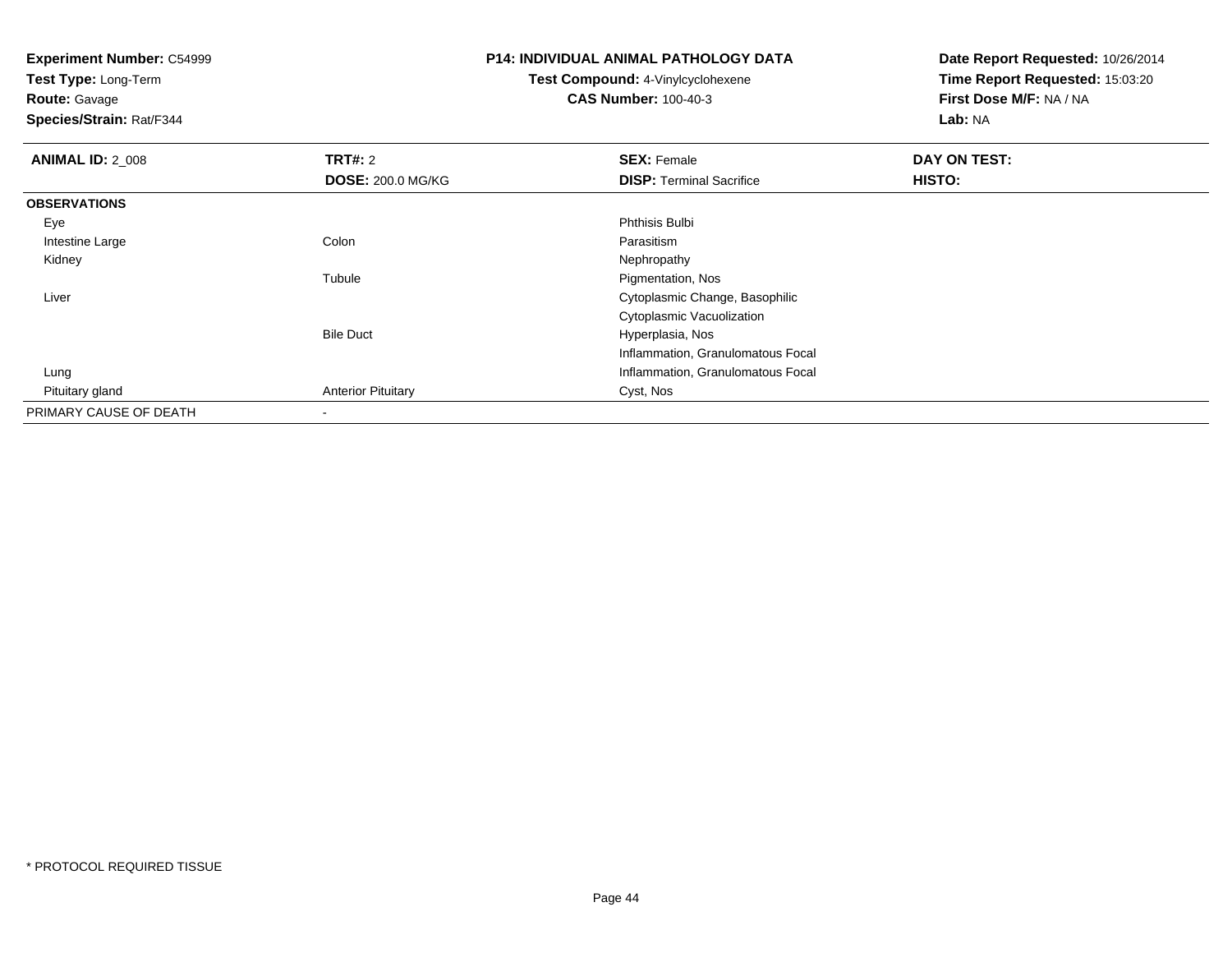**Test Type:** Long-Term

**Route:** Gavage

**Species/Strain:** Rat/F344

#### **P14: INDIVIDUAL ANIMAL PATHOLOGY DATA**

**Test Compound:** 4-Vinylcyclohexene**CAS Number:** 100-40-3

| <b>ANIMAL ID: 2_009</b> | TRT#: 2                   | <b>SEX: Female</b>                | DAY ON TEST: |
|-------------------------|---------------------------|-----------------------------------|--------------|
|                         | <b>DOSE: 200.0 MG/KG</b>  | <b>DISP: Terminal Sacrifice</b>   | HISTO:       |
| <b>OBSERVATIONS</b>     |                           |                                   |              |
| Clitoral gland          |                           | Squamous Cell Carcinoma           |              |
| Heart                   | Myocardium Nos            | Degeneration, Nos                 |              |
| Kidney                  |                           | Nephropathy                       |              |
|                         | Tubule                    | Pigmentation, Nos                 |              |
| Liver                   |                           | Cytoplasmic Change, Basophilic    |              |
|                         |                           | Inflammation, Granulomatous Focal |              |
| Nasal cavity            |                           | Inflammation, Suppurative         |              |
| Pituitary gland         | <b>Anterior Pituitary</b> | Adenoma, Nos                      |              |
|                         | <b>Anterior Pituitary</b> | Cyst, Nos                         |              |
| Thyroid                 |                           | Hyperplasia, C Cell               |              |
| Uterus                  |                           | Adenoma, Nos                      |              |
|                         |                           | Periarteritis                     |              |
| PRIMARY CAUSE OF DEATH  | -                         |                                   |              |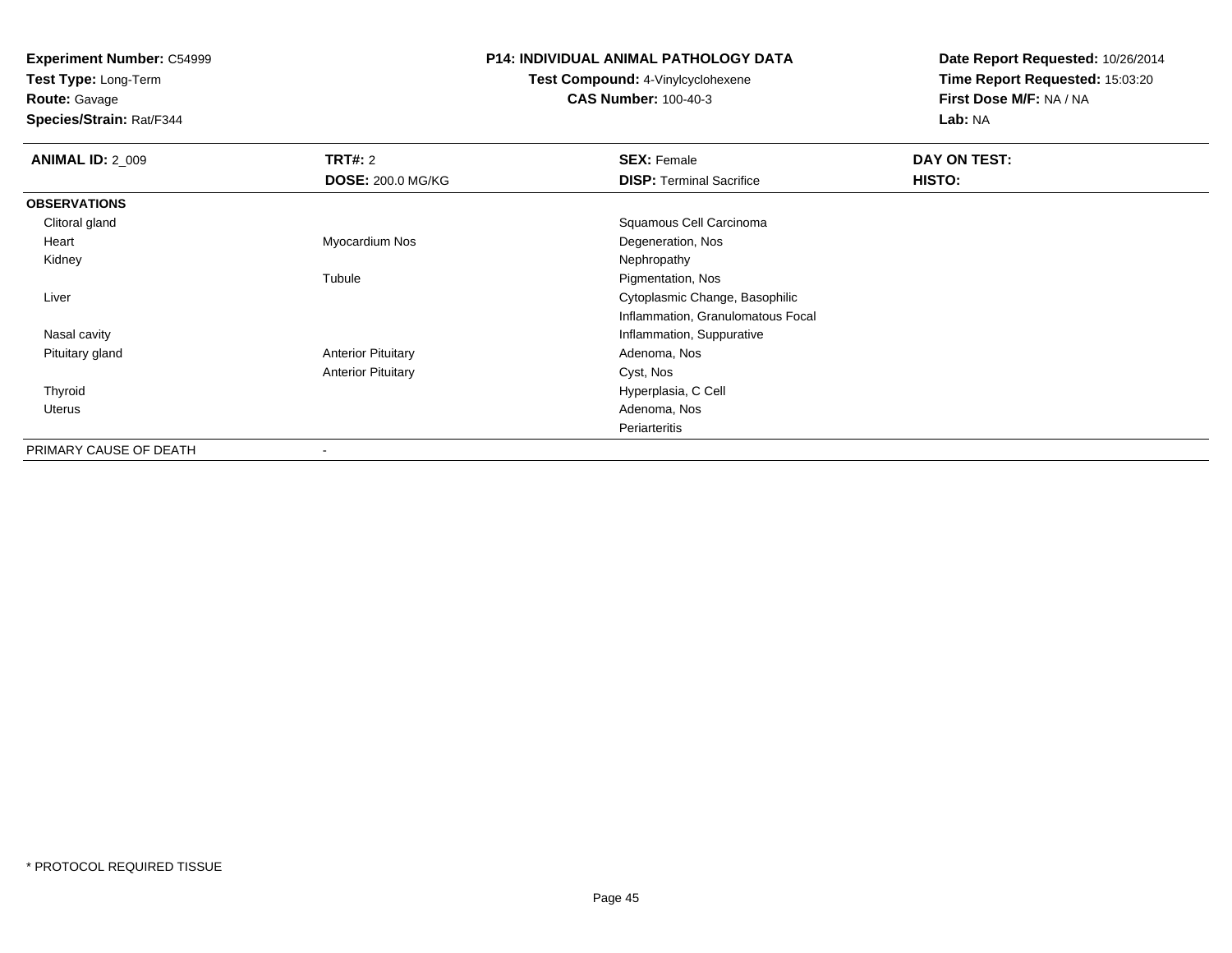| <b>Experiment Number: C54999</b><br><b>Test Type: Long-Term</b><br><b>Route: Gavage</b><br>Species/Strain: Rat/F344 |                           | <b>P14: INDIVIDUAL ANIMAL PATHOLOGY DATA</b><br><b>Test Compound: 4-Vinylcyclohexene</b><br><b>CAS Number: 100-40-3</b> | Date Report Requested: 10/26/2014<br>Time Report Requested: 15:03:20<br>First Dose M/F: NA / NA<br>Lab: NA |
|---------------------------------------------------------------------------------------------------------------------|---------------------------|-------------------------------------------------------------------------------------------------------------------------|------------------------------------------------------------------------------------------------------------|
| <b>ANIMAL ID: 2 010</b>                                                                                             | <b>TRT#: 2</b>            | <b>SEX: Female</b>                                                                                                      | DAY ON TEST:                                                                                               |
|                                                                                                                     | <b>DOSE: 200.0 MG/KG</b>  | <b>DISP:</b> Natural Death                                                                                              | <b>HISTO:</b>                                                                                              |
| <b>OBSERVATIONS</b>                                                                                                 |                           |                                                                                                                         |                                                                                                            |
| Heart                                                                                                               | Myocardium Nos            | Degeneration, Nos                                                                                                       |                                                                                                            |
| Kidney                                                                                                              | Pelvis                    | Hyperplasia, Epithelial                                                                                                 |                                                                                                            |
| Liver                                                                                                               |                           | Cytoplasmic Change, Basophilic                                                                                          |                                                                                                            |
| Mammary gland                                                                                                       |                           | Fibroadenoma                                                                                                            |                                                                                                            |
| Pituitary gland                                                                                                     | <b>Anterior Pituitary</b> | Adenoma, Nos                                                                                                            |                                                                                                            |
| Thyroid                                                                                                             |                           | Hyperplasia, C Cell                                                                                                     |                                                                                                            |
| PRIMARY CAUSE OF DEATH                                                                                              |                           |                                                                                                                         |                                                                                                            |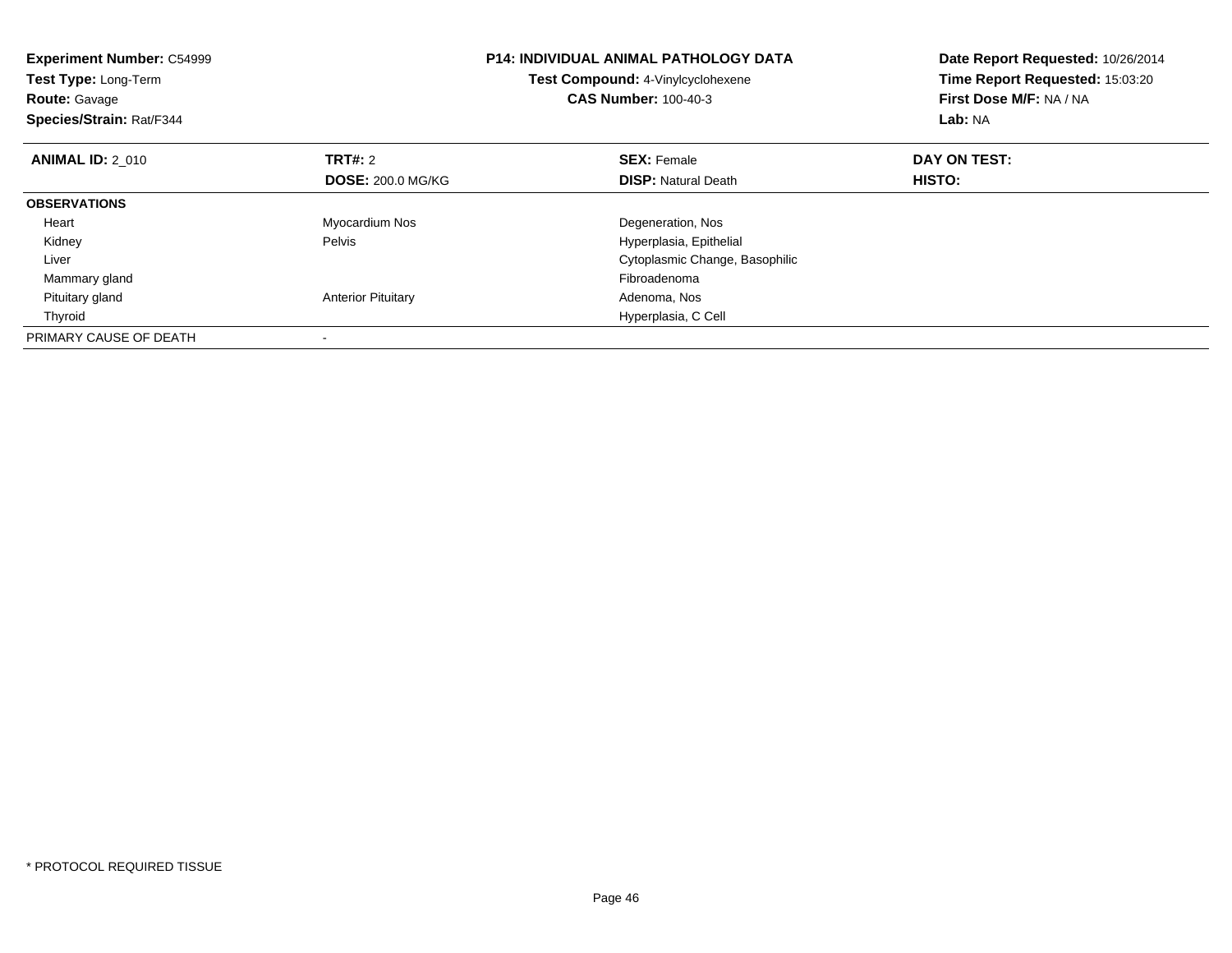| <b>Experiment Number: C54999</b><br><b>Test Type: Long-Term</b><br><b>Route: Gavage</b><br>Species/Strain: Rat/F344 | <b>P14: INDIVIDUAL ANIMAL PATHOLOGY DATA</b><br>Test Compound: 4-Vinylcyclohexene<br><b>CAS Number: 100-40-3</b> |                                                       | Date Report Requested: 10/26/2014<br>Time Report Requested: 15:03:20<br>First Dose M/F: NA / NA<br>Lab: NA |
|---------------------------------------------------------------------------------------------------------------------|------------------------------------------------------------------------------------------------------------------|-------------------------------------------------------|------------------------------------------------------------------------------------------------------------|
| <b>ANIMAL ID: 2 011</b>                                                                                             | TRT#: 2<br><b>DOSE: 200.0 MG/KG</b>                                                                              | <b>SEX: Female</b><br><b>DISP:</b> Terminal Sacrifice | DAY ON TEST:<br><b>HISTO:</b>                                                                              |
| <b>OBSERVATIONS</b>                                                                                                 |                                                                                                                  |                                                       |                                                                                                            |
| Liver                                                                                                               |                                                                                                                  | Inflammation, Granulomatous Focal                     |                                                                                                            |
| Pituitary gland                                                                                                     | <b>Anterior Pituitary</b>                                                                                        | Cyst, Nos                                             |                                                                                                            |
| Thyroid                                                                                                             |                                                                                                                  | Cyst, Thyroglossal Duct                               |                                                                                                            |
|                                                                                                                     |                                                                                                                  | Hyperplasia, C Cell                                   |                                                                                                            |
| PRIMARY CAUSE OF DEATH                                                                                              |                                                                                                                  |                                                       |                                                                                                            |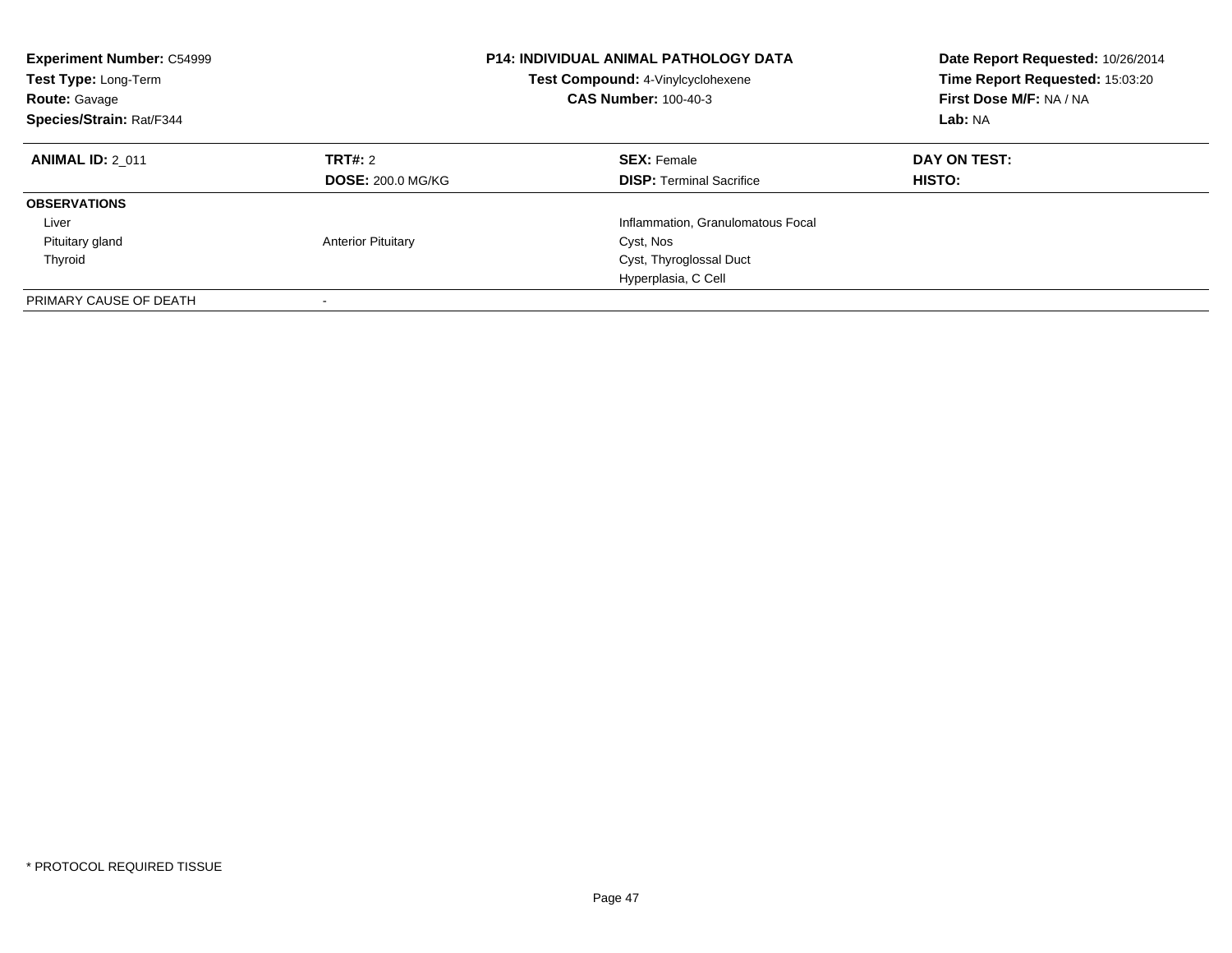| <b>Experiment Number: C54999</b> |                          | <b>P14: INDIVIDUAL ANIMAL PATHOLOGY DATA</b> | Date Report Requested: 10/26/2014 |  |
|----------------------------------|--------------------------|----------------------------------------------|-----------------------------------|--|
| Test Type: Long-Term             |                          | Test Compound: 4-Vinylcyclohexene            | Time Report Requested: 15:03:20   |  |
| <b>Route: Gavage</b>             |                          | <b>CAS Number: 100-40-3</b>                  | First Dose M/F: NA / NA           |  |
| Species/Strain: Rat/F344         |                          |                                              | Lab: NA                           |  |
| <b>ANIMAL ID: 2 012</b>          | <b>TRT#: 2</b>           | <b>SEX:</b> Female                           | DAY ON TEST:                      |  |
|                                  | <b>DOSE: 200.0 MG/KG</b> | <b>DISP:</b> Moribund Sacrifice              | HISTO:                            |  |
| <b>OBSERVATIONS</b>              |                          |                                              |                                   |  |
| Thyroid                          |                          | Hyperplasia, C Cell                          |                                   |  |
| PRIMARY CAUSE OF DEATH           |                          |                                              |                                   |  |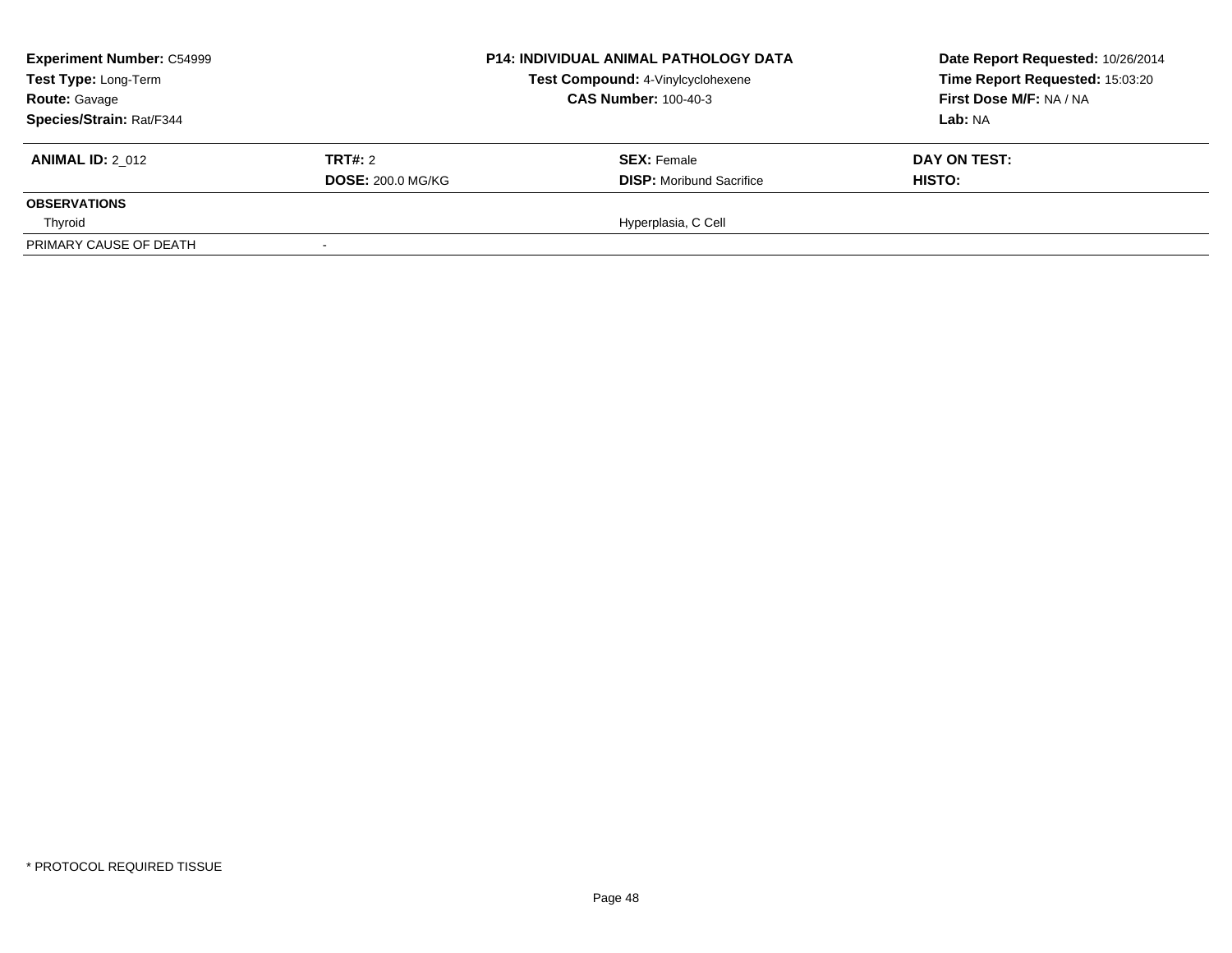**Experiment Number:** C54999**Test Type:** Long-Term**Route:** Gavage **Species/Strain:** Rat/F344**P14: INDIVIDUAL ANIMAL PATHOLOGY DATATest Compound:** 4-Vinylcyclohexene**CAS Number:** 100-40-3**Date Report Requested:** 10/26/2014**Time Report Requested:** 15:03:20**First Dose M/F:** NA / NA**Lab:** NA**ANIMAL ID: 2 013 TRT#:** 2 **SEX:** Female **DAY ON TEST: DOSE:** 200.0 MG/KG**DISP:** Terminal Sacrifice **HISTO: OBSERVATIONS** Adrenal glandd Cortex Nos Cortex Nos Lipoidosis Clitoral glandd and the control of the control of the control of the control of the control of the control of the control of the control of the control of the control of the control of the control of the control of the control of the co Kidneyy the control of the control of the control of the control of the control of the control of the control of the control of the control of the control of the control of the control of the control of the control of the contro Tubule Pigmentation, Nos LiverCytoplasmic Change, Basophilic

Anterior Pituitary **Cyst, Nos** 

Hyperplasia, C Cell

Hyperplasia, Nos

Hyperplasia, Focal

Leukemia, Mononuclear Cell

Bile Duct

-

Anterior Pituitary

Pituitary gland

Thyroid

Unspecified

PRIMARY CAUSE OF DEATH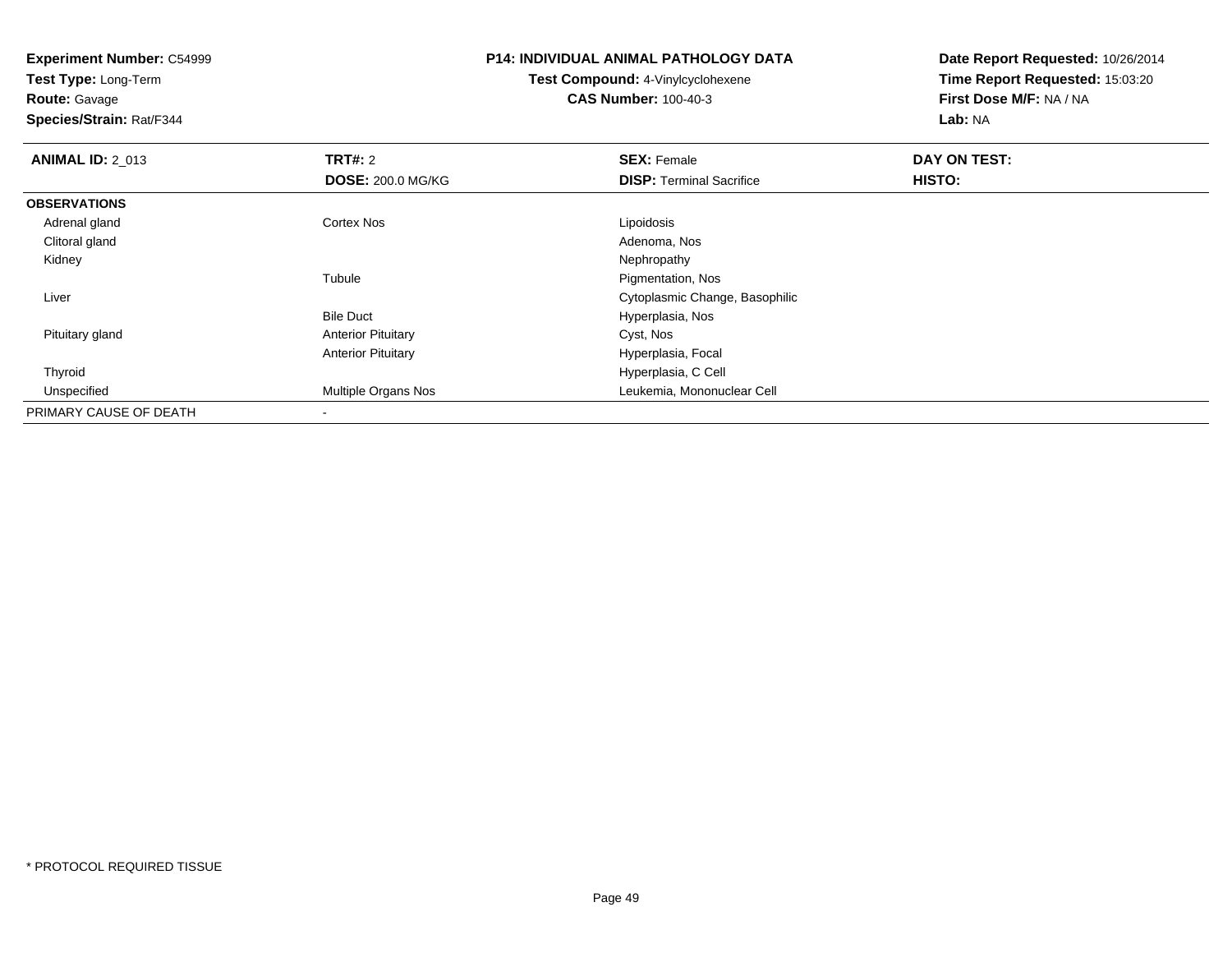| <b>Experiment Number: C54999</b><br>Test Type: Long-Term<br><b>Route: Gavage</b><br>Species/Strain: Rat/F344 |                          | <b>P14: INDIVIDUAL ANIMAL PATHOLOGY DATA</b><br>Test Compound: 4-Vinylcyclohexene<br><b>CAS Number: 100-40-3</b> | Date Report Requested: 10/26/2014<br>Time Report Requested: 15:03:20<br>First Dose M/F: NA / NA<br>Lab: NA |
|--------------------------------------------------------------------------------------------------------------|--------------------------|------------------------------------------------------------------------------------------------------------------|------------------------------------------------------------------------------------------------------------|
| <b>ANIMAL ID: 2 014</b>                                                                                      | <b>TRT#: 2</b>           | <b>SEX: Female</b>                                                                                               | DAY ON TEST:                                                                                               |
|                                                                                                              | <b>DOSE: 200.0 MG/KG</b> | <b>DISP:</b> Terminal Sacrifice                                                                                  | HISTO:                                                                                                     |
| <b>OBSERVATIONS</b>                                                                                          |                          |                                                                                                                  |                                                                                                            |
| Adrenal gland                                                                                                | Cortex Nos               | Lipoidosis                                                                                                       |                                                                                                            |
| Kidney                                                                                                       | Tubule                   | Pigmentation, Nos                                                                                                |                                                                                                            |
| Liver                                                                                                        |                          | Inflammation, Granulomatous Focal                                                                                |                                                                                                            |
| Thymus                                                                                                       |                          | Fibrosis, Focal                                                                                                  |                                                                                                            |
| Thyroid                                                                                                      |                          | Hyperplasia, C Cell                                                                                              |                                                                                                            |
| Uterus                                                                                                       |                          | Adenoma, Nos                                                                                                     |                                                                                                            |
| PRIMARY CAUSE OF DEATH                                                                                       |                          |                                                                                                                  |                                                                                                            |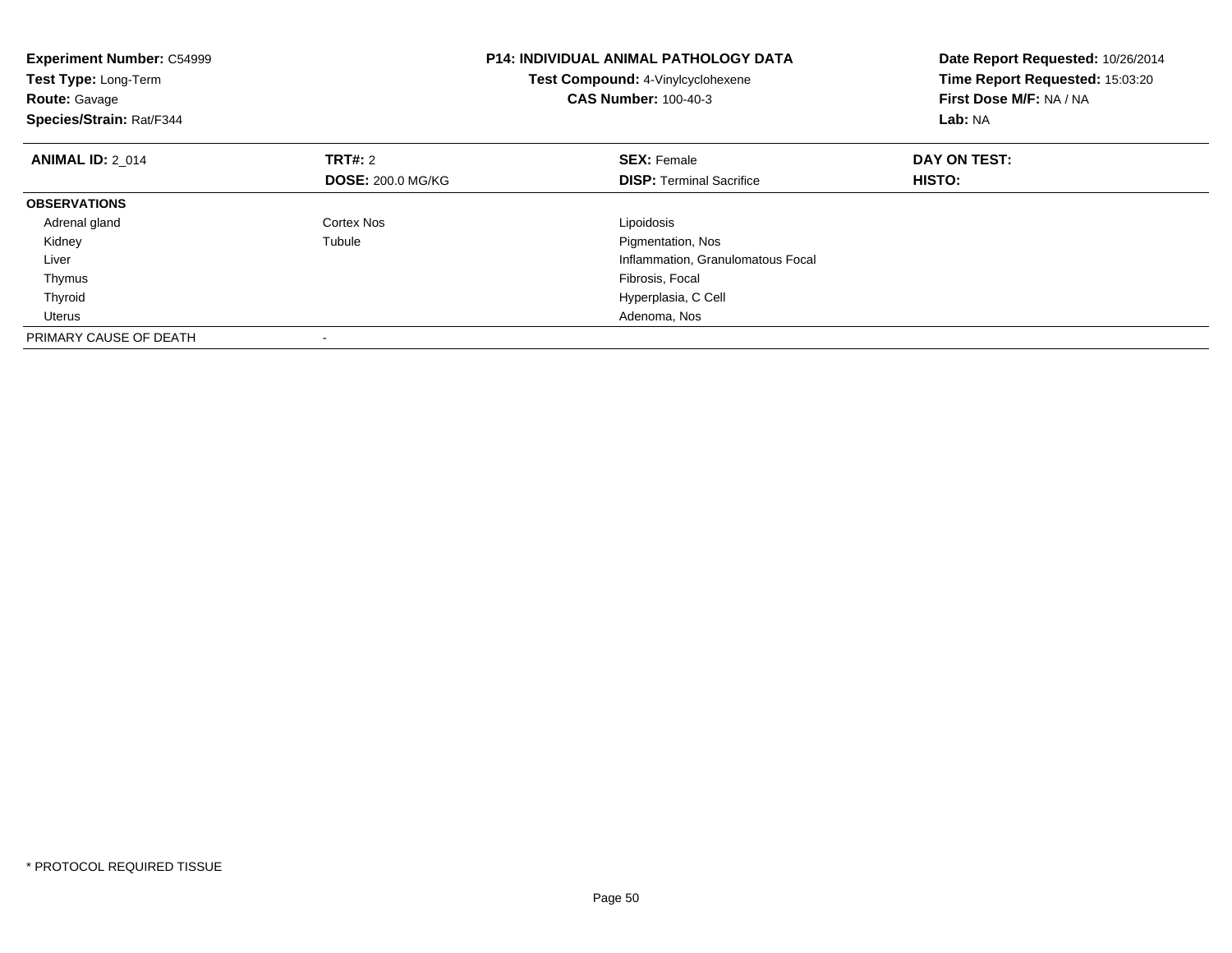| <b>Experiment Number: C54999</b><br><b>Test Type: Long-Term</b><br><b>Route: Gavage</b><br>Species/Strain: Rat/F344 |                           | <b>P14: INDIVIDUAL ANIMAL PATHOLOGY DATA</b><br>Test Compound: 4-Vinylcyclohexene<br><b>CAS Number: 100-40-3</b> | Date Report Requested: 10/26/2014<br>Time Report Requested: 15:03:20<br>First Dose M/F: NA / NA<br>Lab: NA |
|---------------------------------------------------------------------------------------------------------------------|---------------------------|------------------------------------------------------------------------------------------------------------------|------------------------------------------------------------------------------------------------------------|
| <b>ANIMAL ID: 2_015</b>                                                                                             | <b>TRT#: 2</b>            | <b>SEX: Female</b>                                                                                               | DAY ON TEST:                                                                                               |
|                                                                                                                     | <b>DOSE: 200.0 MG/KG</b>  | <b>DISP:</b> Moribund Sacrifice                                                                                  | HISTO:                                                                                                     |
| <b>OBSERVATIONS</b>                                                                                                 |                           |                                                                                                                  |                                                                                                            |
| Kidney                                                                                                              | Tubule                    | Pigmentation, Nos                                                                                                |                                                                                                            |
| Liver                                                                                                               |                           | Cytoplasmic Change, Basophilic                                                                                   |                                                                                                            |
|                                                                                                                     | <b>Bile Duct</b>          | Hyperplasia, Nos                                                                                                 |                                                                                                            |
|                                                                                                                     |                           | Inflammation, Chronic Focal                                                                                      |                                                                                                            |
|                                                                                                                     |                           | Necrosis, Focal                                                                                                  |                                                                                                            |
| Lung                                                                                                                |                           | Inflammation, Granulomatous Focal                                                                                |                                                                                                            |
| Ovary                                                                                                               |                           | Cyst, Nos                                                                                                        |                                                                                                            |
| Pituitary gland                                                                                                     | <b>Anterior Pituitary</b> | Adenoma, Nos                                                                                                     |                                                                                                            |
| Urinary bladder                                                                                                     |                           | Hemorrhage                                                                                                       |                                                                                                            |
| PRIMARY CAUSE OF DEATH                                                                                              |                           |                                                                                                                  |                                                                                                            |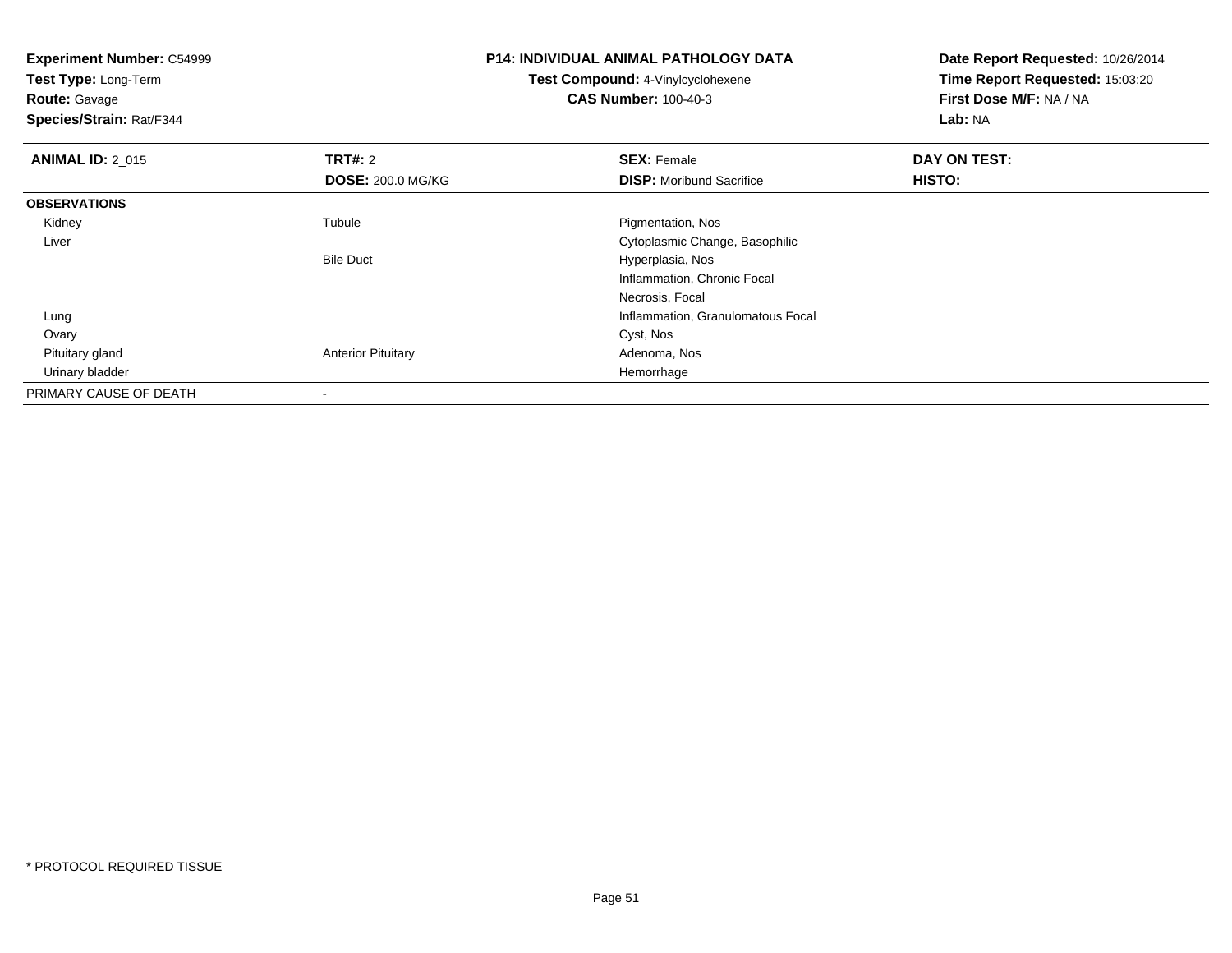| <b>Experiment Number: C54999</b><br>Test Type: Long-Term<br><b>Route: Gavage</b><br>Species/Strain: Rat/F344 |                          | <b>P14: INDIVIDUAL ANIMAL PATHOLOGY DATA</b><br>Test Compound: 4-Vinylcyclohexene<br><b>CAS Number: 100-40-3</b> | Date Report Requested: 10/26/2014<br>Time Report Requested: 15:03:20<br>First Dose M/F: NA / NA<br>Lab: NA |
|--------------------------------------------------------------------------------------------------------------|--------------------------|------------------------------------------------------------------------------------------------------------------|------------------------------------------------------------------------------------------------------------|
| <b>ANIMAL ID: 2 016</b>                                                                                      | <b>TRT#: 2</b>           | <b>SEX: Female</b>                                                                                               | DAY ON TEST:                                                                                               |
|                                                                                                              | <b>DOSE: 200.0 MG/KG</b> | <b>DISP:</b> Terminal Sacrifice                                                                                  | HISTO:                                                                                                     |
| <b>OBSERVATIONS</b>                                                                                          |                          |                                                                                                                  |                                                                                                            |
| Intestine Large                                                                                              | Colon                    | Parasitism                                                                                                       |                                                                                                            |
| <b>Intestine Small</b>                                                                                       | <b>Ileum</b>             | Parasitism                                                                                                       |                                                                                                            |
| Kidney                                                                                                       | Tubule                   | Pigmentation, Nos                                                                                                |                                                                                                            |
| Liver                                                                                                        | <b>Bile Duct</b>         | Hyperplasia, Nos                                                                                                 |                                                                                                            |
| Mammary gland                                                                                                |                          | Inflammation, Granulomatous                                                                                      |                                                                                                            |
| Thyroid                                                                                                      |                          | Hyperplasia, C Cell                                                                                              |                                                                                                            |
| Unspecified                                                                                                  | Multiple Organs Nos      | Leukemia, Mononuclear Cell                                                                                       |                                                                                                            |
| PRIMARY CAUSE OF DEATH                                                                                       |                          |                                                                                                                  |                                                                                                            |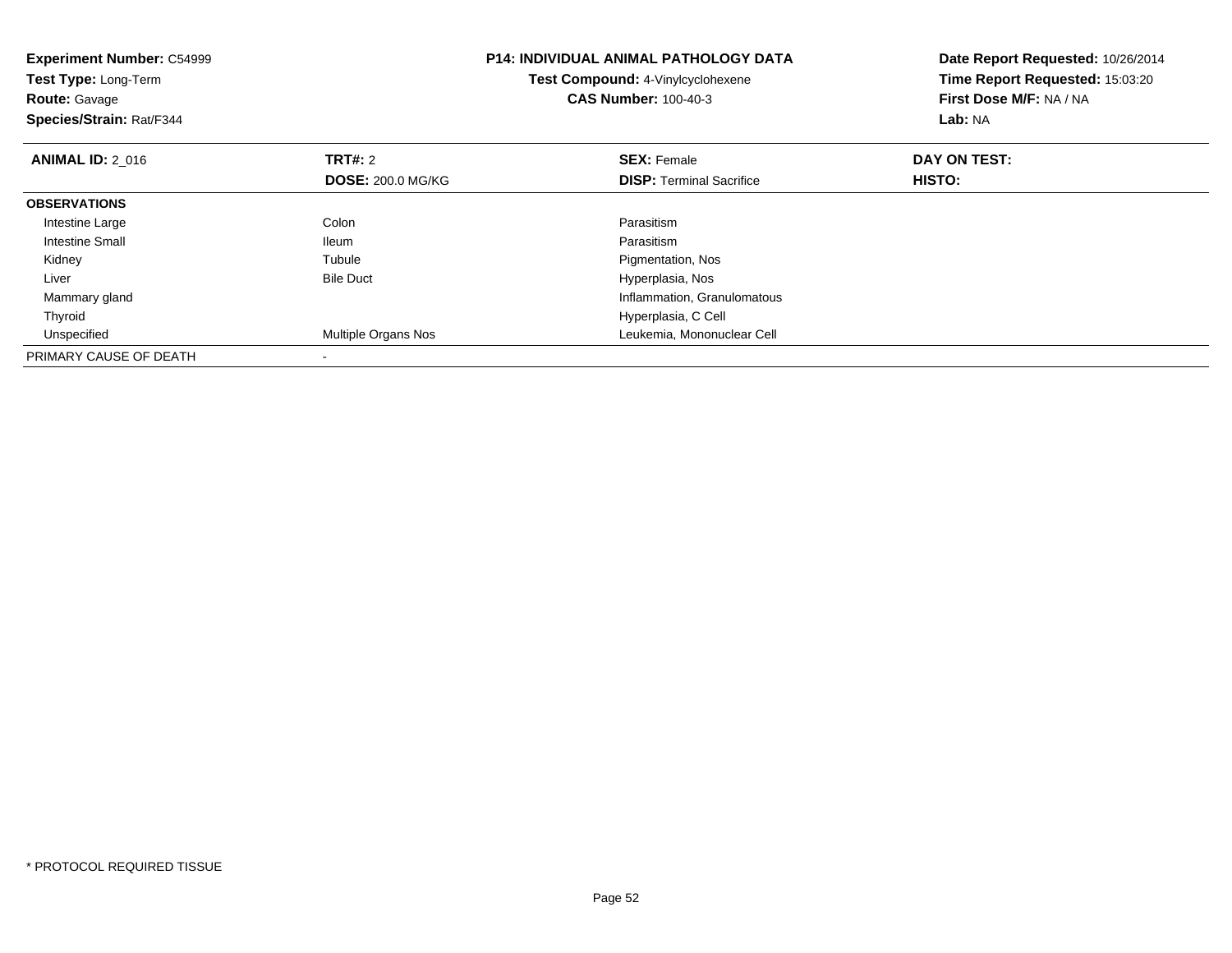| <b>Experiment Number: C54999</b> |                          | <b>P14: INDIVIDUAL ANIMAL PATHOLOGY DATA</b> | Date Report Requested: 10/26/2014 |
|----------------------------------|--------------------------|----------------------------------------------|-----------------------------------|
| Test Type: Long-Term             |                          | Test Compound: 4-Vinylcyclohexene            | Time Report Requested: 15:03:20   |
| <b>Route: Gavage</b>             |                          | <b>CAS Number: 100-40-3</b>                  | First Dose M/F: NA / NA           |
| Species/Strain: Rat/F344         |                          |                                              | Lab: NA                           |
| <b>ANIMAL ID: 2 019</b>          | TRT#: 2                  | <b>SEX: Female</b>                           | DAY ON TEST:                      |
|                                  | <b>DOSE: 200.0 MG/KG</b> | <b>DISP:</b> Dosing Accident                 | HISTO:                            |
| <b>OBSERVATIONS</b>              |                          |                                              |                                   |
| Esophagus                        |                          | Hemorrhage                                   |                                   |
| Unspecified                      | Mediastinum Nos          | Hemorrhage                                   |                                   |
| PRIMARY CAUSE OF DEATH           |                          |                                              |                                   |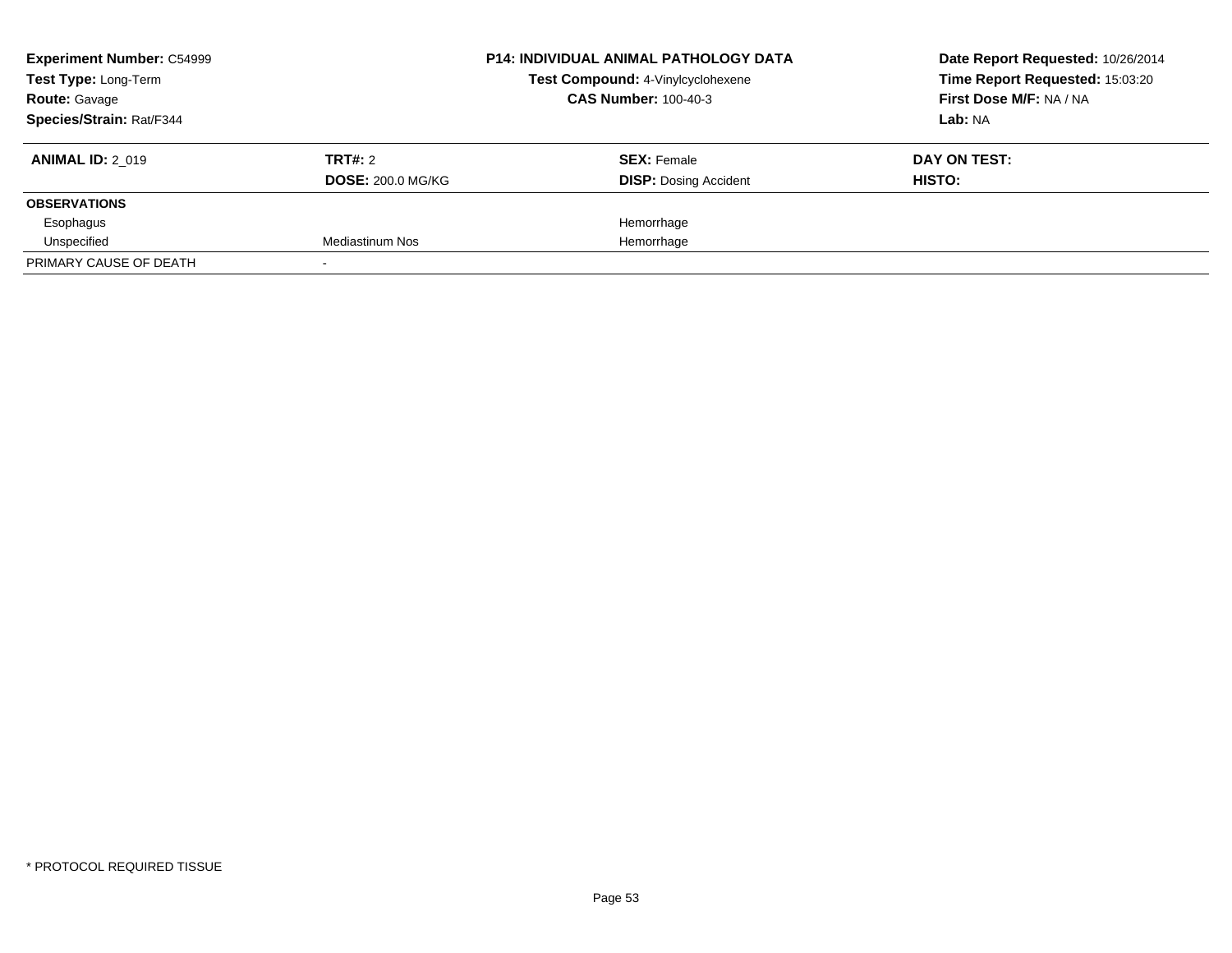| <b>Experiment Number: C54999</b><br><b>Test Type: Long-Term</b><br><b>Route: Gavage</b><br>Species/Strain: Rat/F344 |                                            | <b>P14: INDIVIDUAL ANIMAL PATHOLOGY DATA</b><br>Test Compound: 4-Vinylcyclohexene<br><b>CAS Number: 100-40-3</b> | Date Report Requested: 10/26/2014<br>Time Report Requested: 15:03:20<br>First Dose M/F: NA / NA<br>Lab: NA |
|---------------------------------------------------------------------------------------------------------------------|--------------------------------------------|------------------------------------------------------------------------------------------------------------------|------------------------------------------------------------------------------------------------------------|
| <b>ANIMAL ID: 2 020</b>                                                                                             | <b>TRT#: 2</b><br><b>DOSE: 200.0 MG/KG</b> | <b>SEX: Female</b><br><b>DISP:</b> Terminal Sacrifice                                                            | DAY ON TEST:<br>HISTO:                                                                                     |
| <b>OBSERVATIONS</b>                                                                                                 |                                            |                                                                                                                  |                                                                                                            |
| Kidney                                                                                                              |                                            | Mineralization                                                                                                   |                                                                                                            |
|                                                                                                                     | Tubule                                     | Pigmentation, Nos                                                                                                |                                                                                                            |
| Liver                                                                                                               |                                            | Lymphocytic Inflammatory Infiltrate                                                                              |                                                                                                            |
| Lung                                                                                                                |                                            | Inflammation, Granulomatous Focal                                                                                |                                                                                                            |
| Pituitary gland                                                                                                     | <b>Anterior Pituitary</b>                  | Cyst, Nos                                                                                                        |                                                                                                            |
| Thyroid                                                                                                             |                                            | Hyperplasia, C Cell                                                                                              |                                                                                                            |
| Uterus                                                                                                              |                                            | <b>Endometrial Stromal Polyp</b>                                                                                 |                                                                                                            |
| PRIMARY CAUSE OF DEATH                                                                                              |                                            |                                                                                                                  |                                                                                                            |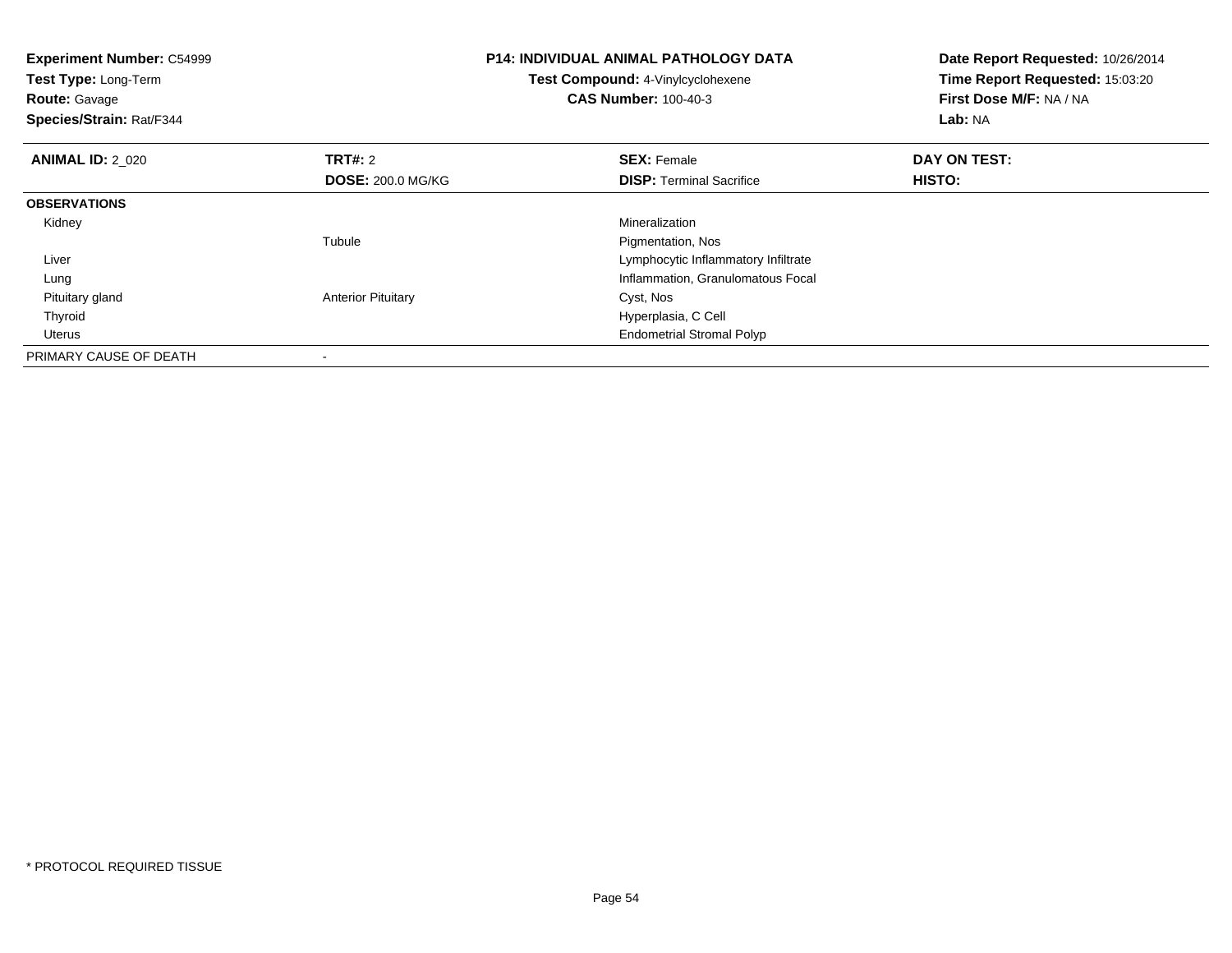**Test Type:** Long-Term

**Route:** Gavage

**Species/Strain:** Rat/F344

#### **P14: INDIVIDUAL ANIMAL PATHOLOGY DATA**

**Test Compound:** 4-Vinylcyclohexene**CAS Number:** 100-40-3

| <b>ANIMAL ID: 2_021</b> | <b>TRT#: 2</b>            | <b>SEX: Female</b>              | <b>DAY ON TEST:</b> |  |
|-------------------------|---------------------------|---------------------------------|---------------------|--|
|                         | <b>DOSE: 200.0 MG/KG</b>  | <b>DISP:</b> Moribund Sacrifice | HISTO:              |  |
| <b>OBSERVATIONS</b>     |                           |                                 |                     |  |
| Adrenal gland           | Cortex Nos                | Congestion, Nos                 |                     |  |
|                         | Medulla                   | Hyperplasia, Focal              |                     |  |
| Heart                   | Pericardium Nos           | Fibrosis                        |                     |  |
|                         | Pericardium Nos           | Foreign Body, Vegetable         |                     |  |
| Intestine Large         | Mucosa, Rectum            | Mineralization                  |                     |  |
| Kidney                  |                           | Cyst, Nos                       |                     |  |
|                         | Tubule                    | Pigmentation, Nos               |                     |  |
| Liver                   |                           | Congestion, Nos                 |                     |  |
|                         |                           | Cytoplasmic Change, Basophilic  |                     |  |
|                         | Hepatocytes               | Hypertrophy, Diffuse            |                     |  |
|                         |                           | Neoplastic Nodule               |                     |  |
| Mammary gland           |                           | Fibroadenoma                    |                     |  |
| Pituitary gland         | <b>Anterior Pituitary</b> | Adenoma, Nos                    |                     |  |
| Skin                    | Lip Nos                   | Inflammation, Chronic Focal     |                     |  |
| Thyroid                 |                           | Hyperplasia, C Cell             |                     |  |
| Uterus                  | Endometrium               | Hyperplasia, Cystic             |                     |  |
| PRIMARY CAUSE OF DEATH  | $\blacksquare$            |                                 |                     |  |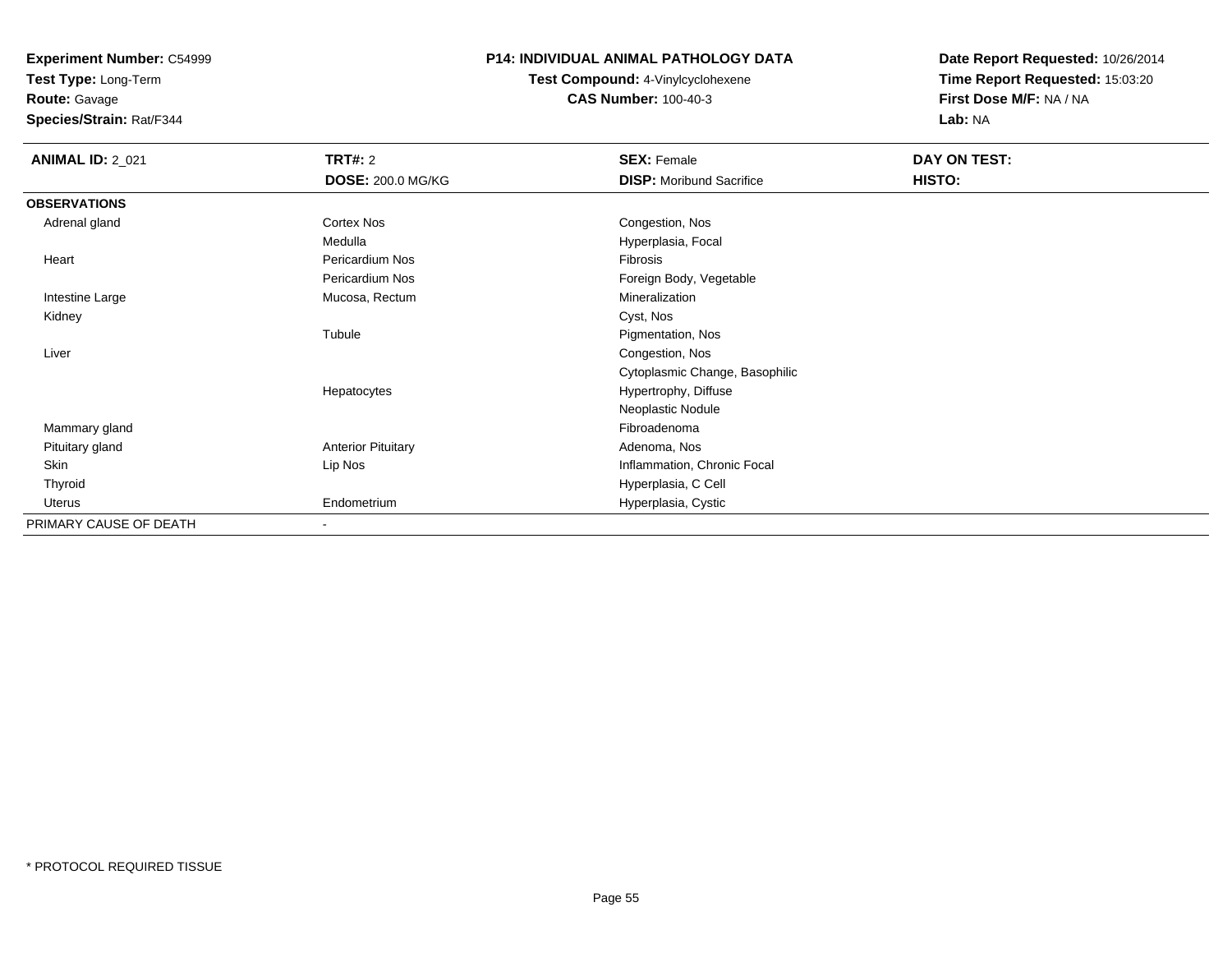**Test Type:** Long-Term

**Route:** Gavage

**Species/Strain:** Rat/F344

#### **P14: INDIVIDUAL ANIMAL PATHOLOGY DATA**

**Test Compound:** 4-Vinylcyclohexene**CAS Number:** 100-40-3

| <b>ANIMAL ID: 2_022</b> | <b>TRT#:</b> 2            | <b>SEX: Female</b>                  | DAY ON TEST: |  |
|-------------------------|---------------------------|-------------------------------------|--------------|--|
|                         | <b>DOSE: 200.0 MG/KG</b>  | <b>DISP:</b> Terminal Sacrifice     | HISTO:       |  |
| <b>OBSERVATIONS</b>     |                           |                                     |              |  |
| Adrenal gland           | Medulla                   | Hyperplasia, Focal                  |              |  |
|                         |                           | Pheochromocytoma                    |              |  |
| Kidney                  |                           | Nephropathy                         |              |  |
|                         | Tubule                    | Pigmentation, Nos                   |              |  |
| Liver                   |                           | Cytoplasmic Change, Basophilic      |              |  |
|                         | <b>Bile Duct</b>          | Hyperplasia, Nos                    |              |  |
|                         |                           | Inflammation, Granulomatous Focal   |              |  |
| Nasal cavity            |                           | Inflammation, Suppurative           |              |  |
| Pancreas                |                           | Lymphocytic Inflammatory Infiltrate |              |  |
| Pituitary gland         | <b>Anterior Pituitary</b> | Adenoma, Nos                        |              |  |
| Skin                    | Lip Nos                   | Abscess, Nos                        |              |  |
| Thyroid                 |                           | Hyperplasia, C Cell                 |              |  |
| Urinary bladder         |                           | Transitional-Cell Carcinoma         |              |  |
| Uterus                  |                           | <b>Endometrial Stromal Polyp</b>    |              |  |
| PRIMARY CAUSE OF DEATH  |                           |                                     |              |  |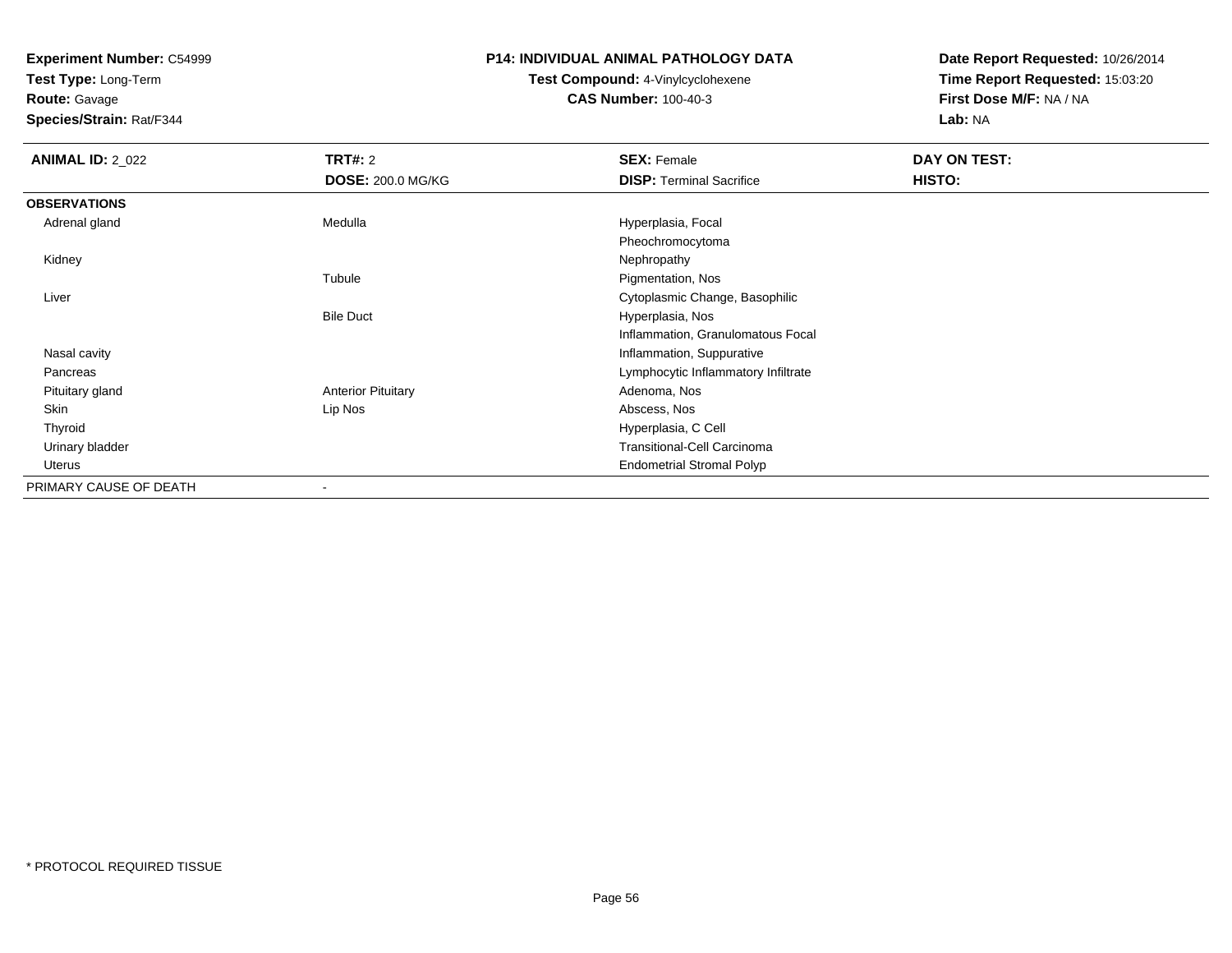| <b>Experiment Number: C54999</b><br>Test Type: Long-Term<br><b>Route: Gavage</b><br>Species/Strain: Rat/F344 |                                            | <b>P14: INDIVIDUAL ANIMAL PATHOLOGY DATA</b><br>Test Compound: 4-Vinylcyclohexene<br><b>CAS Number: 100-40-3</b> | Date Report Requested: 10/26/2014<br>Time Report Requested: 15:03:20<br>First Dose M/F: NA / NA<br>Lab: NA |
|--------------------------------------------------------------------------------------------------------------|--------------------------------------------|------------------------------------------------------------------------------------------------------------------|------------------------------------------------------------------------------------------------------------|
| <b>ANIMAL ID: 2 023</b>                                                                                      | <b>TRT#: 2</b><br><b>DOSE: 200.0 MG/KG</b> | <b>SEX: Female</b><br><b>DISP:</b> Natural Death                                                                 | DAY ON TEST:<br>HISTO:                                                                                     |
| <b>OBSERVATIONS</b>                                                                                          |                                            |                                                                                                                  |                                                                                                            |
| Lymph node                                                                                                   | Mediastinal Lymph Node                     | Hemosiderosis                                                                                                    |                                                                                                            |
| PRIMARY CAUSE OF DEATH                                                                                       |                                            |                                                                                                                  |                                                                                                            |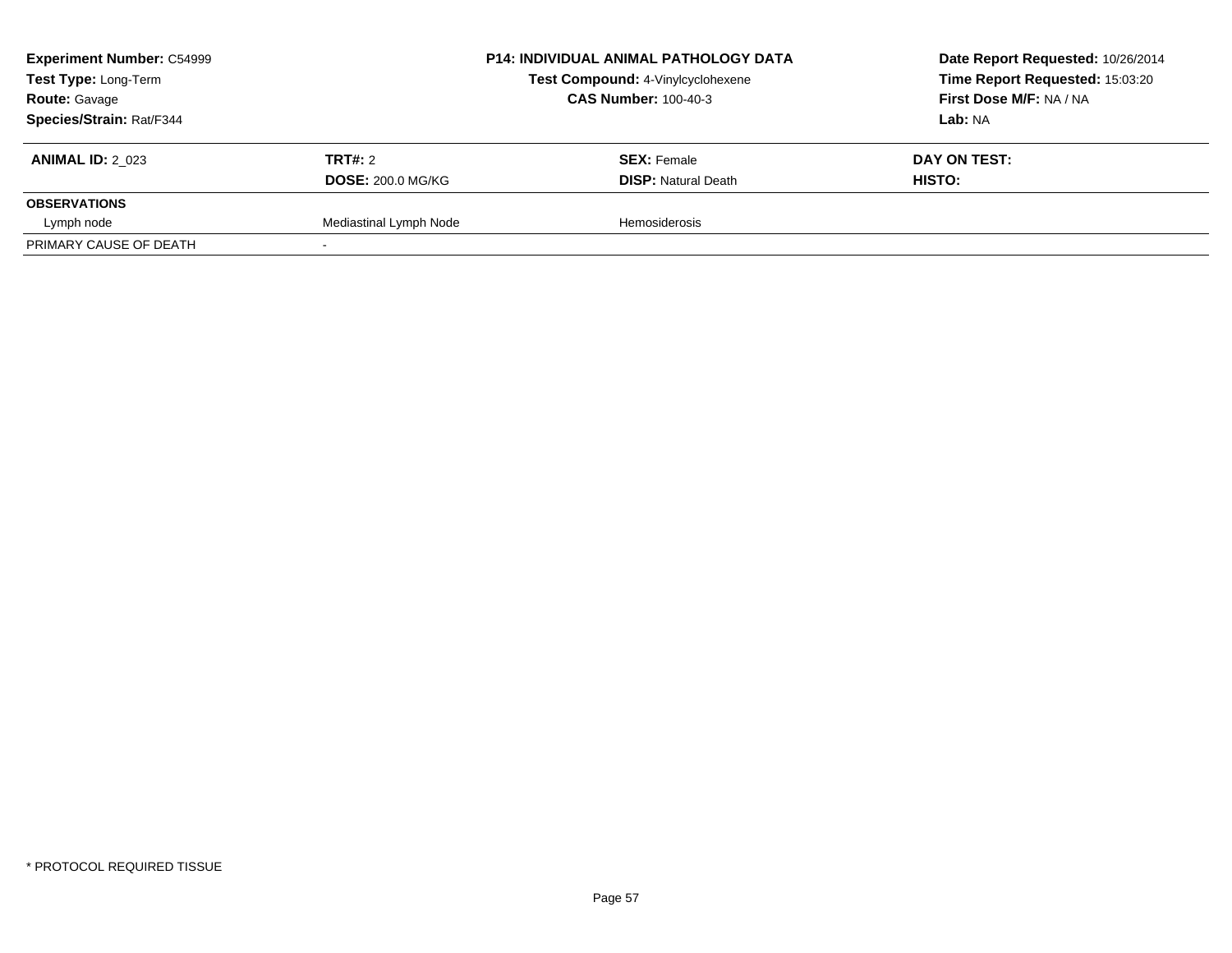**Test Type:** Long-Term

**Route:** Gavage

**Species/Strain:** Rat/F344

## **P14: INDIVIDUAL ANIMAL PATHOLOGY DATA**

**Test Compound:** 4-Vinylcyclohexene**CAS Number:** 100-40-3

| <b>ANIMAL ID: 2 024</b> | TRT#: 2                    | <b>SEX: Female</b>                | DAY ON TEST: |  |
|-------------------------|----------------------------|-----------------------------------|--------------|--|
|                         | <b>DOSE: 200.0 MG/KG</b>   | <b>DISP: Terminal Sacrifice</b>   | HISTO:       |  |
| <b>OBSERVATIONS</b>     |                            |                                   |              |  |
| Intestine Large         | Mucosa, Rectum             | Mineralization                    |              |  |
| Kidney                  |                            | Nephropathy                       |              |  |
|                         | Tubule                     | Pigmentation, Nos                 |              |  |
| Liver                   |                            | Cytoplasmic Change, Basophilic    |              |  |
|                         | <b>Bile Duct</b>           | Hyperplasia, Nos                  |              |  |
|                         |                            | Inflammation, Granulomatous Focal |              |  |
| Nasal cavity            | <b>Maxillary Sinus Nos</b> | Inflammation, Suppurative         |              |  |
| Pancreas                | Islets                     | Hyperplasia, Focal                |              |  |
| Thyroid                 |                            | C-Cell Adenoma                    |              |  |
| Unspecified             | <b>Abdominal Cavity</b>    | Necrosis, Fat                     |              |  |
| PRIMARY CAUSE OF DEATH  |                            |                                   |              |  |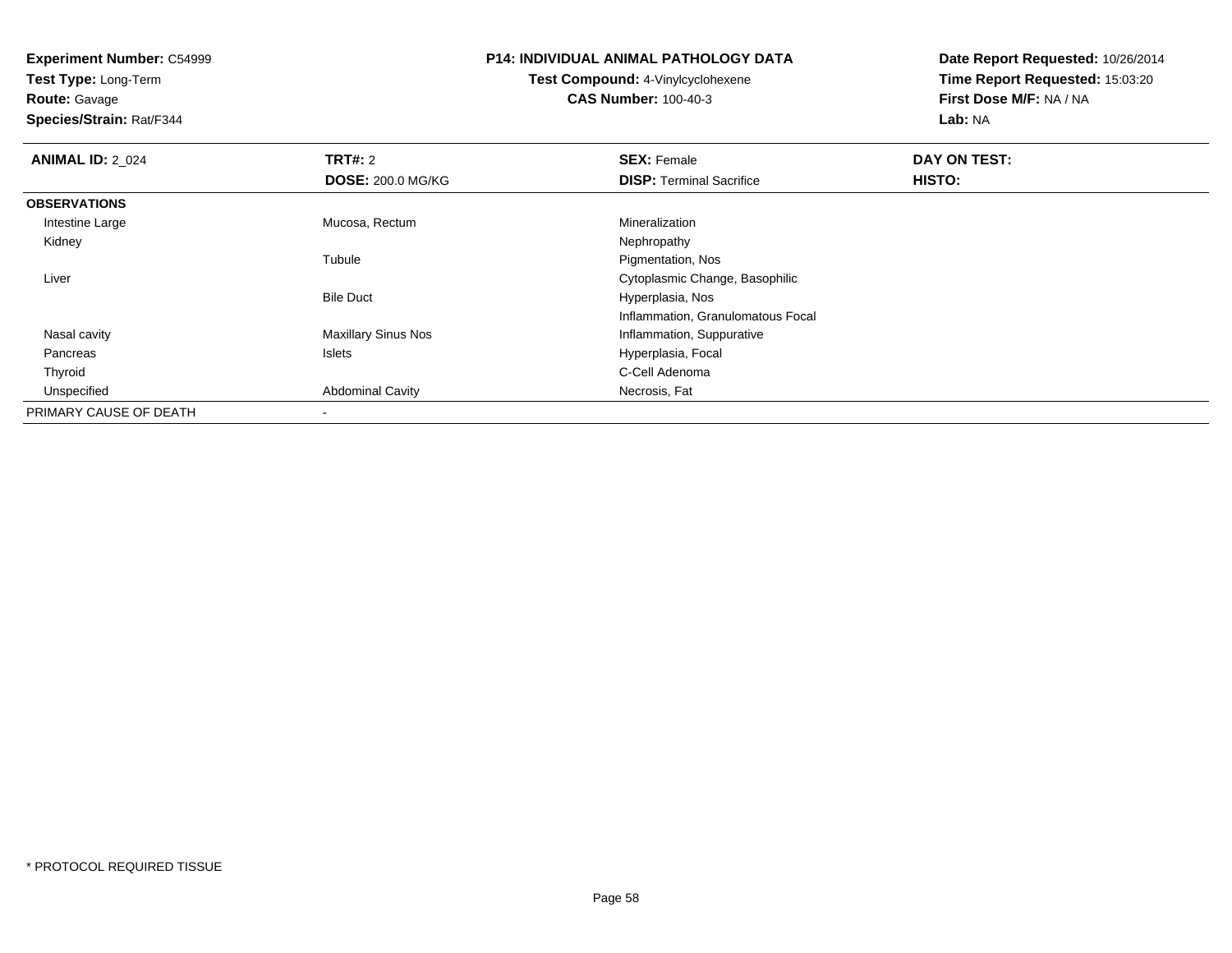| <b>Experiment Number: C54999</b><br>Test Type: Long-Term<br><b>Route: Gavage</b><br>Species/Strain: Rat/F344 |                           | <b>P14: INDIVIDUAL ANIMAL PATHOLOGY DATA</b><br>Test Compound: 4-Vinylcyclohexene<br><b>CAS Number: 100-40-3</b> | Date Report Requested: 10/26/2014<br>Time Report Requested: 15:03:20<br>First Dose M/F: NA / NA<br>Lab: NA |
|--------------------------------------------------------------------------------------------------------------|---------------------------|------------------------------------------------------------------------------------------------------------------|------------------------------------------------------------------------------------------------------------|
| <b>ANIMAL ID: 2 025</b>                                                                                      | <b>TRT#: 2</b>            | <b>SEX: Female</b>                                                                                               | DAY ON TEST:                                                                                               |
|                                                                                                              | <b>DOSE: 200.0 MG/KG</b>  | <b>DISP:</b> Terminal Sacrifice                                                                                  | HISTO:                                                                                                     |
| <b>OBSERVATIONS</b>                                                                                          |                           |                                                                                                                  |                                                                                                            |
| Intestine Large                                                                                              | Colon                     | Parasitism                                                                                                       |                                                                                                            |
| Kidney                                                                                                       | Tubule                    | Pigmentation, Nos                                                                                                |                                                                                                            |
| Liver                                                                                                        | <b>Bile Duct</b>          | Hyperplasia, Nos                                                                                                 |                                                                                                            |
| Pituitary gland                                                                                              | <b>Anterior Pituitary</b> | Cyst, Nos                                                                                                        |                                                                                                            |
| Thyroid                                                                                                      |                           | Hyperplasia, C Cell                                                                                              |                                                                                                            |
|                                                                                                              |                           | Hyperplasia, Follicular Cell                                                                                     |                                                                                                            |
| Unspecified                                                                                                  | Multiple Organs Nos       | Leukemia, Mononuclear Cell                                                                                       |                                                                                                            |
| Uterus                                                                                                       |                           | <b>Endometrial Stromal Polyp</b>                                                                                 |                                                                                                            |
| PRIMARY CAUSE OF DEATH                                                                                       |                           |                                                                                                                  |                                                                                                            |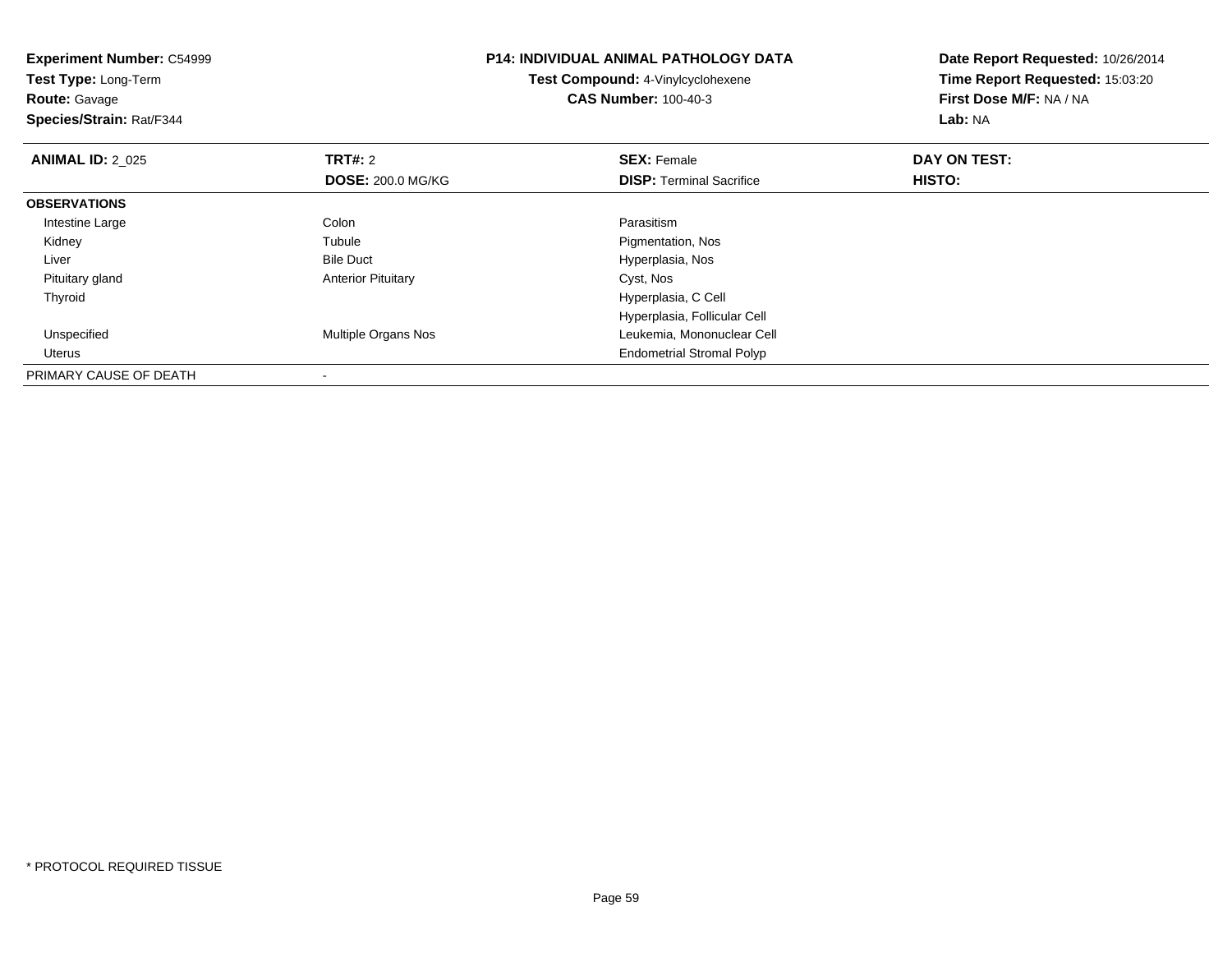| <b>Experiment Number: C54999</b><br>Test Type: Long-Term<br><b>Route: Gavage</b><br>Species/Strain: Rat/F344 |                                            | <b>P14: INDIVIDUAL ANIMAL PATHOLOGY DATA</b><br>Test Compound: 4-Vinylcyclohexene<br><b>CAS Number: 100-40-3</b> | Date Report Requested: 10/26/2014<br>Time Report Requested: 15:03:20<br>First Dose M/F: NA / NA<br>Lab: NA |
|--------------------------------------------------------------------------------------------------------------|--------------------------------------------|------------------------------------------------------------------------------------------------------------------|------------------------------------------------------------------------------------------------------------|
| <b>ANIMAL ID: 2 026</b>                                                                                      | <b>TRT#: 2</b><br><b>DOSE: 200.0 MG/KG</b> | <b>SEX: Female</b><br><b>DISP: Natural Death</b>                                                                 | DAY ON TEST:<br><b>HISTO:</b>                                                                              |
| <b>OBSERVATIONS</b>                                                                                          |                                            |                                                                                                                  |                                                                                                            |
| Thymus                                                                                                       |                                            | Necrosis, Focal                                                                                                  |                                                                                                            |
| PRIMARY CAUSE OF DEATH                                                                                       |                                            |                                                                                                                  |                                                                                                            |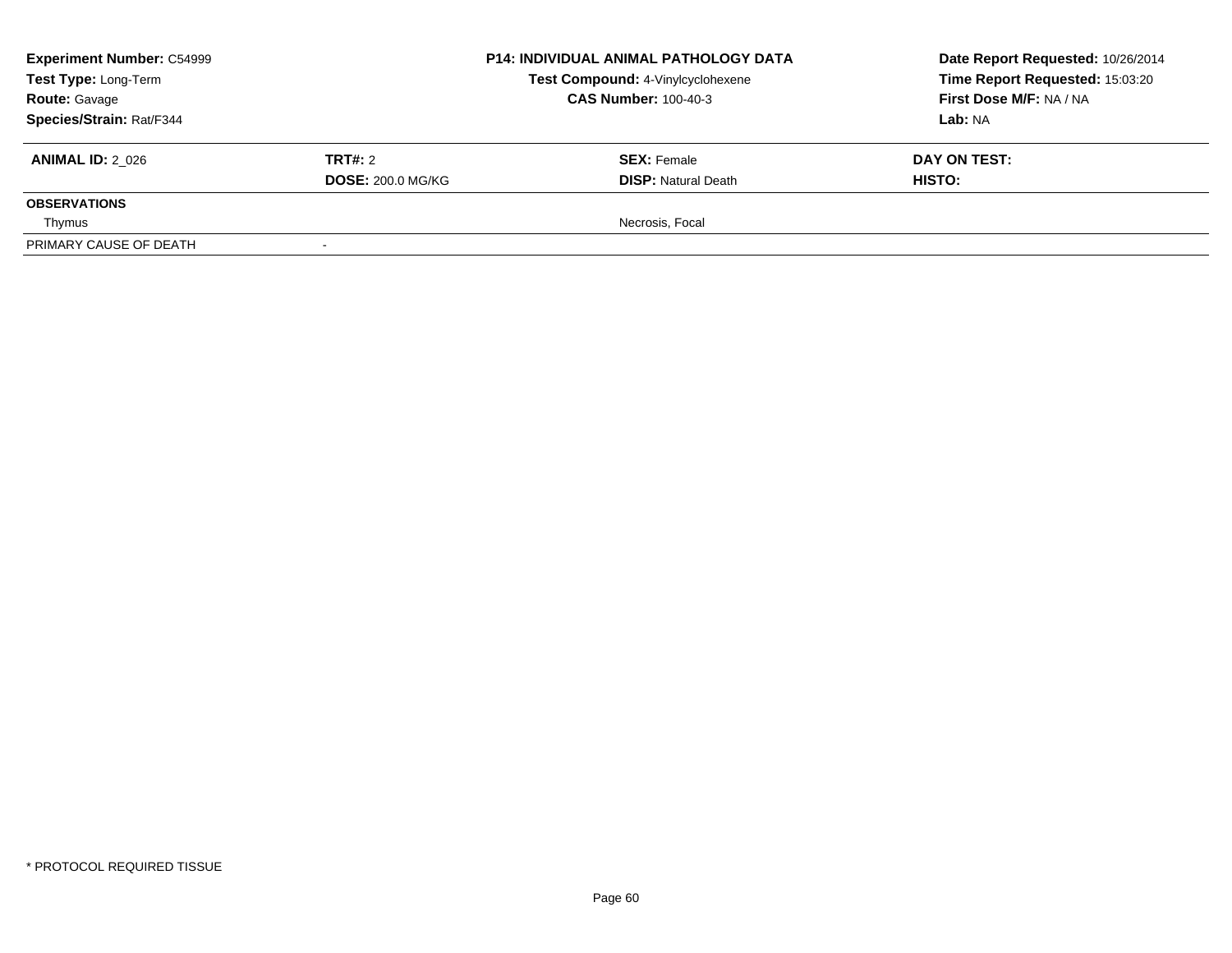| <b>Experiment Number: C54999</b><br>Test Type: Long-Term<br><b>Route: Gavage</b><br>Species/Strain: Rat/F344 |                           | <b>P14: INDIVIDUAL ANIMAL PATHOLOGY DATA</b><br>Test Compound: 4-Vinylcyclohexene<br><b>CAS Number: 100-40-3</b> | Date Report Requested: 10/26/2014<br>Time Report Requested: 15:03:20<br>First Dose M/F: NA / NA<br>Lab: NA |
|--------------------------------------------------------------------------------------------------------------|---------------------------|------------------------------------------------------------------------------------------------------------------|------------------------------------------------------------------------------------------------------------|
| <b>ANIMAL ID: 2_027</b>                                                                                      | <b>TRT#: 2</b>            | <b>SEX: Female</b>                                                                                               | DAY ON TEST:                                                                                               |
|                                                                                                              | <b>DOSE: 200.0 MG/KG</b>  | <b>DISP:</b> Moribund Sacrifice                                                                                  | HISTO:                                                                                                     |
| <b>OBSERVATIONS</b>                                                                                          |                           |                                                                                                                  |                                                                                                            |
| Kidney                                                                                                       |                           | Nephropathy                                                                                                      |                                                                                                            |
|                                                                                                              | Tubule                    | Pigmentation, Nos                                                                                                |                                                                                                            |
| Liver                                                                                                        |                           | Cytoplasmic Change, Basophilic                                                                                   |                                                                                                            |
|                                                                                                              | Hepatocytes               | Hypertrophy, Nos                                                                                                 |                                                                                                            |
| Mammary gland                                                                                                |                           | Fibroadenoma                                                                                                     |                                                                                                            |
| Pituitary gland                                                                                              | <b>Anterior Pituitary</b> | Adenoma, Nos                                                                                                     |                                                                                                            |
| Spleen                                                                                                       |                           | Hematopoiesis                                                                                                    |                                                                                                            |
| Thyroid                                                                                                      |                           | Hyperplasia, C Cell                                                                                              |                                                                                                            |
| Uterus                                                                                                       |                           | <b>Endometrial Stromal Polyp</b>                                                                                 |                                                                                                            |
| PRIMARY CAUSE OF DEATH                                                                                       |                           |                                                                                                                  |                                                                                                            |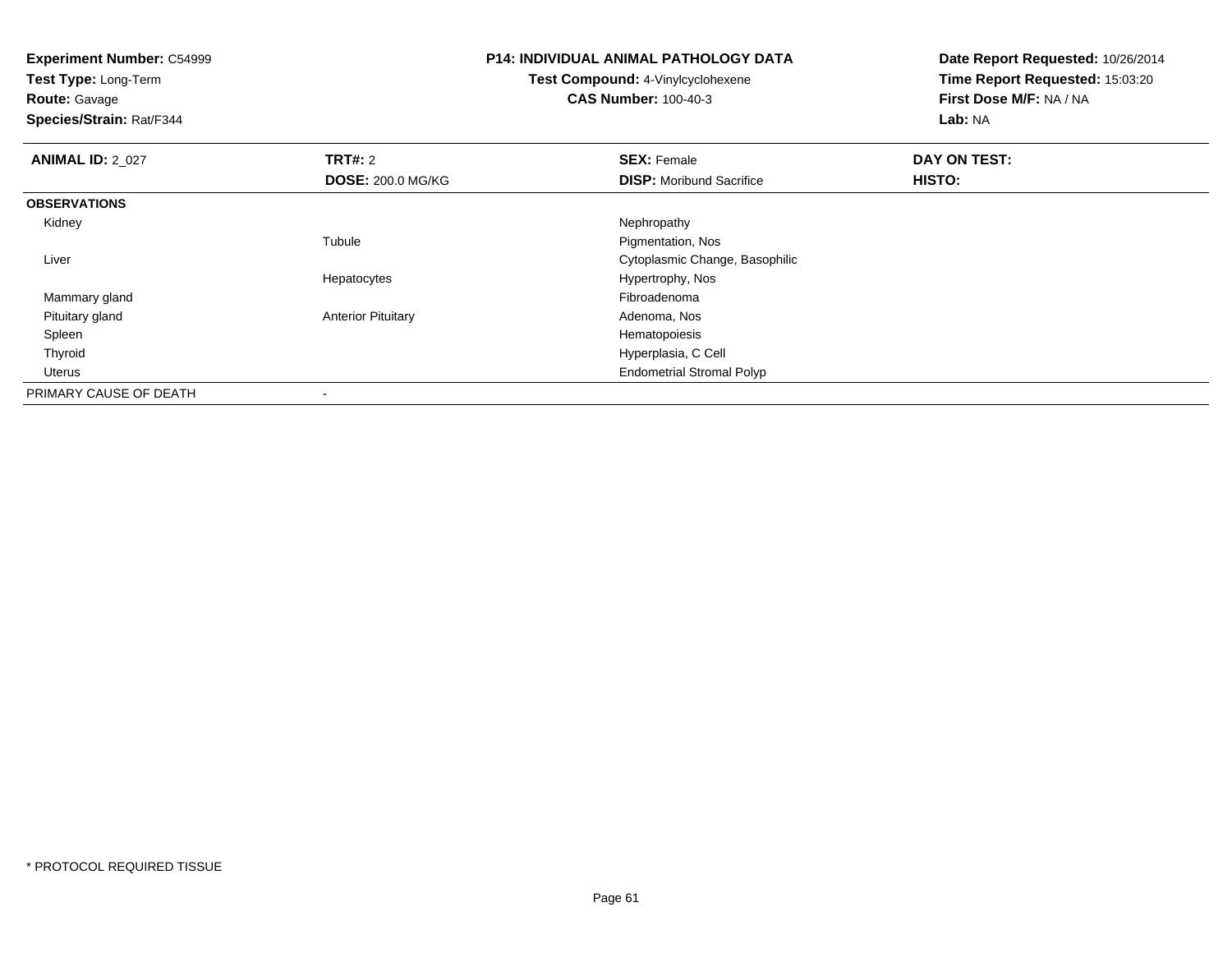| <b>Experiment Number: C54999</b><br>Test Type: Long-Term<br><b>Route: Gavage</b><br>Species/Strain: Rat/F344 |                                            | <b>P14: INDIVIDUAL ANIMAL PATHOLOGY DATA</b><br>Test Compound: 4-Vinylcyclohexene<br><b>CAS Number: 100-40-3</b> | Date Report Requested: 10/26/2014<br>Time Report Requested: 15:03:20<br>First Dose M/F: NA / NA<br><b>Lab: NA</b> |
|--------------------------------------------------------------------------------------------------------------|--------------------------------------------|------------------------------------------------------------------------------------------------------------------|-------------------------------------------------------------------------------------------------------------------|
| <b>ANIMAL ID: 2 028</b>                                                                                      | <b>TRT#: 2</b><br><b>DOSE: 200.0 MG/KG</b> | <b>SEX: Female</b><br><b>DISP:</b> Moribund Sacrifice                                                            | DAY ON TEST:<br>HISTO:                                                                                            |
| <b>OBSERVATIONS</b>                                                                                          |                                            |                                                                                                                  |                                                                                                                   |
| Heart                                                                                                        |                                            | Lymphocytic Inflammatory Infiltrate                                                                              |                                                                                                                   |
| Kidney                                                                                                       | Tubule                                     | Pigmentation, Nos                                                                                                |                                                                                                                   |
| Liver                                                                                                        | <b>Bile Duct</b>                           | Hyperplasia, Nos                                                                                                 |                                                                                                                   |
| Pituitary gland                                                                                              | <b>Anterior Pituitary</b>                  | Adenoma, Nos                                                                                                     |                                                                                                                   |
| Skin                                                                                                         | Lip Nos                                    | Abscess, Nos                                                                                                     |                                                                                                                   |
| Thyroid                                                                                                      |                                            | Hyperplasia, C Cell                                                                                              |                                                                                                                   |
| Unspecified                                                                                                  | <b>Multiple Organs Nos</b>                 | Leukemia, Mononuclear Cell                                                                                       |                                                                                                                   |
| PRIMARY CAUSE OF DEATH                                                                                       |                                            |                                                                                                                  |                                                                                                                   |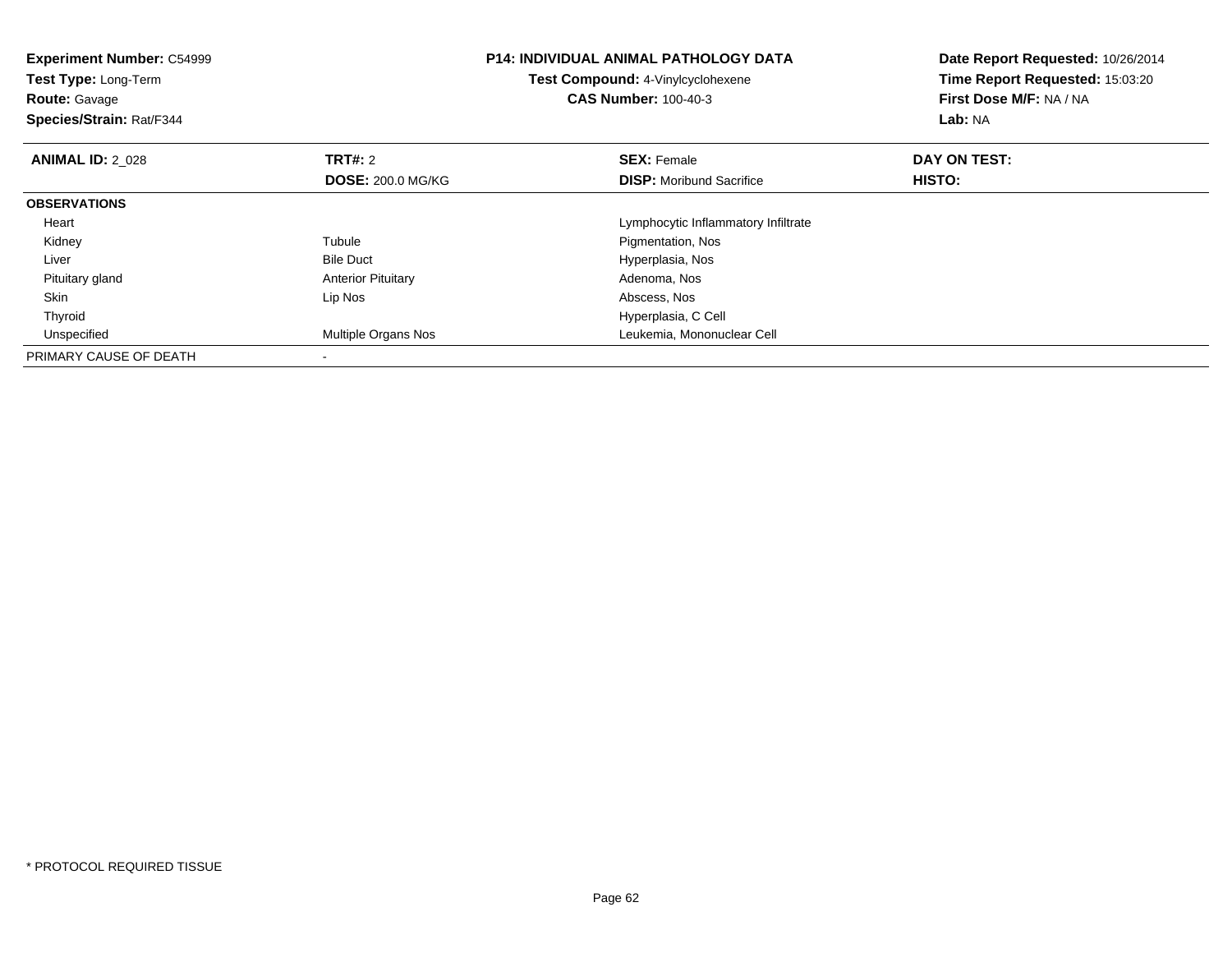**Experiment Number:** C54999**Test Type:** Long-Term**Route:** Gavage **Species/Strain:** Rat/F344**P14: INDIVIDUAL ANIMAL PATHOLOGY DATATest Compound:** 4-Vinylcyclohexene**CAS Number:** 100-40-3**Date Report Requested:** 10/26/2014**Time Report Requested:** 15:03:20**First Dose M/F:** NA / NA**Lab:** NA**ANIMAL ID: 2 029 TRT#:** 2 **SEX:** Female **DAY ON TEST: DOSE:** 200.0 MG/KG**DISP:** Moribund Sacrifice **HISTO: OBSERVATIONS** Adrenal glandPheochromocytoma<br>
Pigmentation, Nos<br>
Pigmentation, Nos Kidneyy the contract of the contract of the contract of the contract of the contract of the contract of the contract of the contract of the contract of the contract of the contract of the contract of the contract of the contract Pigmentation, Nos Liver Hepatocytomegalyt **Extreme Extreme Extreme Extreme Extreme Extreme Extreme Extreme Extreme Extreme Extreme Extreme Extreme Extreme Extreme Extreme Extreme Extreme Extreme Extreme Extreme Extreme Extreme Extreme Extreme Extreme Extreme Ext** Bile Duct Pituitary glandAnterior Pituitary **Adenoma, Nostang Pituitary** Adenoma, Nostang Pitual Adenoma, Nostang Pitual Adenoma, Nostang<br>
Hyperplasia, Ep StomachHyperplasia, Epithelial ThyroidHyperplasia, C Cell<br>Multiple Organs Nos<br>Leukemia, Mononu UnspecifiedLeukemia, Mononuclear Cell Neurofibrosarcoma

PRIMARY CAUSE OF DEATH-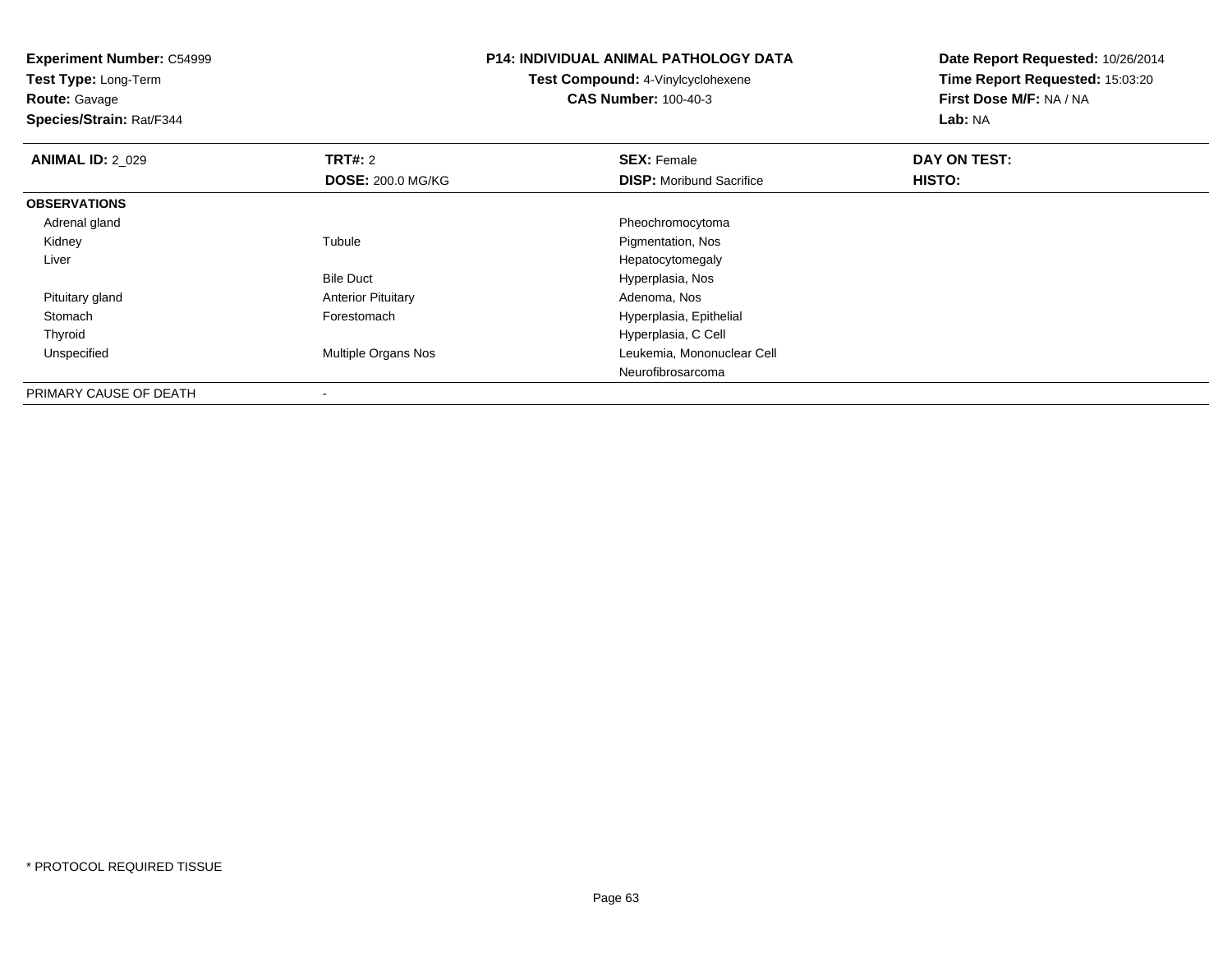| <b>Experiment Number: C54999</b><br>Test Type: Long-Term<br><b>Route: Gavage</b><br>Species/Strain: Rat/F344 | P14: INDIVIDUAL ANIMAL PATHOLOGY DATA<br>Test Compound: 4-Vinylcyclohexene<br><b>CAS Number: 100-40-3</b> |                                 | Date Report Requested: 10/26/2014<br>Time Report Requested: 15:03:20<br>First Dose M/F: NA / NA<br>Lab: NA |  |
|--------------------------------------------------------------------------------------------------------------|-----------------------------------------------------------------------------------------------------------|---------------------------------|------------------------------------------------------------------------------------------------------------|--|
| <b>ANIMAL ID: 2 030</b>                                                                                      | <b>TRT#:</b> 2                                                                                            | <b>SEX: Female</b>              | DAY ON TEST:                                                                                               |  |
|                                                                                                              | <b>DOSE: 200.0 MG/KG</b>                                                                                  | <b>DISP:</b> Moribund Sacrifice | HISTO:                                                                                                     |  |
| <b>OBSERVATIONS</b>                                                                                          |                                                                                                           |                                 |                                                                                                            |  |
| Adrenal gland                                                                                                | Cortex Nos                                                                                                | Lipoidosis                      |                                                                                                            |  |
| Heart                                                                                                        | Myocardium Nos                                                                                            | Degeneration, Nos               |                                                                                                            |  |
| Kidney                                                                                                       |                                                                                                           | Mineralization                  |                                                                                                            |  |
| Liver                                                                                                        | <b>Bile Duct</b>                                                                                          | Hyperplasia, Nos                |                                                                                                            |  |
| Pituitary gland                                                                                              | <b>Anterior Pituitary</b>                                                                                 | Cyst, Nos                       |                                                                                                            |  |
| Thyroid                                                                                                      |                                                                                                           | Hyperplasia, C Cell             |                                                                                                            |  |
| Unspecified                                                                                                  | Multiple Organs Nos                                                                                       | Leukemia, Mononuclear Cell      |                                                                                                            |  |
| PRIMARY CAUSE OF DEATH                                                                                       |                                                                                                           |                                 |                                                                                                            |  |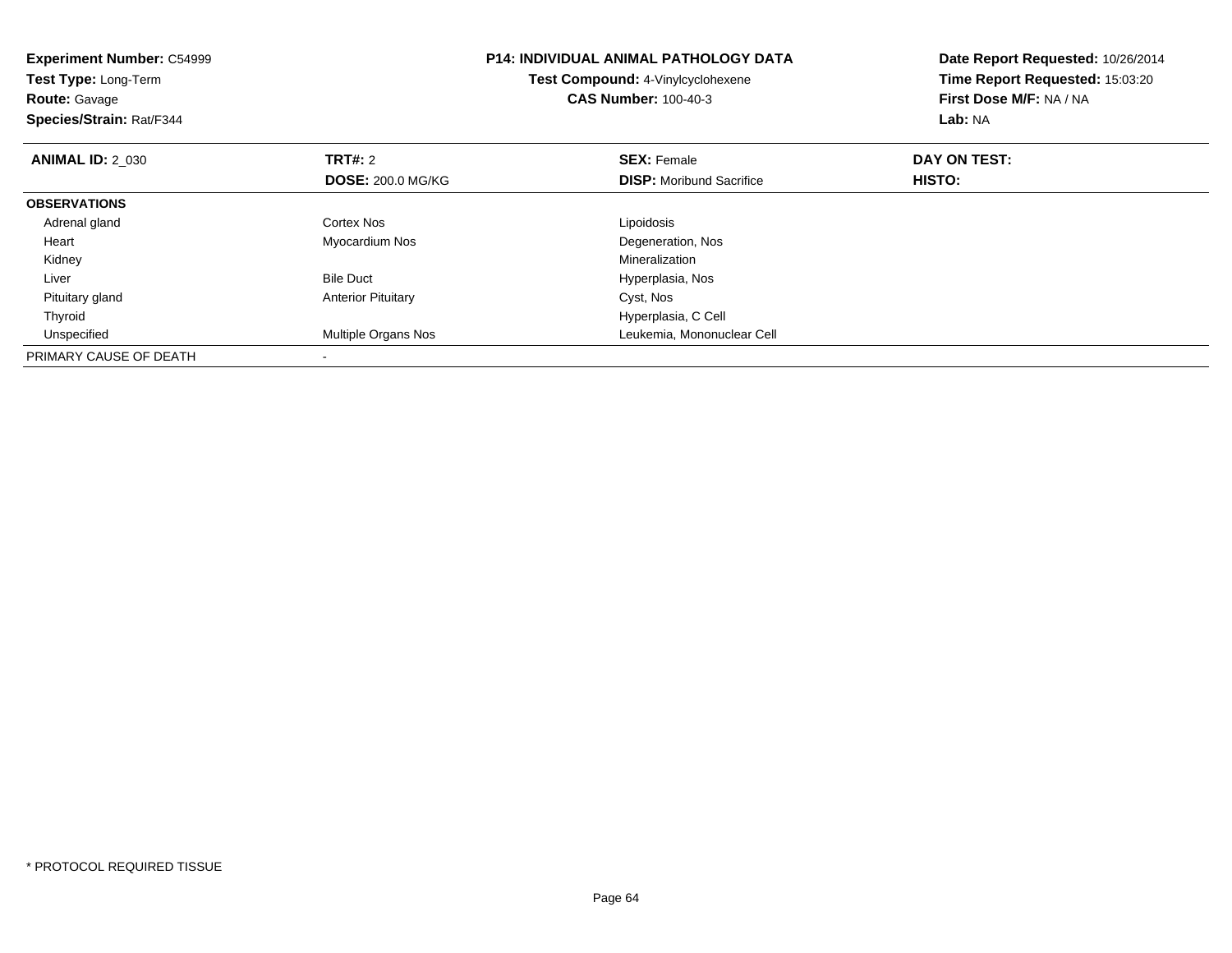| <b>Experiment Number: C54999</b><br>Test Type: Long-Term<br><b>Route: Gavage</b><br>Species/Strain: Rat/F344 |                                            | <b>P14: INDIVIDUAL ANIMAL PATHOLOGY DATA</b><br>Test Compound: 4-Vinylcyclohexene<br><b>CAS Number: 100-40-3</b> | Date Report Requested: 10/26/2014<br>Time Report Requested: 15:03:20<br>First Dose M/F: NA / NA<br>Lab: NA |  |
|--------------------------------------------------------------------------------------------------------------|--------------------------------------------|------------------------------------------------------------------------------------------------------------------|------------------------------------------------------------------------------------------------------------|--|
| <b>ANIMAL ID: 2 031</b>                                                                                      | <b>TRT#: 2</b><br><b>DOSE: 200.0 MG/KG</b> | <b>SEX: Female</b><br><b>DISP:</b> Natural Death                                                                 | DAY ON TEST:<br>HISTO:                                                                                     |  |
| <b>OBSERVATIONS</b>                                                                                          |                                            |                                                                                                                  |                                                                                                            |  |
| Kidney                                                                                                       |                                            | Lymphocytic Inflammatory Infiltrate                                                                              |                                                                                                            |  |
| Liver                                                                                                        |                                            | Cytoplasmic Change, Basophilic                                                                                   |                                                                                                            |  |
| Pituitary gland                                                                                              | <b>Anterior Pituitary</b>                  | Cyst, Nos                                                                                                        |                                                                                                            |  |
|                                                                                                              | <b>Anterior Pituitary</b>                  | Hyperplasia, Focal                                                                                               |                                                                                                            |  |
|                                                                                                              | <b>Anterior Pituitary</b>                  | Necrosis, Focal                                                                                                  |                                                                                                            |  |
| Thyroid                                                                                                      |                                            | Follicular-Cell Carcinoma                                                                                        |                                                                                                            |  |
| <b>Uterus</b>                                                                                                |                                            | <b>Endometrial Stromal Polyp</b>                                                                                 |                                                                                                            |  |
| PRIMARY CAUSE OF DEATH                                                                                       |                                            |                                                                                                                  |                                                                                                            |  |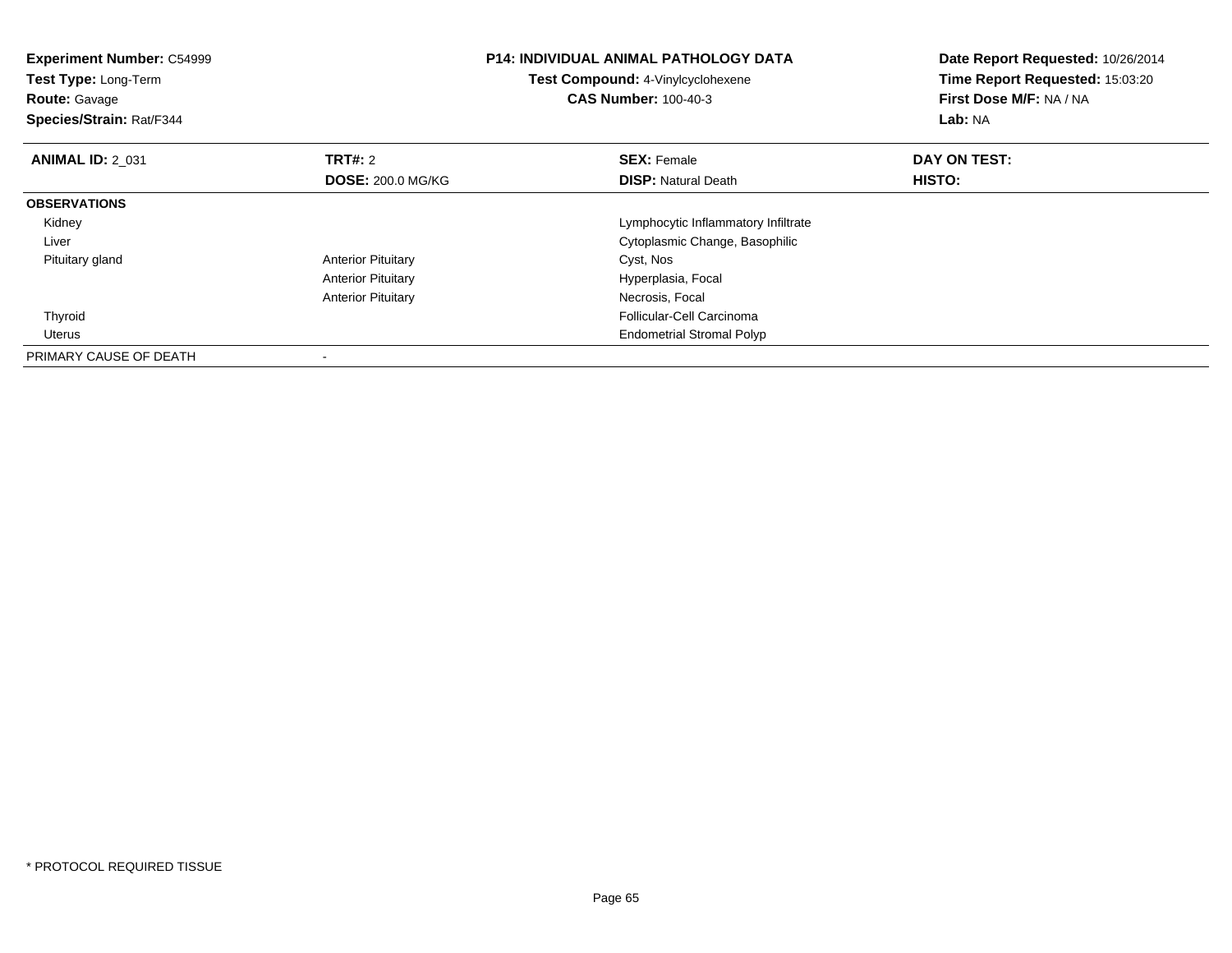| <b>Experiment Number: C54999</b><br>Test Type: Long-Term |                             | <b>P14: INDIVIDUAL ANIMAL PATHOLOGY DATA</b><br>Test Compound: 4-Vinylcyclohexene | Date Report Requested: 10/26/2014<br>Time Report Requested: 15:03:20 |  |
|----------------------------------------------------------|-----------------------------|-----------------------------------------------------------------------------------|----------------------------------------------------------------------|--|
| <b>Route: Gavage</b>                                     | <b>CAS Number: 100-40-3</b> |                                                                                   | First Dose M/F: NA / NA                                              |  |
| Species/Strain: Rat/F344                                 |                             |                                                                                   | Lab: NA                                                              |  |
| <b>ANIMAL ID: 2 032</b>                                  | <b>TRT#:</b> 2              | <b>SEX: Female</b>                                                                | DAY ON TEST:                                                         |  |
|                                                          | <b>DOSE: 200.0 MG/KG</b>    | <b>DISP:</b> Natural Death                                                        | HISTO:                                                               |  |
| <b>OBSERVATIONS</b>                                      |                             |                                                                                   |                                                                      |  |
| Heart                                                    | Pericardium Nos             | Inflammation, Pyogranulomatous                                                    |                                                                      |  |
| PRIMARY CAUSE OF DEATH                                   |                             |                                                                                   |                                                                      |  |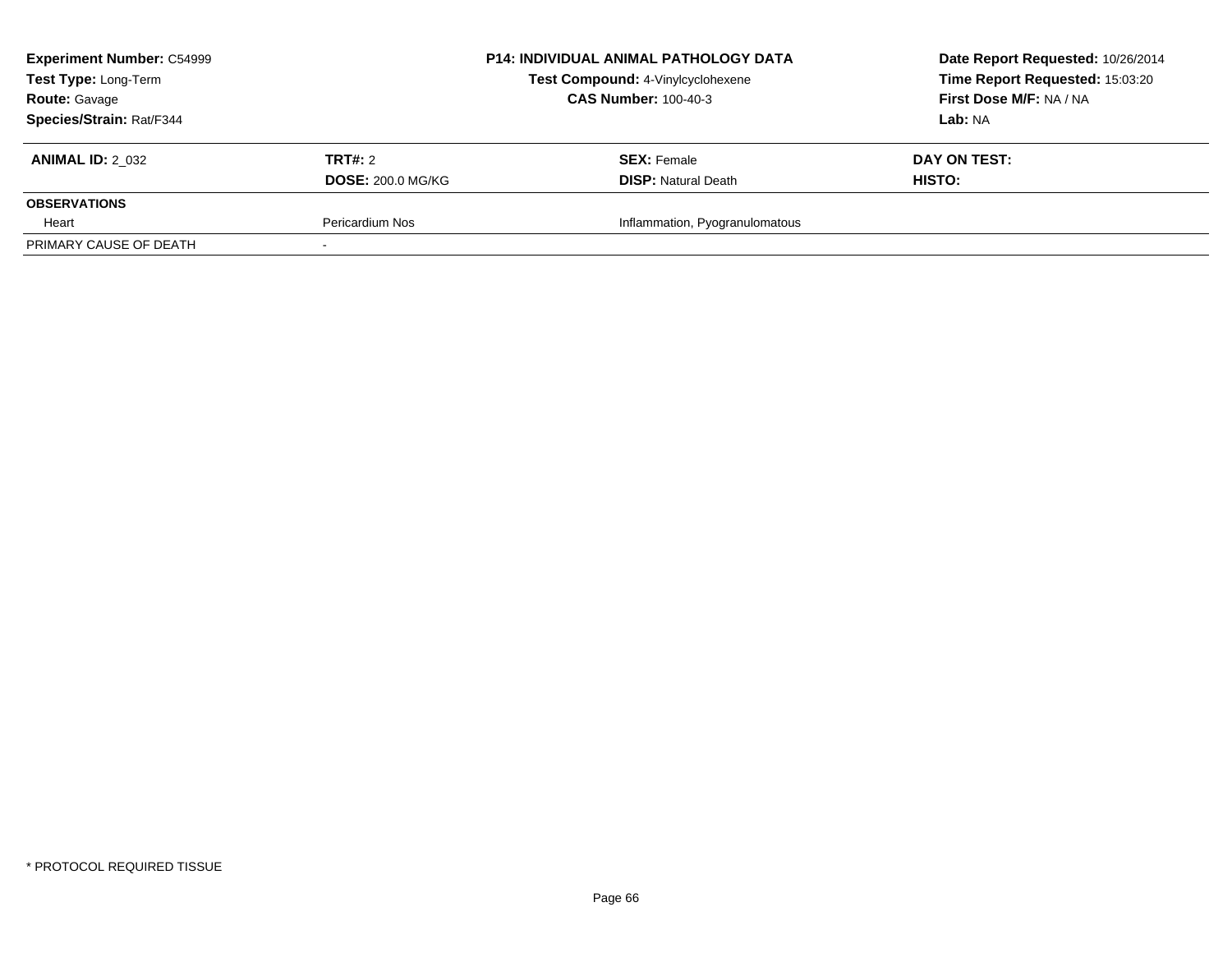**Experiment Number:** C54999**Test Type:** Long-Term**Route:** Gavage **Species/Strain:** Rat/F344**P14: INDIVIDUAL ANIMAL PATHOLOGY DATATest Compound:** 4-Vinylcyclohexene**CAS Number:** 100-40-3**Date Report Requested:** 10/26/2014**Time Report Requested:** 15:03:20**First Dose M/F:** NA / NA**Lab:** NA**ANIMAL ID: 2 033 TRT#:** 2 **SEX:** Female **DAY ON TEST: DOSE:** 200.0 MG/KG**DISP:** Terminal Sacrifice **HISTO: OBSERVATIONS** Eyee and the contract of the Retina Atrophy, Nos and Atrophy, Nos and Atrophy, Nos and Atrophy, Nos and Atrophy, Nos Cataract Heart Myocardium Nos Degeneration, Nos Intestine Largee and the Colon Colon Colon Colon and the Parasitism Pigmentation, Nos Kidneyy the contract of the contract of the contract of the contract of the contract of the contract of the contract of the contract of the contract of the contract of the contract of the contract of the contract of the contract LiverBile Duct **Hyperplasia**, Nos Lung Pleura Nos Hemosiderosis Pituitary glandAnterior Pituitary **Adenoma, Nos** Adenoma, Nos Anterior Pituitary Cyst, Nos Thyroid Hyperplasia, C Cell Unspecified Multiple Organs Nos Leukemia, Mononuclear Cell PRIMARY CAUSE OF DEATH-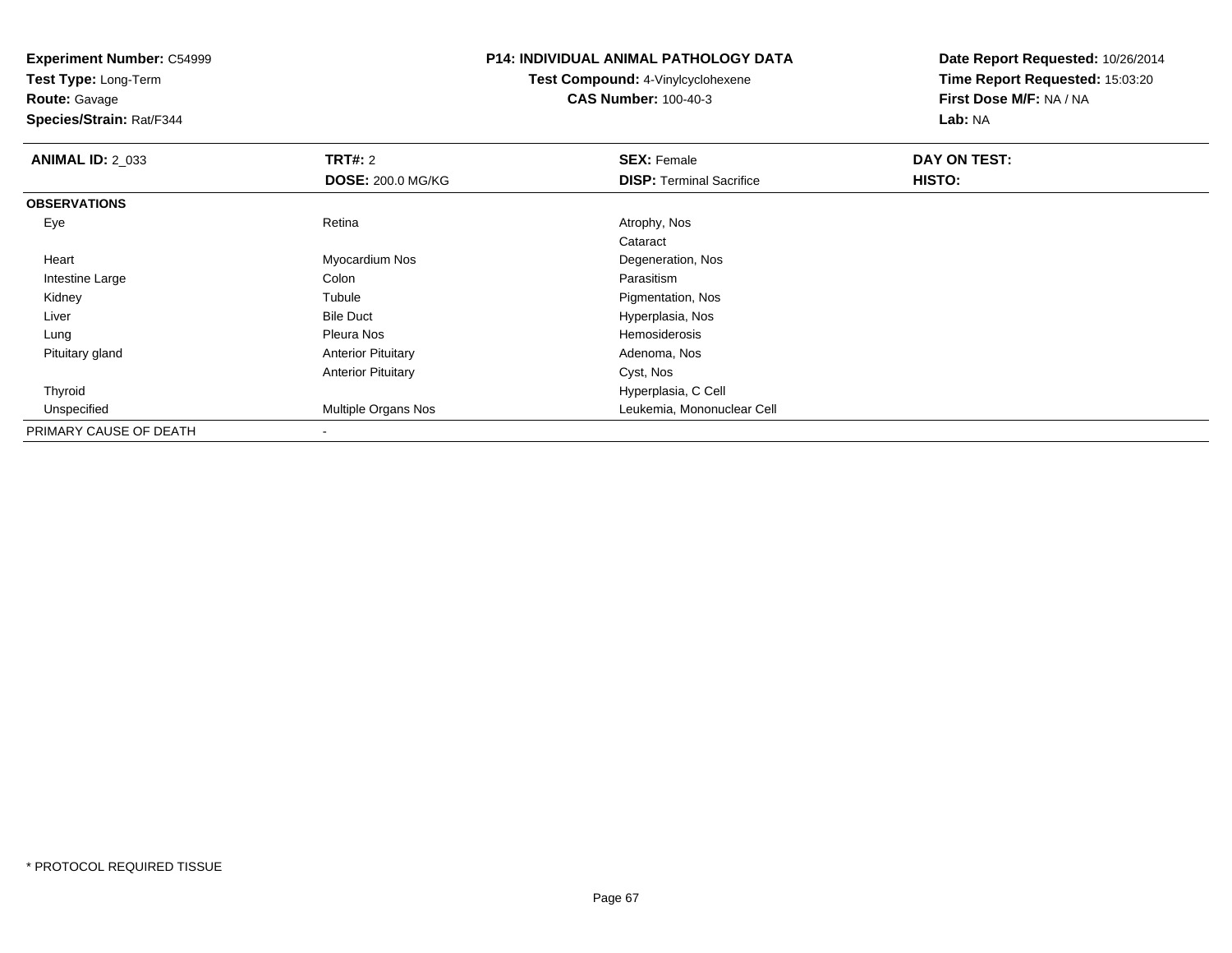**Test Type:** Long-Term

**Route:** Gavage

**Species/Strain:** Rat/F344

#### **P14: INDIVIDUAL ANIMAL PATHOLOGY DATA**

**Test Compound:** 4-Vinylcyclohexene**CAS Number:** 100-40-3

| <b>ANIMAL ID: 2_034</b> | <b>TRT#: 2</b>            | <b>SEX: Female</b>                  | DAY ON TEST: |  |
|-------------------------|---------------------------|-------------------------------------|--------------|--|
|                         | <b>DOSE: 200.0 MG/KG</b>  | <b>DISP:</b> Terminal Sacrifice     | HISTO:       |  |
| <b>OBSERVATIONS</b>     |                           |                                     |              |  |
| Intestine Large         | Mucosa, Rectum            | Mineralization                      |              |  |
| Kidney                  | Tubule                    | Pigmentation, Nos                   |              |  |
| Liver                   | <b>Bile Duct</b>          | Hyperplasia, Nos                    |              |  |
|                         |                           | Lymphocytic Inflammatory Infiltrate |              |  |
| Mammary gland           |                           | Fibroadenoma                        |              |  |
| Ovary                   |                           | Cyst, Nos                           |              |  |
| Pancreas                |                           | Atrophy, Nos                        |              |  |
| Pituitary gland         | <b>Anterior Pituitary</b> | Adenoma, Nos                        |              |  |
|                         | <b>Anterior Pituitary</b> | Cyst, Nos                           |              |  |
| Skin                    | Lip Nos                   | Inflammation, Chronic Focal         |              |  |
| Uterus                  |                           | Inflammation, Suppurative           |              |  |
| PRIMARY CAUSE OF DEATH  |                           |                                     |              |  |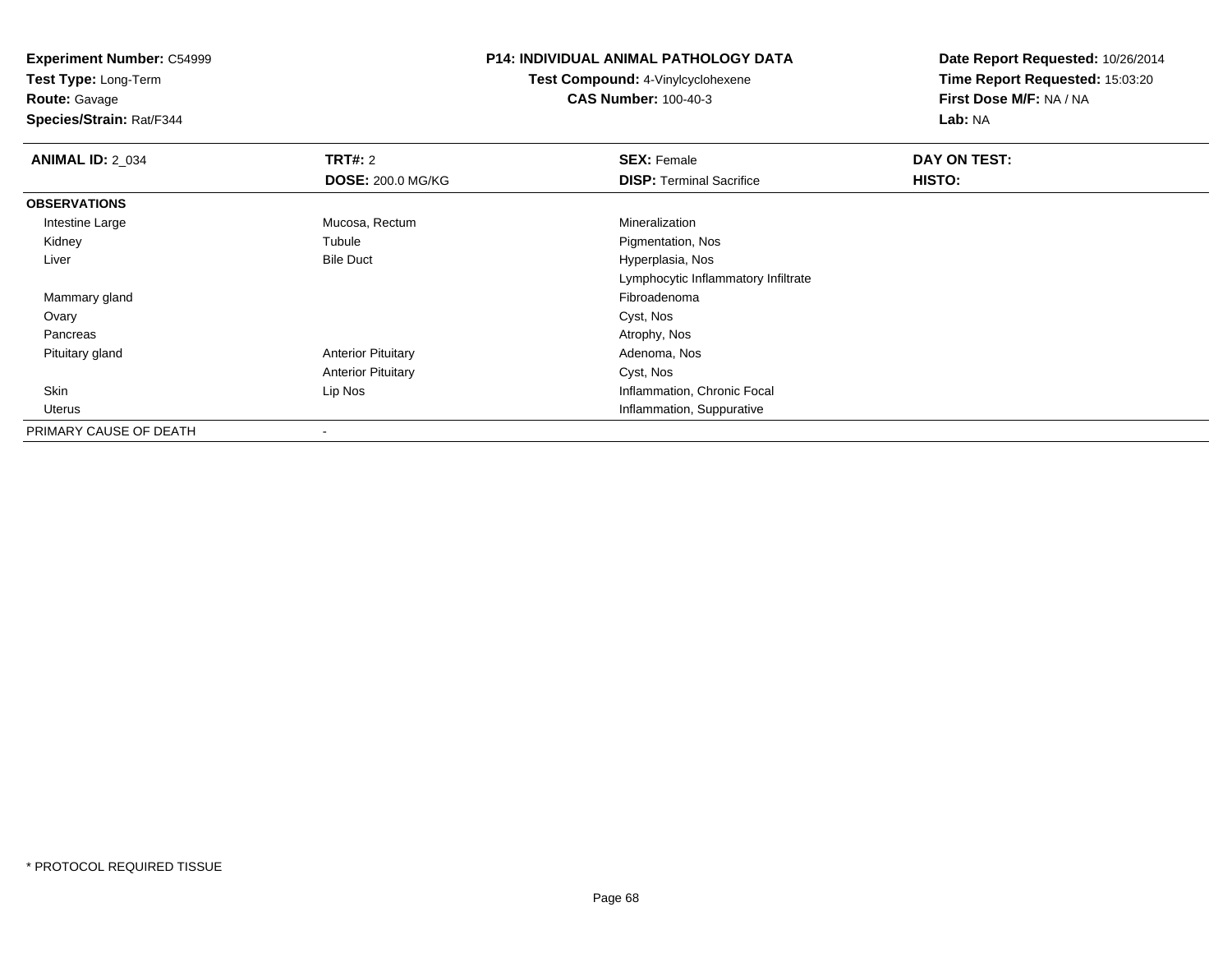**Test Type:** Long-Term

**Route:** Gavage

**Species/Strain:** Rat/F344

## **P14: INDIVIDUAL ANIMAL PATHOLOGY DATA**

**Test Compound:** 4-Vinylcyclohexene**CAS Number:** 100-40-3

| <b>ANIMAL ID: 2_035</b> | <b>TRT#: 2</b>            | <b>SEX: Female</b>                | DAY ON TEST: |  |
|-------------------------|---------------------------|-----------------------------------|--------------|--|
|                         | <b>DOSE: 200.0 MG/KG</b>  | <b>DISP: Terminal Sacrifice</b>   | HISTO:       |  |
| <b>OBSERVATIONS</b>     |                           |                                   |              |  |
| Kidney                  |                           | Nephropathy                       |              |  |
|                         | Tubule                    | Pigmentation, Nos                 |              |  |
| Liver                   |                           | Cytoplasmic Vacuolization         |              |  |
|                         |                           | Hernia, Nos                       |              |  |
|                         | <b>Bile Duct</b>          | Hyperplasia, Nos                  |              |  |
|                         |                           | Inflammation, Granulomatous Focal |              |  |
| Pituitary gland         | <b>Anterior Pituitary</b> | Cyst, Nos                         |              |  |
|                         | <b>Anterior Pituitary</b> | Hyperplasia, Focal                |              |  |
| Thyroid                 |                           | Hyperplasia, C Cell               |              |  |
| Uterus                  |                           | <b>Endometrial Stromal Polyp</b>  |              |  |
| PRIMARY CAUSE OF DEATH  |                           |                                   |              |  |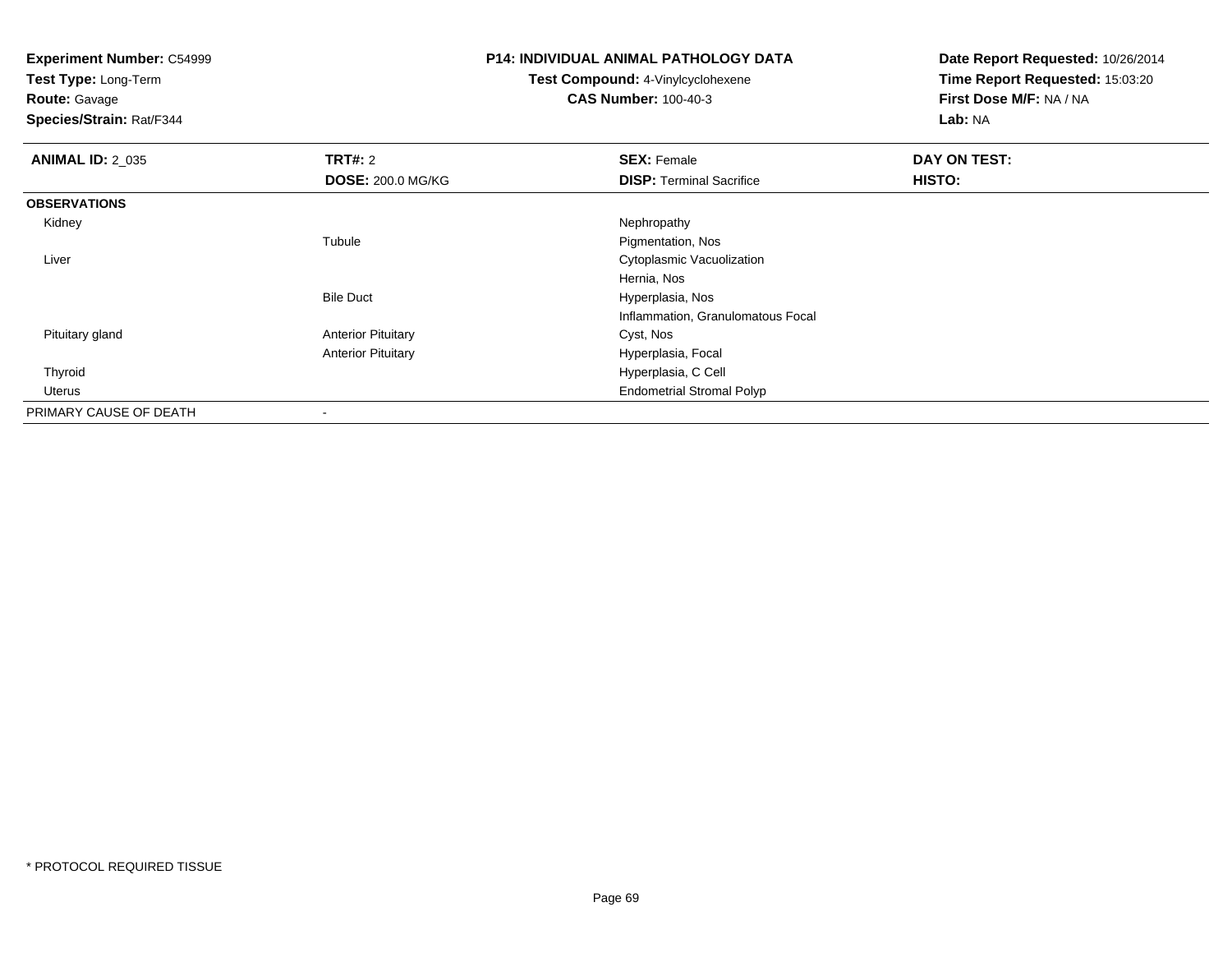| <b>Experiment Number: C54999</b><br>Test Type: Long-Term<br><b>Route: Gavage</b><br>Species/Strain: Rat/F344 | <b>P14: INDIVIDUAL ANIMAL PATHOLOGY DATA</b><br>Test Compound: 4-Vinylcyclohexene<br><b>CAS Number: 100-40-3</b> |                                   | Date Report Requested: 10/26/2014<br>Time Report Requested: 15:03:20<br>First Dose M/F: NA / NA<br>Lab: NA |  |
|--------------------------------------------------------------------------------------------------------------|------------------------------------------------------------------------------------------------------------------|-----------------------------------|------------------------------------------------------------------------------------------------------------|--|
| <b>ANIMAL ID: 2 036</b>                                                                                      | <b>TRT#:</b> 2                                                                                                   | <b>SEX: Female</b>                | DAY ON TEST:                                                                                               |  |
|                                                                                                              | <b>DOSE: 200.0 MG/KG</b>                                                                                         | <b>DISP:</b> Terminal Sacrifice   | HISTO:                                                                                                     |  |
| <b>OBSERVATIONS</b>                                                                                          |                                                                                                                  |                                   |                                                                                                            |  |
| Intestine Large                                                                                              | Mucosa, Rectum                                                                                                   | Mineralization                    |                                                                                                            |  |
| Kidney                                                                                                       | Tubule                                                                                                           | Pigmentation, Nos                 |                                                                                                            |  |
| Liver                                                                                                        |                                                                                                                  | Hernia, Nos                       |                                                                                                            |  |
|                                                                                                              | <b>Bile Duct</b>                                                                                                 | Hyperplasia, Nos                  |                                                                                                            |  |
|                                                                                                              |                                                                                                                  | Inflammation, Granulomatous Focal |                                                                                                            |  |
| Pituitary gland                                                                                              | <b>Anterior Pituitary</b>                                                                                        | Adenoma, Nos                      |                                                                                                            |  |
| Uterus                                                                                                       |                                                                                                                  | <b>Endometrial Stromal Polyp</b>  |                                                                                                            |  |
| PRIMARY CAUSE OF DEATH                                                                                       |                                                                                                                  |                                   |                                                                                                            |  |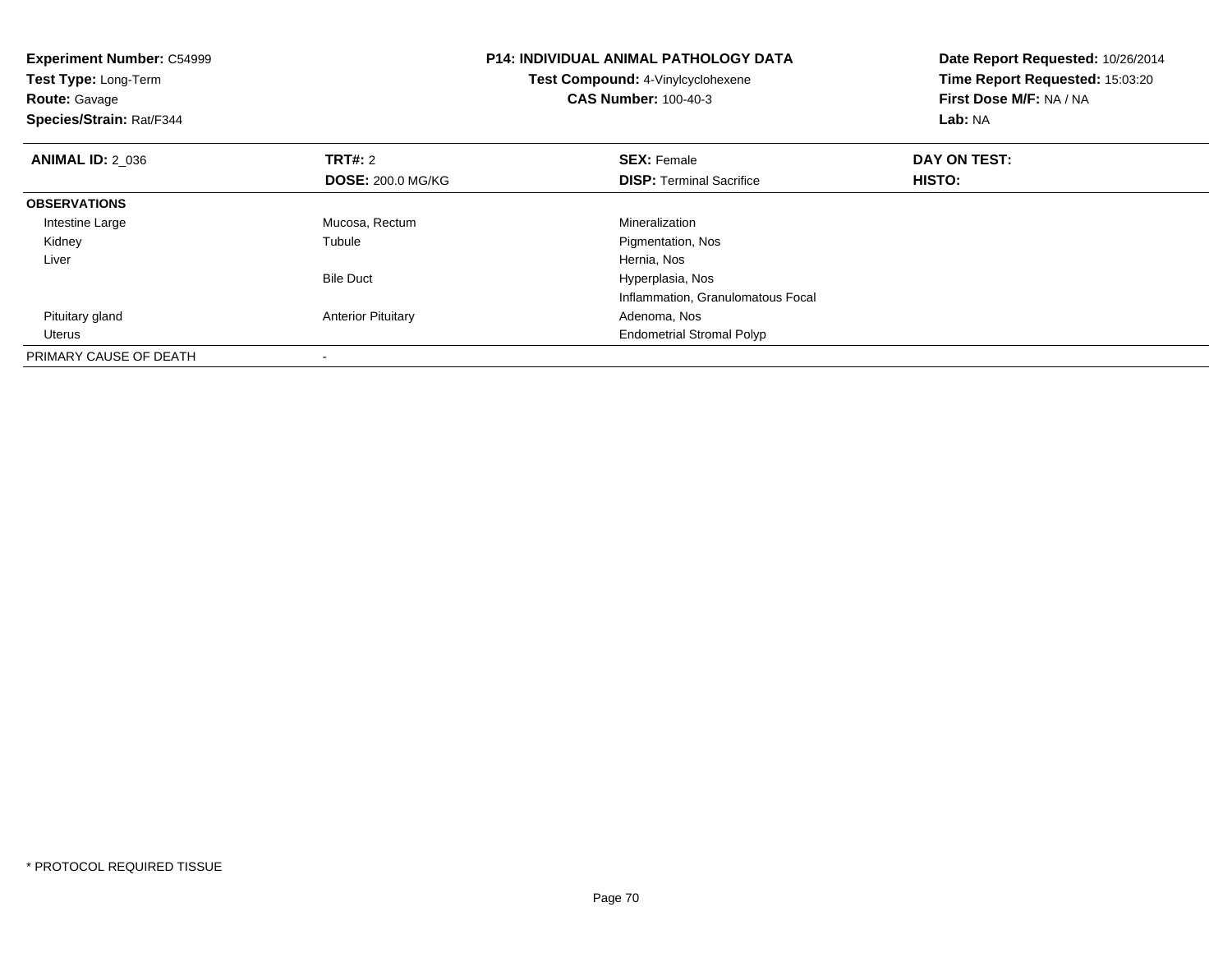**Test Type:** Long-Term

**Route:** Gavage

**Species/Strain:** Rat/F344

### **P14: INDIVIDUAL ANIMAL PATHOLOGY DATA**

**Test Compound:** 4-Vinylcyclohexene**CAS Number:** 100-40-3

| <b>ANIMAL ID: 2_037</b> | TRT#: 2                   | <b>SEX: Female</b>                | DAY ON TEST:  |  |
|-------------------------|---------------------------|-----------------------------------|---------------|--|
|                         | <b>DOSE: 200.0 MG/KG</b>  | <b>DISP: Terminal Sacrifice</b>   | <b>HISTO:</b> |  |
| <b>OBSERVATIONS</b>     |                           |                                   |               |  |
| Kidney                  |                           | Nephropathy                       |               |  |
|                         | Tubule                    | Pigmentation, Nos                 |               |  |
| Liver                   |                           | Hernia, Nos                       |               |  |
|                         | <b>Bile Duct</b>          | Hyperplasia, Nos                  |               |  |
|                         |                           | Inflammation, Granulomatous Focal |               |  |
| Mammary gland           |                           | Fibroadenoma                      |               |  |
|                         |                           | Inflammation, Granulomatous       |               |  |
| Pancreas                |                           | Atrophy, Nos                      |               |  |
| Pituitary gland         | <b>Anterior Pituitary</b> | Adenoma, Nos                      |               |  |
| Thyroid                 |                           | Hyperplasia, C Cell               |               |  |
| Unspecified             | Multiple Organs Nos       | Leukemia, Mononuclear Cell        |               |  |
| PRIMARY CAUSE OF DEATH  | $\overline{\phantom{a}}$  |                                   |               |  |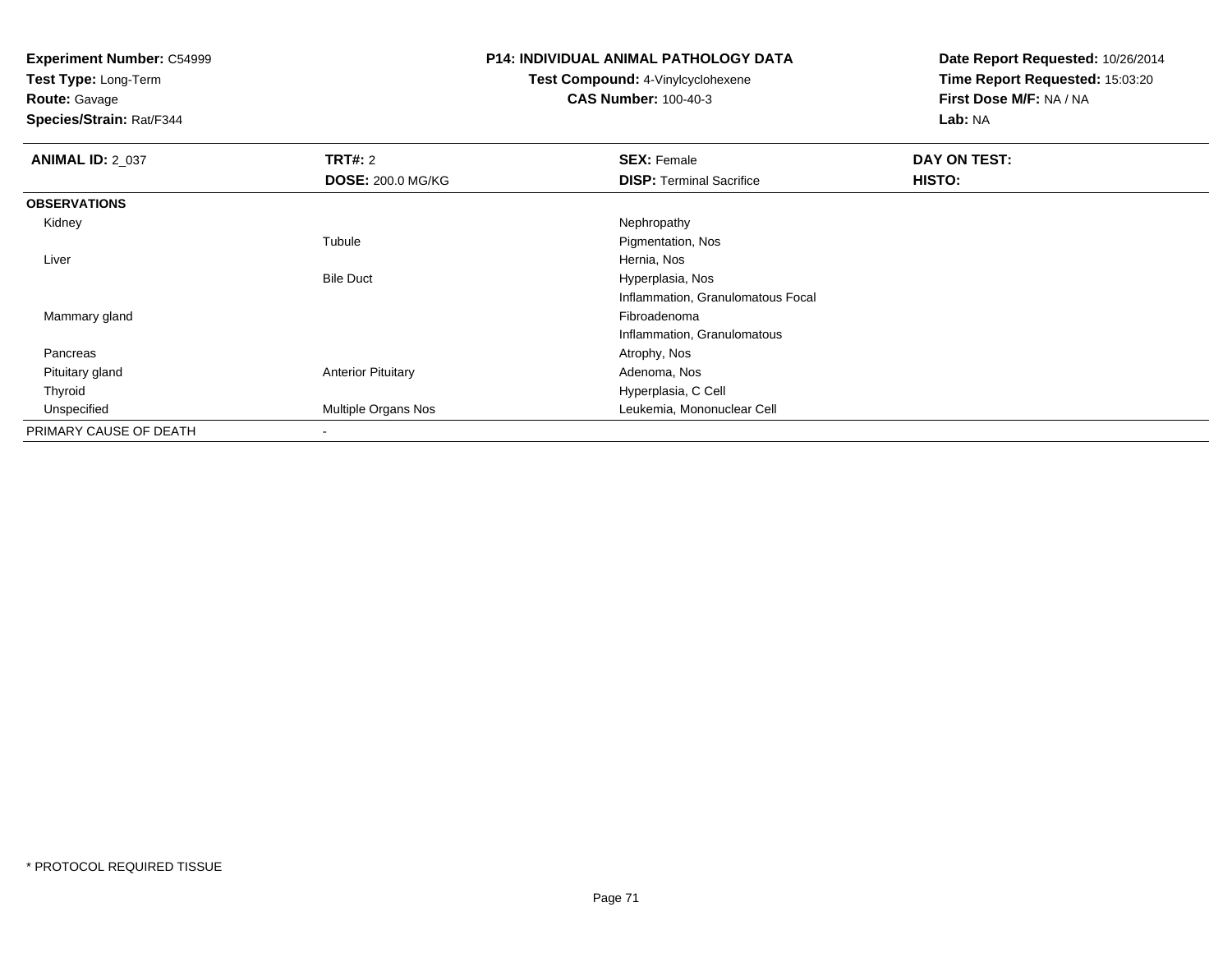**Experiment Number:** C54999**Test Type:** Long-Term**Route:** Gavage **Species/Strain:** Rat/F344**P14: INDIVIDUAL ANIMAL PATHOLOGY DATATest Compound:** 4-Vinylcyclohexene**CAS Number:** 100-40-3**Date Report Requested:** 10/26/2014**Time Report Requested:** 15:03:20**First Dose M/F:** NA / NA**Lab:** NA**ANIMAL ID: 2 038 REX:** Female **DAY ON TEST: CONSIST: SEX:** Female **DAY ON TEST: DOSE:** 200.0 MG/KG**DISP:** Moribund Sacrifice **HISTO: OBSERVATIONS** Bone marroww which is a state of the state of the state of the state of the state of the Fibrosis, Myelo state of the state of the state of the state of the state of the state of the state of the state of the state of the state of th Heart Myocardium Nos Degeneration, Nos Kidneyy the control of the control of the control of the control of the control of the control of the control of the control of the control of the control of the control of the control of the control of the control of the contro Nephrosis, Nos**Centrilobular Continues and Continues Continues and Continues According Continues Continues Continues Continues Continues Continues Continues Continues Continues Continues Continues Continues Continues Continues Continues**  Liver Hyperplasia, C Cell Thyroid Unspecified Multiple Organs Nos Leukemia, Mononuclear Cell Uterus Inflammation, Suppurativea matter of the control of the control of the control of the control of the control of the control of the control of the control of the control of the control of the control of the control of the control of the control of VaginaProlapsePRIMARY CAUSE OF DEATH

-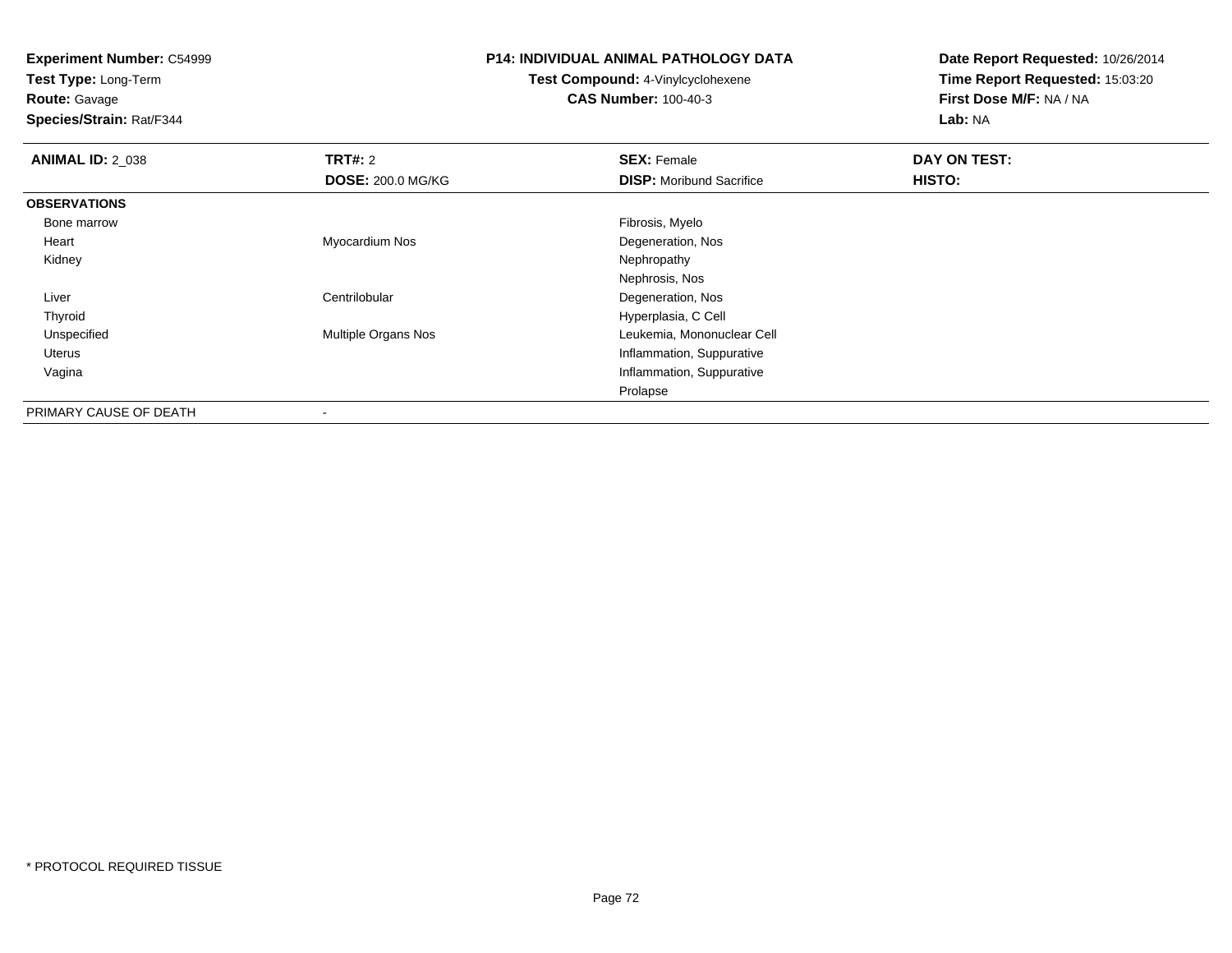**Test Type:** Long-Term

**Route:** Gavage

**Species/Strain:** Rat/F344

## **P14: INDIVIDUAL ANIMAL PATHOLOGY DATA**

**Test Compound:** 4-Vinylcyclohexene**CAS Number:** 100-40-3

| <b>ANIMAL ID: 2 039</b> | <b>TRT#: 2</b>            | <b>SEX: Female</b>                | DAY ON TEST: |  |
|-------------------------|---------------------------|-----------------------------------|--------------|--|
|                         | <b>DOSE: 200.0 MG/KG</b>  | <b>DISP: Terminal Sacrifice</b>   | HISTO:       |  |
| <b>OBSERVATIONS</b>     |                           |                                   |              |  |
| Adrenal gland           |                           | Pheochromocytoma                  |              |  |
| Intestine Large         | Mucosa, Rectum            | Mineralization                    |              |  |
| Kidney                  | Tubule                    | Pigmentation, Nos                 |              |  |
| Liver                   | <b>Bile Duct</b>          | Hyperplasia, Nos                  |              |  |
|                         |                           | Inflammation, Granulomatous Focal |              |  |
| Mammary gland           |                           | Fibroadenoma                      |              |  |
| Pituitary gland         | <b>Anterior Pituitary</b> | Adenoma, Nos                      |              |  |
|                         | <b>Anterior Pituitary</b> | Cyst, Nos                         |              |  |
| Skin                    | Lip Nos                   | Inflammation, Chronic Focal       |              |  |
| Thyroid                 |                           | Hyperplasia, C Cell               |              |  |
| Unspecified             | Multiple Organs Nos       | Leukemia, Mononuclear Cell        |              |  |
| PRIMARY CAUSE OF DEATH  |                           |                                   |              |  |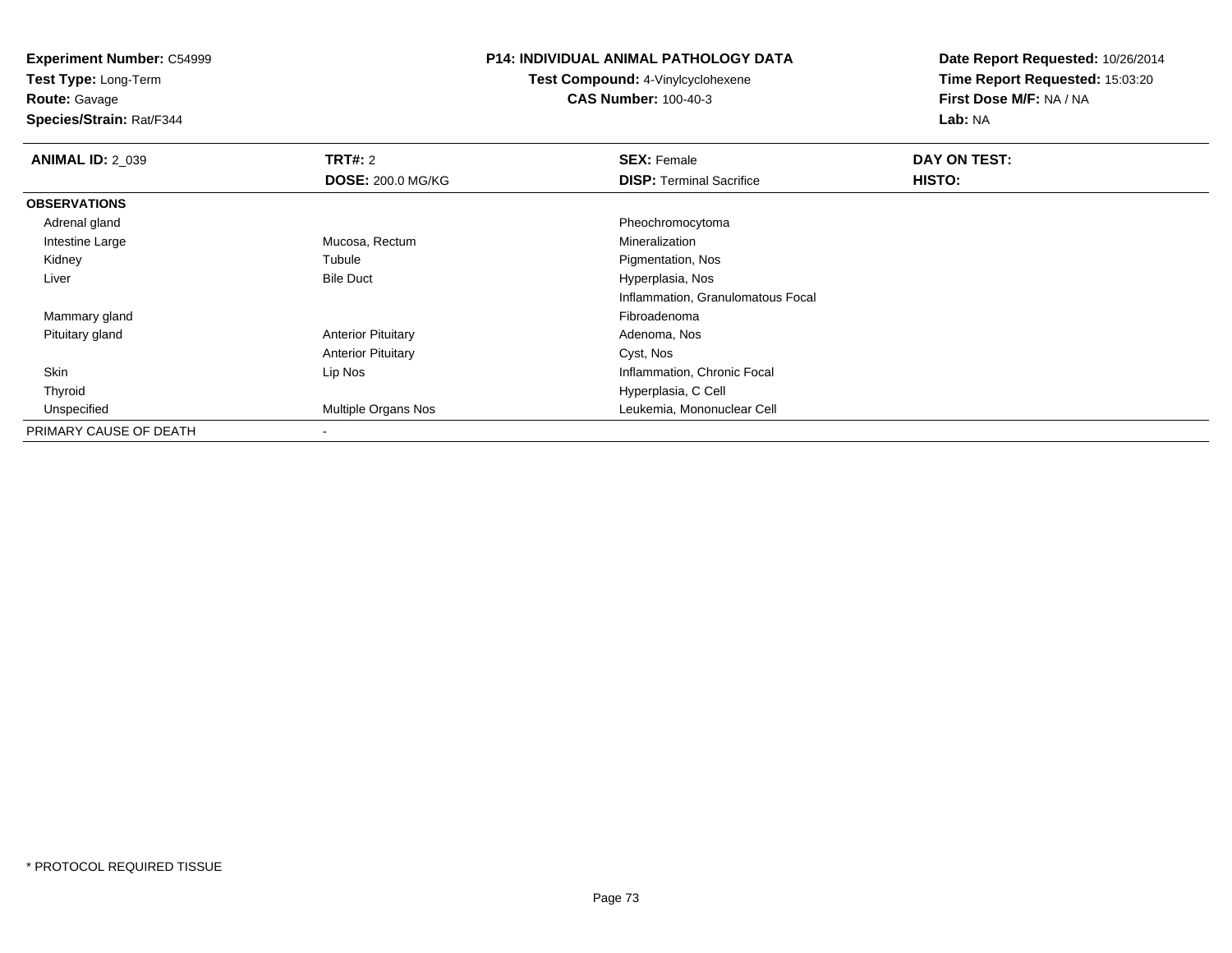| <b>Experiment Number: C54999</b><br>Test Type: Long-Term<br><b>Route: Gavage</b><br>Species/Strain: Rat/F344 |                          | <b>P14: INDIVIDUAL ANIMAL PATHOLOGY DATA</b><br>Test Compound: 4-Vinylcyclohexene<br><b>CAS Number: 100-40-3</b> | Date Report Requested: 10/26/2014<br>Time Report Requested: 15:03:20<br>First Dose M/F: NA / NA<br>Lab: NA |
|--------------------------------------------------------------------------------------------------------------|--------------------------|------------------------------------------------------------------------------------------------------------------|------------------------------------------------------------------------------------------------------------|
| <b>ANIMAL ID: 2 040</b>                                                                                      | <b>TRT#: 2</b>           | <b>SEX: Female</b>                                                                                               | DAY ON TEST:                                                                                               |
|                                                                                                              | <b>DOSE: 200.0 MG/KG</b> | <b>DISP:</b> Moribund Sacrifice                                                                                  | HISTO:                                                                                                     |
| <b>OBSERVATIONS</b>                                                                                          |                          |                                                                                                                  |                                                                                                            |
| Adrenal gland                                                                                                | Cortex Nos               | Hyperplasia, Focal                                                                                               |                                                                                                            |
|                                                                                                              | Cortex Nos               | Lipoidosis                                                                                                       |                                                                                                            |
| Liver                                                                                                        |                          | Cytoplasmic Change, Eosinophilic                                                                                 |                                                                                                            |
| Lung                                                                                                         |                          | Inflammation, Granulomatous Focal                                                                                |                                                                                                            |
| Mammary gland                                                                                                |                          | Fibroadenoma                                                                                                     |                                                                                                            |
| Spleen                                                                                                       |                          | Hematopoiesis                                                                                                    |                                                                                                            |
| PRIMARY CAUSE OF DEATH                                                                                       |                          |                                                                                                                  |                                                                                                            |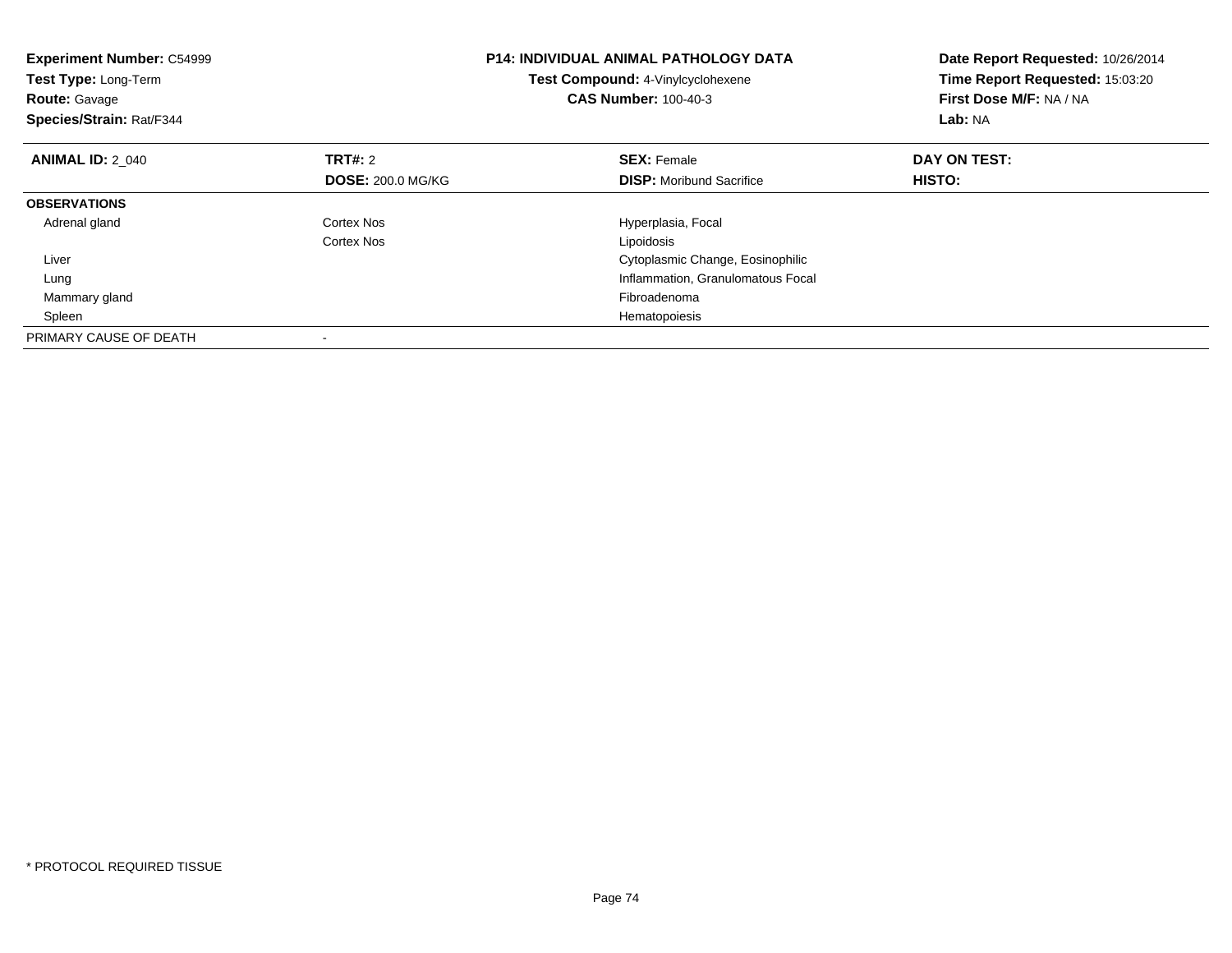**Test Type:** Long-Term

**Route:** Gavage

**Species/Strain:** Rat/F344

#### **P14: INDIVIDUAL ANIMAL PATHOLOGY DATA**

**Test Compound:** 4-Vinylcyclohexene**CAS Number:** 100-40-3

| <b>ANIMAL ID: 2_041</b> | TRT#: 2                   | <b>SEX: Female</b>                  | DAY ON TEST: |  |
|-------------------------|---------------------------|-------------------------------------|--------------|--|
|                         | <b>DOSE: 200.0 MG/KG</b>  | <b>DISP:</b> Terminal Sacrifice     | HISTO:       |  |
| <b>OBSERVATIONS</b>     |                           |                                     |              |  |
| Brain                   |                           | Glioma, Nos                         |              |  |
| Clitoral gland          |                           | Adenoma, Nos                        |              |  |
| Heart                   | Myocardium Nos            | Degeneration, Nos                   |              |  |
| Kidney                  |                           | Lymphocytic Inflammatory Infiltrate |              |  |
|                         | Tubule                    | Pigmentation, Nos                   |              |  |
| Liver                   |                           | Cytoplasmic Change, Basophilic      |              |  |
|                         | <b>Bile Duct</b>          | Hyperplasia, Nos                    |              |  |
| Pituitary gland         | <b>Anterior Pituitary</b> | Cyst, Nos                           |              |  |
| Skin                    |                           | Cyst, Epidermal Inclusion           |              |  |
| Thyroid                 |                           | Hyperplasia, C Cell                 |              |  |
| Unspecified             | <b>Abdominal Cavity</b>   | Necrosis, Fat                       |              |  |
| PRIMARY CAUSE OF DEATH  | $\blacksquare$            |                                     |              |  |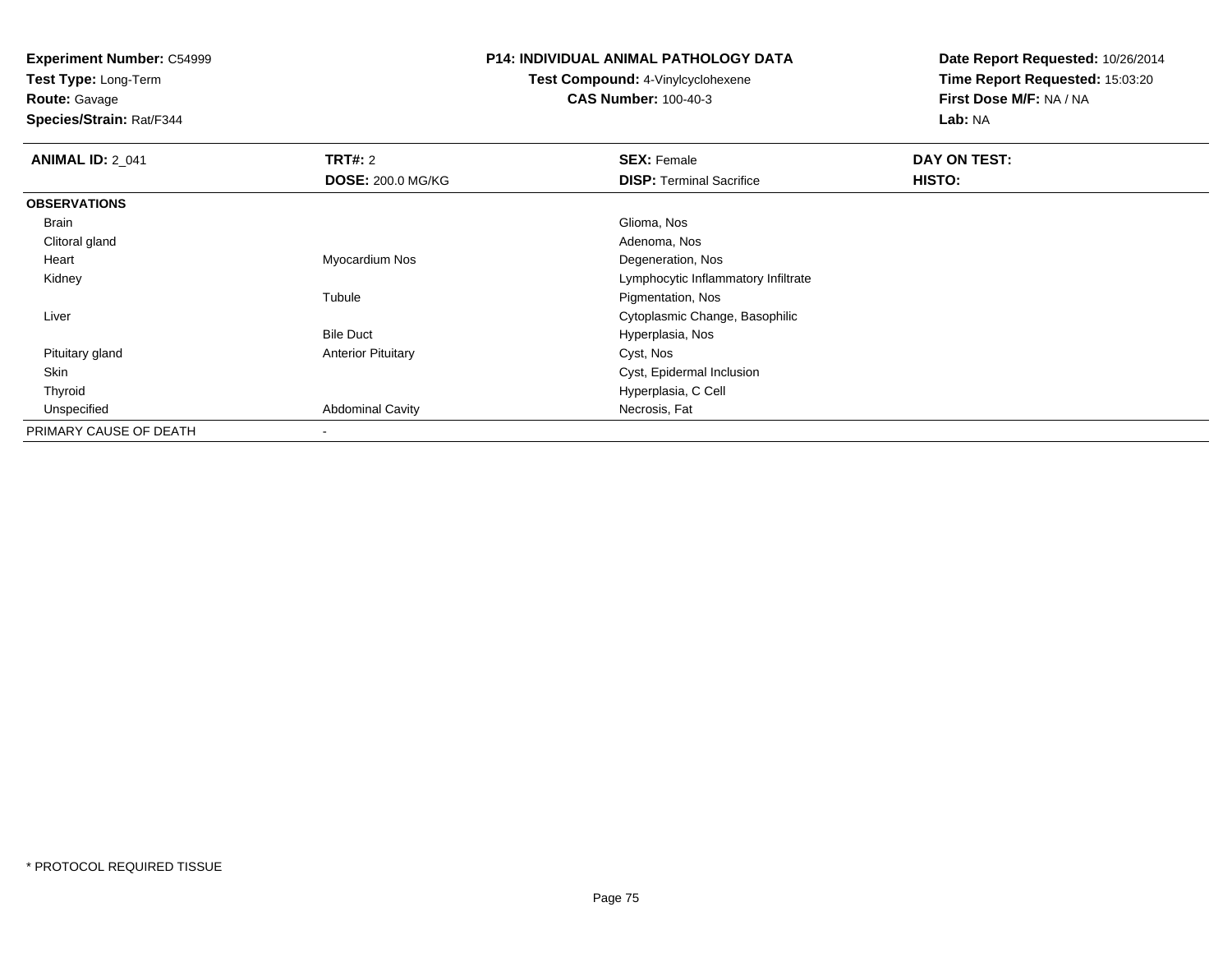**Test Type:** Long-Term

**Route:** Gavage

**Species/Strain:** Rat/F344

# **P14: INDIVIDUAL ANIMAL PATHOLOGY DATA**

**Test Compound:** 4-Vinylcyclohexene**CAS Number:** 100-40-3

| <b>ANIMAL ID: 2 042</b> | TRT#: 2                   | <b>SEX: Female</b>                     | DAY ON TEST: |  |
|-------------------------|---------------------------|----------------------------------------|--------------|--|
|                         | <b>DOSE: 200.0 MG/KG</b>  | <b>DISP:</b> Terminal Sacrifice        | HISTO:       |  |
| <b>OBSERVATIONS</b>     |                           |                                        |              |  |
| Kidney                  | Tubule                    | Pigmentation, Nos                      |              |  |
| Liver                   |                           | Hernia, Nos                            |              |  |
|                         | <b>Bile Duct</b>          | Hyperplasia, Nos                       |              |  |
|                         |                           | Neoplastic Nodule                      |              |  |
| Lung                    |                           | Inflammation, Granulomatous Focal      |              |  |
| Pituitary gland         | <b>Anterior Pituitary</b> | Adenoma, Nos                           |              |  |
|                         | <b>Anterior Pituitary</b> | Cyst, Nos                              |              |  |
| Thyroid                 |                           | C-Cell Adenoma                         |              |  |
| Unspecified             |                           | Undifferentiated Carcinoma             |              |  |
|                         | <b>Mediastinum Nos</b>    | Undifferentiated Carcinoma, Metastatic |              |  |
| Uterus                  |                           | <b>Endometrial Stromal Polyp</b>       |              |  |
| PRIMARY CAUSE OF DEATH  | $\overline{\phantom{a}}$  |                                        |              |  |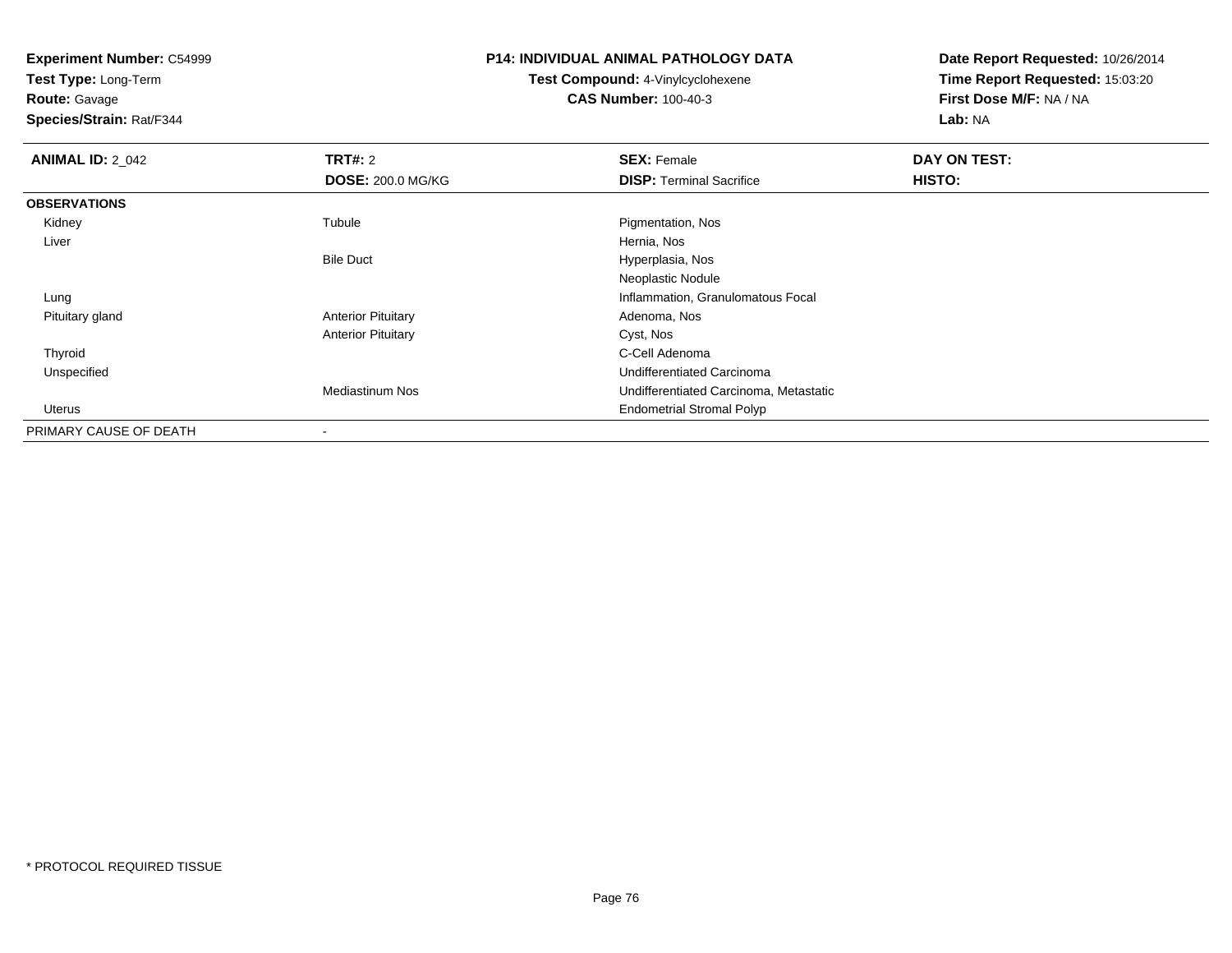**Test Type:** Long-Term

**Route:** Gavage

**Species/Strain:** Rat/F344

#### **P14: INDIVIDUAL ANIMAL PATHOLOGY DATA**

**Test Compound:** 4-Vinylcyclohexene**CAS Number:** 100-40-3

| <b>ANIMAL ID: 2_043</b> | TRT#: 2                   | <b>SEX: Female</b>              | DAY ON TEST: |  |
|-------------------------|---------------------------|---------------------------------|--------------|--|
|                         | <b>DOSE: 200.0 MG/KG</b>  | <b>DISP: Terminal Sacrifice</b> | HISTO:       |  |
| <b>OBSERVATIONS</b>     |                           |                                 |              |  |
| Clitoral gland          |                           | Adenoma, Nos                    |              |  |
| Intestine Large         | Mucosa, Colon             | Mineralization                  |              |  |
|                         | Mucosa, Rectum            | Mineralization                  |              |  |
|                         | Rectum                    | Parasitism                      |              |  |
| Kidney                  | Tubule                    | Pigmentation, Nos               |              |  |
| Liver                   |                           | Cytoplasmic Change, Basophilic  |              |  |
|                         | <b>Bile Duct</b>          | Hyperplasia, Nos                |              |  |
| Pancreas                |                           | Periarteritis                   |              |  |
| Pituitary gland         | <b>Anterior Pituitary</b> | Adenoma, Nos                    |              |  |
| Skin                    | Lip Nos                   | Abscess, Nos                    |              |  |
| Thyroid                 |                           | Hyperplasia, C Cell             |              |  |
| Unspecified             | Multiple Organs Nos       | Leukemia, Mononuclear Cell      |              |  |
| PRIMARY CAUSE OF DEATH  |                           |                                 |              |  |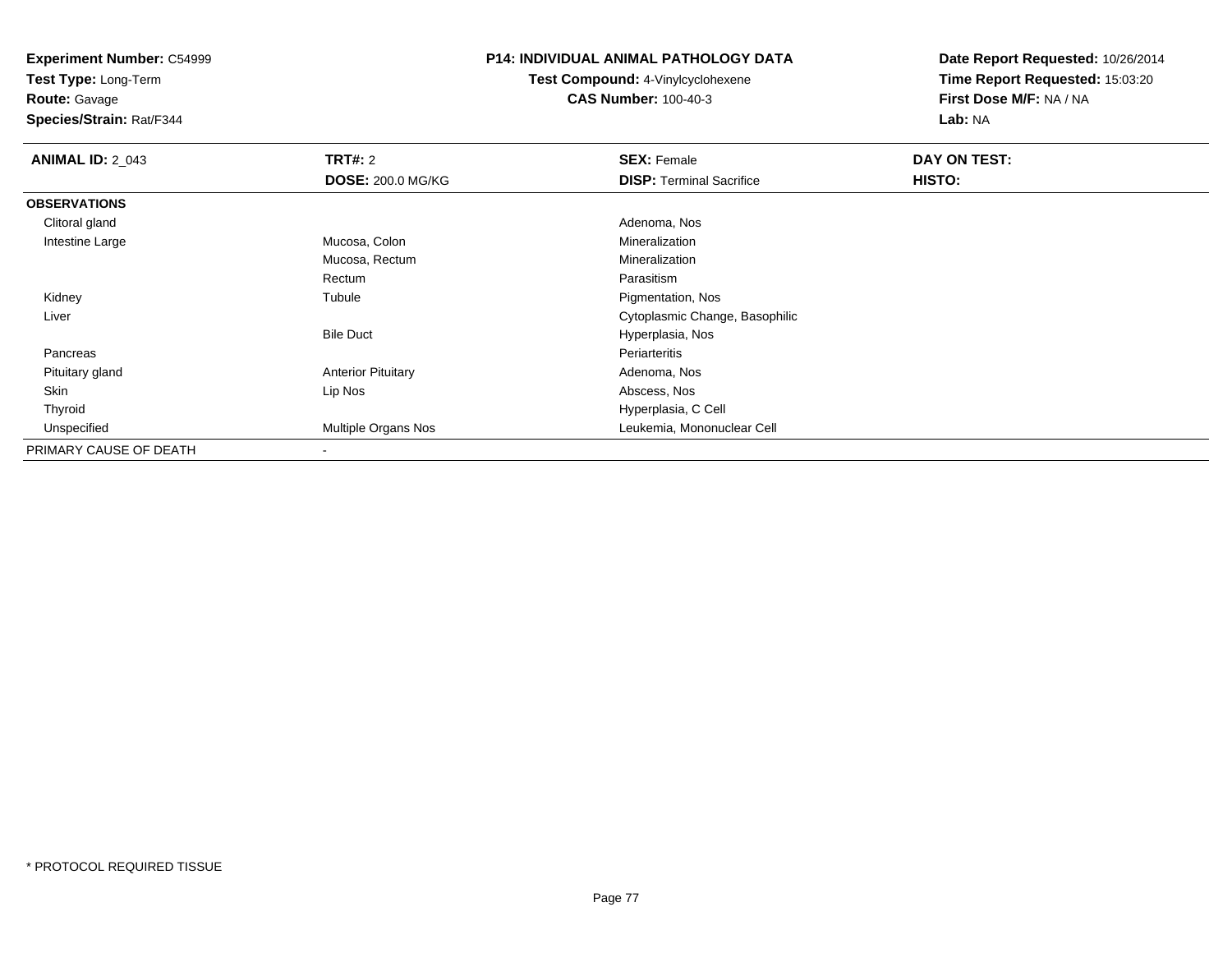**Test Type:** Long-Term

**Route:** Gavage

**Species/Strain:** Rat/F344

# **P14: INDIVIDUAL ANIMAL PATHOLOGY DATA**

**Test Compound:** 4-Vinylcyclohexene**CAS Number:** 100-40-3

| <b>ANIMAL ID: 2 044</b> | <b>TRT#: 2</b>            | <b>SEX: Female</b>               | DAY ON TEST: |  |
|-------------------------|---------------------------|----------------------------------|--------------|--|
|                         | <b>DOSE: 200.0 MG/KG</b>  | <b>DISP: Terminal Sacrifice</b>  | HISTO:       |  |
| <b>OBSERVATIONS</b>     |                           |                                  |              |  |
| Adrenal gland           | Medulla                   | Hyperplasia, Focal               |              |  |
|                         | Cortex Nos                | Lipoidosis                       |              |  |
| Intestine Large         | Mucosa, Rectum            | Mineralization                   |              |  |
| Kidney                  | Tubule                    | Pigmentation, Nos                |              |  |
| Liver                   |                           | Cytoplasmic Vacuolization        |              |  |
|                         | <b>Bile Duct</b>          | Hyperplasia, Nos                 |              |  |
| Nasal cavity            |                           | Inflammation, Suppurative        |              |  |
| Pituitary gland         | <b>Anterior Pituitary</b> | Adenoma, Nos                     |              |  |
| Salivary gland          |                           | Atrophy, Focal                   |              |  |
| Thyroid                 |                           | Hyperplasia, C Cell              |              |  |
| Unspecified             | Multiple Organs Nos       | Leukemia, Mononuclear Cell       |              |  |
| Uterus                  |                           | <b>Endometrial Stromal Polyp</b> |              |  |
| PRIMARY CAUSE OF DEATH  |                           |                                  |              |  |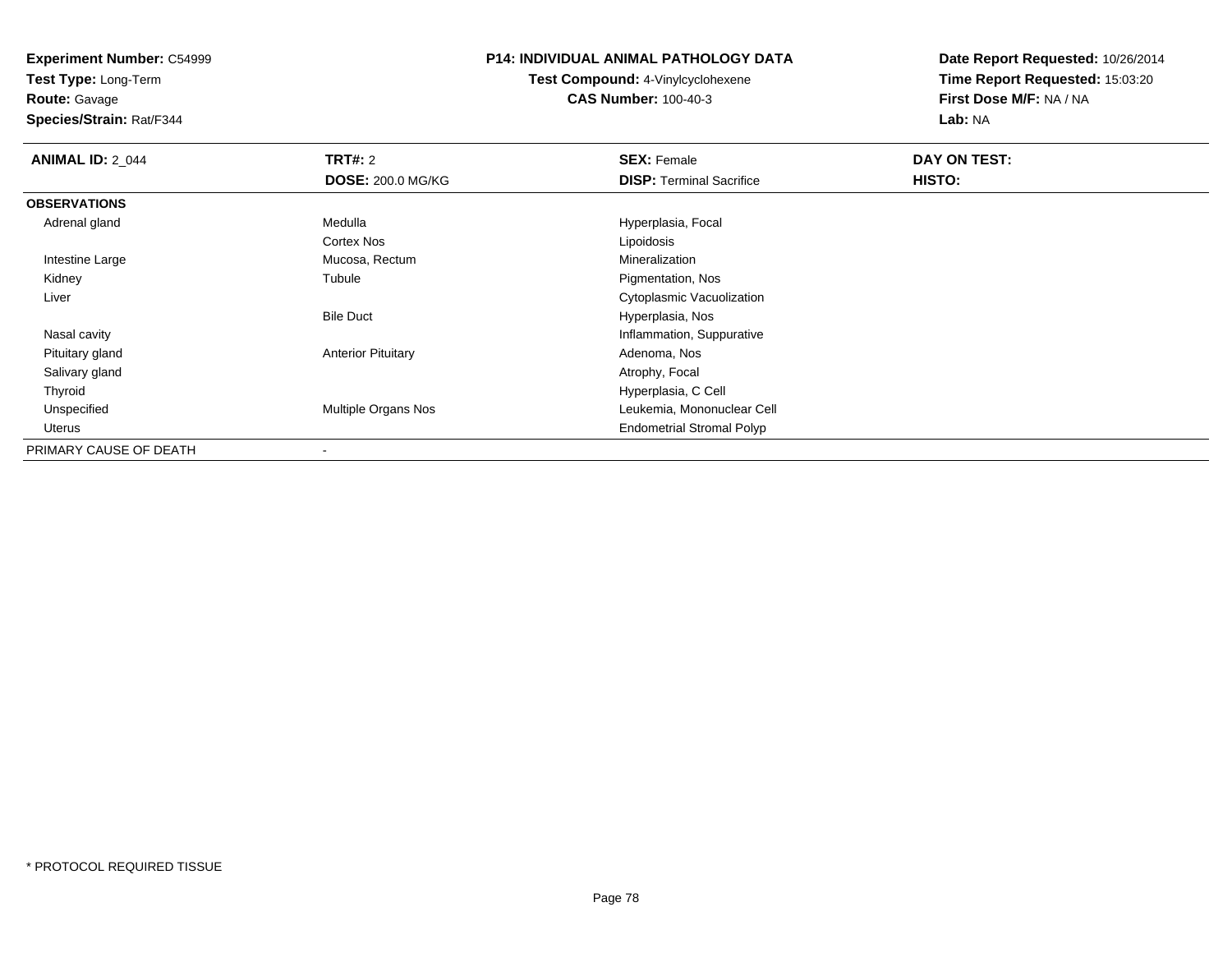| <b>Experiment Number: C54999</b><br><b>Test Type: Long-Term</b><br><b>Route: Gavage</b><br>Species/Strain: Rat/F344 |                           | <b>P14: INDIVIDUAL ANIMAL PATHOLOGY DATA</b><br>Test Compound: 4-Vinylcyclohexene<br><b>CAS Number: 100-40-3</b> | Date Report Requested: 10/26/2014<br>Time Report Requested: 15:03:20<br>First Dose M/F: NA / NA<br>Lab: NA |
|---------------------------------------------------------------------------------------------------------------------|---------------------------|------------------------------------------------------------------------------------------------------------------|------------------------------------------------------------------------------------------------------------|
| <b>ANIMAL ID: 2 045</b>                                                                                             | TRT#: 2                   | <b>SEX: Female</b>                                                                                               | DAY ON TEST:                                                                                               |
|                                                                                                                     | <b>DOSE: 200.0 MG/KG</b>  | <b>DISP:</b> Natural Death                                                                                       | HISTO:                                                                                                     |
| <b>OBSERVATIONS</b>                                                                                                 |                           |                                                                                                                  |                                                                                                            |
| Heart                                                                                                               | Pericardium Nos           | <b>Fibrosis</b>                                                                                                  |                                                                                                            |
|                                                                                                                     | Pericardium Nos           | Granuloma, Foreign Body                                                                                          |                                                                                                            |
| Liver                                                                                                               |                           | Cytoplasmic Change, Basophilic                                                                                   |                                                                                                            |
| Pituitary gland                                                                                                     | <b>Anterior Pituitary</b> | Adenoma, Nos                                                                                                     |                                                                                                            |
| Spleen                                                                                                              |                           | Hemosiderosis                                                                                                    |                                                                                                            |
| Urinary bladder                                                                                                     |                           | Hemorrhage                                                                                                       |                                                                                                            |
| PRIMARY CAUSE OF DEATH                                                                                              |                           |                                                                                                                  |                                                                                                            |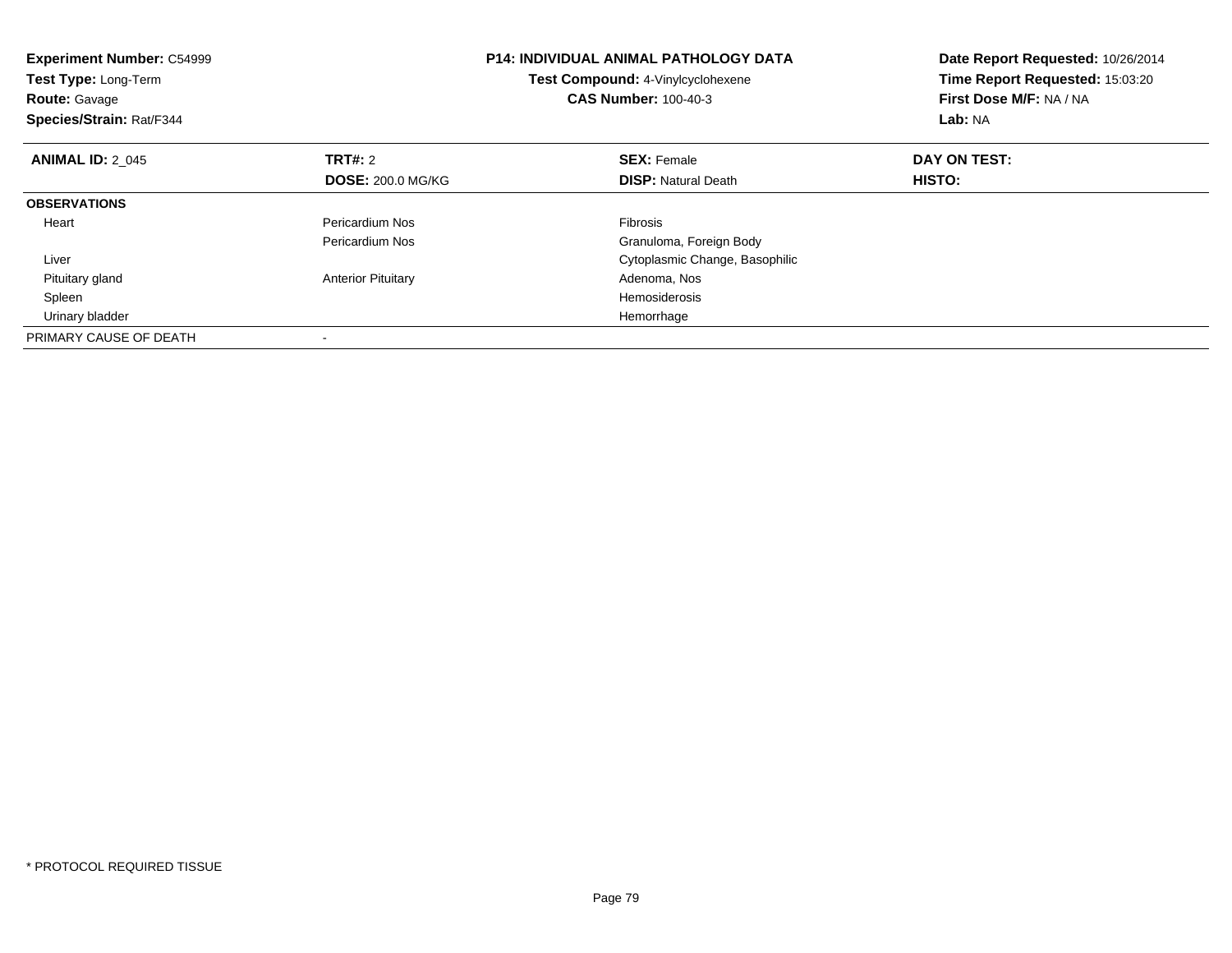**Test Type:** Long-Term

# **Route:** Gavage

**Species/Strain:** Rat/F344

# **P14: INDIVIDUAL ANIMAL PATHOLOGY DATA**

# **Test Compound:** 4-Vinylcyclohexene**CAS Number:** 100-40-3

| <b>ANIMAL ID: 2_046</b> | TRT#: 2                   | <b>SEX: Female</b>                | DAY ON TEST: |  |
|-------------------------|---------------------------|-----------------------------------|--------------|--|
|                         | <b>DOSE: 200.0 MG/KG</b>  | <b>DISP: Terminal Sacrifice</b>   | HISTO:       |  |
| <b>OBSERVATIONS</b>     |                           |                                   |              |  |
| Adrenal gland           | Cortex Nos                | <b>Focal Cellular Change</b>      |              |  |
| Kidney                  |                           | Nephropathy                       |              |  |
|                         | Tubule                    | Pigmentation, Nos                 |              |  |
| Liver                   |                           | Cytoplasmic Vacuolization         |              |  |
|                         | <b>Bile Duct</b>          | Hyperplasia, Nos                  |              |  |
|                         |                           | Inflammation, Granulomatous Focal |              |  |
| Lung                    |                           | Inflammation, Granulomatous Focal |              |  |
| Mammary gland           |                           | Dilatation, Ducts                 |              |  |
|                         |                           | Fibroadenoma                      |              |  |
|                         |                           | Inflammation, Granulomatous       |              |  |
| Pituitary gland         | <b>Anterior Pituitary</b> | Adenoma, Nos                      |              |  |
| Thyroid                 |                           | Hyperplasia, C Cell               |              |  |
| Unspecified             | <b>Mediastinum Nos</b>    | Foreign Material, Nos             |              |  |
|                         | <b>Mediastinum Nos</b>    | Inflammation, Granulomatous       |              |  |
| PRIMARY CAUSE OF DEATH  | ٠                         |                                   |              |  |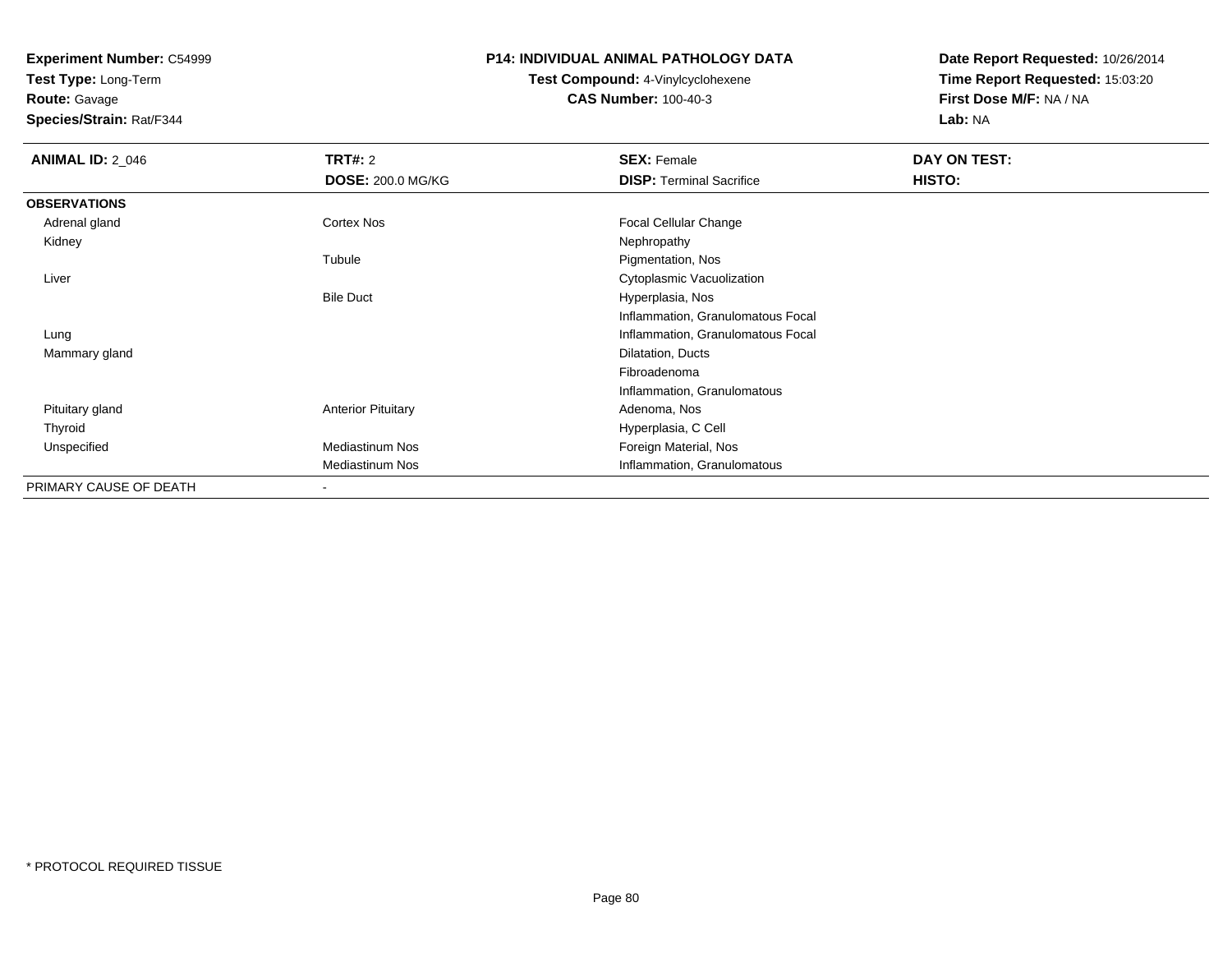**Test Type:** Long-Term

**Route:** Gavage

**Species/Strain:** Rat/F344

#### **P14: INDIVIDUAL ANIMAL PATHOLOGY DATA**

**Test Compound:** 4-Vinylcyclohexene**CAS Number:** 100-40-3

| <b>ANIMAL ID: 2_047</b> | TRT#: 2                   | <b>SEX: Female</b>              | DAY ON TEST: |  |
|-------------------------|---------------------------|---------------------------------|--------------|--|
|                         | <b>DOSE: 200.0 MG/KG</b>  | <b>DISP:</b> Moribund Sacrifice | HISTO:       |  |
| <b>OBSERVATIONS</b>     |                           |                                 |              |  |
| Adrenal gland           | <b>Cortex Nos</b>         | Cytoplasmic Vacuolization       |              |  |
| Bone marrow             |                           | Hypoplasia, Nos                 |              |  |
| Brain                   |                           | Carcinoma, Nos, Invasive        |              |  |
| Kidney                  |                           | Nephropathy                     |              |  |
| Liver                   |                           | Cytoplasmic Change, Basophilic  |              |  |
| Mammary gland           |                           | Dilatation, Ducts               |              |  |
| Pituitary gland         | <b>Anterior Pituitary</b> | Carcinoma, Nos                  |              |  |
| Spleen                  |                           | Hemosiderosis                   |              |  |
| Stomach                 | Forestomach               | Hyperplasia, Epithelial         |              |  |
|                         | Forestomach               | Ulcer, Nos                      |              |  |
| Thyroid                 |                           | Hyperplasia, C Cell             |              |  |
| Urinary bladder         |                           | Hyperplasia, Epithelial         |              |  |
| PRIMARY CAUSE OF DEATH  | $\overline{\phantom{a}}$  |                                 |              |  |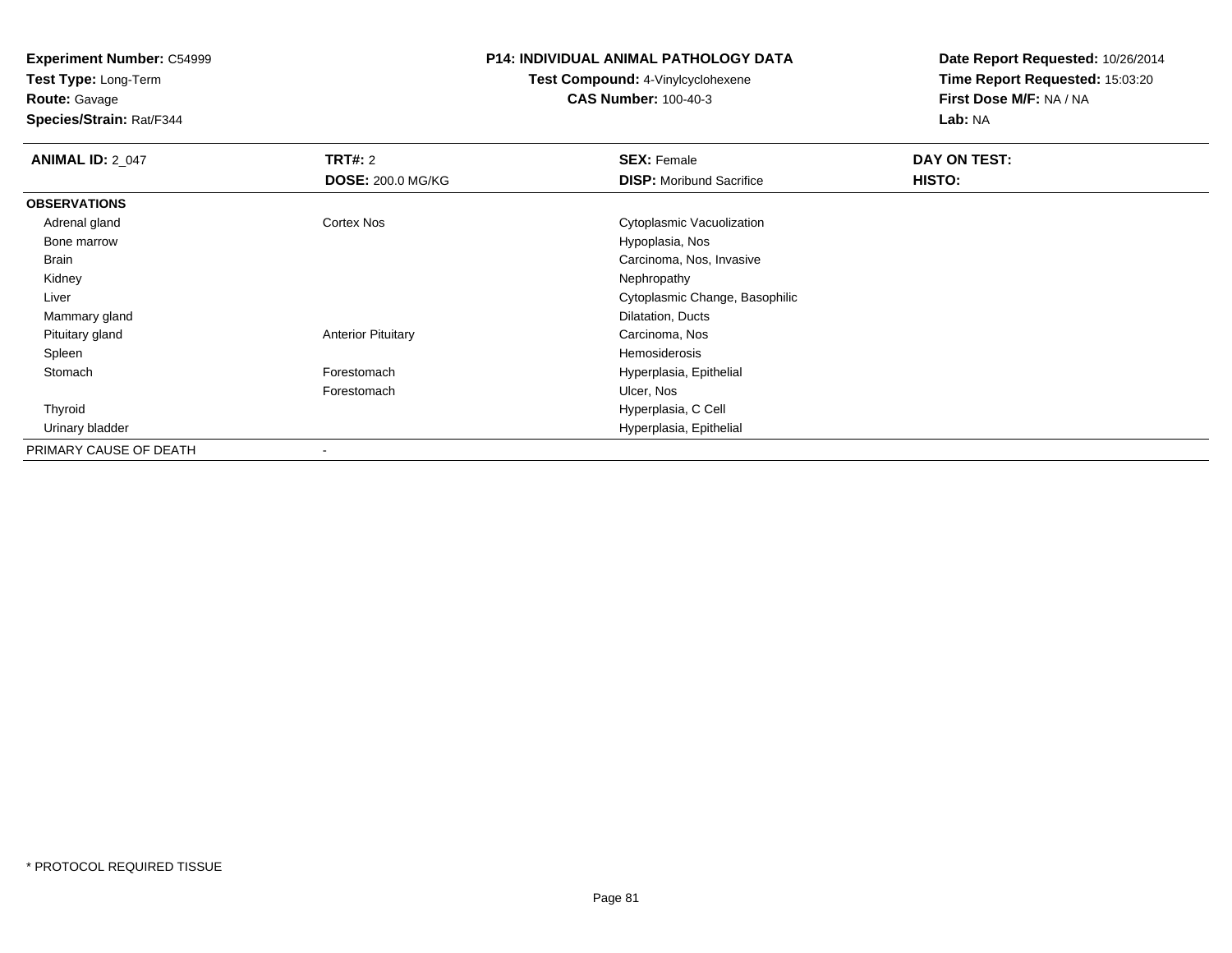**Test Type:** Long-Term

**Route:** Gavage

**Species/Strain:** Rat/F344

# **P14: INDIVIDUAL ANIMAL PATHOLOGY DATA**

**Test Compound:** 4-Vinylcyclohexene**CAS Number:** 100-40-3

| <b>ANIMAL ID: 2_049</b> | TRT#: 2                   | <b>SEX: Female</b>                  | DAY ON TEST: |  |
|-------------------------|---------------------------|-------------------------------------|--------------|--|
|                         | <b>DOSE: 200.0 MG/KG</b>  | <b>DISP:</b> Terminal Sacrifice     | HISTO:       |  |
| <b>OBSERVATIONS</b>     |                           |                                     |              |  |
| Kidney                  |                           | Nephropathy                         |              |  |
|                         | Tubule                    | Pigmentation, Nos                   |              |  |
| Liver                   | <b>Bile Duct</b>          | Hyperplasia, Nos                    |              |  |
|                         |                           | Lymphocytic Inflammatory Infiltrate |              |  |
| Lung                    |                           | Inflammation, Granulomatous Focal   |              |  |
| Mammary gland           |                           | Carcinoma, Nos                      |              |  |
| Nasal cavity            |                           | Inflammation, Chronic Suppurative   |              |  |
| Pancreas                |                           | Atrophy, Nos                        |              |  |
| Pituitary gland         | <b>Anterior Pituitary</b> | Adenoma, Nos                        |              |  |
| Thyroid                 |                           | C-Cell Adenoma                      |              |  |
| Uterus                  | Cervix Uteri              | Cyst, Epidermal Inclusion           |              |  |
| PRIMARY CAUSE OF DEATH  | ٠                         |                                     |              |  |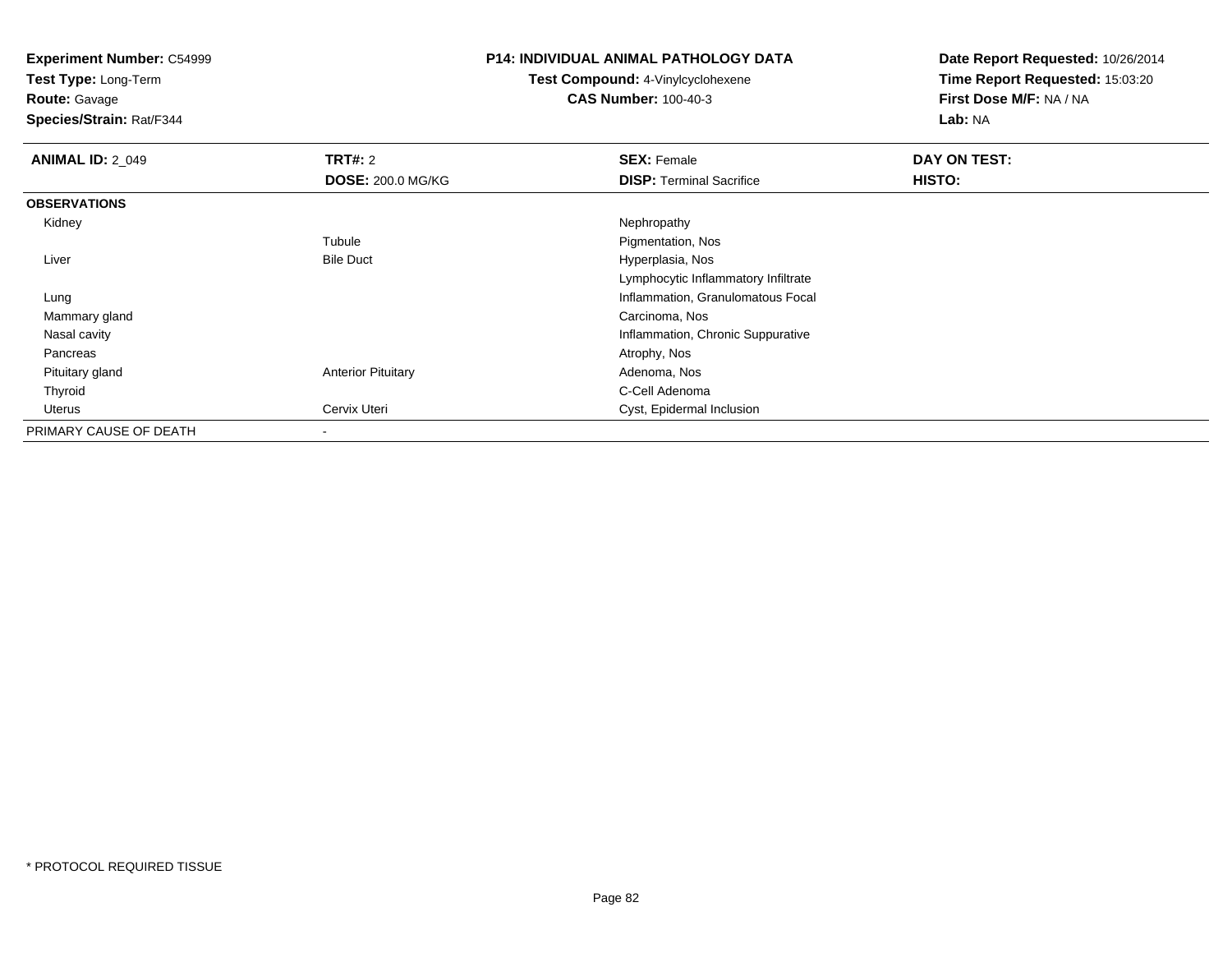**Experiment Number:** C54999**Test Type:** Long-Term**Route:** Gavage **Species/Strain:** Rat/F344**P14: INDIVIDUAL ANIMAL PATHOLOGY DATATest Compound:** 4-Vinylcyclohexene**CAS Number:** 100-40-3**Date Report Requested:** 10/26/2014**Time Report Requested:** 15:03:20**First Dose M/F:** NA / NA**Lab:** NA**ANIMAL ID: 2 050 Communist SEX: Female DAY ON TEST: DAY ON TEST: DOSE:** 200.0 MG/KG**DISP:** Terminal Sacrifice **HISTO: OBSERVATIONS** Kidneyy the control of the control of the control of the control of the control of the control of the control of the control of the control of the control of the control of the control of the control of the control of the contro Tubule Pigmentation, Nos Liver Inflammation, Granulomatous Focal Lymphocytic Inflammatory Infiltrate Inflammation, Granulomatous Focal Lung Pancreass and the contract of the contract of the contract of the contract of the contract of the contract of the contract of  $\mathcal{A}$  Pituitary glandAnterior Pituitary **Anterior Pituitary Angiectasis** Anterior Pituitary Cyst, Nos Thyroid Hyperplasia, C Cell UterusCyst, Epidermal Inclusion PRIMARY CAUSE OF DEATH-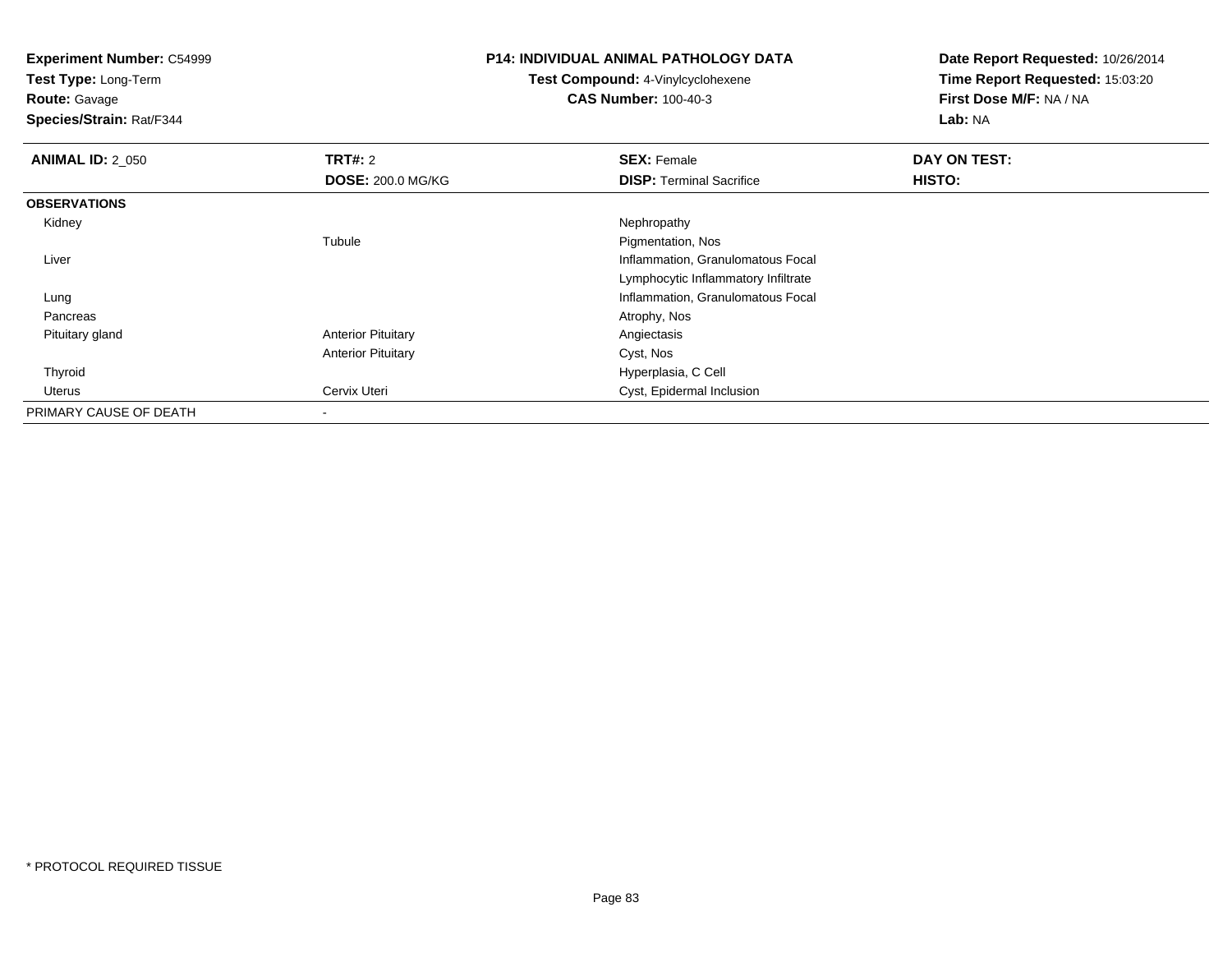| <b>Experiment Number: C54999</b><br>Test Type: Long-Term<br><b>Route: Gavage</b><br>Species/Strain: Rat/F344 |                           | <b>P14: INDIVIDUAL ANIMAL PATHOLOGY DATA</b><br>Test Compound: 4-Vinylcyclohexene<br><b>CAS Number: 100-40-3</b> | Date Report Requested: 10/26/2014<br>Time Report Requested: 15:03:20<br>First Dose M/F: NA / NA<br>Lab: NA |  |
|--------------------------------------------------------------------------------------------------------------|---------------------------|------------------------------------------------------------------------------------------------------------------|------------------------------------------------------------------------------------------------------------|--|
| <b>ANIMAL ID: 3 001</b>                                                                                      | <b>TRT#: 3</b>            | <b>SEX: Female</b>                                                                                               | DAY ON TEST:                                                                                               |  |
|                                                                                                              | DOSE: 0                   | <b>DISP: Terminal Sacrifice</b>                                                                                  | HISTO:                                                                                                     |  |
| <b>OBSERVATIONS</b>                                                                                          |                           |                                                                                                                  |                                                                                                            |  |
| Adrenal gland                                                                                                | Cortex Nos                | Lipoidosis                                                                                                       |                                                                                                            |  |
| Kidney                                                                                                       | Tubule                    | Pigmentation, Nos                                                                                                |                                                                                                            |  |
| Liver                                                                                                        |                           | Inflammation, Granulomatous Focal                                                                                |                                                                                                            |  |
|                                                                                                              |                           | Inflammation, Suppurative                                                                                        |                                                                                                            |  |
| Lung                                                                                                         |                           | Inflammation, Granulomatous Focal                                                                                |                                                                                                            |  |
| Pancreas                                                                                                     |                           | Atrophy, Nos                                                                                                     |                                                                                                            |  |
| Pituitary gland                                                                                              | <b>Anterior Pituitary</b> | Adenoma, Nos                                                                                                     |                                                                                                            |  |
|                                                                                                              | <b>Anterior Pituitary</b> | Cyst, Nos                                                                                                        |                                                                                                            |  |
| Thyroid                                                                                                      |                           | Hyperplasia, C Cell                                                                                              |                                                                                                            |  |
| PRIMARY CAUSE OF DEATH                                                                                       |                           |                                                                                                                  |                                                                                                            |  |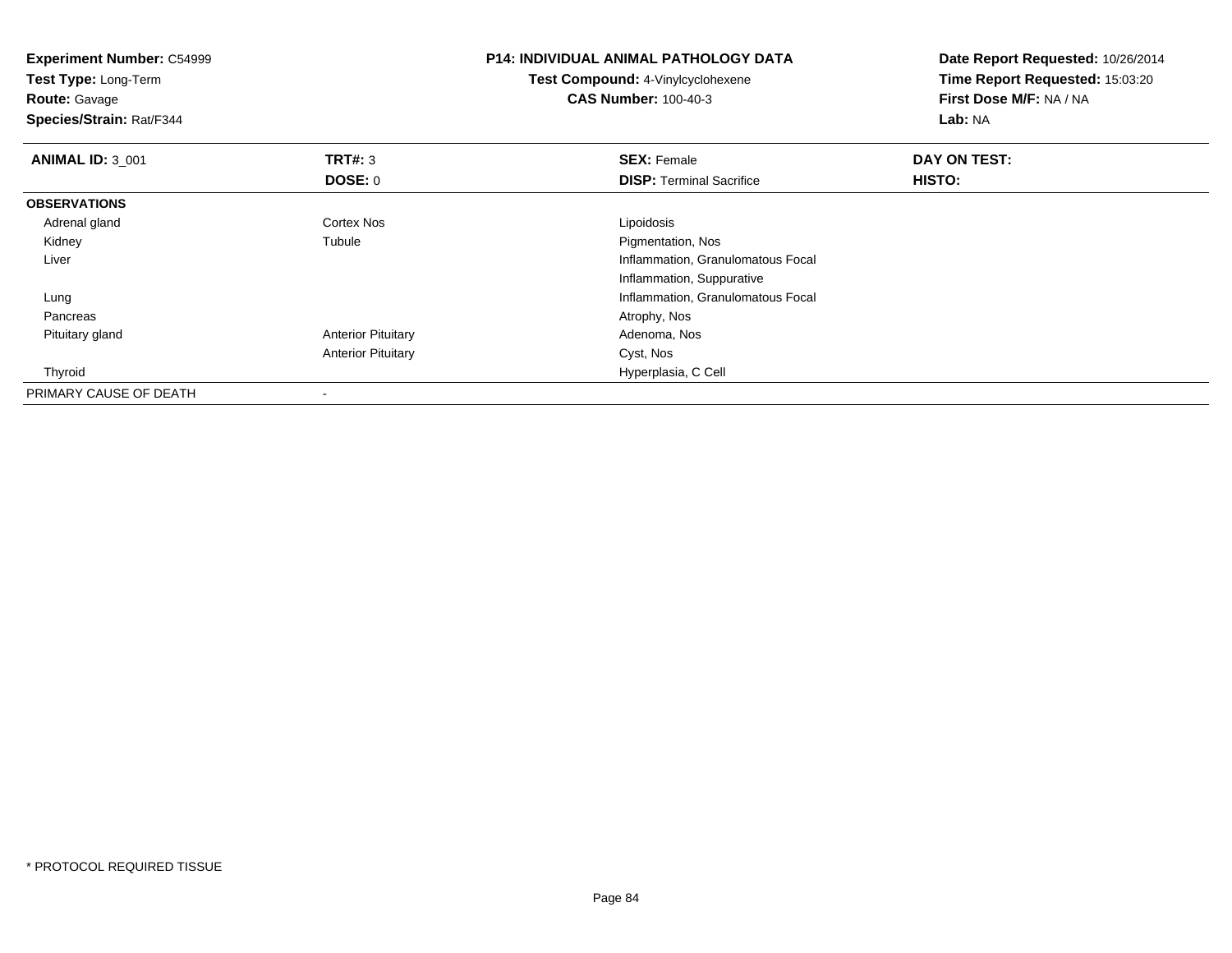**Experiment Number:** C54999**Test Type:** Long-Term**Route:** Gavage **Species/Strain:** Rat/F344**P14: INDIVIDUAL ANIMAL PATHOLOGY DATATest Compound:** 4-Vinylcyclohexene**CAS Number:** 100-40-3**Date Report Requested:** 10/26/2014**Time Report Requested:** 15:03:20**First Dose M/F:** NA / NA**Lab:** NA**ANIMAL ID: 3 002 TRT#:** <sup>3</sup> **SEX:** Female **DAY ON TEST: DOSE:** 0**DISP:** Terminal Sacrifice **HISTO: OBSERVATIONS** Kidney Lymphocytic Inflammatory InfiltrateTubule Pigmentation, Nos Liver Cytoplasmic Change, BasophilicHernia, Nos Hyperplasia, NosBile Duct Inflammation, Granulomatous Focal Lung Pituitary glandAnterior Pituitary **Anterior Pituitary Angiectasis** Anterior Pituitary Cyst, Nos Thyroid Hyperplasia, C Cell Uterus Endometrium Cyst, Nos PRIMARY CAUSE OF DEATH-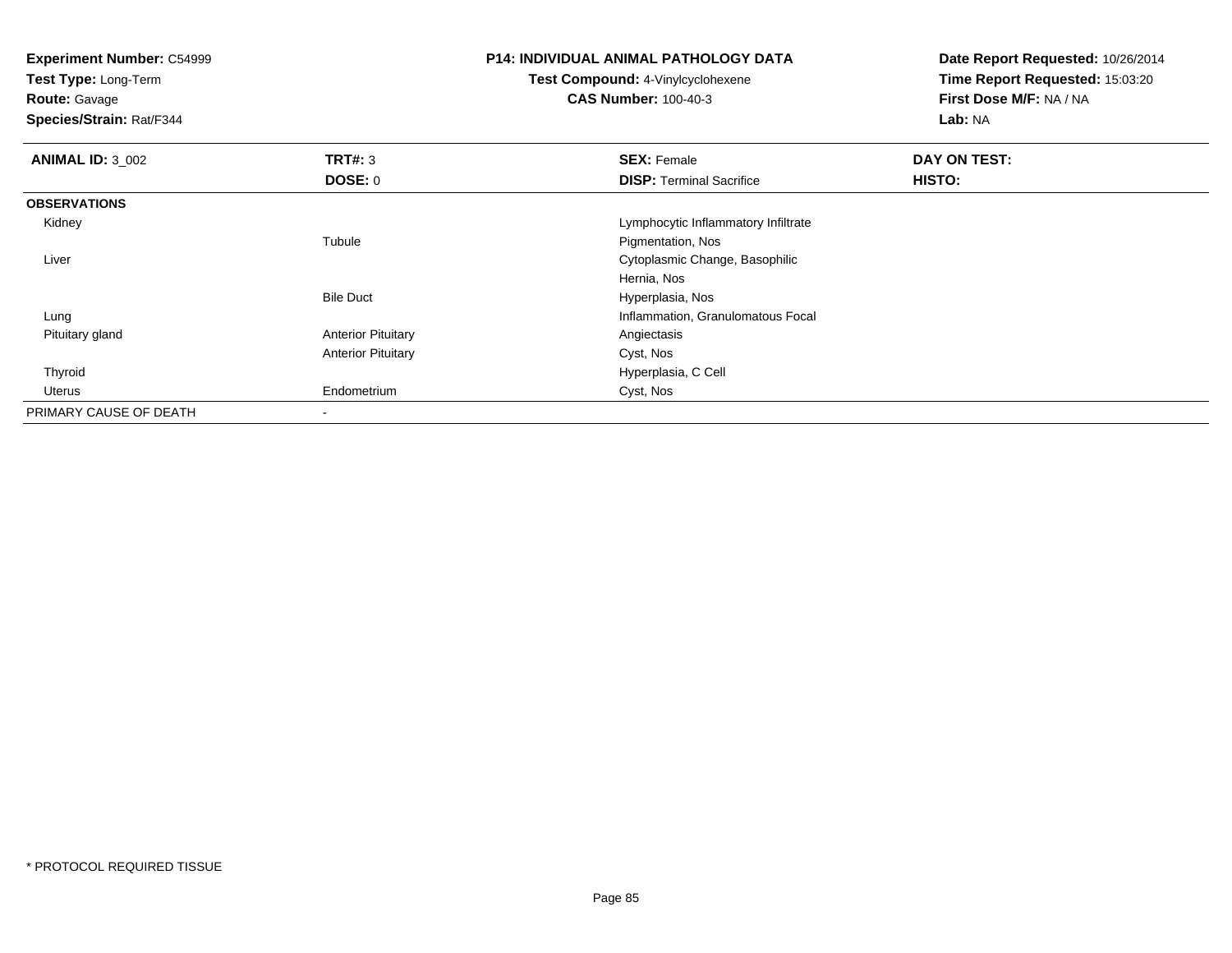**Test Type:** Long-Term

**Route:** Gavage

**Species/Strain:** Rat/F344

### **P14: INDIVIDUAL ANIMAL PATHOLOGY DATA**

**Test Compound:** 4-Vinylcyclohexene**CAS Number:** 100-40-3

| <b>ANIMAL ID: 3_003</b> | <b>TRT#: 3</b>            | <b>SEX: Female</b>                | DAY ON TEST: |  |
|-------------------------|---------------------------|-----------------------------------|--------------|--|
|                         | <b>DOSE: 0</b>            | <b>DISP: Terminal Sacrifice</b>   | HISTO:       |  |
| <b>OBSERVATIONS</b>     |                           |                                   |              |  |
| Adrenal gland           | <b>Cortex Nos</b>         | Angiectasis                       |              |  |
| Bone marrow             |                           | Myelosclerosis                    |              |  |
| Heart                   | Myocardium Nos            | Degeneration, Nos                 |              |  |
| Intestine Large         | Mucosa, Rectum            | Mineralization                    |              |  |
| Kidney                  |                           | Nephropathy                       |              |  |
|                         | Tubule                    | Pigmentation, Nos                 |              |  |
| Liver                   |                           | Cytoplasmic Change, Basophilic    |              |  |
|                         | <b>Bile Duct</b>          | Hyperplasia, Nos                  |              |  |
|                         |                           | Inflammation, Granulomatous Focal |              |  |
| Lung                    |                           | Inflammation, Granulomatous Focal |              |  |
| Pituitary gland         | <b>Anterior Pituitary</b> | Angiectasis                       |              |  |
|                         | <b>Anterior Pituitary</b> | Cyst, Nos                         |              |  |
|                         | <b>Anterior Pituitary</b> | Hyperplasia, Focal                |              |  |
| Skin                    | Lip Nos                   | Abscess, Nos                      |              |  |
| Thyroid                 |                           | Hyperplasia, C Cell               |              |  |
| PRIMARY CAUSE OF DEATH  |                           |                                   |              |  |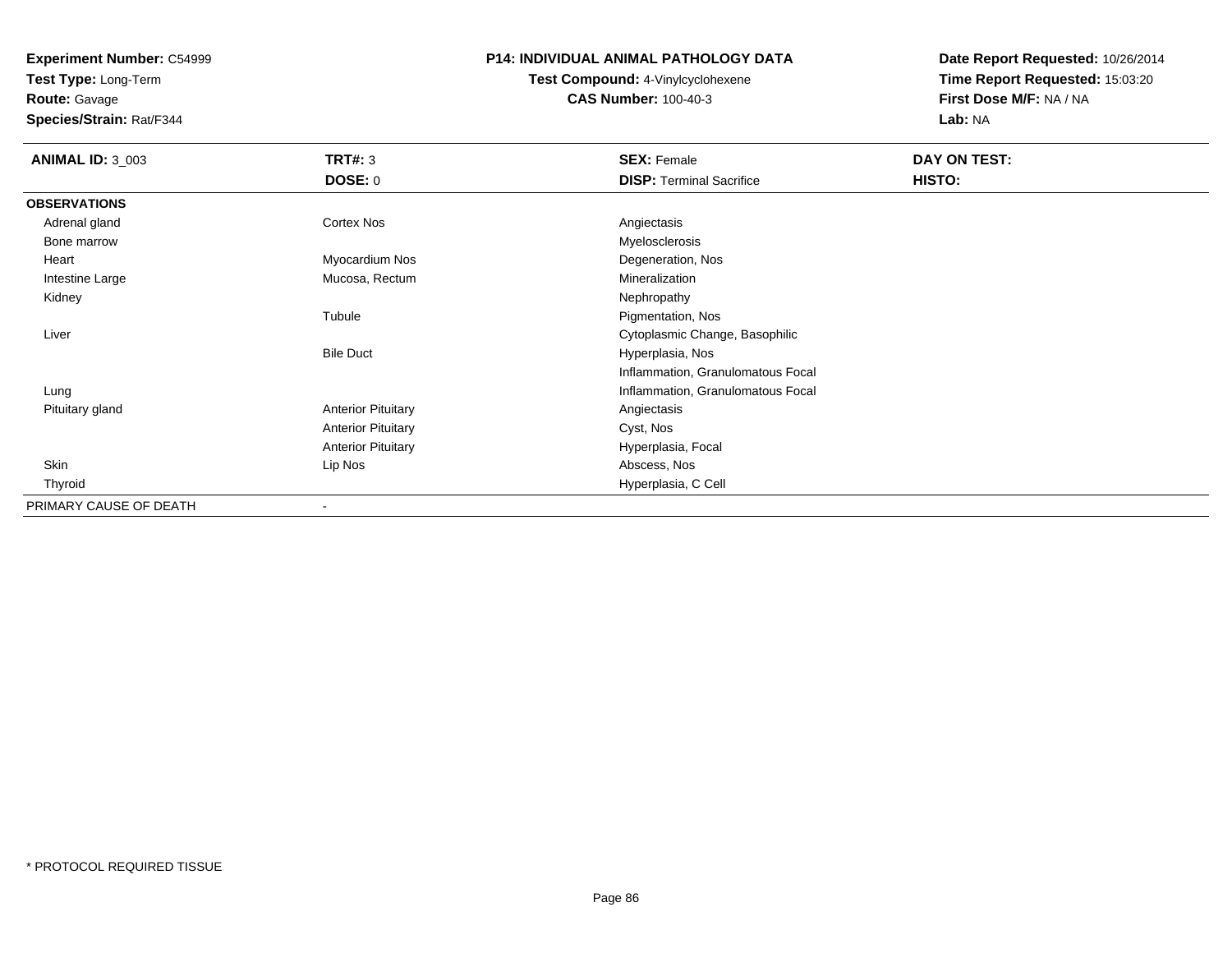| <b>Experiment Number: C54999</b><br><b>Test Type: Long-Term</b><br><b>Route: Gavage</b><br>Species/Strain: Rat/F344 |                           | <b>P14: INDIVIDUAL ANIMAL PATHOLOGY DATA</b><br><b>Test Compound: 4-Vinylcyclohexene</b><br><b>CAS Number: 100-40-3</b> | Date Report Requested: 10/26/2014<br>Time Report Requested: 15:03:20<br>First Dose M/F: NA / NA<br>Lab: NA |
|---------------------------------------------------------------------------------------------------------------------|---------------------------|-------------------------------------------------------------------------------------------------------------------------|------------------------------------------------------------------------------------------------------------|
| <b>ANIMAL ID: 3 004</b>                                                                                             | TRT#: 3                   | <b>SEX: Female</b>                                                                                                      | DAY ON TEST:                                                                                               |
|                                                                                                                     | DOSE: 0                   | <b>DISP:</b> Moribund Sacrifice                                                                                         | HISTO:                                                                                                     |
| <b>OBSERVATIONS</b>                                                                                                 |                           |                                                                                                                         |                                                                                                            |
| Adrenal gland                                                                                                       | Cortex Nos                | Lipoidosis                                                                                                              |                                                                                                            |
| Pituitary gland                                                                                                     | <b>Anterior Pituitary</b> | Cyst, Nos                                                                                                               |                                                                                                            |
| Stomach                                                                                                             |                           | Edema, Nos                                                                                                              |                                                                                                            |
| Thyroid                                                                                                             |                           | Hyperplasia, C Cell                                                                                                     |                                                                                                            |
| Unspecified                                                                                                         | Multiple Organs Nos       | Leukemia, Mononuclear Cell                                                                                              |                                                                                                            |
| PRIMARY CAUSE OF DEATH                                                                                              |                           |                                                                                                                         |                                                                                                            |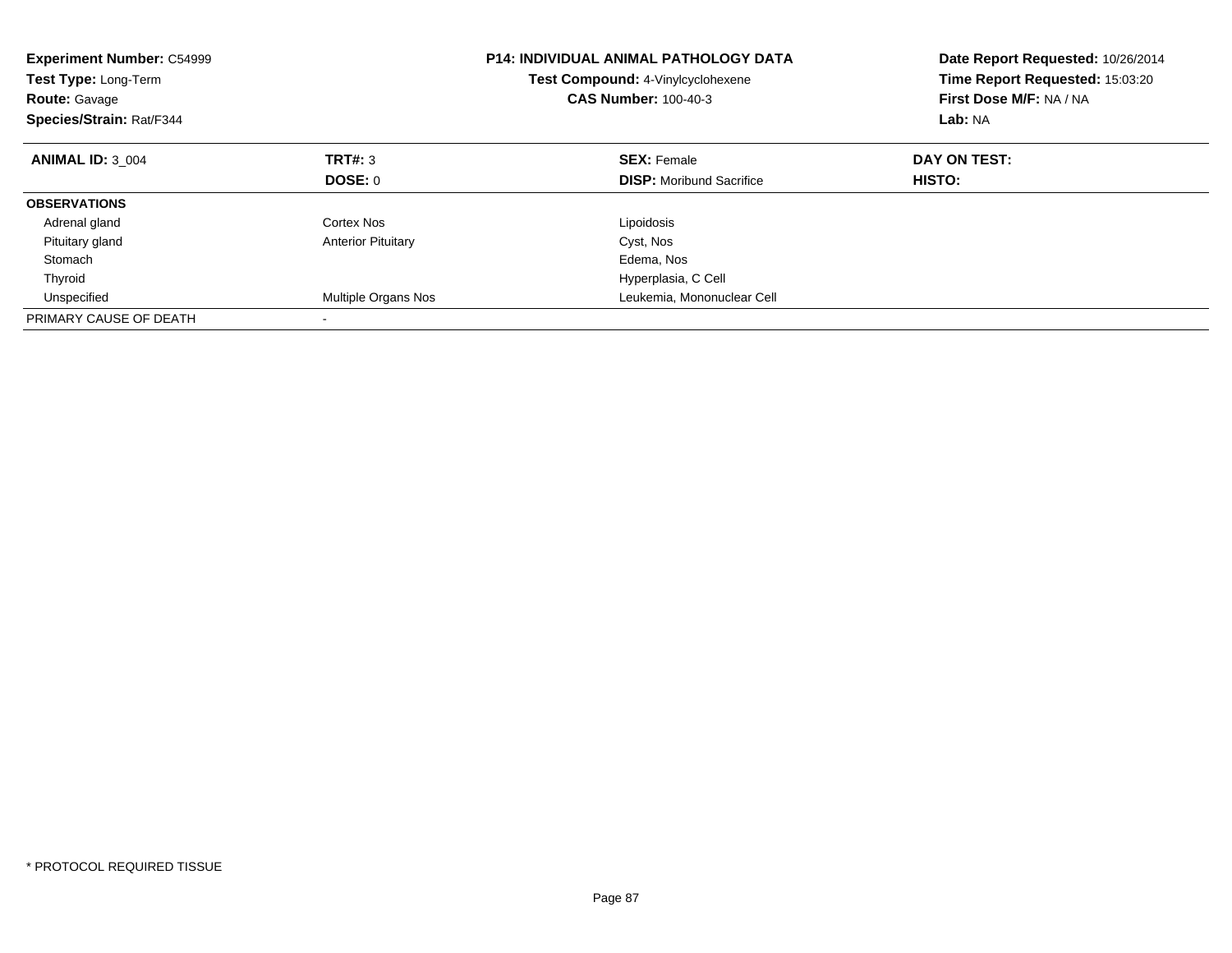| <b>Experiment Number: C54999</b><br>Test Type: Long-Term<br><b>Route: Gavage</b><br>Species/Strain: Rat/F344 |                           | <b>P14: INDIVIDUAL ANIMAL PATHOLOGY DATA</b><br>Test Compound: 4-Vinylcyclohexene<br><b>CAS Number: 100-40-3</b> | Date Report Requested: 10/26/2014<br>Time Report Requested: 15:03:20<br>First Dose M/F: NA / NA<br>Lab: NA |
|--------------------------------------------------------------------------------------------------------------|---------------------------|------------------------------------------------------------------------------------------------------------------|------------------------------------------------------------------------------------------------------------|
| <b>ANIMAL ID: 3 005</b>                                                                                      | TRT#: 3                   | <b>SEX: Female</b>                                                                                               | DAY ON TEST:                                                                                               |
|                                                                                                              | DOSE: 0                   | <b>DISP:</b> Moribund Sacrifice                                                                                  | HISTO:                                                                                                     |
| <b>OBSERVATIONS</b>                                                                                          |                           |                                                                                                                  |                                                                                                            |
| Kidney                                                                                                       |                           | Mineralization                                                                                                   |                                                                                                            |
|                                                                                                              |                           | Nephropathy                                                                                                      |                                                                                                            |
|                                                                                                              | Tubule                    | Pigmentation, Nos                                                                                                |                                                                                                            |
| Pituitary gland                                                                                              | <b>Anterior Pituitary</b> | Adenoma, Nos                                                                                                     |                                                                                                            |
| Thymus                                                                                                       |                           | Myelopoiesis                                                                                                     |                                                                                                            |
| Uterus                                                                                                       |                           | Leiomyosarcoma                                                                                                   |                                                                                                            |
| PRIMARY CAUSE OF DEATH                                                                                       |                           |                                                                                                                  |                                                                                                            |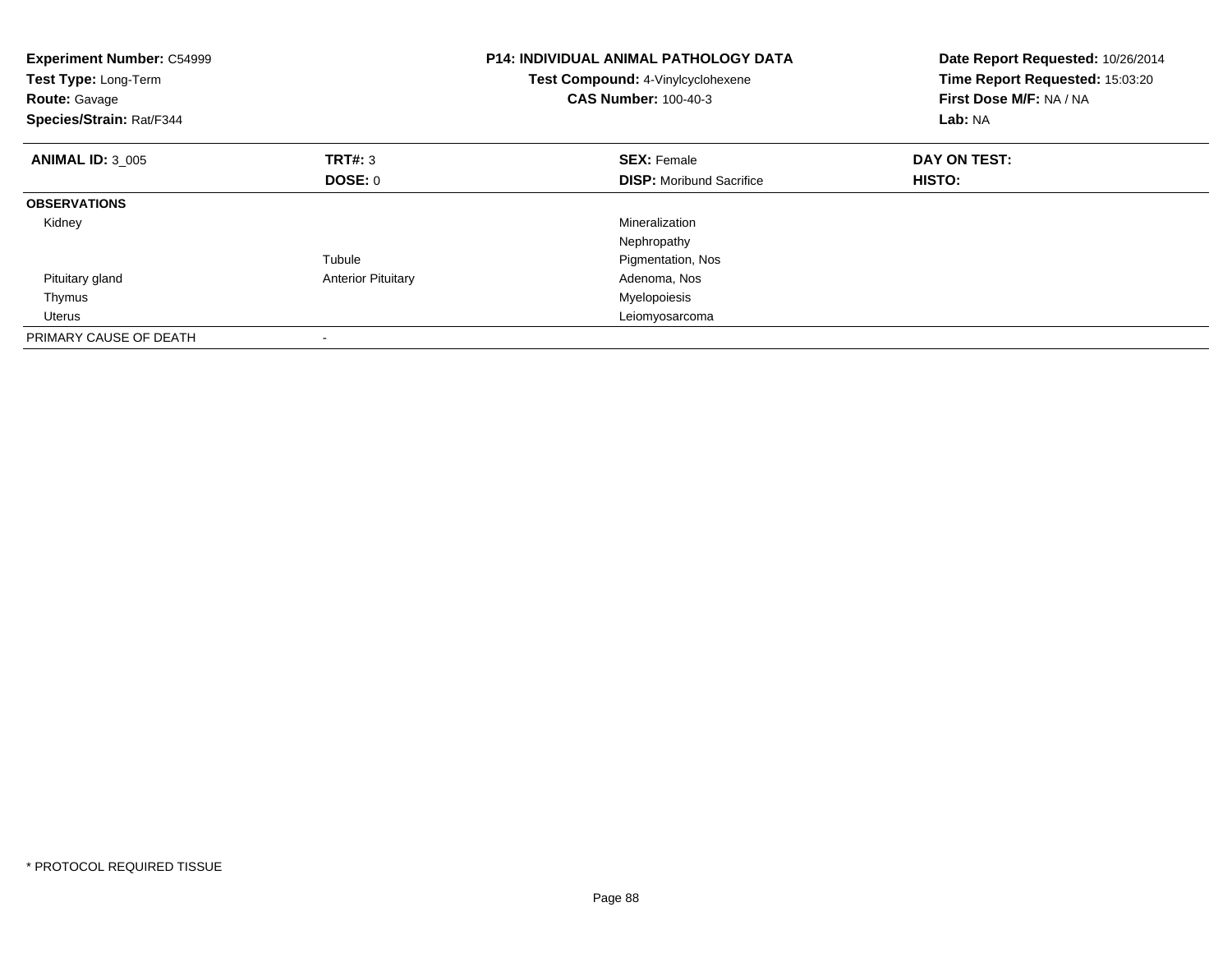**Test Type:** Long-Term

**Route:** Gavage

**Species/Strain:** Rat/F344

# **P14: INDIVIDUAL ANIMAL PATHOLOGY DATA**

**Test Compound:** 4-Vinylcyclohexene**CAS Number:** 100-40-3

| <b>ANIMAL ID: 3 006</b> | <b>TRT#: 3</b>            | <b>SEX: Female</b>                  | DAY ON TEST: |
|-------------------------|---------------------------|-------------------------------------|--------------|
|                         | <b>DOSE: 0</b>            | <b>DISP: Terminal Sacrifice</b>     | HISTO:       |
| <b>OBSERVATIONS</b>     |                           |                                     |              |
| Kidney                  |                           | Nephropathy                         |              |
|                         | Tubule                    | Pigmentation, Nos                   |              |
| Liver                   |                           | Cytoplasmic Change, Basophilic      |              |
|                         |                           | Inflammation, Granulomatous Focal   |              |
| Lung                    |                           | Inflammation, Granulomatous Focal   |              |
| Mammary gland           |                           | Fibroadenoma                        |              |
| Nasal cavity            |                           | Inflammation, Suppurative           |              |
| Pancreas                |                           | Atrophy, Nos                        |              |
| Pituitary gland         | <b>Anterior Pituitary</b> | Adenoma, Nos                        |              |
|                         | <b>Anterior Pituitary</b> | Cyst, Nos                           |              |
| Thyroid                 |                           | Hyperplasia, C Cell                 |              |
| Urinary bladder         |                           | Lymphocytic Inflammatory Infiltrate |              |
| PRIMARY CAUSE OF DEATH  |                           |                                     |              |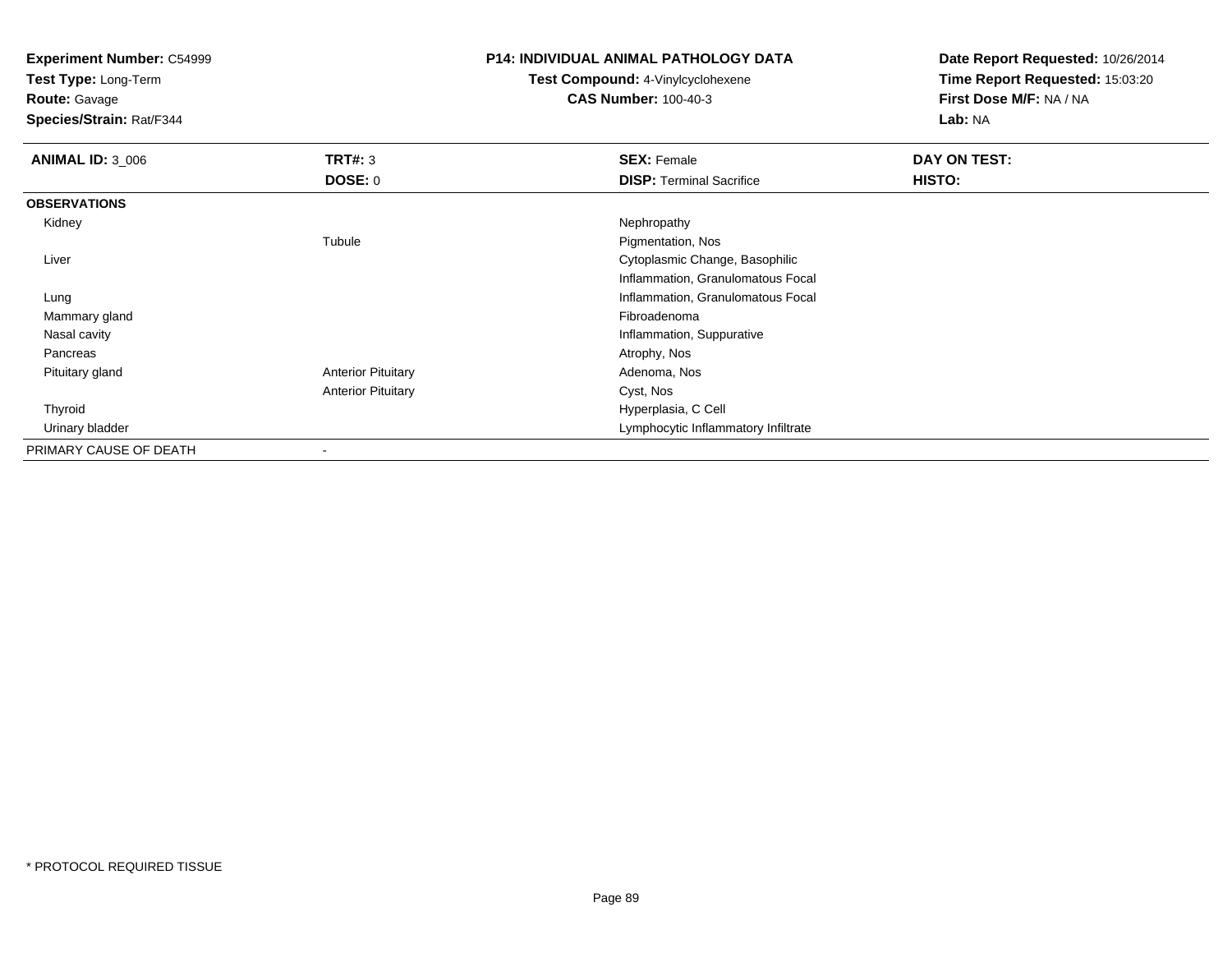| <b>Experiment Number: C54999</b><br>Test Type: Long-Term<br><b>Route: Gavage</b><br>Species/Strain: Rat/F344 |                           | <b>P14: INDIVIDUAL ANIMAL PATHOLOGY DATA</b><br>Test Compound: 4-Vinylcyclohexene<br><b>CAS Number: 100-40-3</b> | Date Report Requested: 10/26/2014<br>Time Report Requested: 15:03:20<br>First Dose M/F: NA / NA<br>Lab: NA |
|--------------------------------------------------------------------------------------------------------------|---------------------------|------------------------------------------------------------------------------------------------------------------|------------------------------------------------------------------------------------------------------------|
| <b>ANIMAL ID: 3 007</b>                                                                                      | <b>TRT#: 3</b>            | <b>SEX: Female</b>                                                                                               | DAY ON TEST:                                                                                               |
|                                                                                                              | DOSE: 0                   | <b>DISP:</b> Terminal Sacrifice                                                                                  | HISTO:                                                                                                     |
| <b>OBSERVATIONS</b>                                                                                          |                           |                                                                                                                  |                                                                                                            |
| Intestine Large                                                                                              | Mucosa, Rectum            | Mineralization                                                                                                   |                                                                                                            |
| Kidney                                                                                                       | Tubule                    | Pigmentation, Nos                                                                                                |                                                                                                            |
| Liver                                                                                                        | <b>Bile Duct</b>          | Hyperplasia, Nos                                                                                                 |                                                                                                            |
|                                                                                                              |                           | Lymphocytic Inflammatory Infiltrate                                                                              |                                                                                                            |
| Lung                                                                                                         |                           | Inflammation, Granulomatous Focal                                                                                |                                                                                                            |
| Mammary gland                                                                                                |                           | Fibroadenoma                                                                                                     |                                                                                                            |
| Pituitary gland                                                                                              | <b>Anterior Pituitary</b> | Adenoma, Nos                                                                                                     |                                                                                                            |
| PRIMARY CAUSE OF DEATH                                                                                       |                           |                                                                                                                  |                                                                                                            |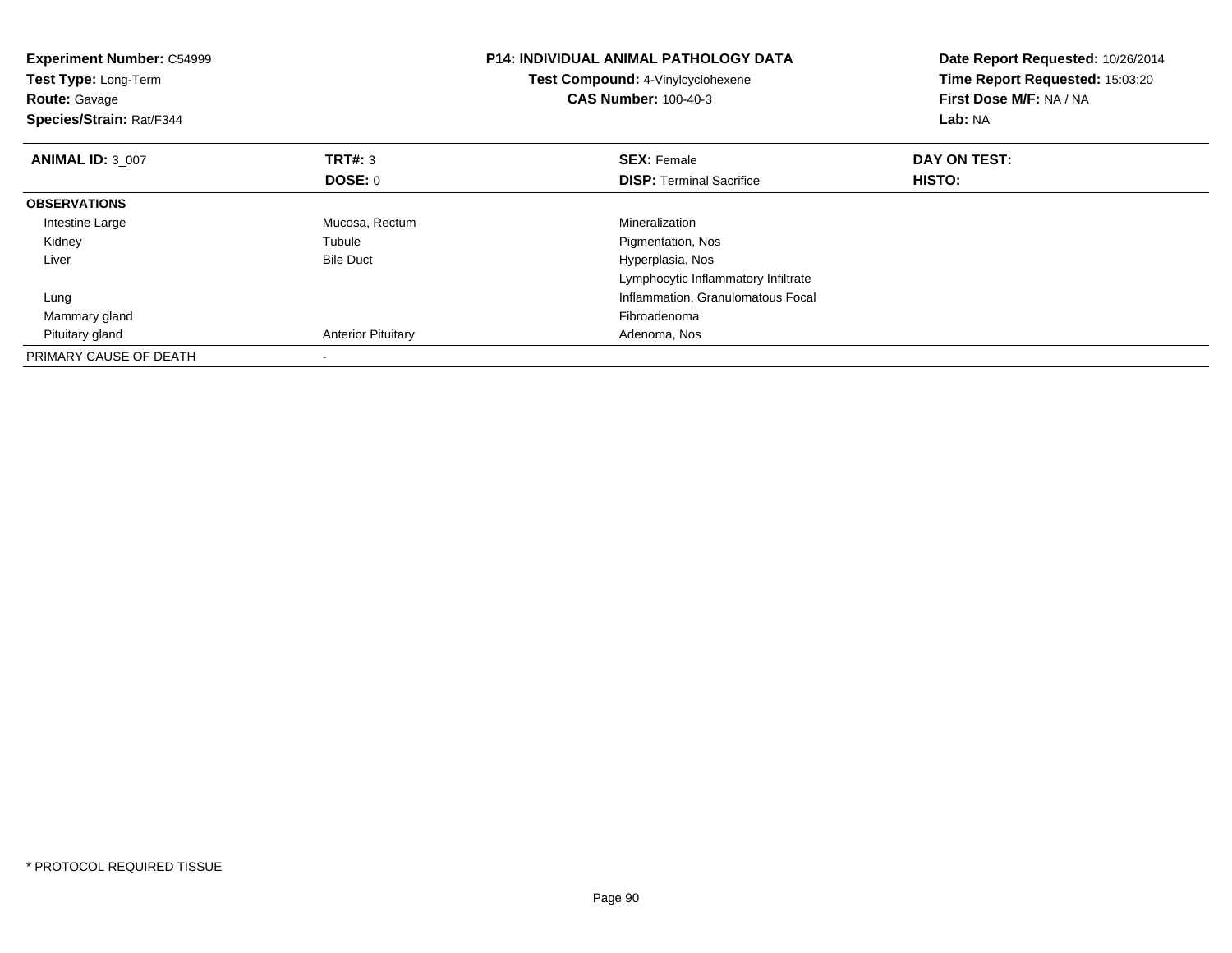**Test Type:** Long-Term

**Route:** Gavage

**Species/Strain:** Rat/F344

### **P14: INDIVIDUAL ANIMAL PATHOLOGY DATA**

**Test Compound:** 4-Vinylcyclohexene**CAS Number:** 100-40-3

| <b>ANIMAL ID: 3_008</b> | TRT#: 3                   | <b>SEX: Female</b>                  | DAY ON TEST:  |  |
|-------------------------|---------------------------|-------------------------------------|---------------|--|
|                         | <b>DOSE: 0</b>            | <b>DISP: Terminal Sacrifice</b>     | <b>HISTO:</b> |  |
| <b>OBSERVATIONS</b>     |                           |                                     |               |  |
| Heart                   | Myocardium Nos            | Degeneration, Nos                   |               |  |
| Intestine Large         | Mucosa, Rectum            | Mineralization                      |               |  |
| Kidney                  |                           | Nephropathy                         |               |  |
|                         | Tubule                    | Pigmentation, Nos                   |               |  |
| Liver                   |                           | Cytoplasmic Change, Basophilic      |               |  |
|                         |                           | Inflammation, Granulomatous Focal   |               |  |
| Lung                    |                           | Inflammation, Granulomatous Focal   |               |  |
| Mammary gland           |                           | Inflammation, Granulomatous         |               |  |
| Nasal cavity            |                           | Inflammation, Suppurative           |               |  |
| Pancreas                |                           | Atrophy, Nos                        |               |  |
|                         |                           | Ectopia                             |               |  |
|                         |                           | Lymphocytic Inflammatory Infiltrate |               |  |
| Pituitary gland         | <b>Anterior Pituitary</b> | Adenoma, Nos                        |               |  |
| Thyroid                 |                           | Hyperplasia, C Cell                 |               |  |
| PRIMARY CAUSE OF DEATH  | $\overline{\phantom{a}}$  |                                     |               |  |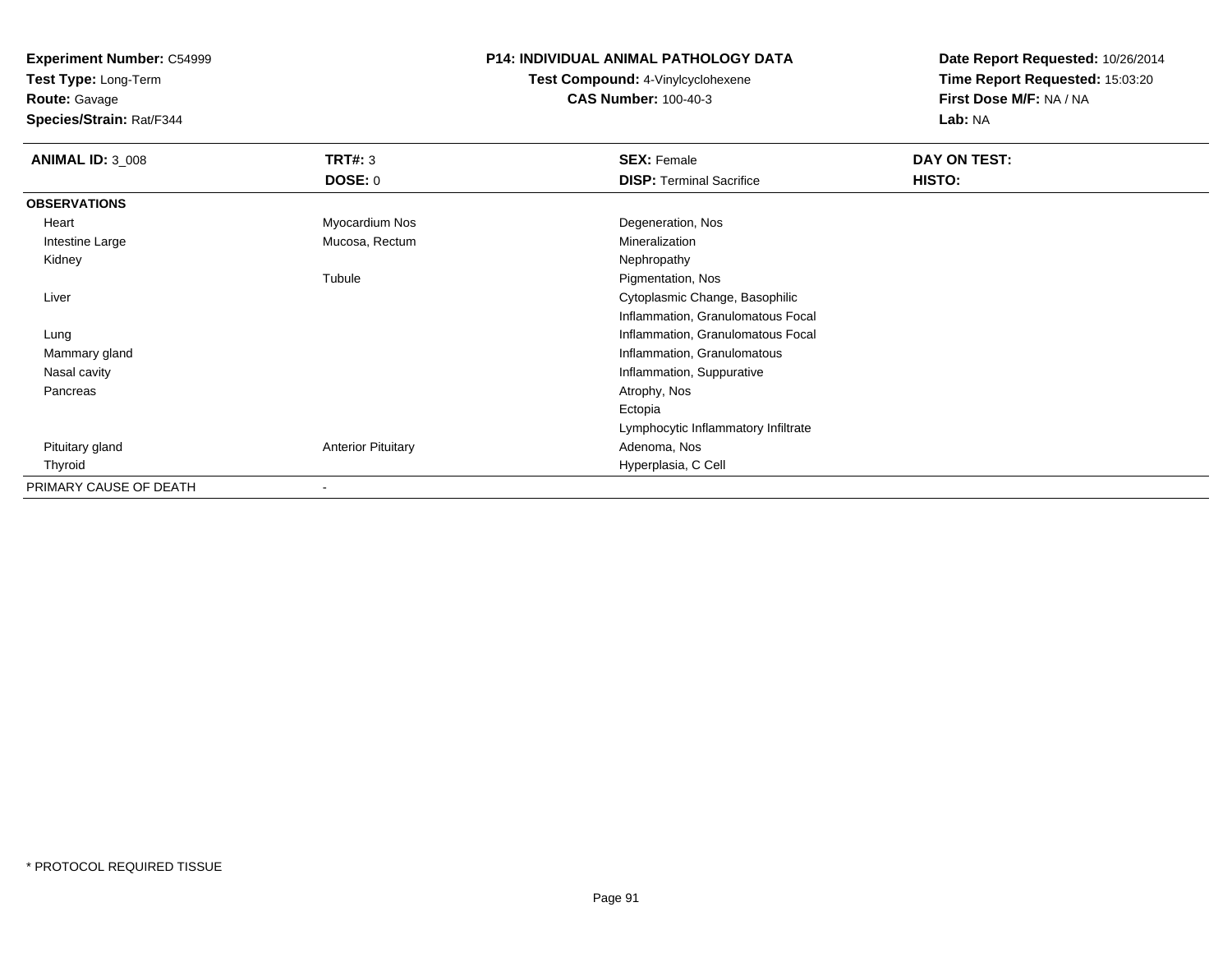| <b>Experiment Number: C54999</b><br>Test Type: Long-Term<br><b>Route: Gavage</b> |         | <b>P14: INDIVIDUAL ANIMAL PATHOLOGY DATA</b> | Date Report Requested: 10/26/2014 |
|----------------------------------------------------------------------------------|---------|----------------------------------------------|-----------------------------------|
|                                                                                  |         | Test Compound: 4-Vinylcyclohexene            | Time Report Requested: 15:03:20   |
|                                                                                  |         | <b>CAS Number: 100-40-3</b>                  | First Dose M/F: NA / NA           |
| Species/Strain: Rat/F344                                                         |         |                                              | Lab: NA                           |
| <b>ANIMAL ID: 3 009</b>                                                          | TRT#: 3 | <b>SEX: Female</b>                           | DAY ON TEST:                      |
|                                                                                  | DOSE: 0 | <b>DISP: Natural Death</b>                   | <b>HISTO:</b>                     |
| <b>OBSERVATIONS</b>                                                              |         |                                              |                                   |
| Spleen                                                                           |         | <b>Hemosiderosis</b>                         |                                   |
| PRIMARY CAUSE OF DEATH                                                           |         |                                              |                                   |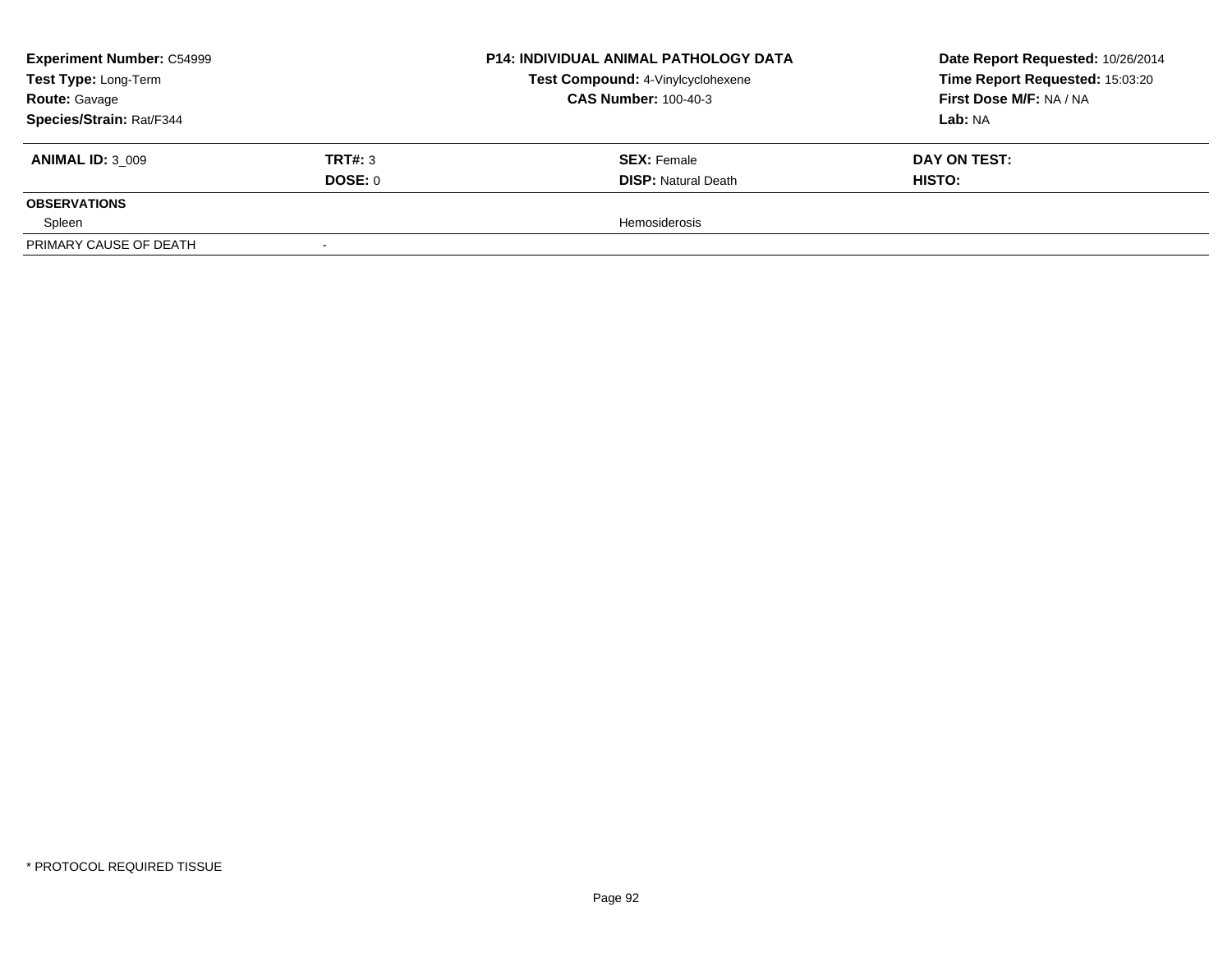| <b>Experiment Number: C54999</b><br><b>Test Type: Long-Term</b><br><b>Route: Gavage</b> |                           | <b>P14: INDIVIDUAL ANIMAL PATHOLOGY DATA</b><br>Test Compound: 4-Vinylcyclohexene<br><b>CAS Number: 100-40-3</b> | Date Report Requested: 10/26/2014<br>Time Report Requested: 15:03:20<br>First Dose M/F: NA / NA |
|-----------------------------------------------------------------------------------------|---------------------------|------------------------------------------------------------------------------------------------------------------|-------------------------------------------------------------------------------------------------|
| Species/Strain: Rat/F344                                                                |                           |                                                                                                                  | Lab: NA                                                                                         |
| <b>ANIMAL ID: 3 010</b>                                                                 | TRT#: 3                   | <b>SEX: Female</b>                                                                                               | DAY ON TEST:                                                                                    |
|                                                                                         | <b>DOSE: 0</b>            | <b>DISP: Terminal Sacrifice</b>                                                                                  | HISTO:                                                                                          |
| <b>OBSERVATIONS</b>                                                                     |                           |                                                                                                                  |                                                                                                 |
| Heart                                                                                   | Myocardium Nos            | Degeneration, Nos                                                                                                |                                                                                                 |
| Intestine Large                                                                         | Mucosa, Rectum            | Mineralization                                                                                                   |                                                                                                 |
| Kidney                                                                                  | Tubule                    | Pigmentation, Nos                                                                                                |                                                                                                 |
| Liver                                                                                   |                           | Cytoplasmic Change, Basophilic                                                                                   |                                                                                                 |
|                                                                                         | <b>Bile Duct</b>          | Hyperplasia, Nos                                                                                                 |                                                                                                 |
|                                                                                         |                           | Inflammation, Granulomatous Focal                                                                                |                                                                                                 |
| Pituitary gland                                                                         | <b>Anterior Pituitary</b> | Angiectasis                                                                                                      |                                                                                                 |
|                                                                                         | <b>Anterior Pituitary</b> | Hyperplasia, Focal                                                                                               |                                                                                                 |
| Thyroid                                                                                 |                           | Hyperplasia, C Cell                                                                                              |                                                                                                 |
| PRIMARY CAUSE OF DEATH                                                                  |                           |                                                                                                                  |                                                                                                 |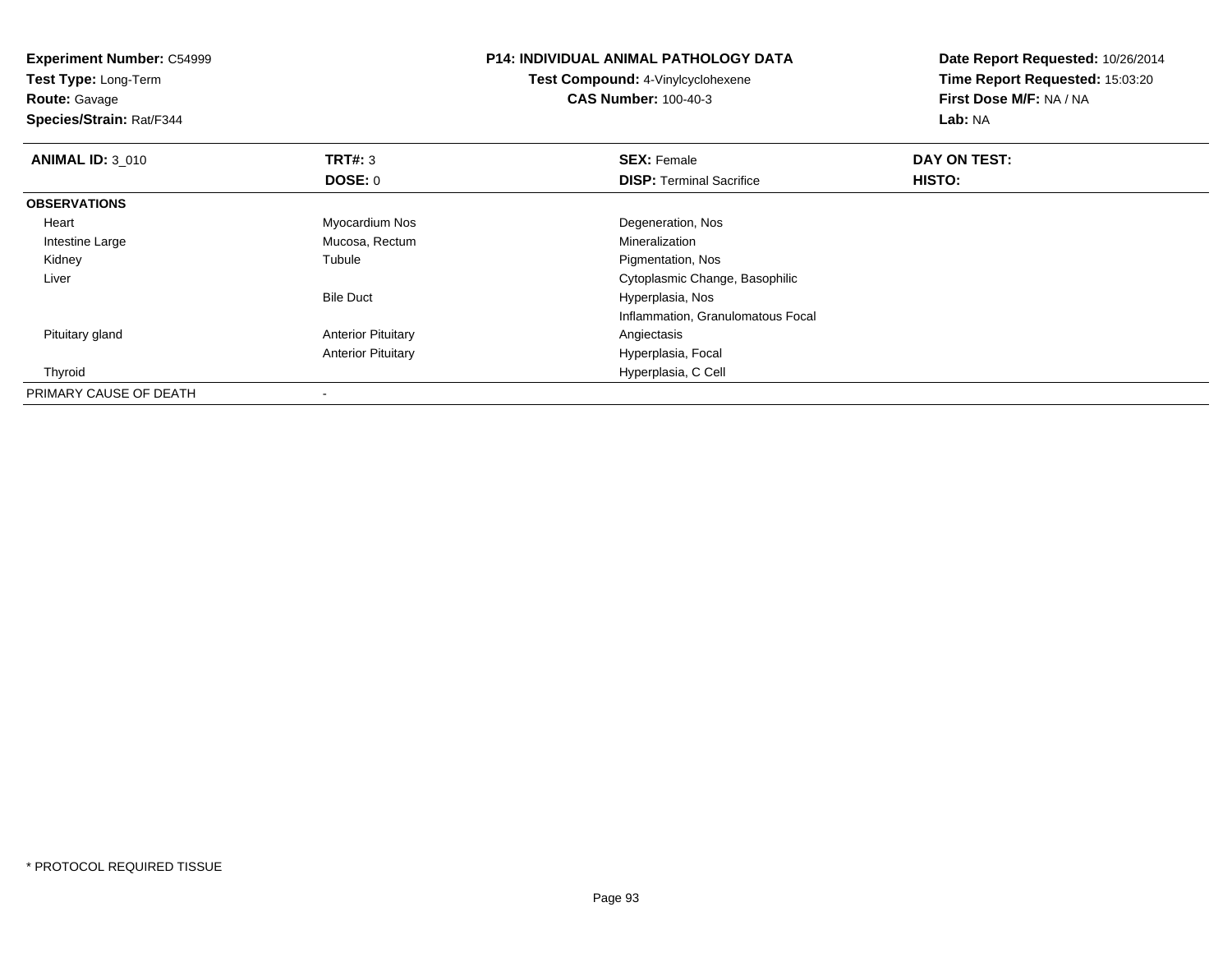**Experiment Number:** C54999**Test Type:** Long-Term**Route:** Gavage **Species/Strain:** Rat/F344**P14: INDIVIDUAL ANIMAL PATHOLOGY DATATest Compound:** 4-Vinylcyclohexene**CAS Number:** 100-40-3**Date Report Requested:** 10/26/2014**Time Report Requested:** 15:03:20**First Dose M/F:** NA / NA**Lab:** NA**ANIMAL ID:** 3\_011**TRT#:** 3 **SEX:** Female **DAY ON TEST: DOSE:** 0**DISP:** Terminal Sacrifice **HISTO: OBSERVATIONS** Bone marroww when the contract of the contract of the contract of the contract of the contract of the contract of the contract of the contract of the contract of the contract of the contract of the contract of the contract of the con Heart Myocardium Nos Degeneration, Nos Intestine Large Mucosa, Rectum Mineralization ColonColon **Parasitism**<br>
Tubule **Properties**<br>
Pigmentati Pigmentation, Nos Kidneyy the contract of the contract of the contract of the contract of the contract of the contract of the contract of the contract of the contract of the contract of the contract of the contract of the contract of the contract Liver Cytoplasmic Change, Basophilic Inflammation, Granulomatous Focal Lung Inflammation, Granulomatous Focal Pituitary glandAnterior Pituitary **Adenoma, Nos** Adenoma, Nos Thyroid Hyperplasia, C Cell Uterus Endometrial Stromal PolypPRIMARY CAUSE OF DEATH-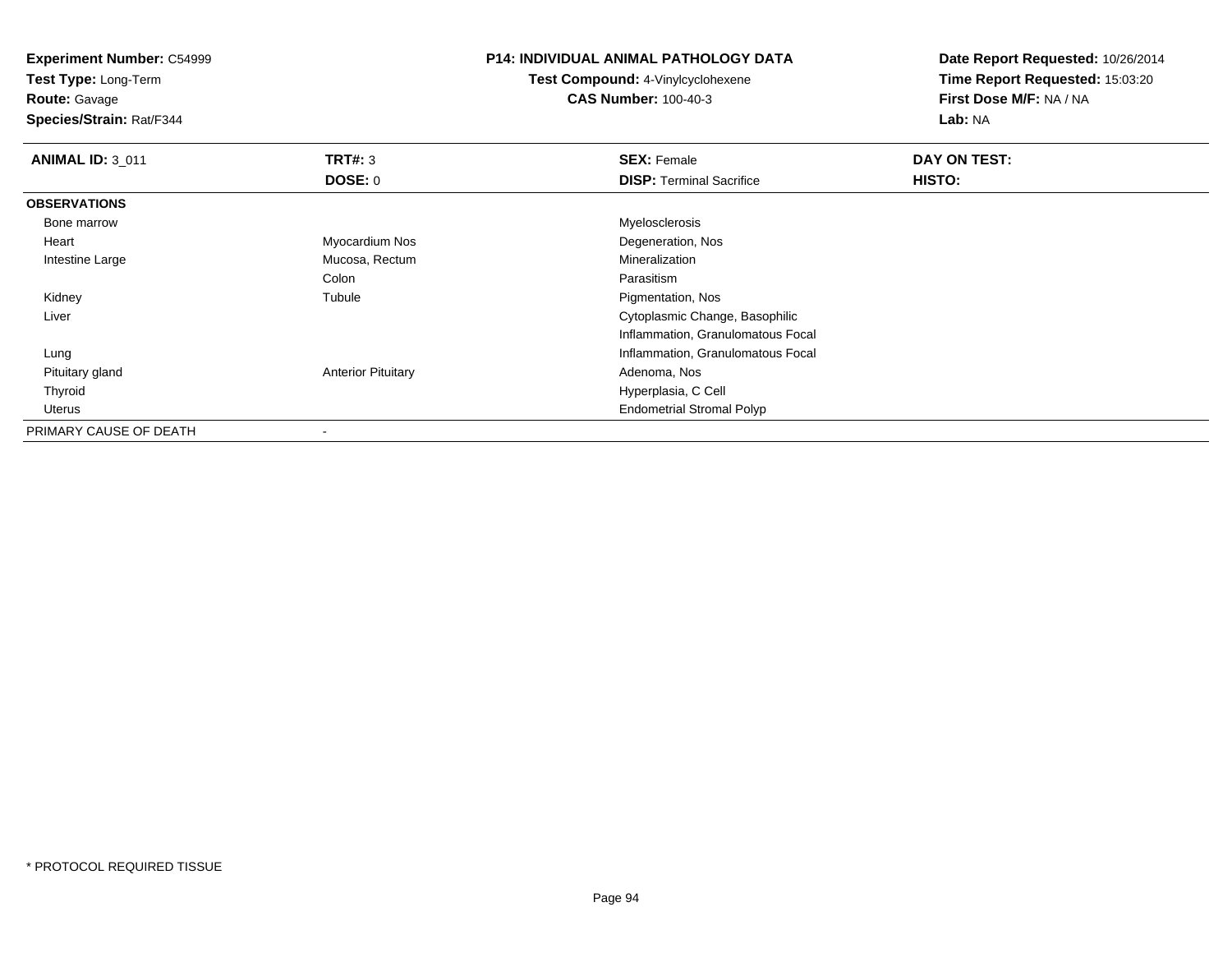**Test Type:** Long-Term

**Route:** Gavage

**Species/Strain:** Rat/F344

# **P14: INDIVIDUAL ANIMAL PATHOLOGY DATA**

**Test Compound:** 4-Vinylcyclohexene**CAS Number:** 100-40-3

| <b>ANIMAL ID: 3_012</b> | <b>TRT#: 3</b>            | <b>SEX: Female</b>               | DAY ON TEST: |  |
|-------------------------|---------------------------|----------------------------------|--------------|--|
|                         | <b>DOSE: 0</b>            | <b>DISP: Terminal Sacrifice</b>  | HISTO:       |  |
| <b>OBSERVATIONS</b>     |                           |                                  |              |  |
| Adrenal gland           | Cortex Nos                | Lipoidosis                       |              |  |
| Bone marrow             |                           | Histiocytosis                    |              |  |
| Intestine Large         | Mucosa, Rectum            | Mineralization                   |              |  |
| Kidney                  |                           | Cyst, Nos                        |              |  |
|                         | Tubule                    | Pigmentation, Nos                |              |  |
| Liver                   |                           | Cytoplasmic Change, Basophilic   |              |  |
|                         |                           | Cytoplasmic Vacuolization        |              |  |
|                         |                           | Hernia, Nos                      |              |  |
|                         | <b>Bile Duct</b>          | Hyperplasia, Nos                 |              |  |
|                         |                           | Neoplastic Nodule                |              |  |
| Mammary gland           |                           | Fibroadenoma                     |              |  |
|                         |                           | Hyperplasia, Nos                 |              |  |
| Ovary                   |                           | Cyst, Nos                        |              |  |
| Pituitary gland         | <b>Anterior Pituitary</b> | Angiectasis                      |              |  |
|                         | <b>Anterior Pituitary</b> | Hyperplasia, Focal               |              |  |
| Spleen                  |                           | Hyperplasia, Lymphoid            |              |  |
| Uterus                  |                           | <b>Endometrial Stromal Polyp</b> |              |  |
| PRIMARY CAUSE OF DEATH  | $\blacksquare$            |                                  |              |  |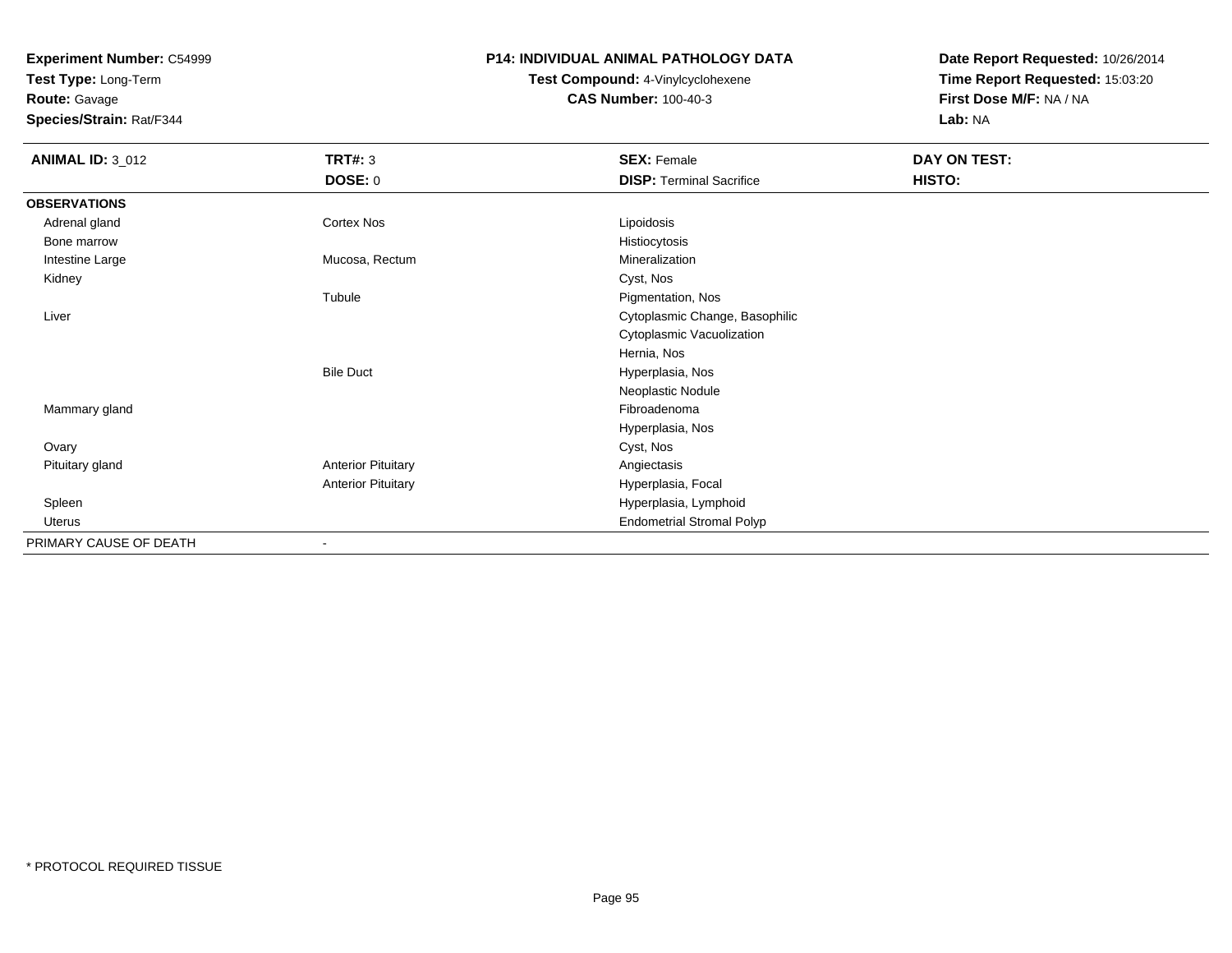**Test Type:** Long-Term

**Route:** Gavage

**Species/Strain:** Rat/F344

# **P14: INDIVIDUAL ANIMAL PATHOLOGY DATA**

**Test Compound:** 4-Vinylcyclohexene**CAS Number:** 100-40-3

| <b>ANIMAL ID: 3_013</b> | TRT#: 3                   | <b>SEX: Female</b>                  | DAY ON TEST: |  |
|-------------------------|---------------------------|-------------------------------------|--------------|--|
|                         | DOSE: 0                   | <b>DISP: Terminal Sacrifice</b>     | HISTO:       |  |
| <b>OBSERVATIONS</b>     |                           |                                     |              |  |
| Esophagus               | Adventitia                | Granuloma, Foreign Body             |              |  |
| Intestine Large         | Colon                     | Parasitism                          |              |  |
| Kidney                  |                           | Lymphocytic Inflammatory Infiltrate |              |  |
|                         | Tubule                    | Pigmentation, Nos                   |              |  |
| Liver                   |                           | Cytoplasmic Change, Basophilic      |              |  |
|                         | <b>Bile Duct</b>          | Hyperplasia, Nos                    |              |  |
|                         |                           | Inflammation, Granulomatous Focal   |              |  |
| Lung                    |                           | Inflammation, Granulomatous Focal   |              |  |
| Pituitary gland         | <b>Anterior Pituitary</b> | Angiectasis                         |              |  |
|                         | <b>Anterior Pituitary</b> | Hyperplasia, Focal                  |              |  |
| Thyroid                 |                           | Hyperplasia, C Cell                 |              |  |
| PRIMARY CAUSE OF DEATH  |                           |                                     |              |  |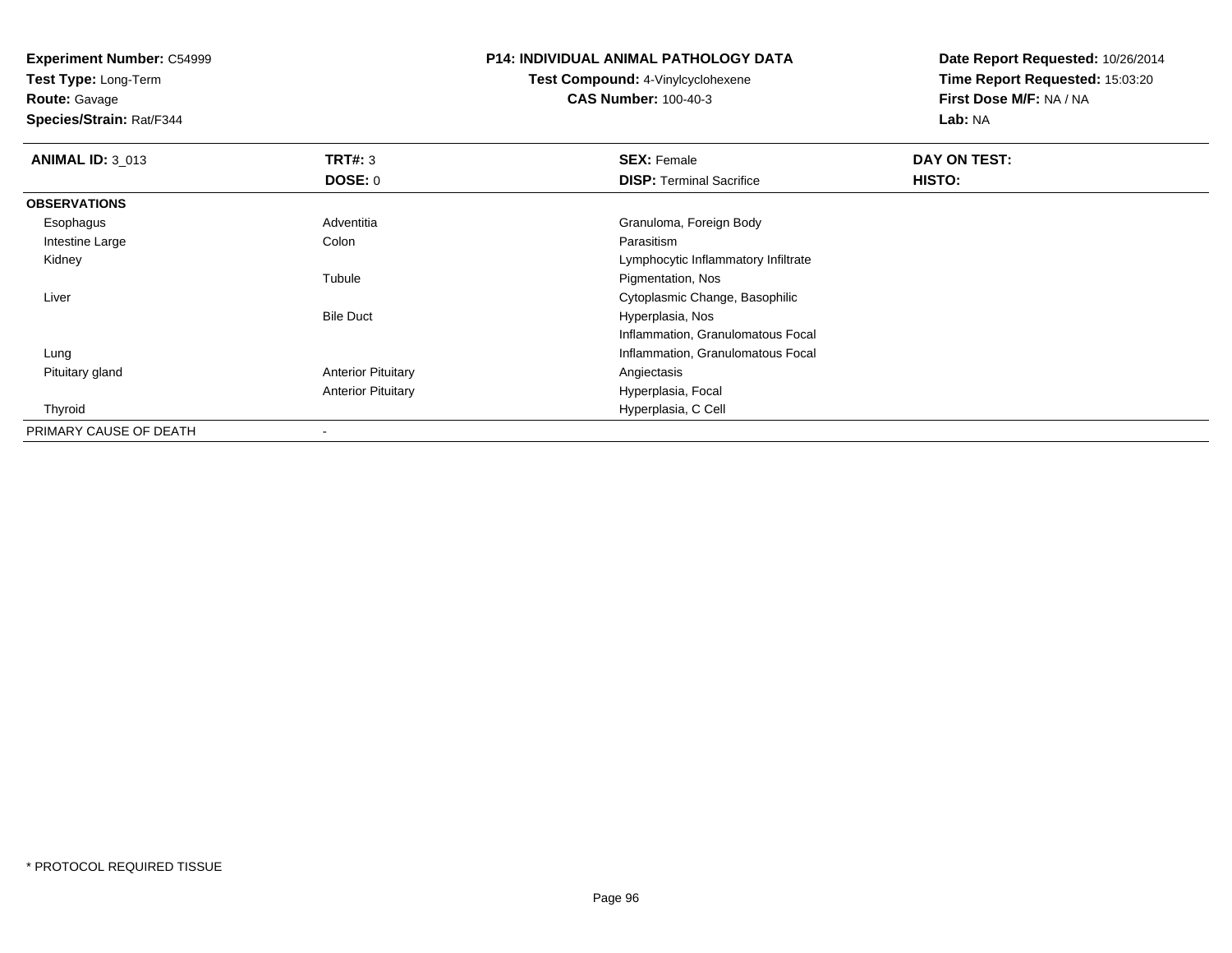**Test Type:** Long-Term

**Route:** Gavage

**Species/Strain:** Rat/F344

# **P14: INDIVIDUAL ANIMAL PATHOLOGY DATA**

**Test Compound:** 4-Vinylcyclohexene**CAS Number:** 100-40-3

| <b>ANIMAL ID: 3_014</b> | TRT#: 3                   | <b>SEX: Female</b>                  | DAY ON TEST: |  |
|-------------------------|---------------------------|-------------------------------------|--------------|--|
|                         | <b>DOSE: 0</b>            | <b>DISP: Terminal Sacrifice</b>     | HISTO:       |  |
| <b>OBSERVATIONS</b>     |                           |                                     |              |  |
| Adrenal gland           | <b>Cortex Nos</b>         | Focal Cellular Change               |              |  |
|                         | Cortex Nos                | Hyperplasia, Focal                  |              |  |
| Intestine Large         | Mucosa, Rectum            | Mineralization                      |              |  |
| Kidney                  |                           | Mineralization                      |              |  |
|                         |                           | Nephropathy                         |              |  |
|                         | Tubule                    | Pigmentation, Nos                   |              |  |
| Liver                   |                           | Hernia, Nos                         |              |  |
|                         | <b>Bile Duct</b>          | Hyperplasia, Nos                    |              |  |
|                         |                           | Lymphocytic Inflammatory Infiltrate |              |  |
|                         |                           | Necrosis, Focal                     |              |  |
| Pituitary gland         | <b>Anterior Pituitary</b> | Adenoma, Nos                        |              |  |
| Thyroid                 |                           | C-Cell Adenoma                      |              |  |
| PRIMARY CAUSE OF DEATH  |                           |                                     |              |  |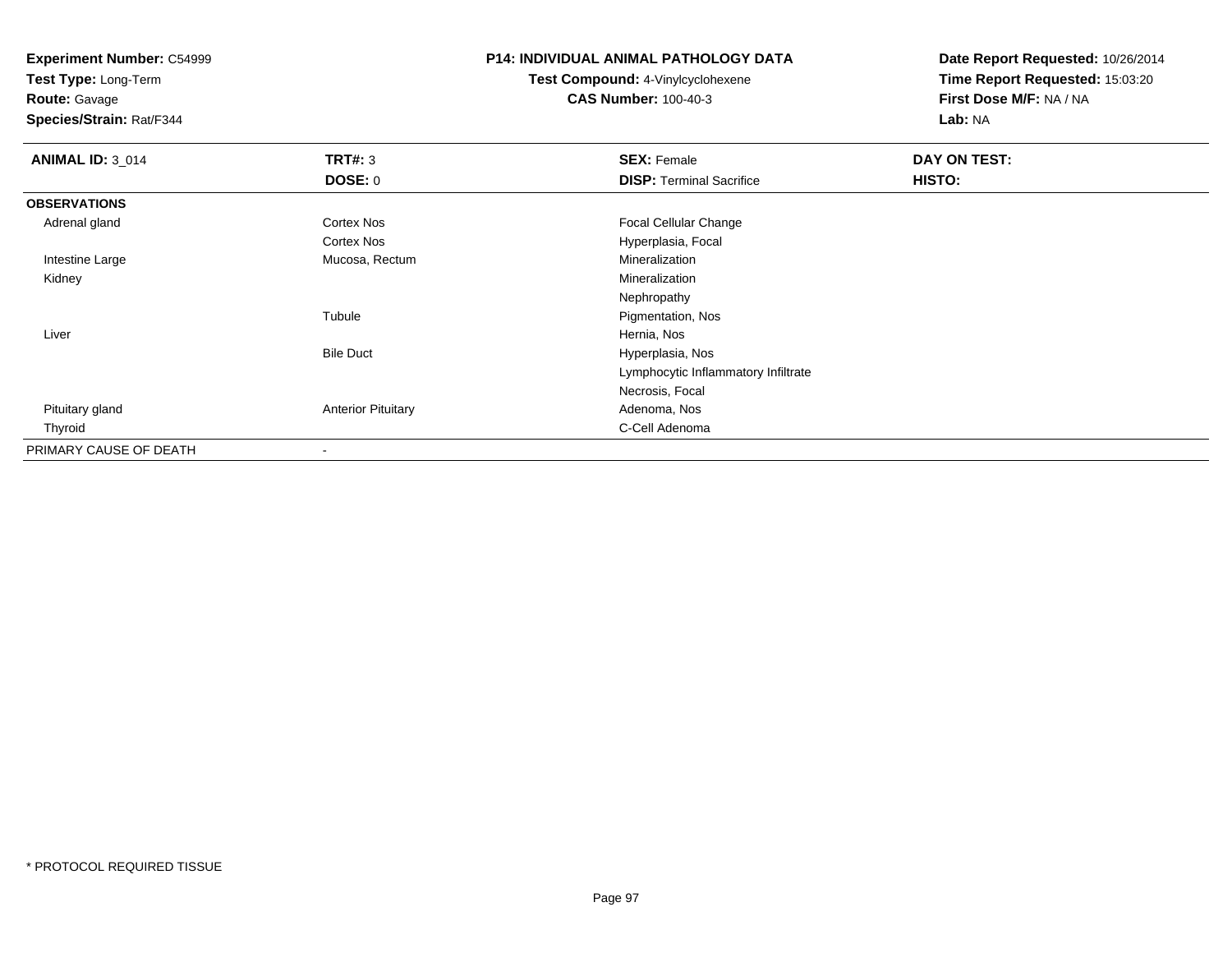| <b>Experiment Number: C54999</b><br><b>Test Type: Long-Term</b><br><b>Route: Gavage</b><br>Species/Strain: Rat/F344 |                     | <b>P14: INDIVIDUAL ANIMAL PATHOLOGY DATA</b><br>Test Compound: 4-Vinylcyclohexene<br><b>CAS Number: 100-40-3</b> | Date Report Requested: 10/26/2014<br>Time Report Requested: 15:03:20<br>First Dose M/F: NA / NA<br>Lab: NA |
|---------------------------------------------------------------------------------------------------------------------|---------------------|------------------------------------------------------------------------------------------------------------------|------------------------------------------------------------------------------------------------------------|
| <b>ANIMAL ID: 3 015</b>                                                                                             | TRT#: 3<br>DOSE: 0  | <b>SEX: Female</b><br><b>DISP:</b> Moribund Sacrifice                                                            | DAY ON TEST:<br>HISTO:                                                                                     |
| <b>OBSERVATIONS</b>                                                                                                 |                     |                                                                                                                  |                                                                                                            |
| Kidney                                                                                                              | Tubule              | Pigmentation, Nos                                                                                                |                                                                                                            |
| Skin                                                                                                                | Mouth               | Squamous Cell Papilloma                                                                                          |                                                                                                            |
| Unspecified                                                                                                         | Multiple Organs Nos | Leukemia, Mononuclear Cell                                                                                       |                                                                                                            |
| Uterus                                                                                                              |                     | Adenocarcinoma, Nos                                                                                              |                                                                                                            |
| PRIMARY CAUSE OF DEATH                                                                                              |                     |                                                                                                                  |                                                                                                            |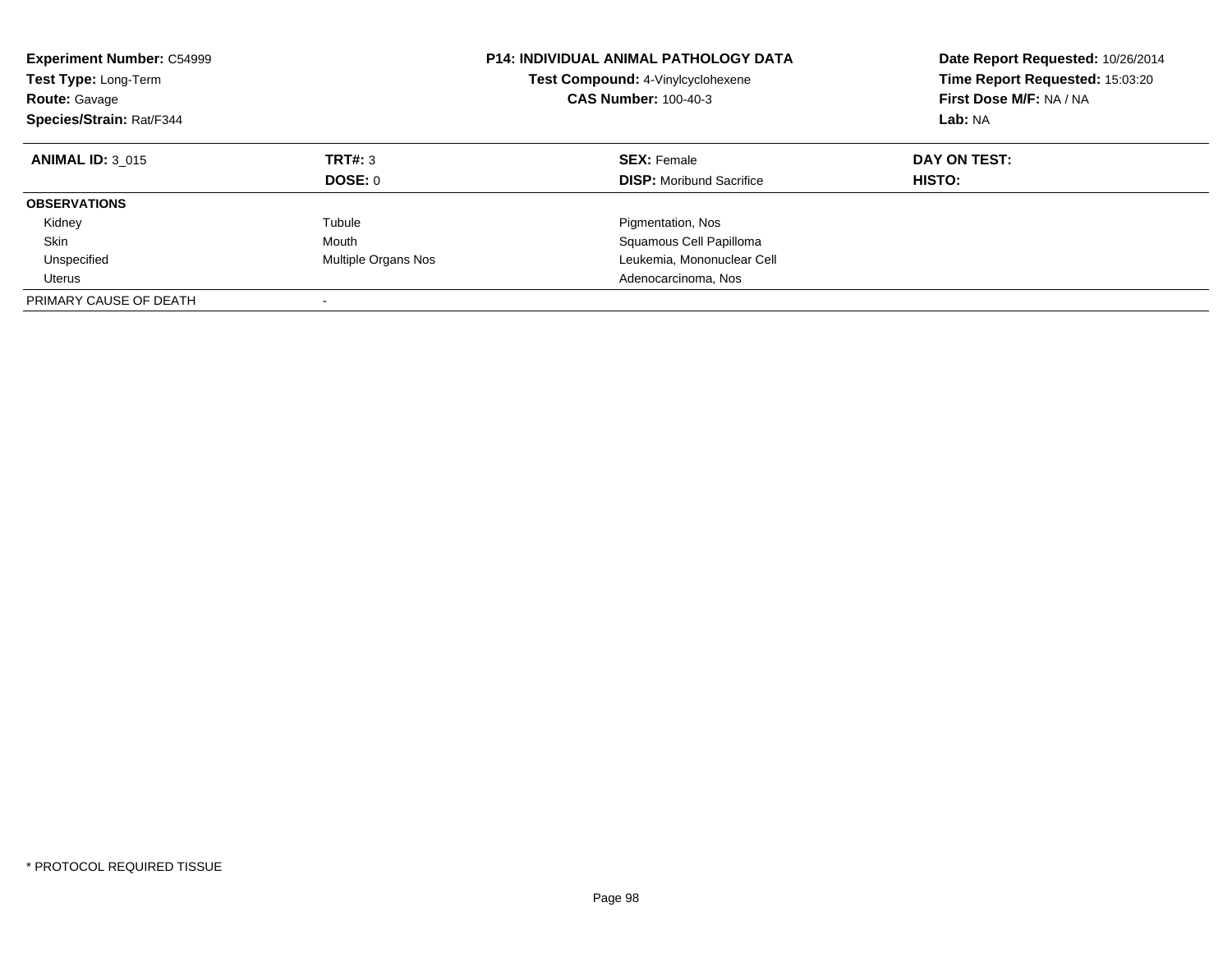| <b>Experiment Number: C54999</b><br>Test Type: Long-Term<br><b>Route: Gavage</b><br>Species/Strain: Rat/F344 |                           | <b>P14: INDIVIDUAL ANIMAL PATHOLOGY DATA</b><br>Test Compound: 4-Vinylcyclohexene<br><b>CAS Number: 100-40-3</b> | Date Report Requested: 10/26/2014<br>Time Report Requested: 15:03:20<br>First Dose M/F: NA / NA<br>Lab: NA |
|--------------------------------------------------------------------------------------------------------------|---------------------------|------------------------------------------------------------------------------------------------------------------|------------------------------------------------------------------------------------------------------------|
| <b>ANIMAL ID: 3_016</b>                                                                                      | TRT#: 3                   | <b>SEX: Female</b>                                                                                               | DAY ON TEST:                                                                                               |
|                                                                                                              | <b>DOSE: 0</b>            | <b>DISP: Terminal Sacrifice</b>                                                                                  | <b>HISTO:</b>                                                                                              |
| <b>OBSERVATIONS</b>                                                                                          |                           |                                                                                                                  |                                                                                                            |
| Adrenal gland                                                                                                | Cortex Nos                | Lipoidosis                                                                                                       |                                                                                                            |
| Kidney                                                                                                       | Tubule                    | Pigmentation, Nos                                                                                                |                                                                                                            |
| Liver                                                                                                        |                           | Cytoplasmic Change, Basophilic                                                                                   |                                                                                                            |
|                                                                                                              |                           | Cytoplasmic Change, Eosinophilic                                                                                 |                                                                                                            |
|                                                                                                              |                           | Cytoplasmic Vacuolization                                                                                        |                                                                                                            |
|                                                                                                              | <b>Bile Duct</b>          | Hyperplasia, Nos                                                                                                 |                                                                                                            |
| Lung                                                                                                         |                           | Inflammation, Granulomatous Focal                                                                                |                                                                                                            |
| Ovary                                                                                                        |                           | Cyst, Nos                                                                                                        |                                                                                                            |
| Pituitary gland                                                                                              | <b>Anterior Pituitary</b> | Cyst, Nos                                                                                                        |                                                                                                            |
| Uterus                                                                                                       |                           | <b>Endometrial Stromal Polyp</b>                                                                                 |                                                                                                            |
| PRIMARY CAUSE OF DEATH                                                                                       |                           |                                                                                                                  |                                                                                                            |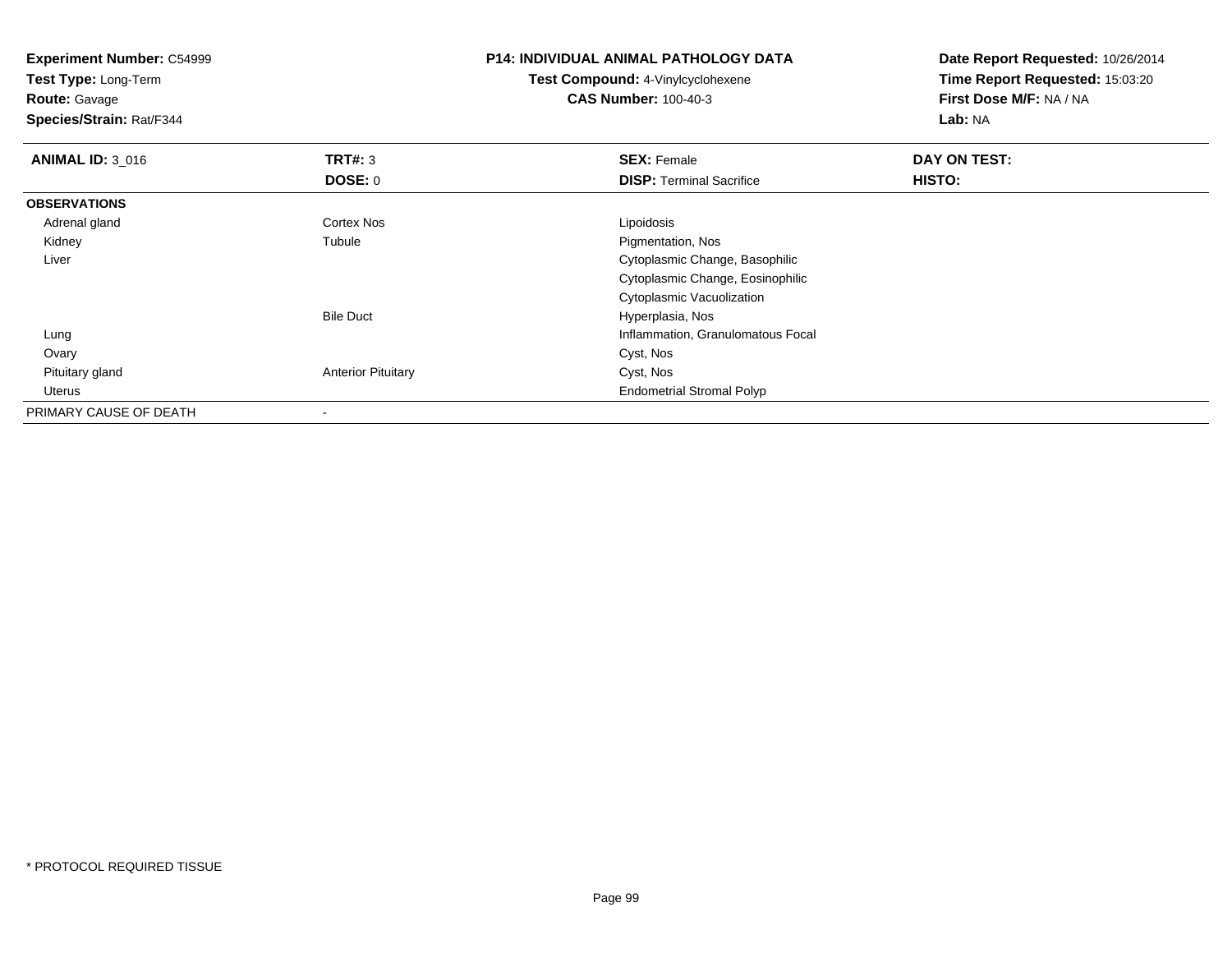| <b>Experiment Number: C54999</b><br>Test Type: Long-Term<br><b>Route: Gavage</b><br>Species/Strain: Rat/F344 |                           | <b>P14: INDIVIDUAL ANIMAL PATHOLOGY DATA</b><br>Test Compound: 4-Vinylcyclohexene<br><b>CAS Number: 100-40-3</b> | Date Report Requested: 10/26/2014<br>Time Report Requested: 15:03:20<br>First Dose M/F: NA / NA<br>Lab: NA |
|--------------------------------------------------------------------------------------------------------------|---------------------------|------------------------------------------------------------------------------------------------------------------|------------------------------------------------------------------------------------------------------------|
| <b>ANIMAL ID: 3 017</b>                                                                                      | TRT#: 3                   | <b>SEX: Female</b>                                                                                               | DAY ON TEST:                                                                                               |
|                                                                                                              | DOSE: 0                   | <b>DISP:</b> Terminal Sacrifice                                                                                  | <b>HISTO:</b>                                                                                              |
| <b>OBSERVATIONS</b>                                                                                          |                           |                                                                                                                  |                                                                                                            |
| Kidney                                                                                                       |                           | Lymphocytic Inflammatory Infiltrate                                                                              |                                                                                                            |
|                                                                                                              | Tubule                    | Pigmentation, Nos                                                                                                |                                                                                                            |
| Liver                                                                                                        |                           | Cytoplasmic Change, Basophilic                                                                                   |                                                                                                            |
|                                                                                                              |                           | Cytoplasmic Vacuolization                                                                                        |                                                                                                            |
|                                                                                                              | <b>Bile Duct</b>          | Hyperplasia, Nos                                                                                                 |                                                                                                            |
| Pituitary gland                                                                                              | <b>Anterior Pituitary</b> | Hyperplasia, Focal                                                                                               |                                                                                                            |
| Thyroid                                                                                                      |                           | C-Cell Carcinoma                                                                                                 |                                                                                                            |
| PRIMARY CAUSE OF DEATH                                                                                       | $\overline{\phantom{a}}$  |                                                                                                                  |                                                                                                            |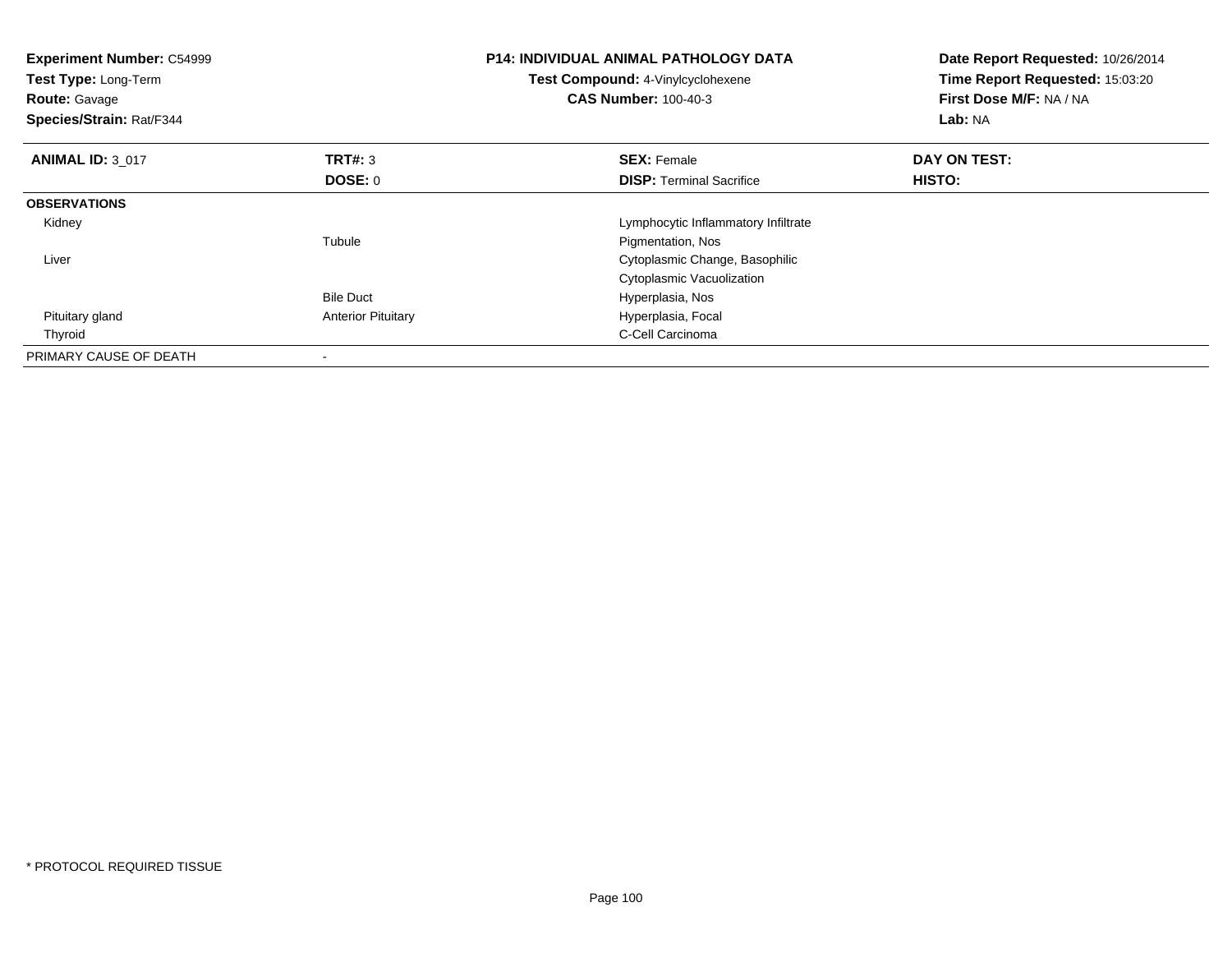| <b>Experiment Number: C54999</b><br>Test Type: Long-Term<br><b>Route: Gavage</b><br>Species/Strain: Rat/F344 |                           | <b>P14: INDIVIDUAL ANIMAL PATHOLOGY DATA</b><br>Test Compound: 4-Vinylcyclohexene<br><b>CAS Number: 100-40-3</b> | Date Report Requested: 10/26/2014<br>Time Report Requested: 15:03:20<br>First Dose M/F: NA / NA<br>Lab: NA |
|--------------------------------------------------------------------------------------------------------------|---------------------------|------------------------------------------------------------------------------------------------------------------|------------------------------------------------------------------------------------------------------------|
| <b>ANIMAL ID: 3_018</b>                                                                                      | <b>TRT#: 3</b>            | <b>SEX: Female</b>                                                                                               | DAY ON TEST:                                                                                               |
|                                                                                                              | <b>DOSE: 0</b>            | <b>DISP:</b> Terminal Sacrifice                                                                                  | <b>HISTO:</b>                                                                                              |
| <b>OBSERVATIONS</b>                                                                                          |                           |                                                                                                                  |                                                                                                            |
| Kidney                                                                                                       |                           | Nephropathy                                                                                                      |                                                                                                            |
|                                                                                                              | Tubule                    | Pigmentation, Nos                                                                                                |                                                                                                            |
| Liver                                                                                                        |                           | Cytoplasmic Change, Basophilic                                                                                   |                                                                                                            |
| Lung                                                                                                         |                           | Inflammation, Granulomatous Focal                                                                                |                                                                                                            |
| Pancreas                                                                                                     |                           | Atrophy, Nos                                                                                                     |                                                                                                            |
| Pituitary gland                                                                                              | <b>Anterior Pituitary</b> | Adenoma, Nos                                                                                                     |                                                                                                            |
| Thyroid                                                                                                      |                           | Hyperplasia, C Cell                                                                                              |                                                                                                            |
| <b>Uterus</b>                                                                                                | Endometrium               | Cyst, Nos                                                                                                        |                                                                                                            |
| PRIMARY CAUSE OF DEATH                                                                                       | -                         |                                                                                                                  |                                                                                                            |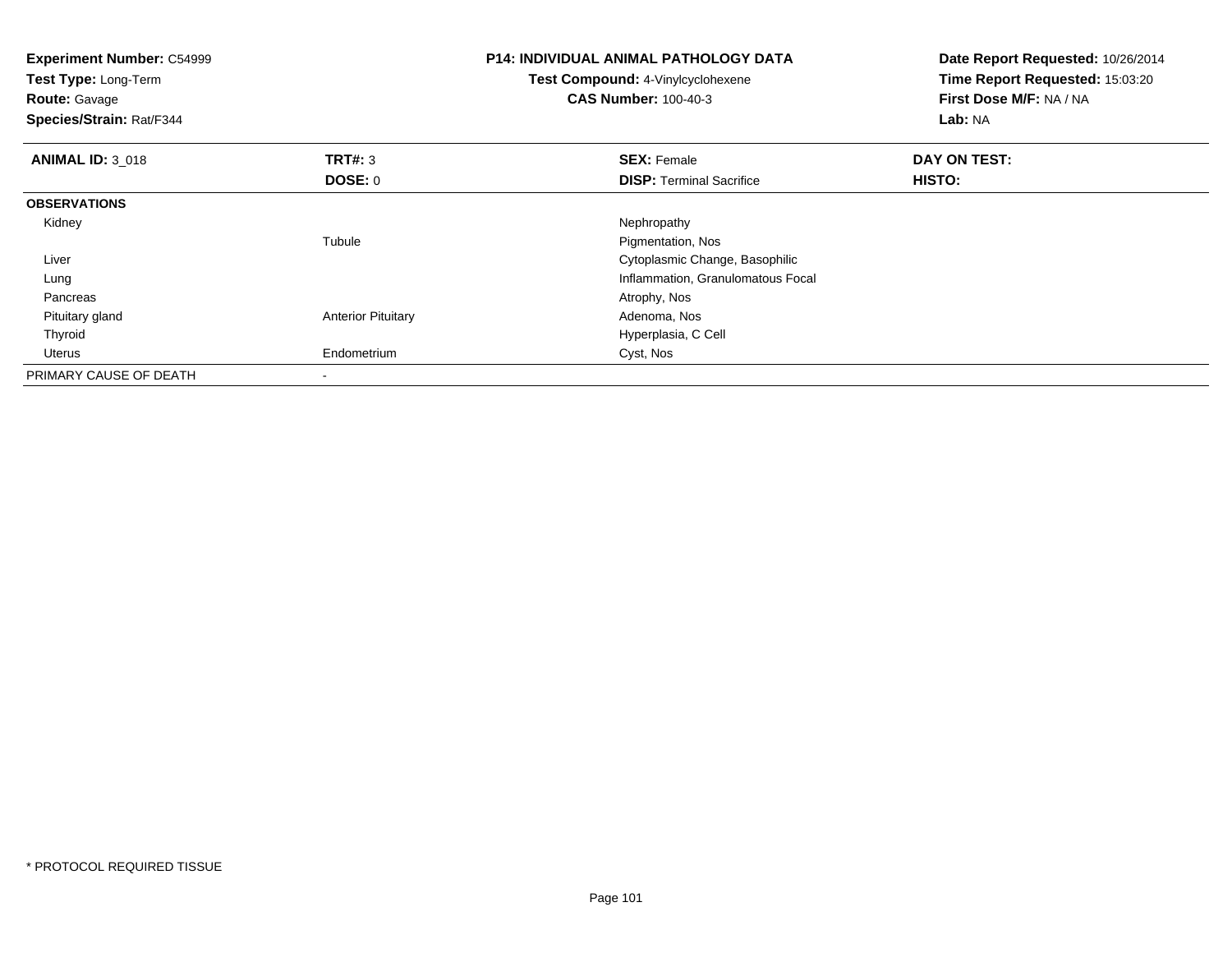**Test Type:** Long-Term

**Route:** Gavage

**Species/Strain:** Rat/F344

#### **P14: INDIVIDUAL ANIMAL PATHOLOGY DATA**

**Test Compound:** 4-Vinylcyclohexene**CAS Number:** 100-40-3

| <b>ANIMAL ID: 3_019</b> | TRT#: 3                   | <b>SEX: Female</b>                  | DAY ON TEST: |  |
|-------------------------|---------------------------|-------------------------------------|--------------|--|
|                         | DOSE: 0                   | <b>DISP: Terminal Sacrifice</b>     | HISTO:       |  |
| <b>OBSERVATIONS</b>     |                           |                                     |              |  |
| Kidney                  |                           | Mineralization                      |              |  |
|                         | Tubule                    | Pigmentation, Nos                   |              |  |
| Liver                   |                           | Cytoplasmic Change, Basophilic      |              |  |
|                         |                           | Cytoplasmic Vacuolization           |              |  |
|                         | <b>Bile Duct</b>          | Hyperplasia, Nos                    |              |  |
| Pancreas                |                           | Atrophy, Nos                        |              |  |
|                         |                           | Lymphocytic Inflammatory Infiltrate |              |  |
| Pituitary gland         | <b>Anterior Pituitary</b> | Angiectasis                         |              |  |
|                         | <b>Anterior Pituitary</b> | Cyst, Nos                           |              |  |
| Thyroid                 |                           | Hyperplasia, C Cell                 |              |  |
| Uterus                  | Endometrium               | Hyperplasia, Cystic                 |              |  |
| PRIMARY CAUSE OF DEATH  |                           |                                     |              |  |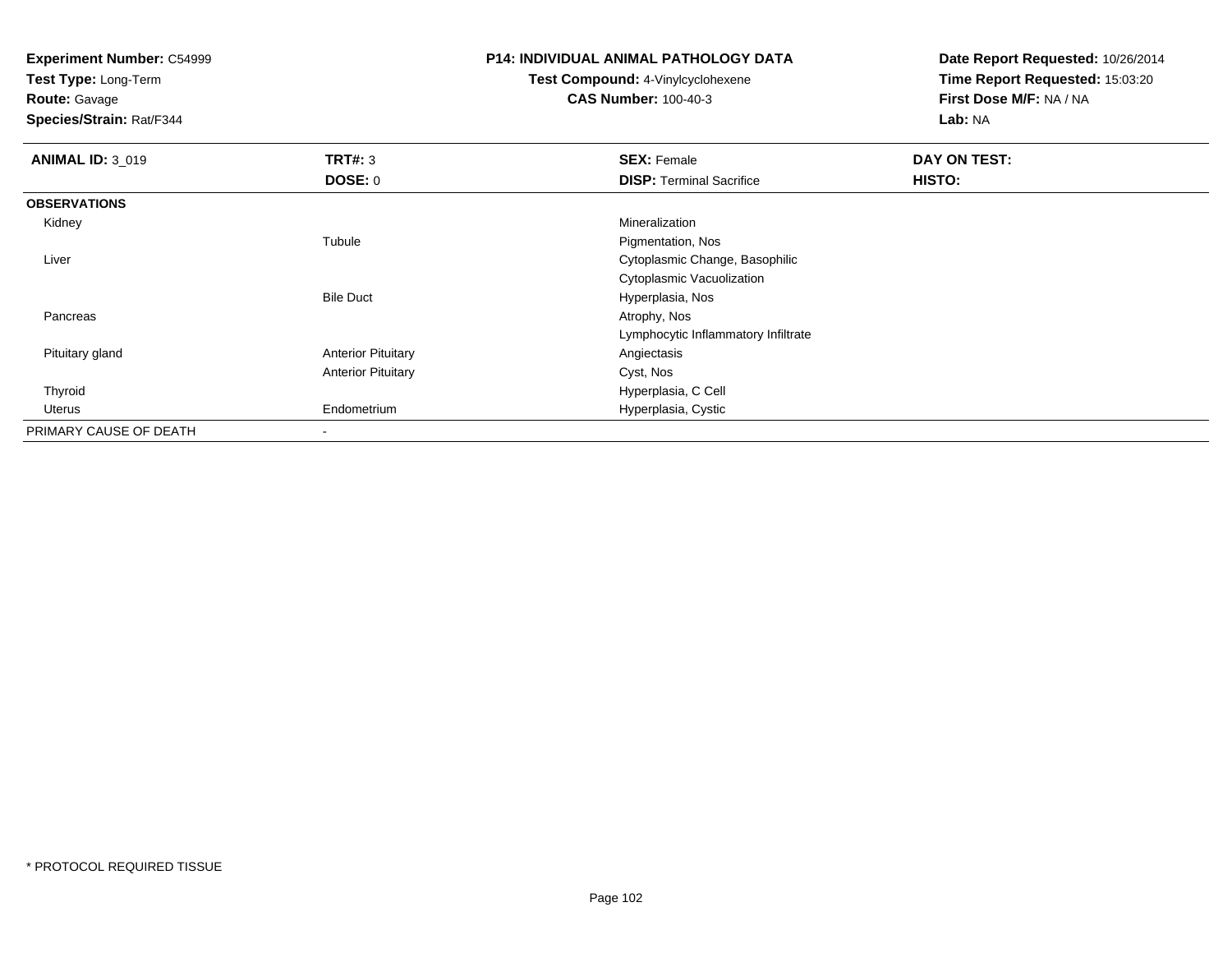| <b>Experiment Number: C54999</b><br>Test Type: Long-Term<br><b>Route: Gavage</b><br>Species/Strain: Rat/F344 |                | <b>P14: INDIVIDUAL ANIMAL PATHOLOGY DATA</b><br>Test Compound: 4-Vinylcyclohexene<br><b>CAS Number: 100-40-3</b> | Date Report Requested: 10/26/2014<br>Time Report Requested: 15:03:20<br>First Dose M/F: NA / NA<br>Lab: NA |
|--------------------------------------------------------------------------------------------------------------|----------------|------------------------------------------------------------------------------------------------------------------|------------------------------------------------------------------------------------------------------------|
| <b>ANIMAL ID: 3 020</b>                                                                                      | TRT#: 3        | <b>SEX: Female</b>                                                                                               | DAY ON TEST:                                                                                               |
|                                                                                                              | <b>DOSE: 0</b> | <b>DISP: Natural Death</b>                                                                                       | <b>HISTO:</b>                                                                                              |
| <b>OBSERVATIONS</b>                                                                                          |                |                                                                                                                  |                                                                                                            |
| Brain                                                                                                        |                | Glioma, Nos                                                                                                      |                                                                                                            |
| Clitoral gland                                                                                               |                | <b>Cystic Ducts</b>                                                                                              |                                                                                                            |
|                                                                                                              |                | Inflammation, Acute/Chronic                                                                                      |                                                                                                            |
| Skin                                                                                                         | Lip Nos        | Abscess, Nos                                                                                                     |                                                                                                            |
| Thyroid                                                                                                      |                | C-Cell Carcinoma                                                                                                 |                                                                                                            |
| Unspecified                                                                                                  | Adipose Tissue | Necrosis, Fat                                                                                                    |                                                                                                            |
| PRIMARY CAUSE OF DEATH                                                                                       |                |                                                                                                                  |                                                                                                            |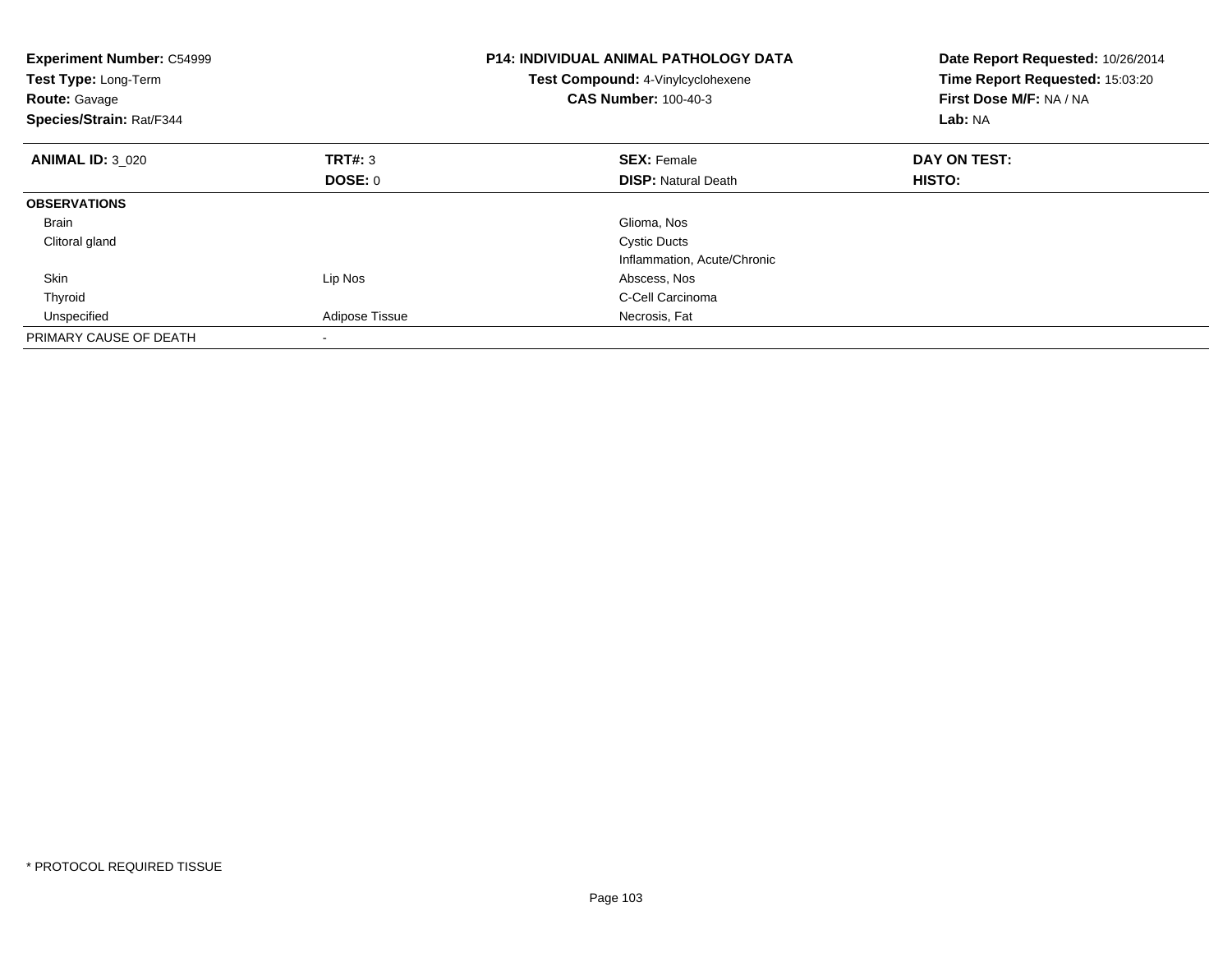| <b>Experiment Number: C54999</b><br>Test Type: Long-Term<br><b>Route: Gavage</b><br>Species/Strain: Rat/F344 |                     | <b>P14: INDIVIDUAL ANIMAL PATHOLOGY DATA</b><br>Test Compound: 4-Vinylcyclohexene<br><b>CAS Number: 100-40-3</b> | Date Report Requested: 10/26/2014<br>Time Report Requested: 15:03:20<br>First Dose M/F: NA / NA<br>Lab: NA |
|--------------------------------------------------------------------------------------------------------------|---------------------|------------------------------------------------------------------------------------------------------------------|------------------------------------------------------------------------------------------------------------|
| <b>ANIMAL ID: 3 021</b>                                                                                      | TRT#: 3             | <b>SEX: Female</b>                                                                                               | DAY ON TEST:                                                                                               |
|                                                                                                              | DOSE: 0             | <b>DISP:</b> Natural Death                                                                                       | HISTO:                                                                                                     |
| <b>OBSERVATIONS</b>                                                                                          |                     |                                                                                                                  |                                                                                                            |
| Heart                                                                                                        | Myocardium Nos      | Degeneration, Nos                                                                                                |                                                                                                            |
| Kidney                                                                                                       | Tubule              | Pigmentation, Nos                                                                                                |                                                                                                            |
| Liver                                                                                                        | <b>Bile Duct</b>    | Hyperplasia, Nos                                                                                                 |                                                                                                            |
| Unspecified                                                                                                  | Multiple Organs Nos | Leukemia, Mononuclear Cell                                                                                       |                                                                                                            |
| Uterus                                                                                                       |                     | <b>Endometrial Stromal Polyp</b>                                                                                 |                                                                                                            |
| PRIMARY CAUSE OF DEATH                                                                                       |                     |                                                                                                                  |                                                                                                            |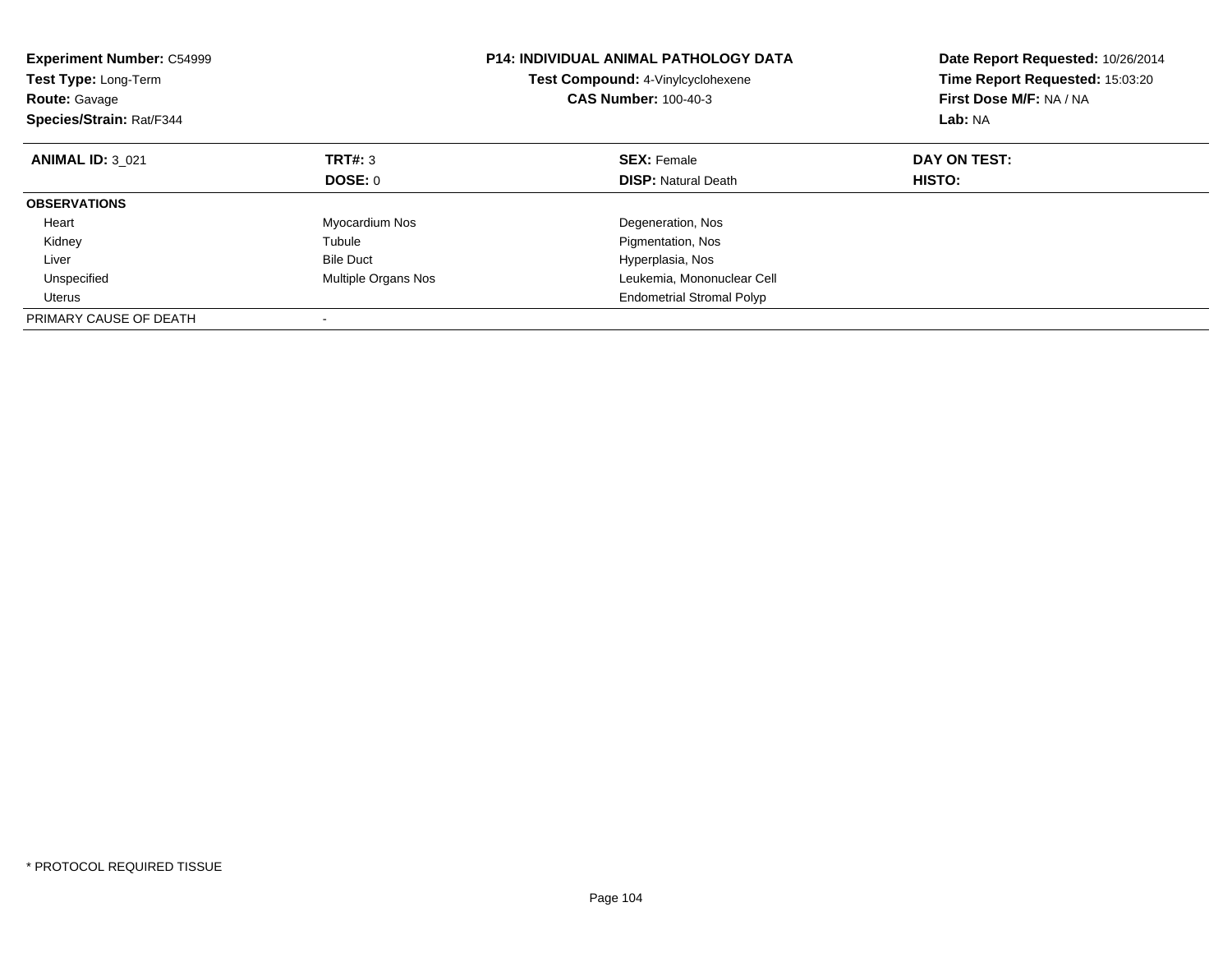**Test Type:** Long-Term

**Route:** Gavage

**Species/Strain:** Rat/F344

### **P14: INDIVIDUAL ANIMAL PATHOLOGY DATA**

**Test Compound:** 4-Vinylcyclohexene**CAS Number:** 100-40-3

| <b>ANIMAL ID: 3_022</b> | TRT#: 3                   | <b>SEX: Female</b>                  | DAY ON TEST: |  |
|-------------------------|---------------------------|-------------------------------------|--------------|--|
|                         | DOSE: 0                   | <b>DISP: Terminal Sacrifice</b>     | HISTO:       |  |
| <b>OBSERVATIONS</b>     |                           |                                     |              |  |
| Heart                   | Myocardium Nos            | Degeneration, Nos                   |              |  |
| Kidney                  |                           | Lymphocytic Inflammatory Infiltrate |              |  |
|                         | Tubule                    | Pigmentation, Nos                   |              |  |
| Liver                   |                           | Cytoplasmic Vacuolization           |              |  |
|                         |                           | Inflammation, Granulomatous Focal   |              |  |
| Pancreas                | Islets                    | Islet-Cell Adenoma                  |              |  |
| Pituitary gland         | <b>Anterior Pituitary</b> | Adenoma, Nos                        |              |  |
|                         | <b>Anterior Pituitary</b> | Cyst, Nos                           |              |  |
| Thyroid                 |                           | Hyperplasia, C Cell                 |              |  |
| Unspecified             | Neck                      | Granuloma, Foreign Body             |              |  |
| Uterus                  |                           | Hemosiderosis                       |              |  |
| PRIMARY CAUSE OF DEATH  | $\overline{\phantom{a}}$  |                                     |              |  |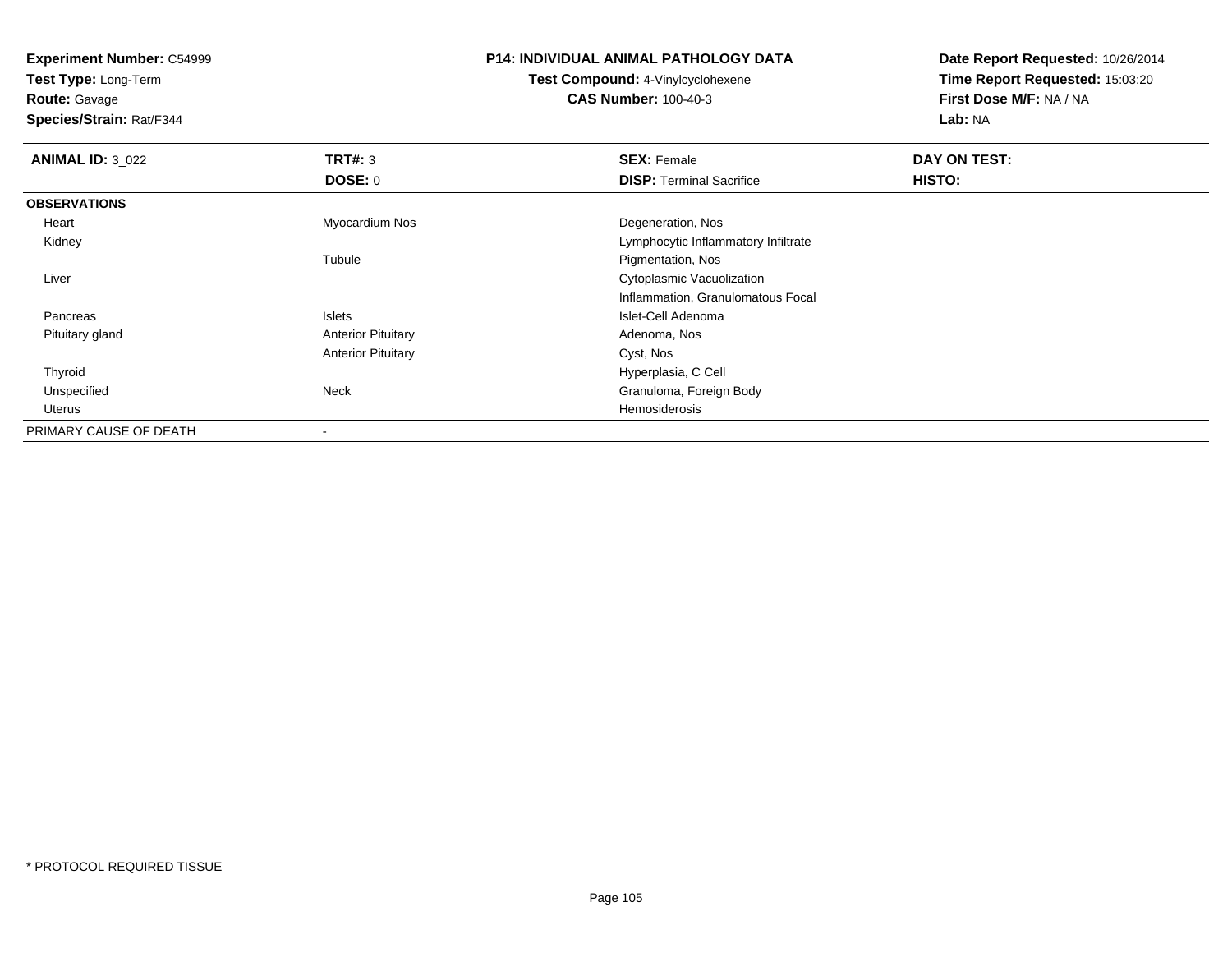| <b>Experiment Number: C54999</b><br>Test Type: Long-Term<br><b>Route: Gavage</b><br>Species/Strain: Rat/F344 |                           | <b>P14: INDIVIDUAL ANIMAL PATHOLOGY DATA</b><br><b>Test Compound: 4-Vinylcyclohexene</b><br><b>CAS Number: 100-40-3</b> | Date Report Requested: 10/26/2014<br>Time Report Requested: 15:03:20<br>First Dose M/F: NA / NA<br>Lab: NA |
|--------------------------------------------------------------------------------------------------------------|---------------------------|-------------------------------------------------------------------------------------------------------------------------|------------------------------------------------------------------------------------------------------------|
| <b>ANIMAL ID: 3 023</b>                                                                                      | <b>TRT#: 3</b>            | <b>SEX: Female</b>                                                                                                      | DAY ON TEST:                                                                                               |
|                                                                                                              | <b>DOSE: 0</b>            | <b>DISP: Terminal Sacrifice</b>                                                                                         | HISTO:                                                                                                     |
| <b>OBSERVATIONS</b>                                                                                          |                           |                                                                                                                         |                                                                                                            |
| Adrenal gland                                                                                                | Cortex Nos                | Lipoidosis                                                                                                              |                                                                                                            |
| Bone marrow                                                                                                  |                           | Myelosclerosis                                                                                                          |                                                                                                            |
| Heart                                                                                                        | Myocardium Nos            | Degeneration, Nos                                                                                                       |                                                                                                            |
| Kidney                                                                                                       | Tubule                    | Pigmentation, Nos                                                                                                       |                                                                                                            |
| Liver                                                                                                        | <b>Bile Duct</b>          | Hyperplasia, Nos                                                                                                        |                                                                                                            |
| Pituitary gland                                                                                              | <b>Anterior Pituitary</b> | Angiectasis                                                                                                             |                                                                                                            |
|                                                                                                              | <b>Anterior Pituitary</b> | Hyperplasia, Focal                                                                                                      |                                                                                                            |
| Unspecified                                                                                                  | Multiple Organs Nos       | Leukemia, Mononuclear Cell                                                                                              |                                                                                                            |
| Uterus                                                                                                       |                           | <b>Endometrial Stromal Polyp</b>                                                                                        |                                                                                                            |
| PRIMARY CAUSE OF DEATH                                                                                       |                           |                                                                                                                         |                                                                                                            |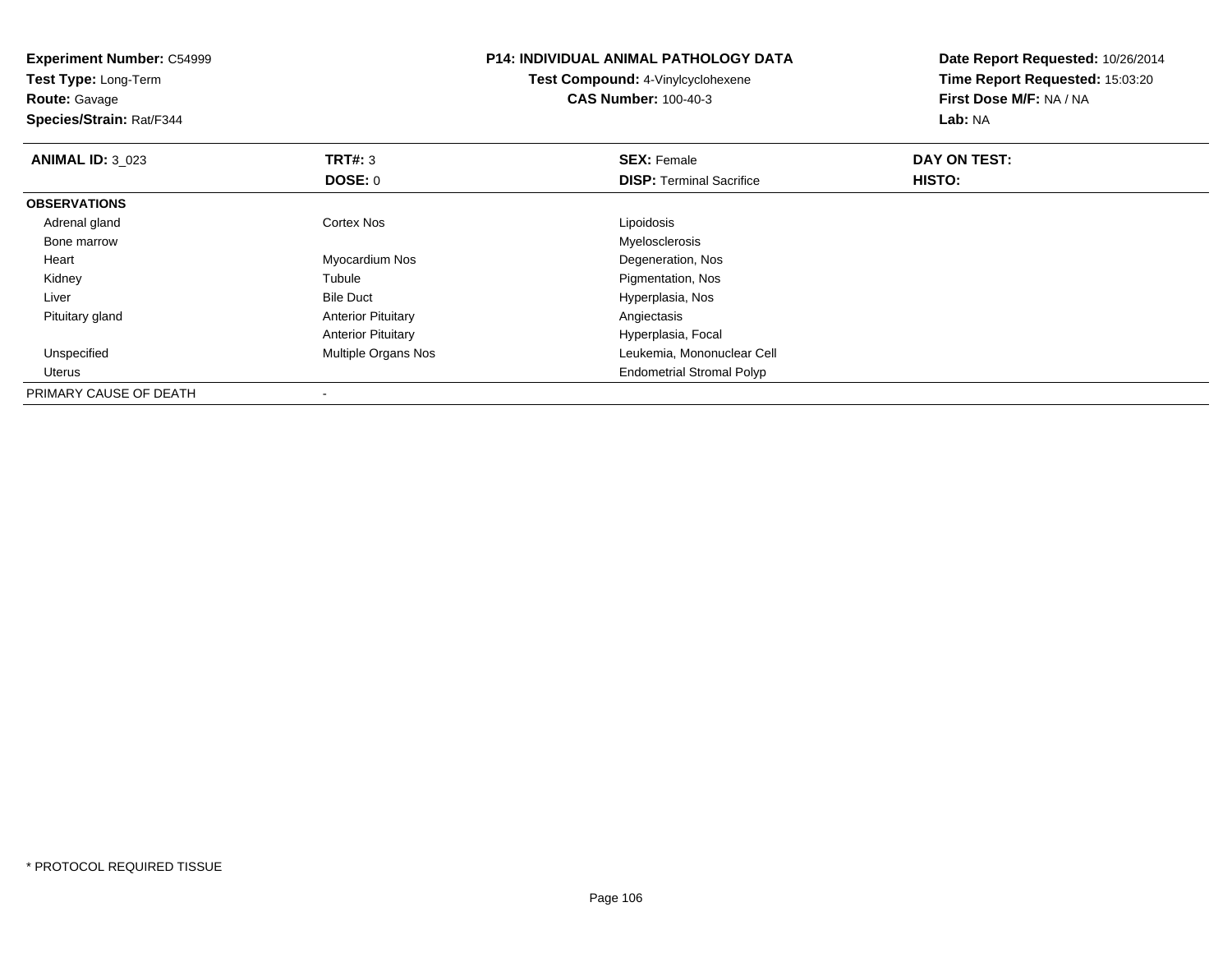**Test Type:** Long-Term

**Route:** Gavage

**Species/Strain:** Rat/F344

# **P14: INDIVIDUAL ANIMAL PATHOLOGY DATA**

**Test Compound:** 4-Vinylcyclohexene**CAS Number:** 100-40-3

| <b>ANIMAL ID: 3 024</b> | TRT#: 3                   | <b>SEX: Female</b>                | DAY ON TEST: |  |
|-------------------------|---------------------------|-----------------------------------|--------------|--|
|                         | DOSE: 0                   | <b>DISP: Terminal Sacrifice</b>   | HISTO:       |  |
| <b>OBSERVATIONS</b>     |                           |                                   |              |  |
| Adrenal gland           | Cortex Nos                | Hyperplasia, Focal                |              |  |
|                         | Cortex Nos                | Lipoidosis                        |              |  |
| Kidney                  | Tubule                    | Pigmentation, Nos                 |              |  |
| Liver                   |                           | Cytoplasmic Change, Basophilic    |              |  |
|                         |                           | Cytoplasmic Vacuolization         |              |  |
|                         | <b>Bile Duct</b>          | Hyperplasia, Nos                  |              |  |
|                         |                           | Inflammation, Granulomatous Focal |              |  |
| Lung                    |                           | Inflammation, Granulomatous Focal |              |  |
| Mammary gland           |                           | Fibroadenoma                      |              |  |
|                         |                           | Inflammation, Granulomatous       |              |  |
| Pituitary gland         | <b>Anterior Pituitary</b> | Adenoma, Nos                      |              |  |
| Thyroid                 |                           | Hyperplasia, C Cell               |              |  |
| PRIMARY CAUSE OF DEATH  |                           |                                   |              |  |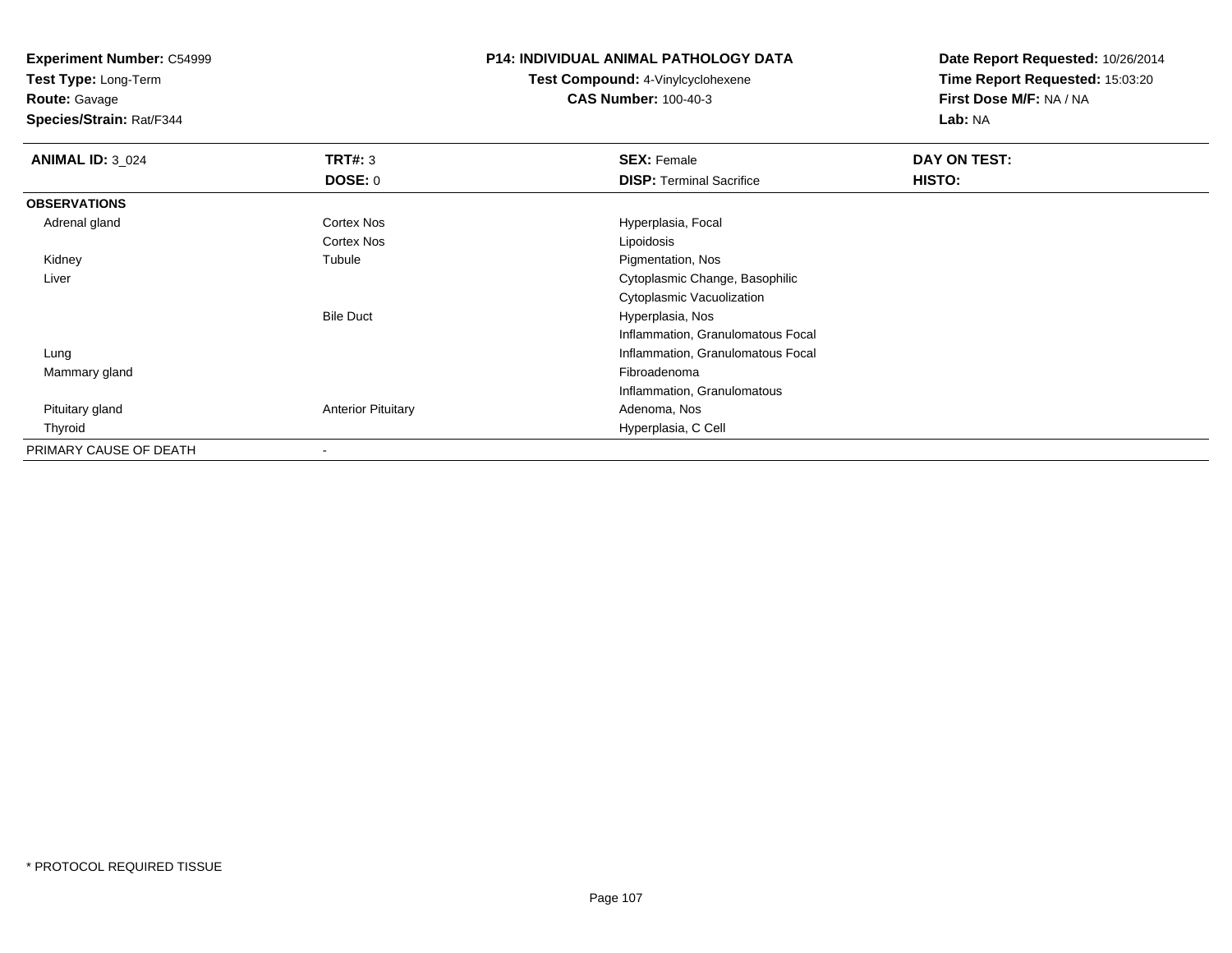| <b>Experiment Number: C54999</b><br>Test Type: Long-Term<br><b>Route: Gavage</b><br>Species/Strain: Rat/F344 |                           | <b>P14: INDIVIDUAL ANIMAL PATHOLOGY DATA</b><br><b>Test Compound: 4-Vinylcyclohexene</b><br><b>CAS Number: 100-40-3</b> | Date Report Requested: 10/26/2014<br>Time Report Requested: 15:03:20<br>First Dose M/F: NA / NA<br>Lab: NA |
|--------------------------------------------------------------------------------------------------------------|---------------------------|-------------------------------------------------------------------------------------------------------------------------|------------------------------------------------------------------------------------------------------------|
| <b>ANIMAL ID: 3_025</b>                                                                                      | TRT#: 3                   | <b>SEX: Female</b>                                                                                                      | DAY ON TEST:                                                                                               |
|                                                                                                              | <b>DOSE: 0</b>            | <b>DISP: Terminal Sacrifice</b>                                                                                         | HISTO:                                                                                                     |
| <b>OBSERVATIONS</b>                                                                                          |                           |                                                                                                                         |                                                                                                            |
| Intestine Large                                                                                              | Colon                     | Parasitism                                                                                                              |                                                                                                            |
| Liver                                                                                                        |                           | Cytoplasmic Change, Basophilic                                                                                          |                                                                                                            |
|                                                                                                              |                           | Cytoplasmic Vacuolization                                                                                               |                                                                                                            |
|                                                                                                              |                           | Hernia, Nos                                                                                                             |                                                                                                            |
|                                                                                                              | <b>Bile Duct</b>          | Hyperplasia, Nos                                                                                                        |                                                                                                            |
|                                                                                                              |                           | Inflammation, Granulomatous Focal                                                                                       |                                                                                                            |
| Mammary gland                                                                                                |                           | Fibroadenoma                                                                                                            |                                                                                                            |
| Nasal cavity                                                                                                 |                           | Inflammation, Suppurative                                                                                               |                                                                                                            |
| Pituitary gland                                                                                              | <b>Anterior Pituitary</b> | Cyst, Nos                                                                                                               |                                                                                                            |
| Thyroid                                                                                                      |                           | Hyperplasia, C Cell                                                                                                     |                                                                                                            |
| PRIMARY CAUSE OF DEATH                                                                                       |                           |                                                                                                                         |                                                                                                            |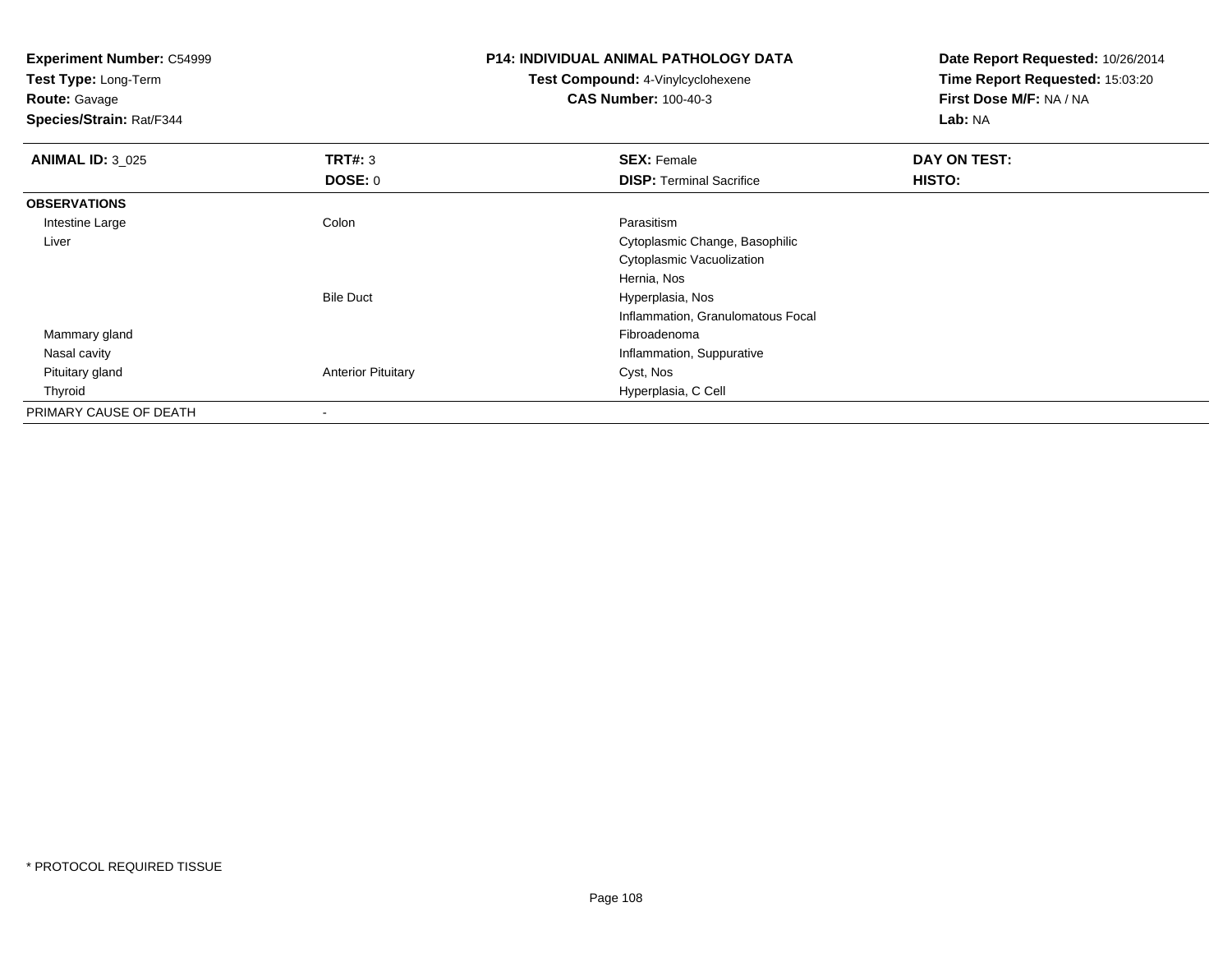**Test Type:** Long-Term

# **Route:** Gavage

**Species/Strain:** Rat/F344

# **P14: INDIVIDUAL ANIMAL PATHOLOGY DATA**

# **Test Compound:** 4-Vinylcyclohexene**CAS Number:** 100-40-3

| <b>ANIMAL ID: 3 026</b> | TRT#: 3                   | <b>SEX: Female</b>                | DAY ON TEST: |  |
|-------------------------|---------------------------|-----------------------------------|--------------|--|
|                         | <b>DOSE: 0</b>            | <b>DISP: Terminal Sacrifice</b>   | HISTO:       |  |
| <b>OBSERVATIONS</b>     |                           |                                   |              |  |
| Clitoral gland          |                           | Dilatation, Ducts                 |              |  |
| Intestine Large         | Colon                     | Parasitism                        |              |  |
| Kidney                  | Tubule                    | Pigmentation, Nos                 |              |  |
| Liver                   |                           | Cytoplasmic Change, Basophilic    |              |  |
|                         | <b>Bile Duct</b>          | Hyperplasia, Nos                  |              |  |
|                         |                           | Leukemia, Mononuclear Cell        |              |  |
| Lung                    |                           | Inflammation, Granulomatous Focal |              |  |
| Ovary                   |                           | Cyst, Nos                         |              |  |
| Pancreas                | Islets                    | Islet-Cell Adenoma                |              |  |
| Pituitary gland         | <b>Anterior Pituitary</b> | Cyst, Nos                         |              |  |
|                         | <b>Anterior Pituitary</b> | Hyperplasia, Focal                |              |  |
| Thyroid                 |                           | Hyperplasia, C Cell               |              |  |
| PRIMARY CAUSE OF DEATH  |                           |                                   |              |  |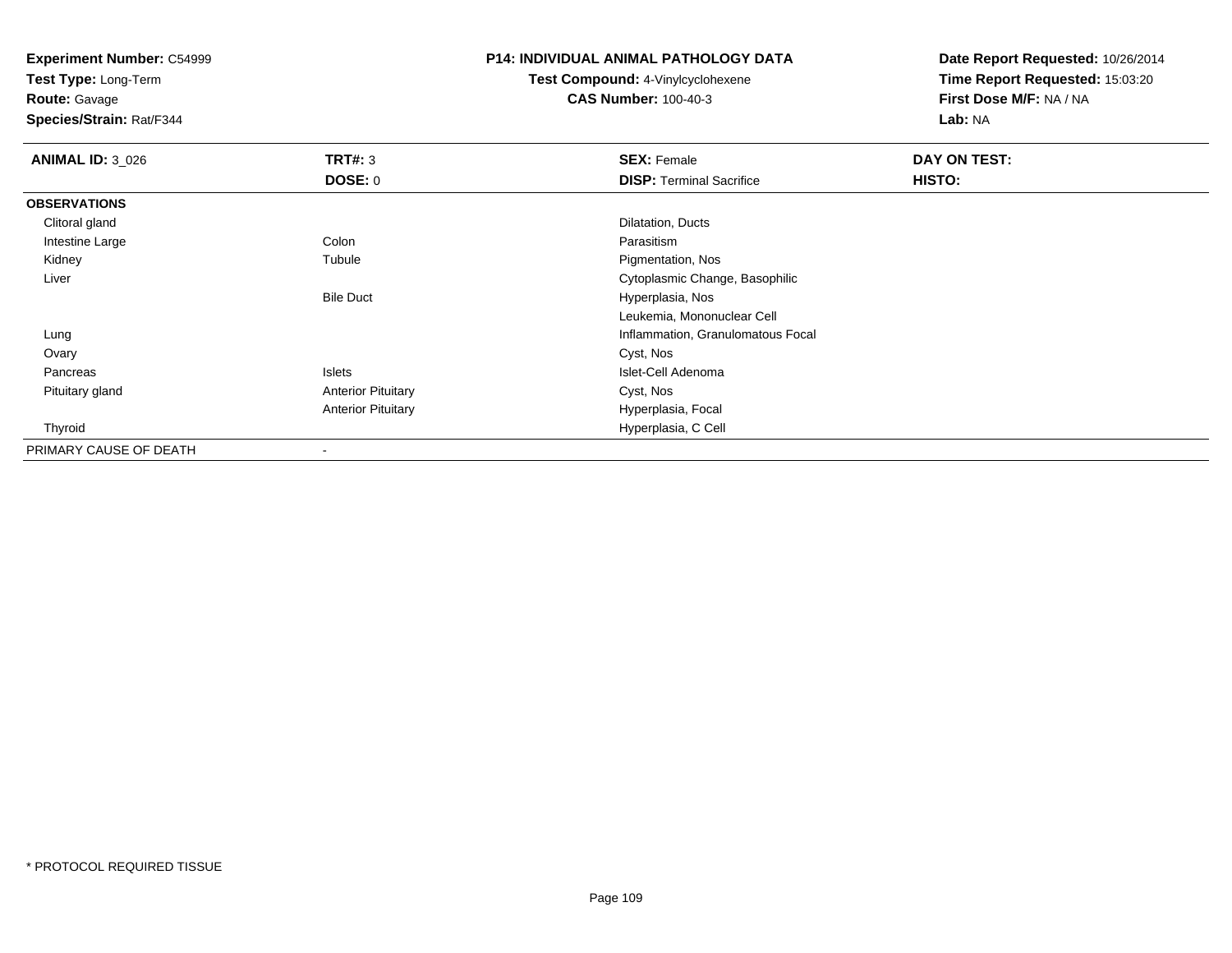| <b>Experiment Number: C54999</b><br>Test Type: Long-Term<br><b>Route: Gavage</b><br>Species/Strain: Rat/F344 |                           | <b>P14: INDIVIDUAL ANIMAL PATHOLOGY DATA</b><br>Test Compound: 4-Vinylcyclohexene<br><b>CAS Number: 100-40-3</b> | Date Report Requested: 10/26/2014<br>Time Report Requested: 15:03:20<br>First Dose M/F: NA / NA<br>Lab: NA |
|--------------------------------------------------------------------------------------------------------------|---------------------------|------------------------------------------------------------------------------------------------------------------|------------------------------------------------------------------------------------------------------------|
| <b>ANIMAL ID: 3_027</b>                                                                                      | TRT#: 3                   | <b>SEX: Female</b>                                                                                               | DAY ON TEST:                                                                                               |
|                                                                                                              | DOSE: 0                   | <b>DISP: Terminal Sacrifice</b>                                                                                  | HISTO:                                                                                                     |
| <b>OBSERVATIONS</b>                                                                                          |                           |                                                                                                                  |                                                                                                            |
| Adrenal gland                                                                                                | <b>Cortex Nos</b>         | Hyperplasia, Focal                                                                                               |                                                                                                            |
|                                                                                                              |                           | Pheochromocytoma                                                                                                 |                                                                                                            |
| Kidney                                                                                                       | Tubule                    | Pigmentation, Nos                                                                                                |                                                                                                            |
| Liver                                                                                                        |                           | Cytoplasmic Change, Basophilic                                                                                   |                                                                                                            |
|                                                                                                              | <b>Bile Duct</b>          | Hyperplasia, Nos                                                                                                 |                                                                                                            |
|                                                                                                              |                           | Inflammation, Granulomatous Focal                                                                                |                                                                                                            |
| Pituitary gland                                                                                              | <b>Anterior Pituitary</b> | Cyst, Nos                                                                                                        |                                                                                                            |
| Thyroid                                                                                                      |                           | Hyperplasia, C Cell                                                                                              |                                                                                                            |
| Uterus                                                                                                       |                           | Leiomyosarcoma                                                                                                   |                                                                                                            |
| PRIMARY CAUSE OF DEATH                                                                                       |                           |                                                                                                                  |                                                                                                            |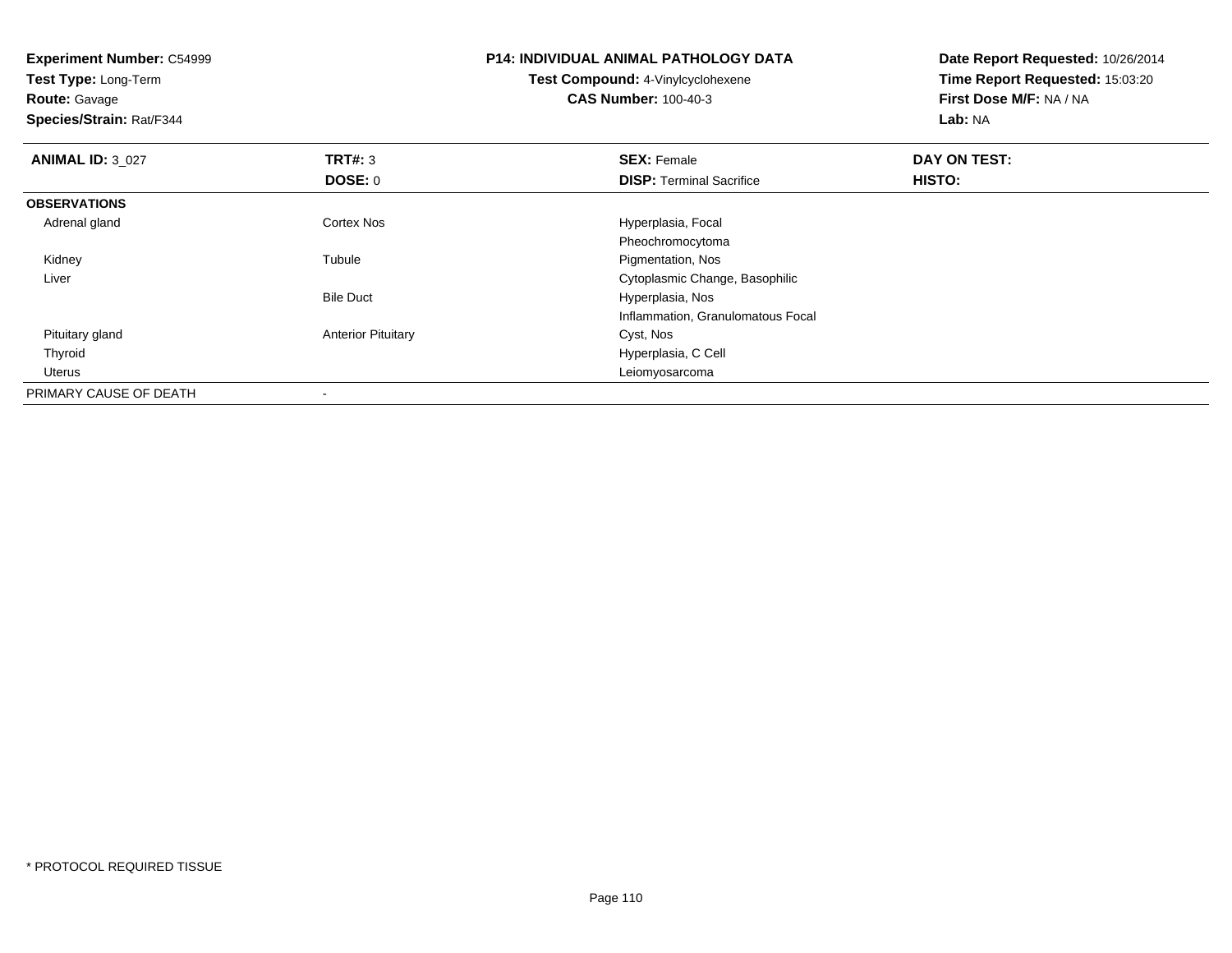| <b>Experiment Number: C54999</b><br>Test Type: Long-Term<br><b>Route: Gavage</b><br>Species/Strain: Rat/F344 |                           | <b>P14: INDIVIDUAL ANIMAL PATHOLOGY DATA</b><br>Test Compound: 4-Vinylcyclohexene<br><b>CAS Number: 100-40-3</b> | Date Report Requested: 10/26/2014<br>Time Report Requested: 15:03:20<br>First Dose M/F: NA / NA<br>Lab: NA |
|--------------------------------------------------------------------------------------------------------------|---------------------------|------------------------------------------------------------------------------------------------------------------|------------------------------------------------------------------------------------------------------------|
| <b>ANIMAL ID: 3 028</b>                                                                                      | <b>TRT#: 3</b>            | <b>SEX: Female</b>                                                                                               | DAY ON TEST:                                                                                               |
|                                                                                                              | <b>DOSE: 0</b>            | <b>DISP:</b> Terminal Sacrifice                                                                                  | HISTO:                                                                                                     |
| <b>OBSERVATIONS</b>                                                                                          |                           |                                                                                                                  |                                                                                                            |
| Intestine Large                                                                                              | Mucosa, Rectum            | Mineralization                                                                                                   |                                                                                                            |
| Kidney                                                                                                       |                           | Nephrosis, Hydro                                                                                                 |                                                                                                            |
|                                                                                                              | Tubule                    | Pigmentation, Nos                                                                                                |                                                                                                            |
| Liver                                                                                                        |                           | Cytoplasmic Change, Basophilic                                                                                   |                                                                                                            |
|                                                                                                              | <b>Bile Duct</b>          | Hyperplasia, Nos                                                                                                 |                                                                                                            |
| Pancreas                                                                                                     |                           | Atrophy, Nos                                                                                                     |                                                                                                            |
| Pituitary gland                                                                                              | <b>Anterior Pituitary</b> | Adenoma, Nos                                                                                                     |                                                                                                            |
| PRIMARY CAUSE OF DEATH                                                                                       |                           |                                                                                                                  |                                                                                                            |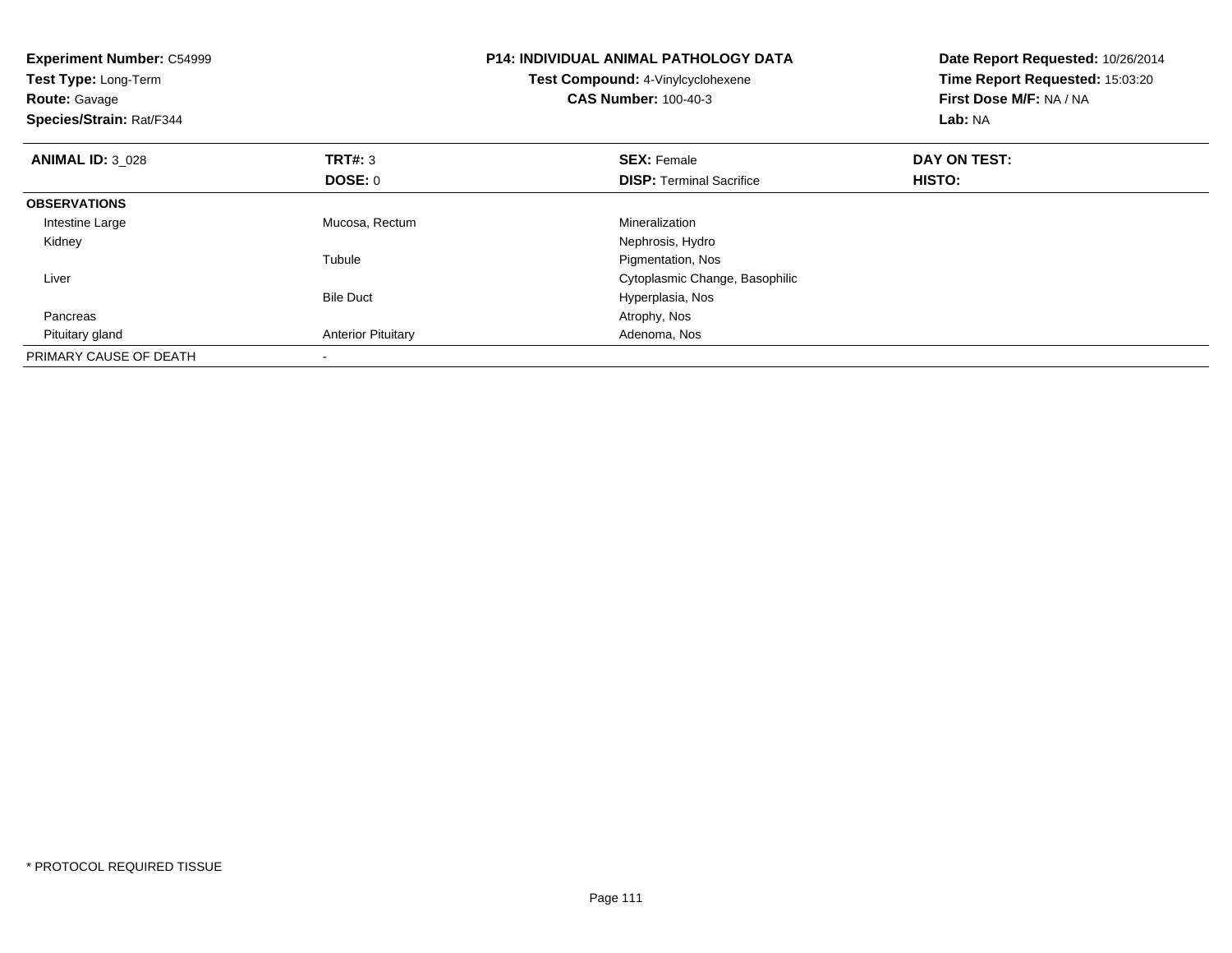| <b>Experiment Number: C54999</b><br>Test Type: Long-Term<br><b>Route: Gavage</b><br>Species/Strain: Rat/F344 |                  | <b>P14: INDIVIDUAL ANIMAL PATHOLOGY DATA</b><br>Test Compound: 4-Vinylcyclohexene<br><b>CAS Number: 100-40-3</b> | Date Report Requested: 10/26/2014<br>Time Report Requested: 15:03:20<br>First Dose M/F: NA / NA<br>Lab: NA |
|--------------------------------------------------------------------------------------------------------------|------------------|------------------------------------------------------------------------------------------------------------------|------------------------------------------------------------------------------------------------------------|
| <b>ANIMAL ID: 3 029</b>                                                                                      | <b>TRT#: 3</b>   | <b>SEX: Female</b>                                                                                               | DAY ON TEST:                                                                                               |
|                                                                                                              | DOSE: 0          | <b>DISP:</b> Moribund Sacrifice                                                                                  | HISTO:                                                                                                     |
| <b>OBSERVATIONS</b>                                                                                          |                  |                                                                                                                  |                                                                                                            |
| Adrenal gland                                                                                                | Cortex Nos       | Hypertrophy, Focal                                                                                               |                                                                                                            |
| Kidney                                                                                                       |                  | Nephrosis, Hydro                                                                                                 |                                                                                                            |
| Liver                                                                                                        | <b>Bile Duct</b> | Hyperplasia, Nos                                                                                                 |                                                                                                            |
| Lung                                                                                                         |                  | Inflammation, Granulomatous Focal                                                                                |                                                                                                            |
| Pancreas                                                                                                     |                  | Atrophy, Nos                                                                                                     |                                                                                                            |
| Unspecified                                                                                                  |                  | Fibroma                                                                                                          |                                                                                                            |
| PRIMARY CAUSE OF DEATH                                                                                       |                  |                                                                                                                  |                                                                                                            |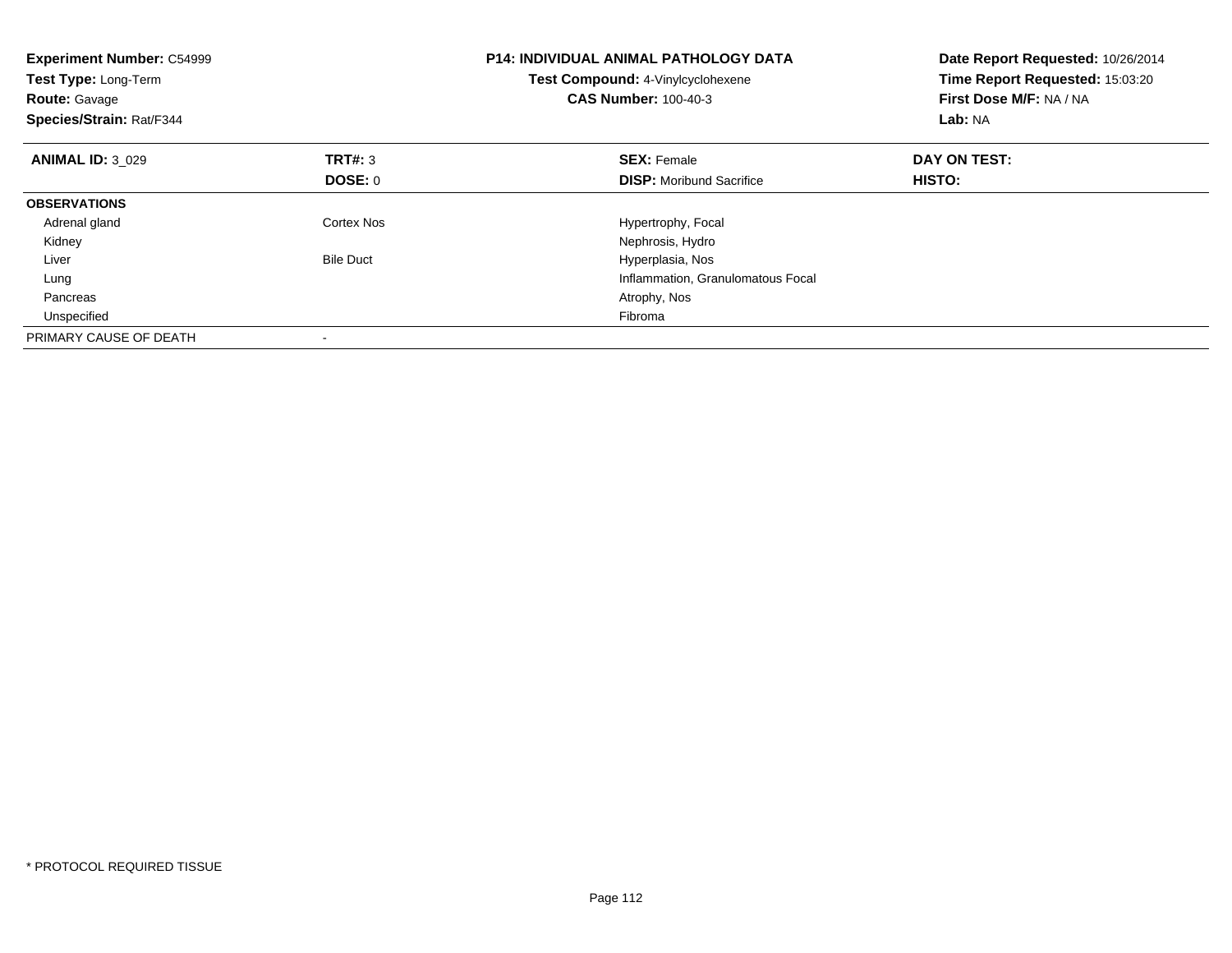**Test Type:** Long-Term

**Route:** Gavage

**Species/Strain:** Rat/F344

# **P14: INDIVIDUAL ANIMAL PATHOLOGY DATA**

**Test Compound:** 4-Vinylcyclohexene**CAS Number:** 100-40-3

| <b>ANIMAL ID: 3 030</b> | TRT#: 3                   | <b>SEX: Female</b>                | DAY ON TEST: |  |
|-------------------------|---------------------------|-----------------------------------|--------------|--|
|                         | <b>DOSE: 0</b>            | <b>DISP:</b> Terminal Sacrifice   | HISTO:       |  |
| <b>OBSERVATIONS</b>     |                           |                                   |              |  |
| Adrenal gland           | <b>Cortex Nos</b>         | Hyperplasia, Focal                |              |  |
| Bone marrow             |                           | Myelosclerosis                    |              |  |
| Kidney                  | Tubule                    | Pigmentation, Nos                 |              |  |
| Liver                   |                           | Cytoplasmic Change, Basophilic    |              |  |
|                         | <b>Bile Duct</b>          | Hyperplasia, Nos                  |              |  |
|                         |                           | Inflammation, Granulomatous Focal |              |  |
| Pituitary gland         | <b>Anterior Pituitary</b> | Angiectasis                       |              |  |
|                         | <b>Anterior Pituitary</b> | Cyst, Nos                         |              |  |
|                         | <b>Anterior Pituitary</b> | Hyperplasia, Focal                |              |  |
| Skin                    | Lip Nos                   | Abscess, Nos                      |              |  |
| Thyroid                 |                           | Hyperplasia, C Cell               |              |  |
| PRIMARY CAUSE OF DEATH  |                           |                                   |              |  |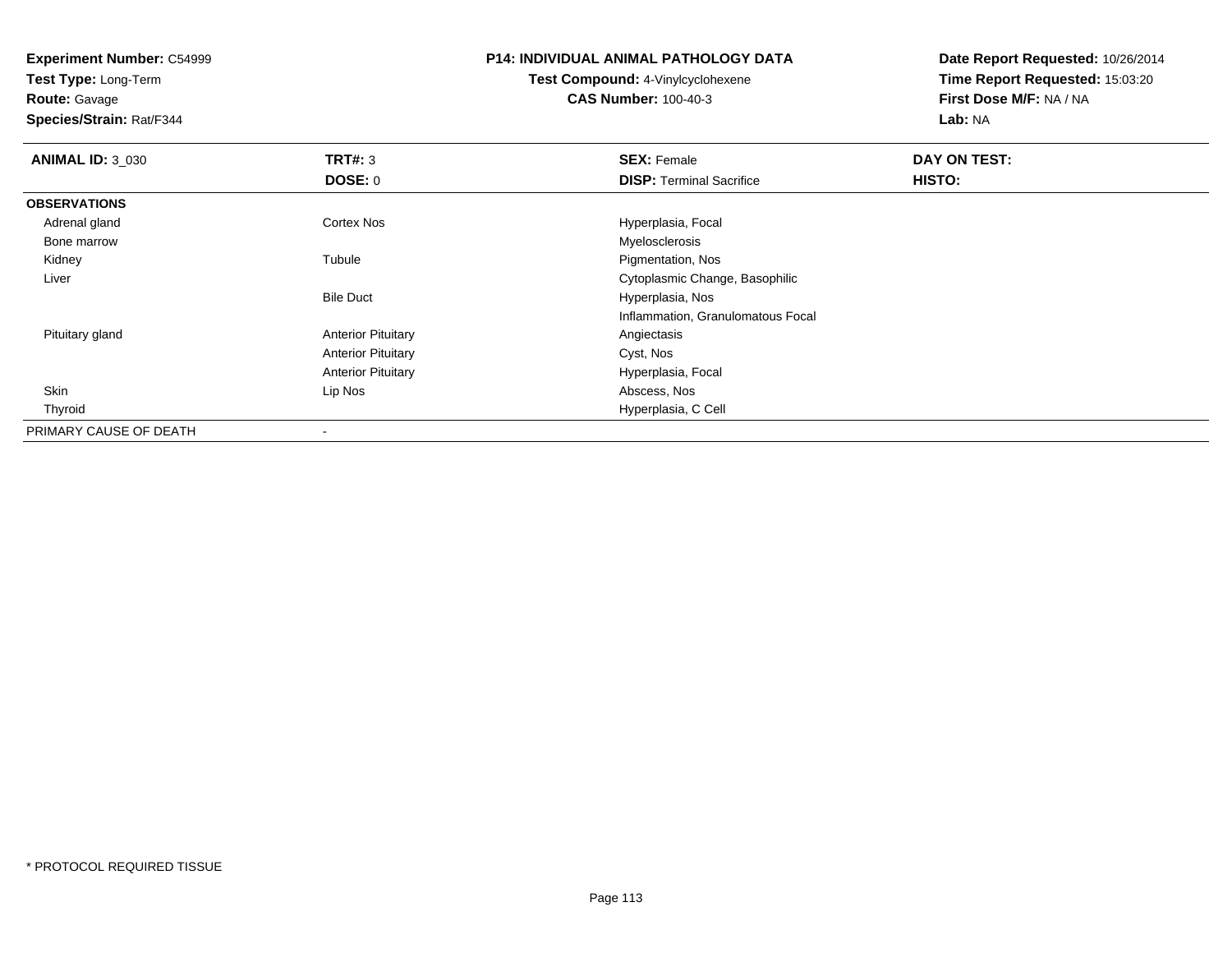**Test Type:** Long-Term

**Route:** Gavage

**Species/Strain:** Rat/F344

# **P14: INDIVIDUAL ANIMAL PATHOLOGY DATA**

**Test Compound:** 4-Vinylcyclohexene**CAS Number:** 100-40-3

| <b>ANIMAL ID: 3_031</b> | <b>TRT#: 3</b>            | <b>SEX: Female</b>                | DAY ON TEST: |
|-------------------------|---------------------------|-----------------------------------|--------------|
|                         | <b>DOSE: 0</b>            | <b>DISP: Terminal Sacrifice</b>   | HISTO:       |
| <b>OBSERVATIONS</b>     |                           |                                   |              |
| Adrenal gland           |                           | Pheochromocytoma                  |              |
| Intestine Large         | Mucosa, Rectum            | Mineralization                    |              |
| Kidney                  | Tubule                    | Pigmentation, Nos                 |              |
| Liver                   |                           | Cytoplasmic Change, Basophilic    |              |
|                         |                           | Cytoplasmic Vacuolization         |              |
|                         |                           | Inflammation, Granulomatous Focal |              |
| Lung                    |                           | Hyperplasia, Alveolar Epithelium  |              |
| Pituitary gland         | <b>Anterior Pituitary</b> | Angiectasis                       |              |
|                         | <b>Anterior Pituitary</b> | Hyperplasia, Focal                |              |
| Skin                    | Lip Nos                   | Abscess, Nos                      |              |
| Thyroid                 |                           | C-Cell Adenoma                    |              |
| PRIMARY CAUSE OF DEATH  | ۰                         |                                   |              |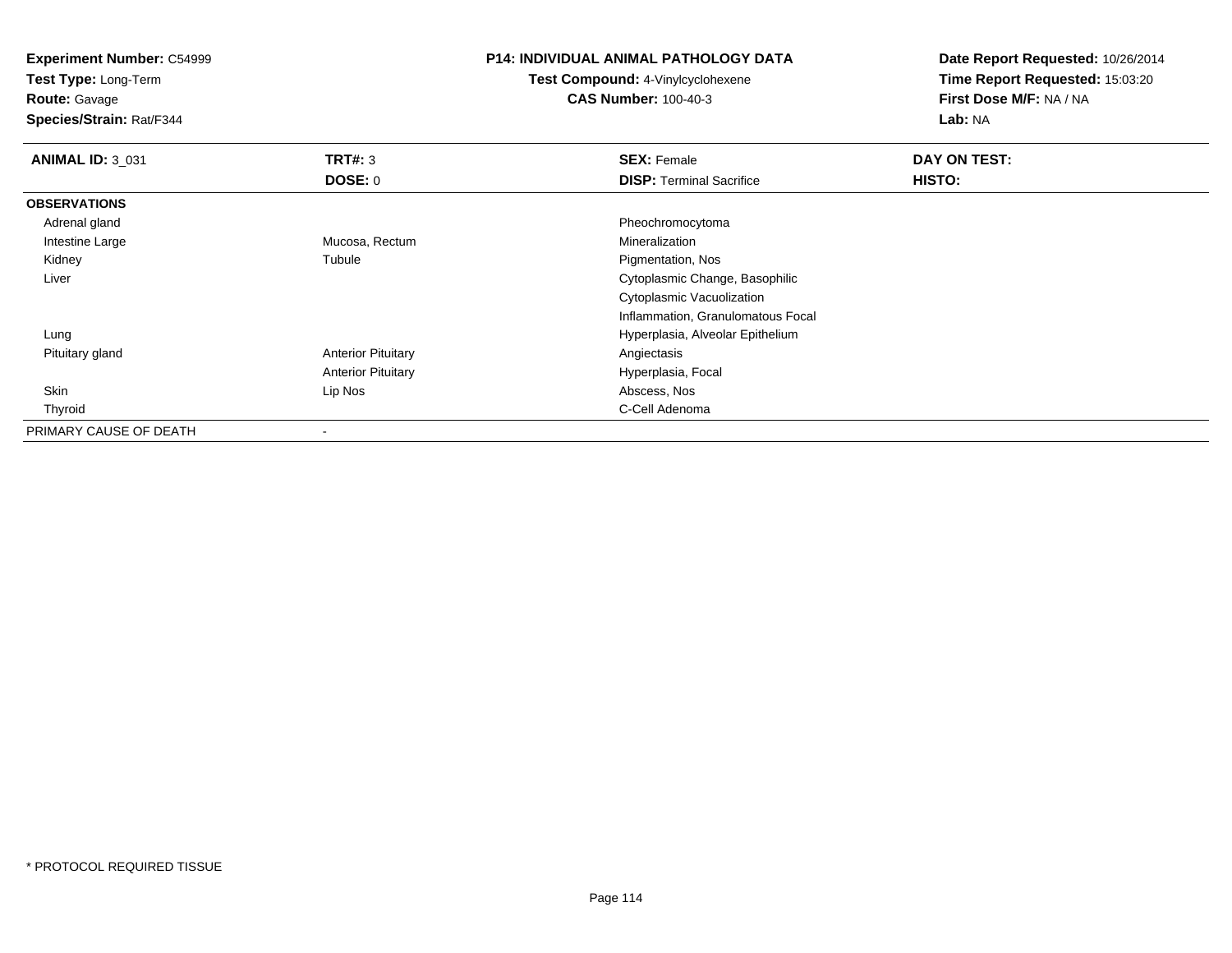**Test Type:** Long-Term

**Route:** Gavage

**Species/Strain:** Rat/F344

## **P14: INDIVIDUAL ANIMAL PATHOLOGY DATA**

**Test Compound:** 4-Vinylcyclohexene**CAS Number:** 100-40-3

| <b>ANIMAL ID: 3_032</b> | TRT#: 3                   | <b>SEX: Female</b>                  | DAY ON TEST: |  |
|-------------------------|---------------------------|-------------------------------------|--------------|--|
|                         | DOSE: 0                   | <b>DISP: Terminal Sacrifice</b>     | HISTO:       |  |
| <b>OBSERVATIONS</b>     |                           |                                     |              |  |
| Clitoral gland          |                           | Adenoma, Nos                        |              |  |
| Intestine Large         | Mucosa, Rectum            | Mineralization                      |              |  |
| Kidney                  |                           | Nephropathy                         |              |  |
|                         | Tubule                    | Pigmentation, Nos                   |              |  |
| Liver                   |                           | Cytoplasmic Change, Basophilic      |              |  |
|                         | <b>Bile Duct</b>          | Hyperplasia, Nos                    |              |  |
|                         |                           | Lymphocytic Inflammatory Infiltrate |              |  |
| Lung                    |                           | Inflammation, Granulomatous Focal   |              |  |
| Pituitary gland         | <b>Anterior Pituitary</b> | Cyst, Nos                           |              |  |
|                         | <b>Anterior Pituitary</b> | Hyperplasia, Focal                  |              |  |
| Thyroid                 |                           | Hyperplasia, C Cell                 |              |  |
| <b>Uterus</b>           | Cervix Uteri              | Cyst, Epidermal Inclusion           |              |  |
|                         | Endometrium               | Hyperplasia, Cystic                 |              |  |
| PRIMARY CAUSE OF DEATH  | $\blacksquare$            |                                     |              |  |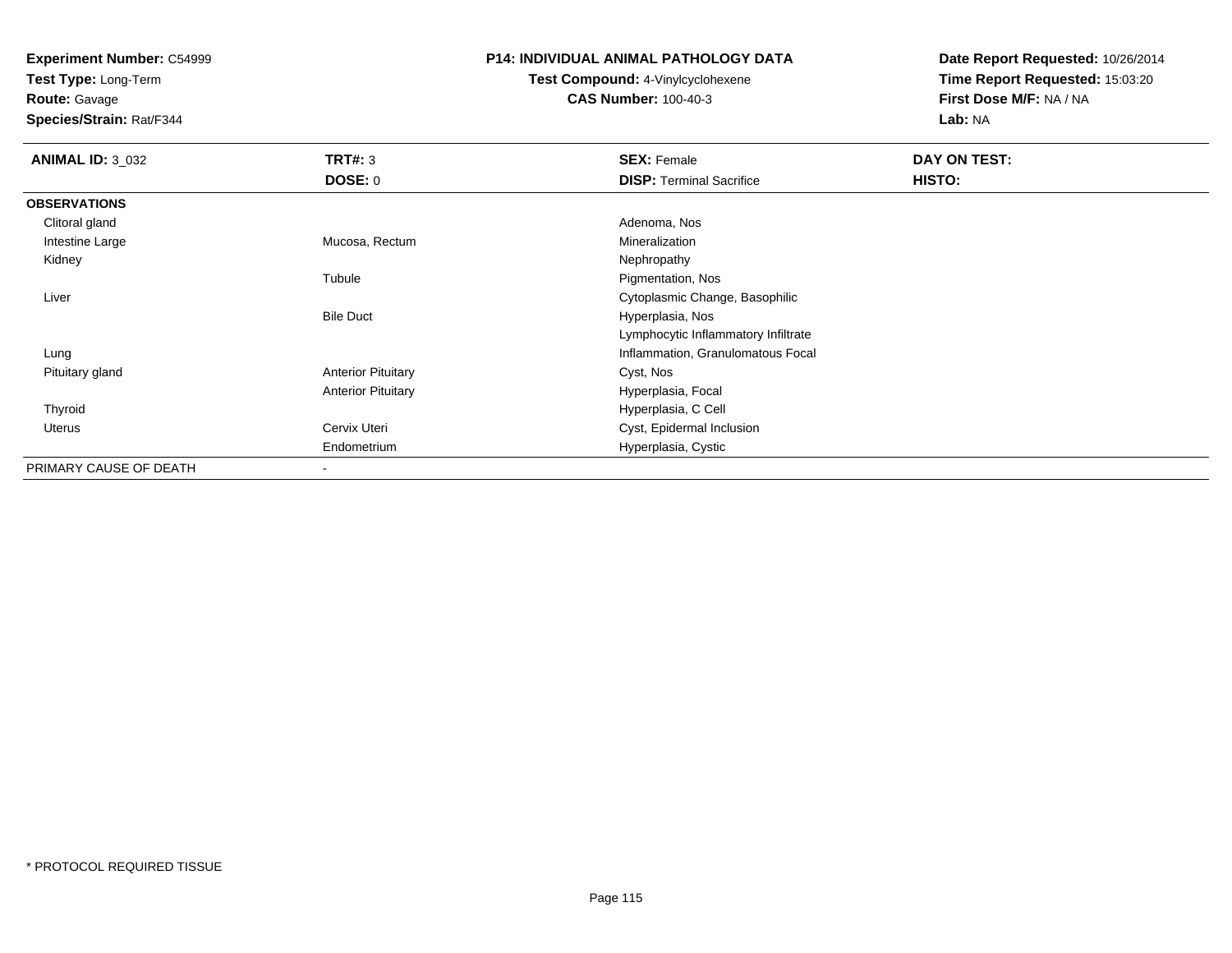| <b>Experiment Number: C54999</b><br>Test Type: Long-Term<br><b>Route: Gavage</b><br>Species/Strain: Rat/F344 |                           | <b>P14: INDIVIDUAL ANIMAL PATHOLOGY DATA</b><br><b>Test Compound: 4-Vinylcyclohexene</b><br><b>CAS Number: 100-40-3</b> | Date Report Requested: 10/26/2014<br>Time Report Requested: 15:03:20<br>First Dose M/F: NA / NA<br><b>Lab: NA</b> |
|--------------------------------------------------------------------------------------------------------------|---------------------------|-------------------------------------------------------------------------------------------------------------------------|-------------------------------------------------------------------------------------------------------------------|
| <b>ANIMAL ID: 3 033</b>                                                                                      | TRT#: 3                   | <b>SEX: Female</b>                                                                                                      | DAY ON TEST:                                                                                                      |
|                                                                                                              | DOSE: 0                   | <b>DISP: Terminal Sacrifice</b>                                                                                         | <b>HISTO:</b>                                                                                                     |
| <b>OBSERVATIONS</b>                                                                                          |                           |                                                                                                                         |                                                                                                                   |
| Heart                                                                                                        | Myocardium Nos            | Degeneration, Nos                                                                                                       |                                                                                                                   |
| Kidney                                                                                                       | Tubule                    | Pigmentation, Nos                                                                                                       |                                                                                                                   |
| Liver                                                                                                        |                           | Cytoplasmic Change, Basophilic                                                                                          |                                                                                                                   |
|                                                                                                              |                           | Cytoplasmic Vacuolization                                                                                               |                                                                                                                   |
|                                                                                                              | <b>Bile Duct</b>          | Hyperplasia, Nos                                                                                                        |                                                                                                                   |
|                                                                                                              |                           | Inflammation, Granulomatous Focal                                                                                       |                                                                                                                   |
| Pituitary gland                                                                                              | <b>Anterior Pituitary</b> | Adenoma, Nos                                                                                                            |                                                                                                                   |
| Skin                                                                                                         | Lip Nos                   | Inflammation, Chronic Focal                                                                                             |                                                                                                                   |
| PRIMARY CAUSE OF DEATH                                                                                       | $\overline{\phantom{a}}$  |                                                                                                                         |                                                                                                                   |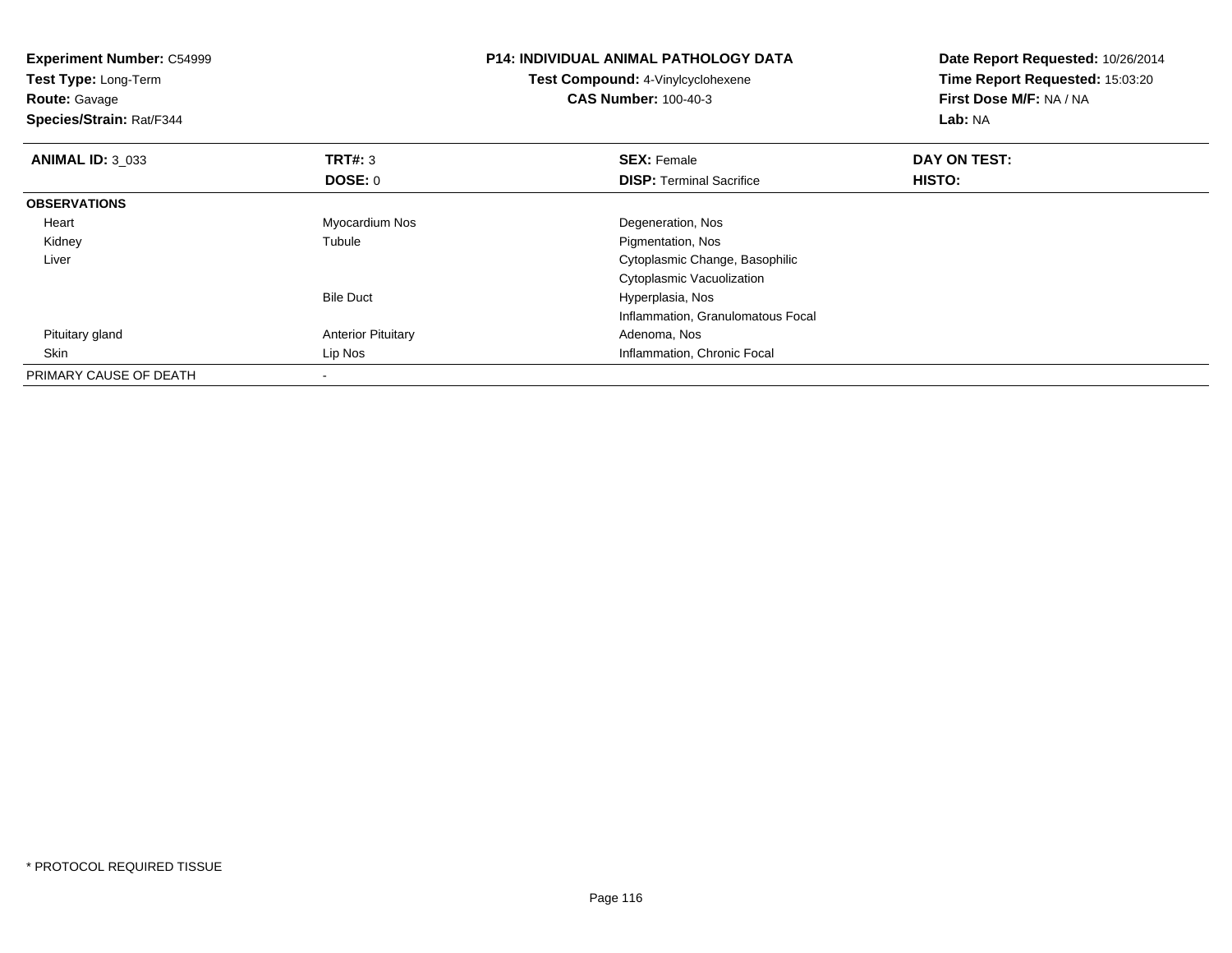| <b>Experiment Number: C54999</b><br><b>Test Type: Long-Term</b><br><b>Route: Gavage</b><br>Species/Strain: Rat/F344 |                           | <b>P14: INDIVIDUAL ANIMAL PATHOLOGY DATA</b><br><b>Test Compound: 4-Vinylcyclohexene</b><br><b>CAS Number: 100-40-3</b> | Date Report Requested: 10/26/2014<br>Time Report Requested: 15:03:20<br>First Dose M/F: NA / NA<br>Lab: NA |
|---------------------------------------------------------------------------------------------------------------------|---------------------------|-------------------------------------------------------------------------------------------------------------------------|------------------------------------------------------------------------------------------------------------|
| <b>ANIMAL ID: 3 034</b>                                                                                             | <b>TRT#: 3</b>            | <b>SEX: Female</b>                                                                                                      | DAY ON TEST:                                                                                               |
|                                                                                                                     | DOSE: 0                   | <b>DISP:</b> Terminal Sacrifice                                                                                         | <b>HISTO:</b>                                                                                              |
| <b>OBSERVATIONS</b>                                                                                                 |                           |                                                                                                                         |                                                                                                            |
| Adrenal gland                                                                                                       | Medulla                   | Hyperplasia, Focal                                                                                                      |                                                                                                            |
| Intestine Large                                                                                                     | Mucosa, Rectum            | Mineralization                                                                                                          |                                                                                                            |
| Kidney                                                                                                              |                           | Nephropathy                                                                                                             |                                                                                                            |
|                                                                                                                     | Tubule                    | Pigmentation, Nos                                                                                                       |                                                                                                            |
| Liver                                                                                                               |                           | Cytoplasmic Change, Basophilic                                                                                          |                                                                                                            |
| Mammary gland                                                                                                       |                           | Inflammation, Granulomatous                                                                                             |                                                                                                            |
| Pituitary gland                                                                                                     | <b>Anterior Pituitary</b> | Angiectasis                                                                                                             |                                                                                                            |
| Unspecified                                                                                                         | Multiple Organs Nos       | Leukemia, Mononuclear Cell                                                                                              |                                                                                                            |
| PRIMARY CAUSE OF DEATH                                                                                              |                           |                                                                                                                         |                                                                                                            |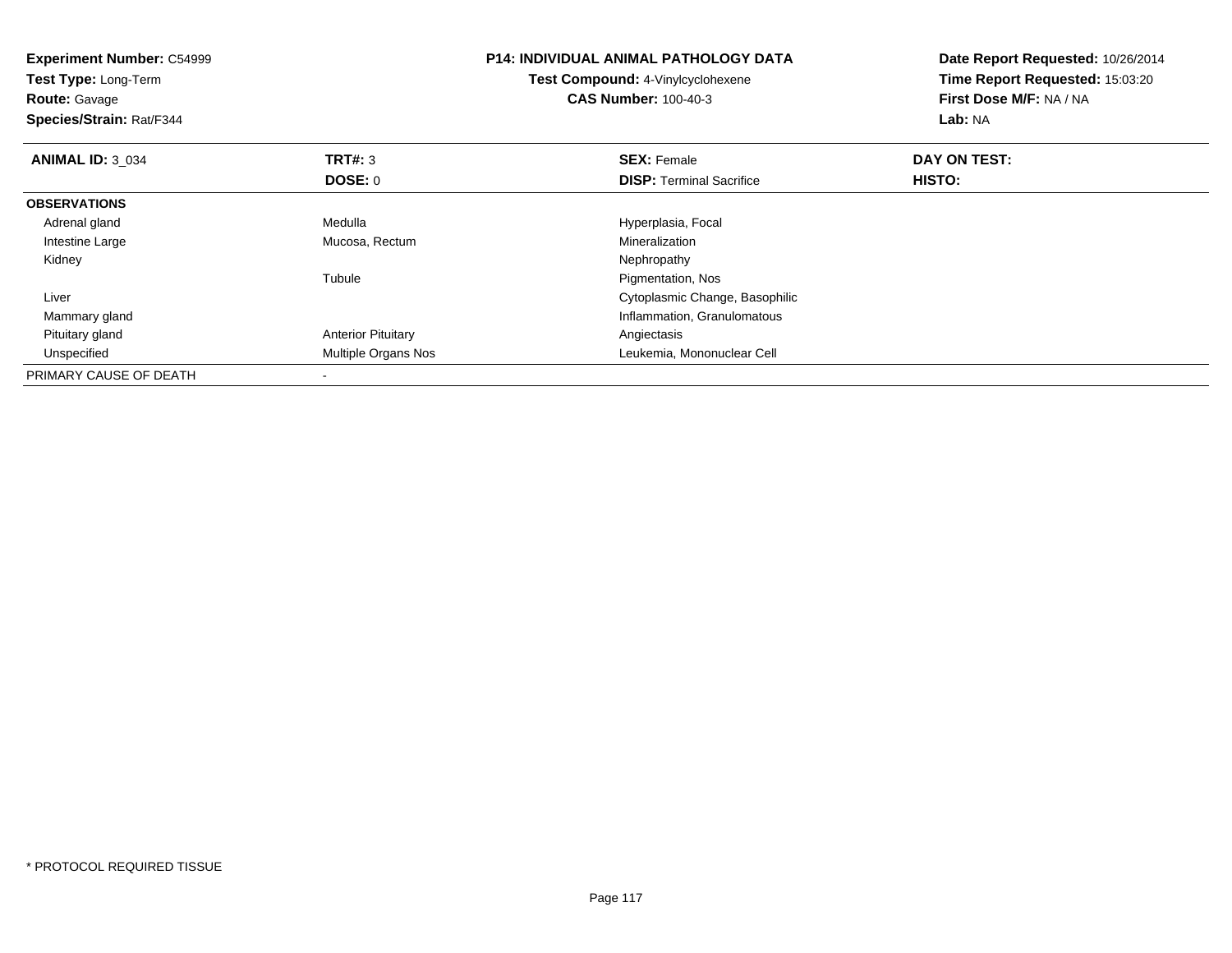| <b>Experiment Number: C54999</b><br>Test Type: Long-Term<br><b>Route: Gavage</b><br>Species/Strain: Rat/F344 |                           | <b>P14: INDIVIDUAL ANIMAL PATHOLOGY DATA</b><br>Test Compound: 4-Vinylcyclohexene<br><b>CAS Number: 100-40-3</b> | Date Report Requested: 10/26/2014<br>Time Report Requested: 15:03:20<br>First Dose M/F: NA / NA<br>Lab: NA |
|--------------------------------------------------------------------------------------------------------------|---------------------------|------------------------------------------------------------------------------------------------------------------|------------------------------------------------------------------------------------------------------------|
| <b>ANIMAL ID: 3 035</b>                                                                                      | <b>TRT#: 3</b>            | <b>SEX: Female</b>                                                                                               | DAY ON TEST:                                                                                               |
|                                                                                                              | DOSE: 0                   | <b>DISP:</b> Terminal Sacrifice                                                                                  | HISTO:                                                                                                     |
| <b>OBSERVATIONS</b>                                                                                          |                           |                                                                                                                  |                                                                                                            |
| Kidney                                                                                                       | Tubule                    | Pigmentation, Nos                                                                                                |                                                                                                            |
| Liver                                                                                                        |                           | Cytoplasmic Change, Basophilic                                                                                   |                                                                                                            |
|                                                                                                              |                           | Inflammation, Suppurative                                                                                        |                                                                                                            |
| Lung                                                                                                         |                           | Inflammation, Granulomatous Focal                                                                                |                                                                                                            |
| Pituitary gland                                                                                              | <b>Anterior Pituitary</b> | Cyst, Nos                                                                                                        |                                                                                                            |
| PRIMARY CAUSE OF DEATH                                                                                       |                           |                                                                                                                  |                                                                                                            |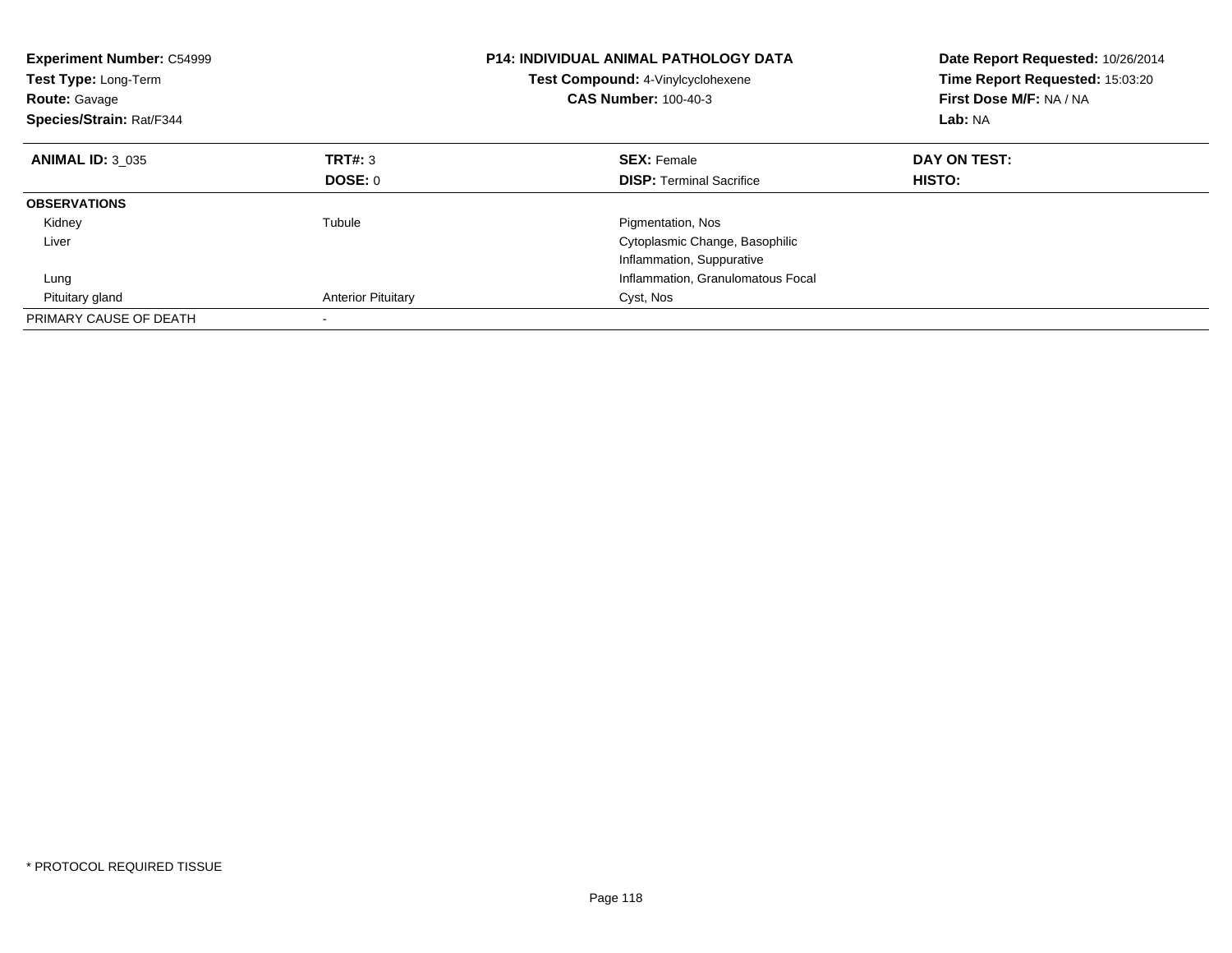**Test Type:** Long-Term

**Route:** Gavage

**Species/Strain:** Rat/F344

# **P14: INDIVIDUAL ANIMAL PATHOLOGY DATA**

**Test Compound:** 4-Vinylcyclohexene**CAS Number:** 100-40-3

| <b>ANIMAL ID: 3 036</b> | TRT#: 3                   | <b>SEX: Female</b>              | DAY ON TEST: |  |
|-------------------------|---------------------------|---------------------------------|--------------|--|
|                         | <b>DOSE: 0</b>            | <b>DISP:</b> Moribund Sacrifice | HISTO:       |  |
| <b>OBSERVATIONS</b>     |                           |                                 |              |  |
| Bone marrow             |                           | Myelopoiesis                    |              |  |
| Heart                   | Pericardium Nos           | Foreign Body, Vegetable         |              |  |
|                         | Pericardium Nos           | Inflammation, Granulomatous     |              |  |
| Liver                   | Centrilobular             | Degeneration, Nos               |              |  |
| Lung                    |                           | Bronchopneumonia, Nos           |              |  |
|                         | Pleura Nos                | Inflammation, Chronic           |              |  |
| Lymph node              | Mediastinal Lymph Node    | Plasmacytosis                   |              |  |
| Pituitary gland         | <b>Anterior Pituitary</b> | Cyst, Nos                       |              |  |
| Stomach                 | Forestomach               | Inflammation, Acute             |              |  |
| Thyroid                 |                           | Hyperplasia, C Cell             |              |  |
| Unspecified             | <b>Mediastinum Nos</b>    | Abscess, Nos                    |              |  |
|                         | Mediastinum Nos           | Inflammation, Chronic           |              |  |
| PRIMARY CAUSE OF DEATH  |                           |                                 |              |  |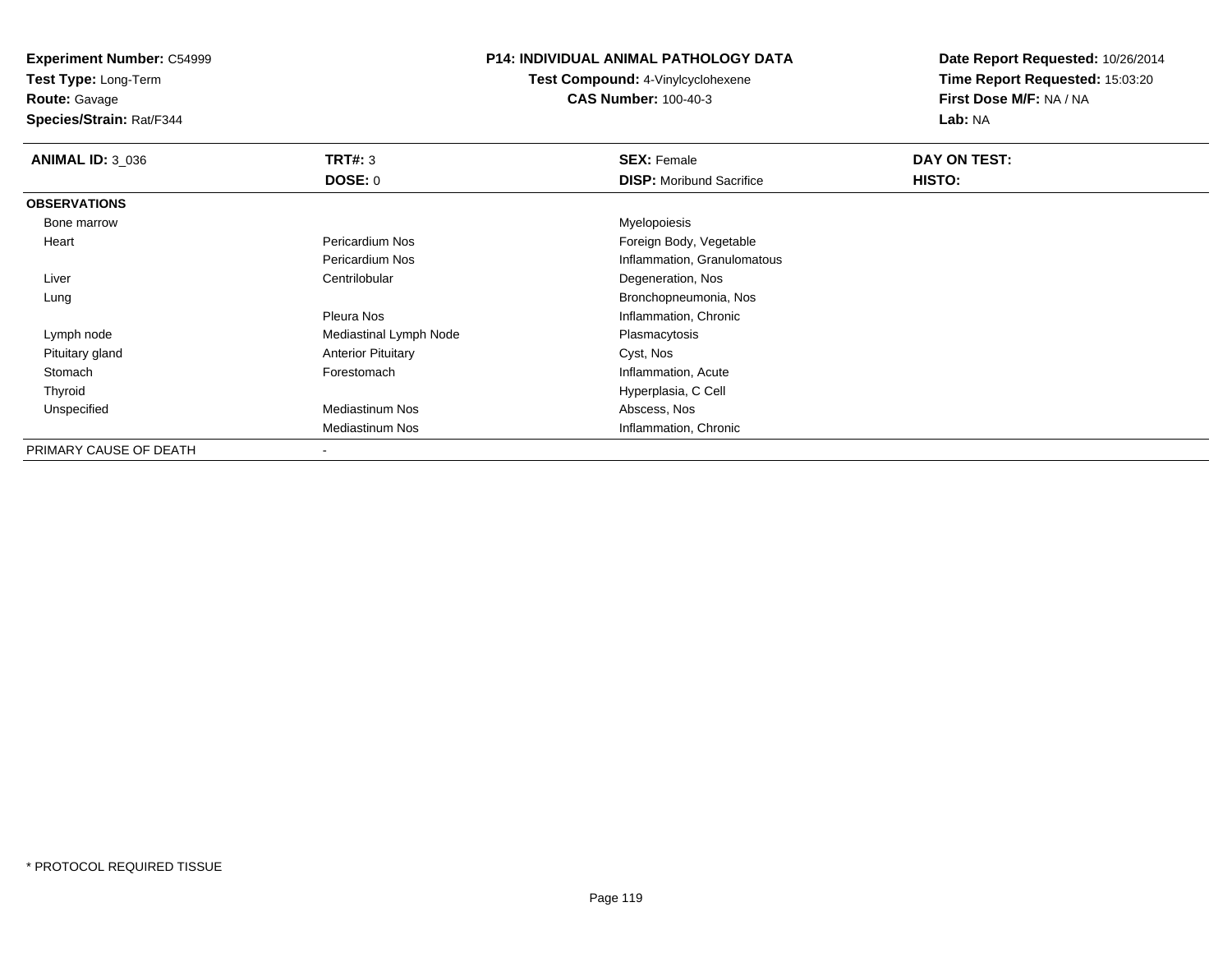| <b>Experiment Number: C54999</b><br>Test Type: Long-Term<br><b>Route: Gavage</b><br>Species/Strain: Rat/F344 |                           | <b>P14: INDIVIDUAL ANIMAL PATHOLOGY DATA</b><br>Test Compound: 4-Vinylcyclohexene<br><b>CAS Number: 100-40-3</b> | Date Report Requested: 10/26/2014<br>Time Report Requested: 15:03:20<br>First Dose M/F: NA / NA<br>Lab: NA |
|--------------------------------------------------------------------------------------------------------------|---------------------------|------------------------------------------------------------------------------------------------------------------|------------------------------------------------------------------------------------------------------------|
| <b>ANIMAL ID: 3 037</b>                                                                                      | TRT#: 3                   | <b>SEX: Female</b>                                                                                               | DAY ON TEST:                                                                                               |
|                                                                                                              | DOSE: 0                   | <b>DISP:</b> Terminal Sacrifice                                                                                  | <b>HISTO:</b>                                                                                              |
| <b>OBSERVATIONS</b>                                                                                          |                           |                                                                                                                  |                                                                                                            |
| Kidney                                                                                                       | Tubule                    | Pigmentation, Nos                                                                                                |                                                                                                            |
| Liver                                                                                                        |                           | Cytoplasmic Change, Basophilic                                                                                   |                                                                                                            |
| Pituitary gland                                                                                              | <b>Anterior Pituitary</b> | Cyst, Nos                                                                                                        |                                                                                                            |
| Thyroid                                                                                                      |                           | Hyperplasia, C Cell                                                                                              |                                                                                                            |
| Uterus                                                                                                       |                           | <b>Endometrial Stromal Polyp</b>                                                                                 |                                                                                                            |
| PRIMARY CAUSE OF DEATH                                                                                       |                           |                                                                                                                  |                                                                                                            |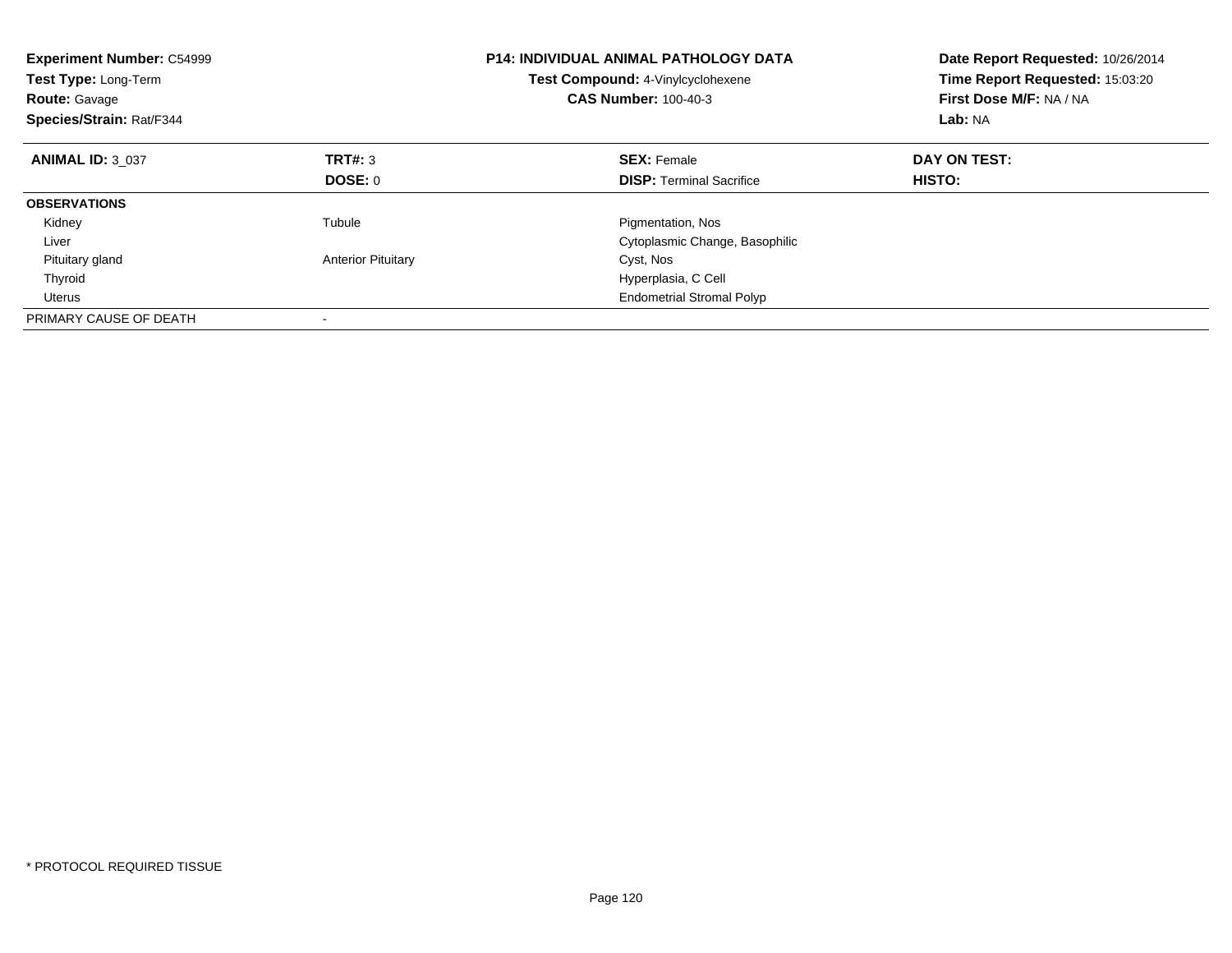| <b>Experiment Number: C54999</b><br>Test Type: Long-Term<br><b>Route: Gavage</b><br>Species/Strain: Rat/F344 |                           | <b>P14: INDIVIDUAL ANIMAL PATHOLOGY DATA</b><br>Test Compound: 4-Vinylcyclohexene<br><b>CAS Number: 100-40-3</b> | Date Report Requested: 10/26/2014<br>Time Report Requested: 15:03:20<br>First Dose M/F: NA / NA<br>Lab: NA |
|--------------------------------------------------------------------------------------------------------------|---------------------------|------------------------------------------------------------------------------------------------------------------|------------------------------------------------------------------------------------------------------------|
| <b>ANIMAL ID: 3 038</b>                                                                                      | <b>TRT#: 3</b>            | <b>SEX: Female</b>                                                                                               | DAY ON TEST:                                                                                               |
|                                                                                                              | DOSE: 0                   | <b>DISP:</b> Terminal Sacrifice                                                                                  | HISTO:                                                                                                     |
| <b>OBSERVATIONS</b>                                                                                          |                           |                                                                                                                  |                                                                                                            |
| Clitoral gland                                                                                               |                           | Dilatation, Ducts                                                                                                |                                                                                                            |
| Kidney                                                                                                       | Tubule                    | Pigmentation, Nos                                                                                                |                                                                                                            |
| Liver                                                                                                        |                           | Cytoplasmic Vacuolization                                                                                        |                                                                                                            |
|                                                                                                              |                           | Hernia, Nos                                                                                                      |                                                                                                            |
|                                                                                                              | <b>Bile Duct</b>          | Hyperplasia, Nos                                                                                                 |                                                                                                            |
| Pituitary gland                                                                                              | <b>Anterior Pituitary</b> | Cyst, Nos                                                                                                        |                                                                                                            |
| Thyroid                                                                                                      |                           | Hyperplasia, C Cell                                                                                              |                                                                                                            |
| PRIMARY CAUSE OF DEATH                                                                                       |                           |                                                                                                                  |                                                                                                            |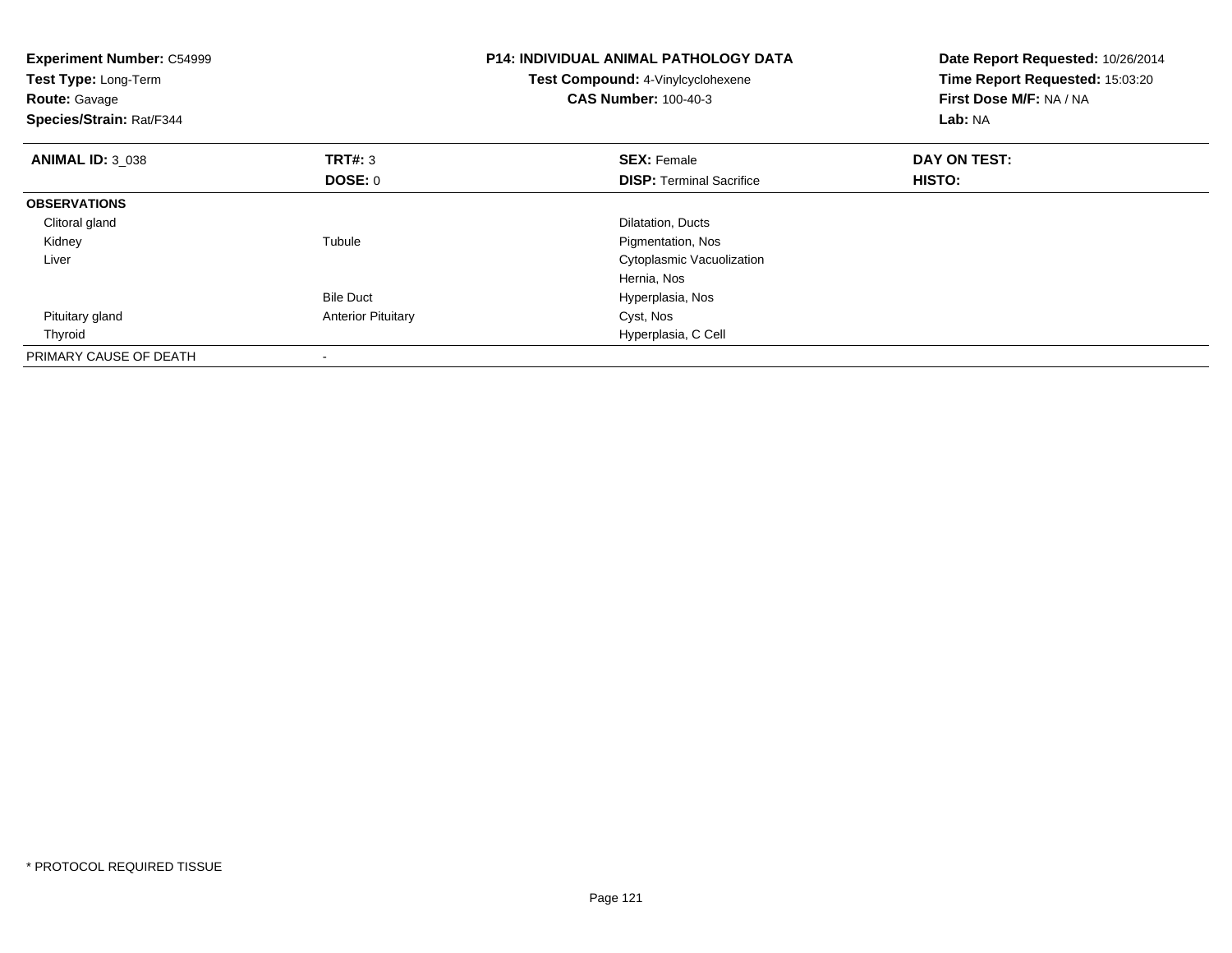| <b>Experiment Number: C54999</b><br><b>Test Type: Long-Term</b><br><b>Route: Gavage</b><br>Species/Strain: Rat/F344 |                           | <b>P14: INDIVIDUAL ANIMAL PATHOLOGY DATA</b><br>Test Compound: 4-Vinylcyclohexene<br><b>CAS Number: 100-40-3</b> | Date Report Requested: 10/26/2014<br>Time Report Requested: 15:03:20<br>First Dose M/F: NA / NA<br>Lab: NA |
|---------------------------------------------------------------------------------------------------------------------|---------------------------|------------------------------------------------------------------------------------------------------------------|------------------------------------------------------------------------------------------------------------|
| <b>ANIMAL ID: 3 039</b>                                                                                             | TRT#: 3<br>DOSE: 0        | <b>SEX: Female</b><br><b>DISP:</b> Moribund Sacrifice                                                            | DAY ON TEST:<br>HISTO:                                                                                     |
| <b>OBSERVATIONS</b>                                                                                                 |                           |                                                                                                                  |                                                                                                            |
| Kidney                                                                                                              | Tubule                    | Pigmentation, Nos                                                                                                |                                                                                                            |
| Pituitary gland                                                                                                     | <b>Anterior Pituitary</b> | Adenoma, Nos                                                                                                     |                                                                                                            |
| Unspecified                                                                                                         | Multiple Organs Nos       | Leukemia, Mononuclear Cell                                                                                       |                                                                                                            |
| PRIMARY CAUSE OF DEATH                                                                                              |                           |                                                                                                                  |                                                                                                            |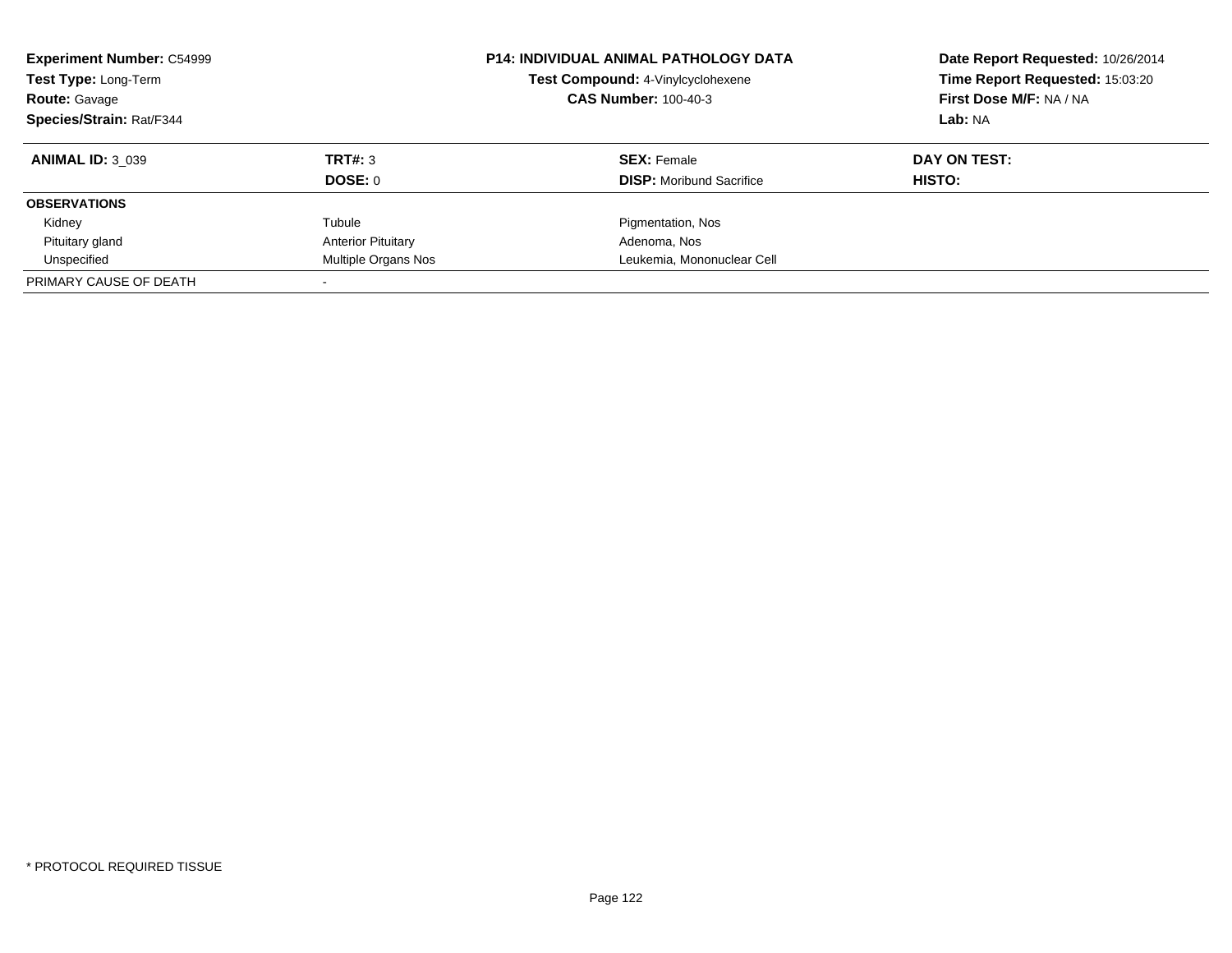| <b>Experiment Number: C54999</b><br>Test Type: Long-Term<br><b>Route: Gavage</b><br>Species/Strain: Rat/F344 |                       | <b>P14: INDIVIDUAL ANIMAL PATHOLOGY DATA</b><br><b>Test Compound: 4-Vinylcyclohexene</b><br><b>CAS Number: 100-40-3</b> | Date Report Requested: 10/26/2014<br>Time Report Requested: 15:03:20<br>First Dose M/F: NA / NA<br>Lab: NA |
|--------------------------------------------------------------------------------------------------------------|-----------------------|-------------------------------------------------------------------------------------------------------------------------|------------------------------------------------------------------------------------------------------------|
| <b>ANIMAL ID: 3 040</b>                                                                                      | TRT#: 3               | <b>SEX: Female</b>                                                                                                      | DAY ON TEST:                                                                                               |
|                                                                                                              | DOSE: 0               | <b>DISP: Natural Death</b>                                                                                              | <b>HISTO:</b>                                                                                              |
| <b>OBSERVATIONS</b>                                                                                          |                       |                                                                                                                         |                                                                                                            |
| Liver                                                                                                        |                       | Hernia, Nos                                                                                                             |                                                                                                            |
|                                                                                                              | Centrilobular         | Necrosis, Nos                                                                                                           |                                                                                                            |
| Lung                                                                                                         |                       | Neoplasm, Nos, Metastatic                                                                                               |                                                                                                            |
| Lymph node                                                                                                   | Mandibular Lymph Node | Neoplasm, Nos, Uncertain Primary Or Metastatic                                                                          |                                                                                                            |
| Mammary gland                                                                                                |                       | Inflammation, Granulomatous                                                                                             |                                                                                                            |
| Spleen                                                                                                       |                       | Hematopoiesis                                                                                                           |                                                                                                            |
| PRIMARY CAUSE OF DEATH                                                                                       |                       |                                                                                                                         |                                                                                                            |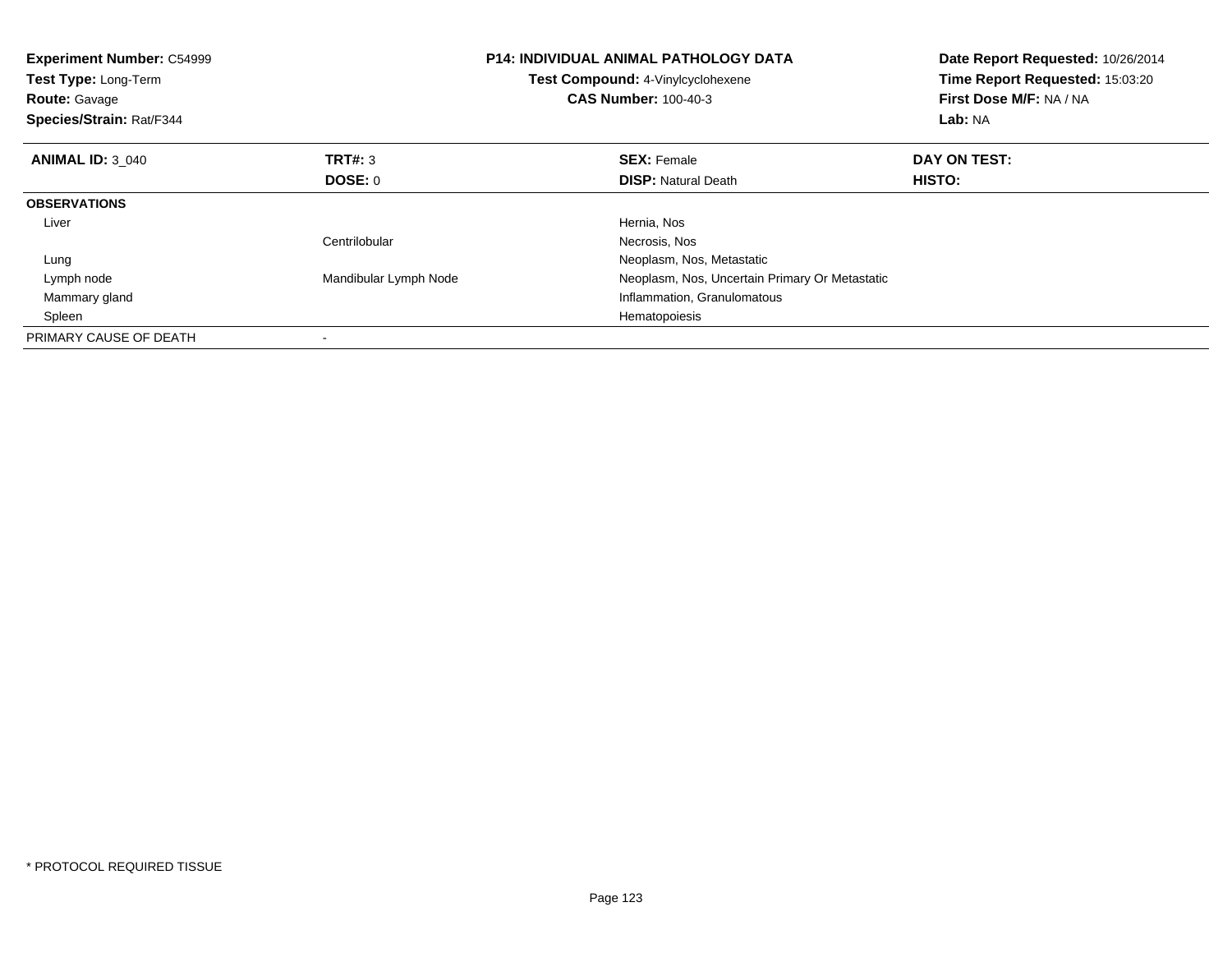**Experiment Number:** C54999**Test Type:** Long-Term**Route:** Gavage **Species/Strain:** Rat/F344**P14: INDIVIDUAL ANIMAL PATHOLOGY DATATest Compound:** 4-Vinylcyclohexene**CAS Number:** 100-40-3**Date Report Requested:** 10/26/2014**Time Report Requested:** 15:03:20**First Dose M/F:** NA / NA**Lab:** NA**ANIMAL ID:** 3\_041**TRT#:** 3 **SEX:** Female **DAY ON TEST: DOSE:** 0**DISP:** Terminal Sacrifice **HISTO: OBSERVATIONS** Bone marroww Histiocytosis **History Company**  Kidneyy the contract of the contract of the contract of the contract of the contract of the contract of the contract of the contract of the contract of the contract of the contract of the contract of the contract of the contract Tubule **Pigmentation, Nos**  Liver Cytoplasmic Change, BasophilicCytoplasmic Vacuolization Inflammation, Granulomatous Focal Pituitary glandAnterior Pituitary **Cyst, Nos** Anterior Pituitary Hyperplasia, Focal Thyroid Hyperplasia, C Cell Uterus Endometrial Stromal PolypEndometrium Hyperplasia, Cystic PRIMARY CAUSE OF DEATH-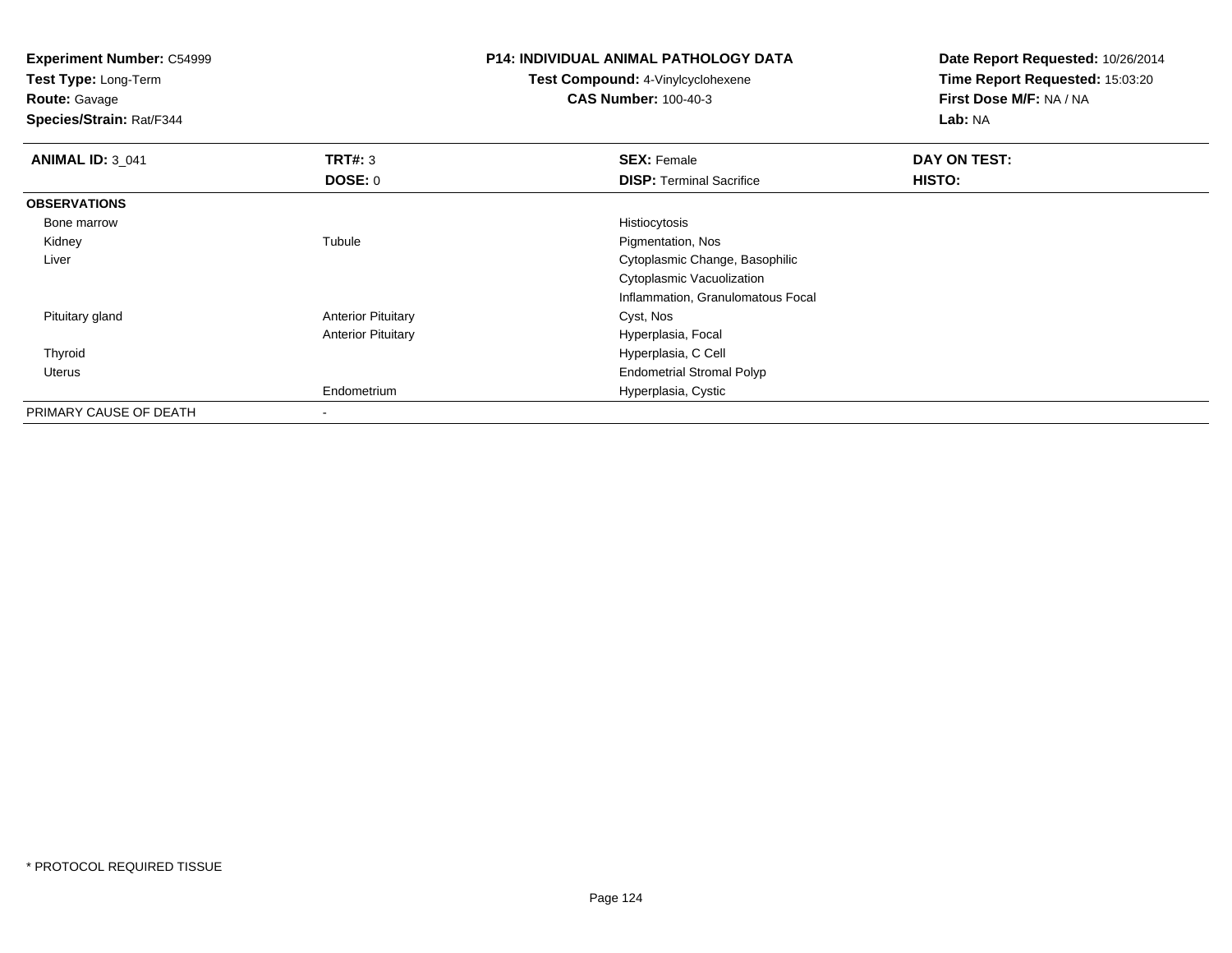**Experiment Number:** C54999**Test Type:** Long-Term**Route:** Gavage **Species/Strain:** Rat/F344**P14: INDIVIDUAL ANIMAL PATHOLOGY DATATest Compound:** 4-Vinylcyclohexene**CAS Number:** 100-40-3**Date Report Requested:** 10/26/2014**Time Report Requested:** 15:03:20**First Dose M/F:** NA / NA**Lab:** NA**ANIMAL ID: 3 042 TRT#:** <sup>3</sup> **SEX:** Female **DAY ON TEST: DOSE:** 0**DISP:** Terminal Sacrifice **HISTO: OBSERVATIONS** Adrenal glandd Cortex Nos Cortex Nos Lipoidosis Intestine Large Mucosa, RectumMineralization<br>Nephropathy Kidneyy the control of the control of the control of the control of the control of the control of the control of the control of the control of the control of the control of the control of the control of the control of the contro Tubule Pigmentation, Nos Liver Cytoplasmic Change, BasophilicBile Duct Hyperplasia, Nos Mammary glandd and the control of the control of the control of the control of the control of the control of the control of the control of the control of the control of the control of the control of the control of the control of the co Pancreas Hyperplasia, Focal Pituitary glandAnterior Pituitary **Adenoma, Nos** Adenoma, Nos Thyroid Hyperplasia, C Cell PRIMARY CAUSE OF DEATH-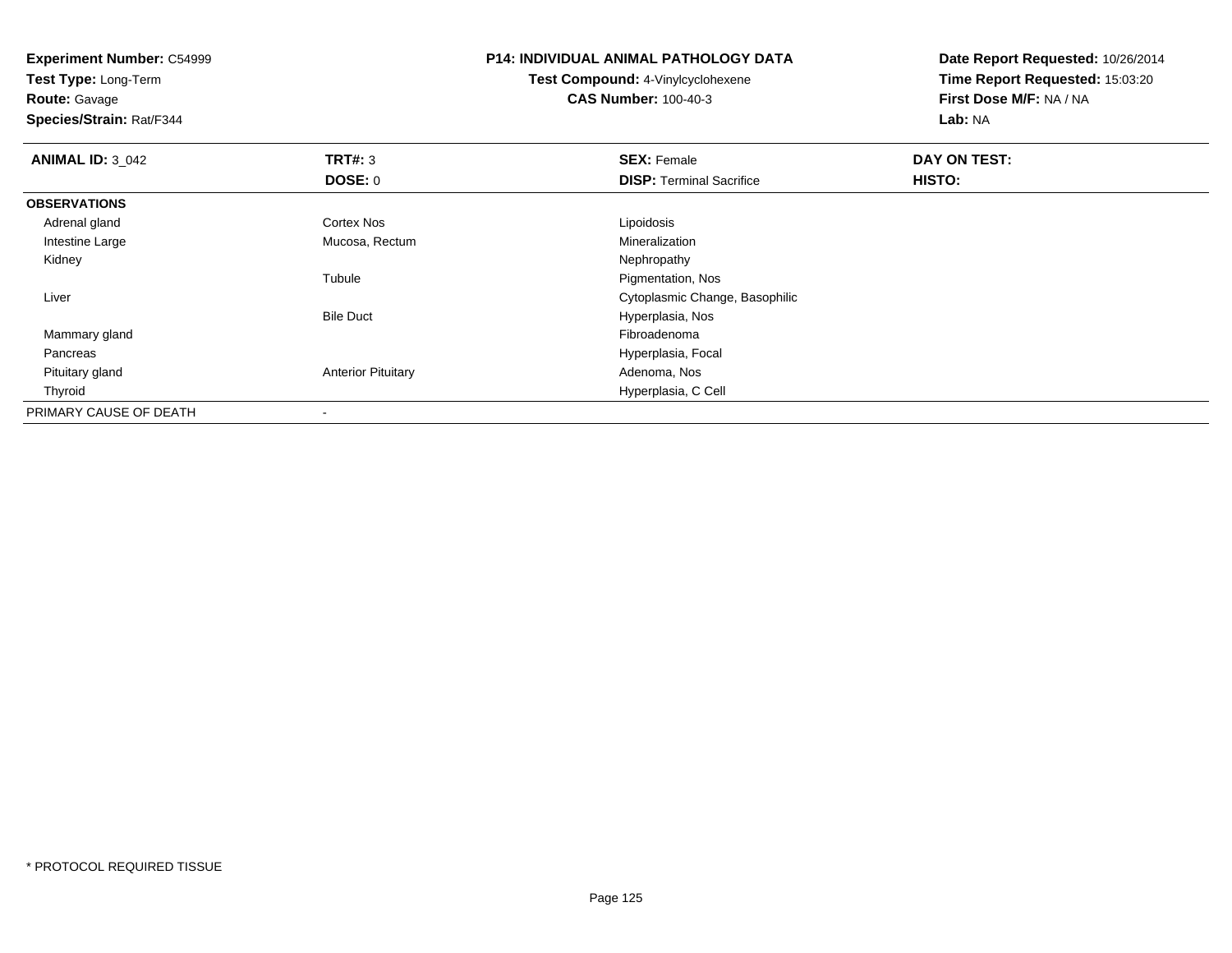| <b>Experiment Number: C54999</b><br>Test Type: Long-Term<br><b>Route: Gavage</b><br>Species/Strain: Rat/F344 |                           | <b>P14: INDIVIDUAL ANIMAL PATHOLOGY DATA</b><br><b>Test Compound: 4-Vinylcyclohexene</b><br><b>CAS Number: 100-40-3</b> | Date Report Requested: 10/26/2014<br>Time Report Requested: 15:03:20<br>First Dose M/F: NA / NA<br>Lab: NA |
|--------------------------------------------------------------------------------------------------------------|---------------------------|-------------------------------------------------------------------------------------------------------------------------|------------------------------------------------------------------------------------------------------------|
| <b>ANIMAL ID: 3 043</b>                                                                                      | TRT#: 3                   | <b>SEX: Female</b>                                                                                                      | DAY ON TEST:                                                                                               |
|                                                                                                              | DOSE: 0                   | <b>DISP:</b> Terminal Sacrifice                                                                                         | <b>HISTO:</b>                                                                                              |
| <b>OBSERVATIONS</b>                                                                                          |                           |                                                                                                                         |                                                                                                            |
| Adrenal gland                                                                                                |                           | Pheochromocytoma                                                                                                        |                                                                                                            |
| Intestine Large                                                                                              | Mucosa, Rectum            | Mineralization                                                                                                          |                                                                                                            |
| Kidney                                                                                                       |                           | Nephropathy                                                                                                             |                                                                                                            |
|                                                                                                              | Tubule                    | Pigmentation, Nos                                                                                                       |                                                                                                            |
| Liver                                                                                                        | <b>Bile Duct</b>          | Hyperplasia, Nos                                                                                                        |                                                                                                            |
|                                                                                                              |                           | Inflammation, Granulomatous Focal                                                                                       |                                                                                                            |
| Pituitary gland                                                                                              | <b>Anterior Pituitary</b> | Cyst, Nos                                                                                                               |                                                                                                            |
| Thyroid                                                                                                      |                           | Hyperplasia, C Cell                                                                                                     |                                                                                                            |
| PRIMARY CAUSE OF DEATH                                                                                       |                           |                                                                                                                         |                                                                                                            |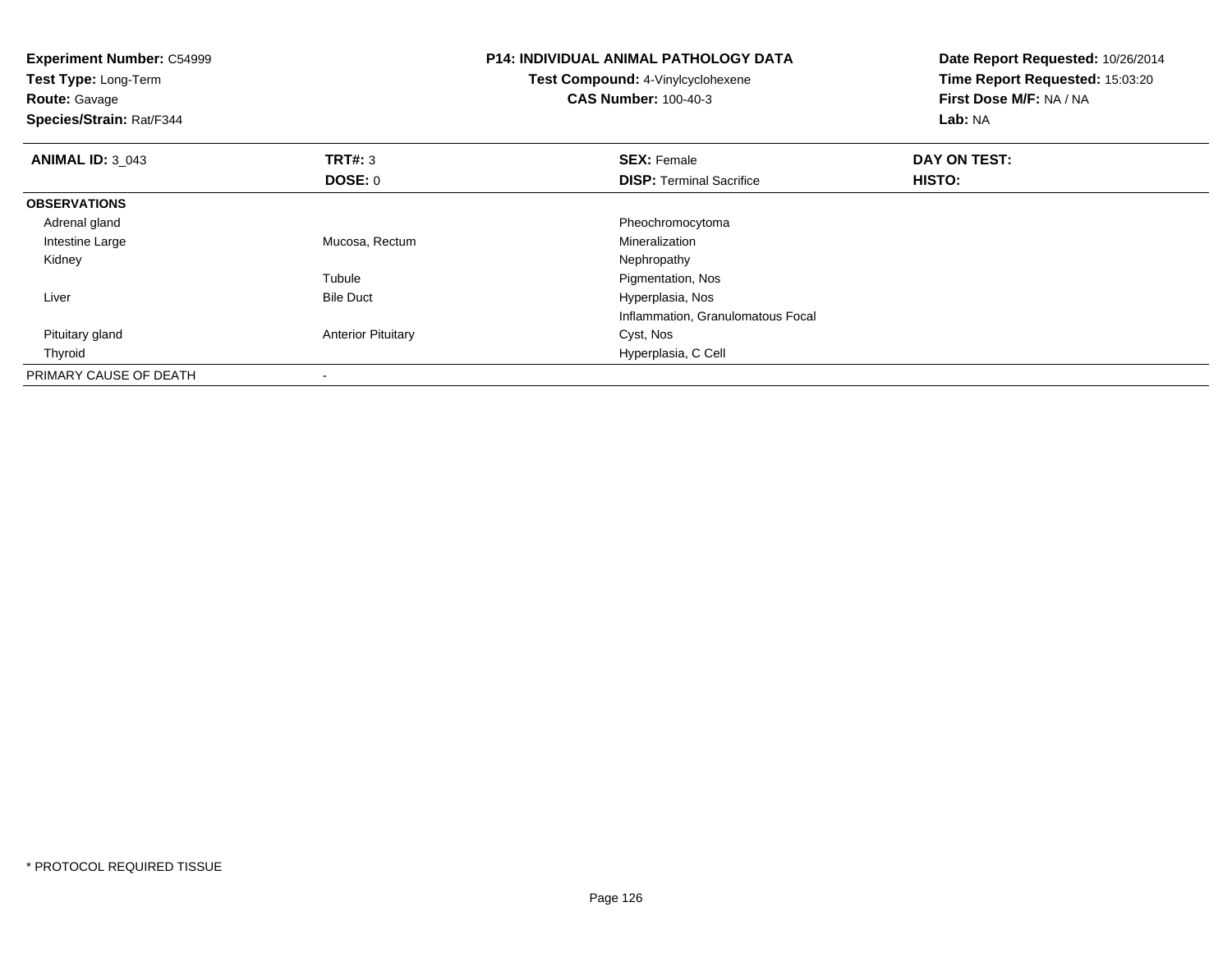**Experiment Number:** C54999**Test Type:** Long-Term**Route:** Gavage **Species/Strain:** Rat/F344**P14: INDIVIDUAL ANIMAL PATHOLOGY DATATest Compound:** 4-Vinylcyclohexene**CAS Number:** 100-40-3**Date Report Requested:** 10/26/2014**Time Report Requested:** 15:03:20**First Dose M/F:** NA / NA**Lab:** NA**ANIMAL ID:** 3\_044**TRT#:** 3 **SEX:** Female **DAY ON TEST: DOSE:** 0**DISP:** Terminal Sacrifice **HISTO: OBSERVATIONS** Bone marroww when the contract of the contract of the contract of the contract of the contract of the contract of the contract of the contract of the contract of the contract of the contract of the contract of the contract of the con Heart Myocardium Nos Degeneration, Nos Kidneyy the contract of the contract of the contract of the contract of the contract of the contract of the contract of the contract of the contract of the contract of the contract of the contract of the contract of the contract Tubule Pigmentation, Nos<br>
Pigmentation, Nos<br>
Angiectasis Liverr and the contract of the contract of the contract of the contract of the contract of the contract of the contract of the contract of the contract of the contract of the contract of the contract of the contract of the cont Cytoplasmic VacuolizationBile Duct Hyperplasia, Nos Inflammation, Granulomatous Focal Lung Inflammation, Granulomatous Focal Mammary glandd and the control of the control of the control of the control of the control of the control of the control of the control of the control of the control of the control of the control of the control of the control of the co Pituitary glandAnterior Pituitary **Adenoma, Nos** Adenoma, Nos Thyroidd **C-Cell Adenoma** and the control of the control of the control of the control of the control of the control of the control of the control of the control of the control of the control of the control of the control of the

PRIMARY CAUSE OF DEATH-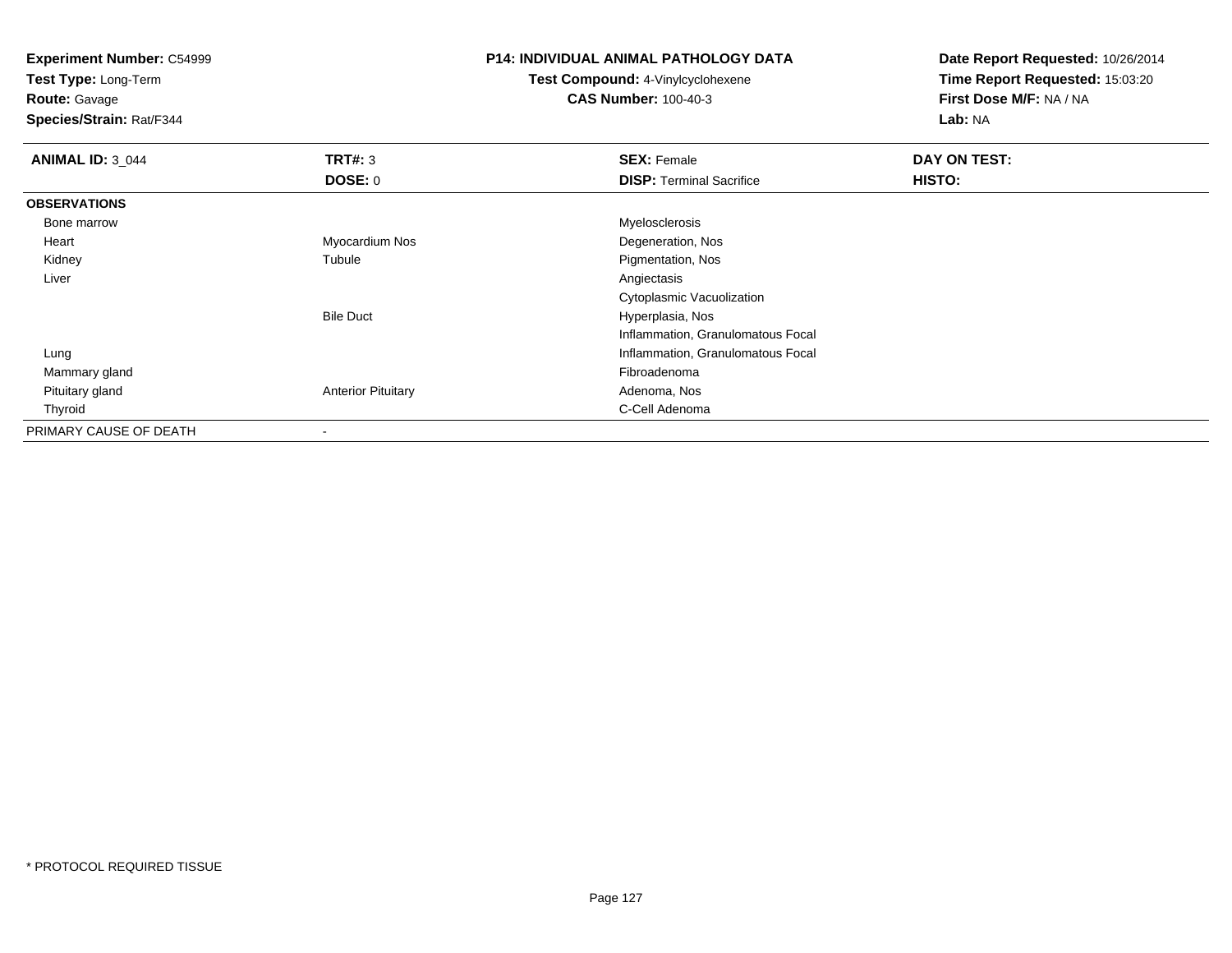**Test Type:** Long-Term

**Route:** Gavage

**Species/Strain:** Rat/F344

# **P14: INDIVIDUAL ANIMAL PATHOLOGY DATA**

**Test Compound:** 4-Vinylcyclohexene**CAS Number:** 100-40-3

| <b>ANIMAL ID: 3_045</b> | TRT#: 3                   | <b>SEX: Female</b>                  | DAY ON TEST: |  |
|-------------------------|---------------------------|-------------------------------------|--------------|--|
|                         | DOSE: 0                   | <b>DISP: Terminal Sacrifice</b>     | HISTO:       |  |
| <b>OBSERVATIONS</b>     |                           |                                     |              |  |
| Intestine Large         | Mucosa, Rectum            | Mineralization                      |              |  |
| Kidney                  |                           | Lymphocytic Inflammatory Infiltrate |              |  |
|                         |                           | Mineralization                      |              |  |
|                         | Tubule                    | Pigmentation, Nos                   |              |  |
| Liver                   |                           | Cytoplasmic Change, Basophilic      |              |  |
|                         |                           | Cytoplasmic Vacuolization           |              |  |
|                         | <b>Bile Duct</b>          | Hyperplasia, Nos                    |              |  |
|                         |                           | Inflammation, Granulomatous Focal   |              |  |
| Pituitary gland         | <b>Anterior Pituitary</b> | Adenoma, Nos                        |              |  |
| Skin                    | Lip Nos                   | Inflammation, Chronic Focal         |              |  |
| Thyroid                 |                           | Hyperplasia, C Cell                 |              |  |
| Uterus                  |                           | <b>Endometrial Stromal Polyp</b>    |              |  |
| PRIMARY CAUSE OF DEATH  |                           |                                     |              |  |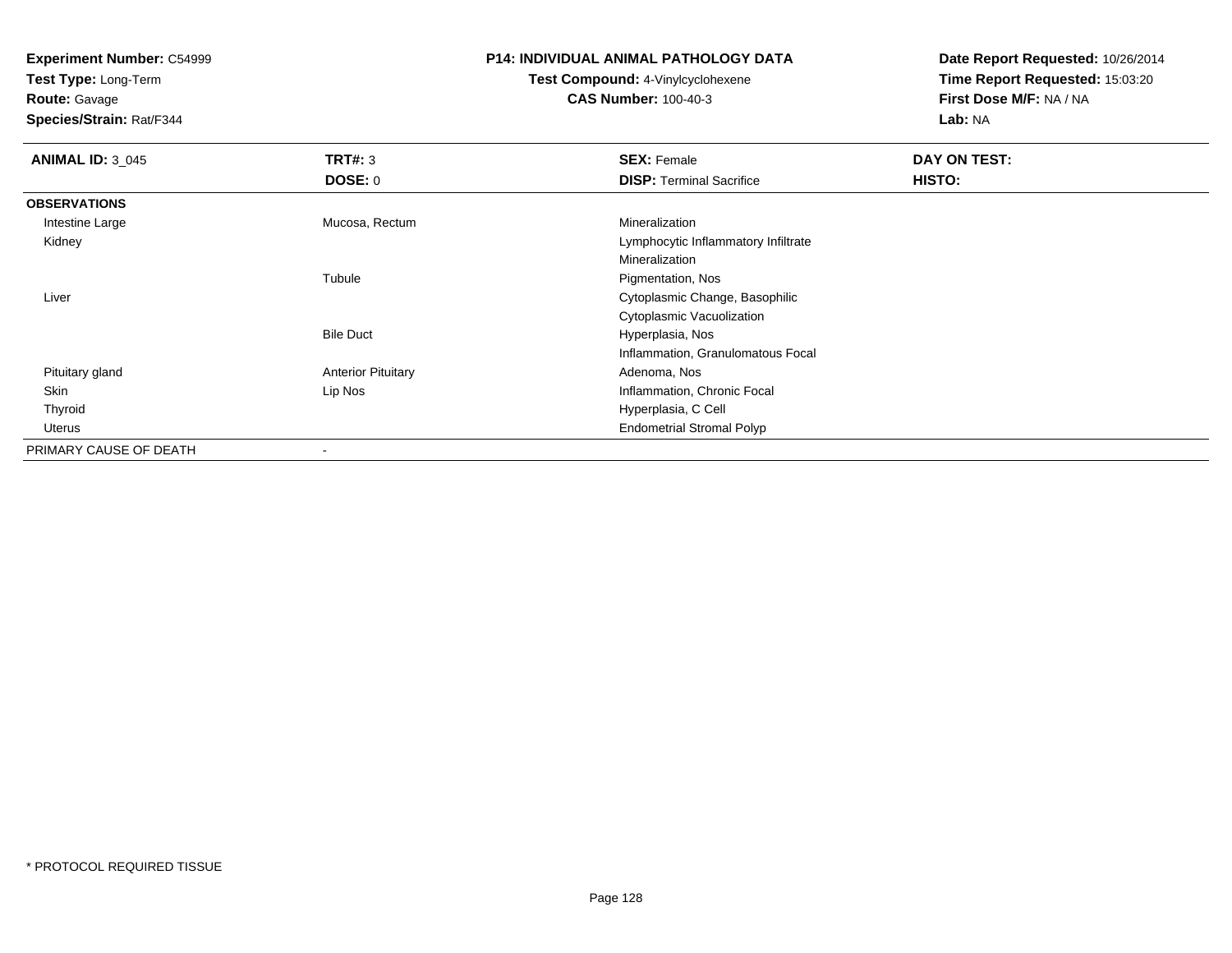**Test Type:** Long-Term

**Route:** Gavage

**Species/Strain:** Rat/F344

# **P14: INDIVIDUAL ANIMAL PATHOLOGY DATA**

**Test Compound:** 4-Vinylcyclohexene**CAS Number:** 100-40-3

| <b>ANIMAL ID: 3_046</b> | <b>TRT#: 3</b>            | <b>SEX: Female</b>              | DAY ON TEST:  |  |
|-------------------------|---------------------------|---------------------------------|---------------|--|
|                         | DOSE: 0                   | <b>DISP: Terminal Sacrifice</b> | <b>HISTO:</b> |  |
| <b>OBSERVATIONS</b>     |                           |                                 |               |  |
| Intestine Large         | Mucosa, Rectum            | Mineralization                  |               |  |
| Kidney                  |                           | Mineralization                  |               |  |
|                         | Tubule                    | Pigmentation, Nos               |               |  |
| Liver                   |                           | Cytoplasmic Change, Basophilic  |               |  |
|                         | <b>Bile Duct</b>          | Hyperplasia, Nos                |               |  |
| Mammary gland           |                           | Inflammation, Granulomatous     |               |  |
| Pituitary gland         | <b>Anterior Pituitary</b> | Adenoma, Nos                    |               |  |
| Thyroid                 |                           | Hyperplasia, C Cell             |               |  |
| Unspecified             | Multiple Organs Nos       | Leukemia, Mononuclear Cell      |               |  |
|                         | <b>Abdominal Cavity</b>   | Necrosis, Fat                   |               |  |
| PRIMARY CAUSE OF DEATH  | ۰                         |                                 |               |  |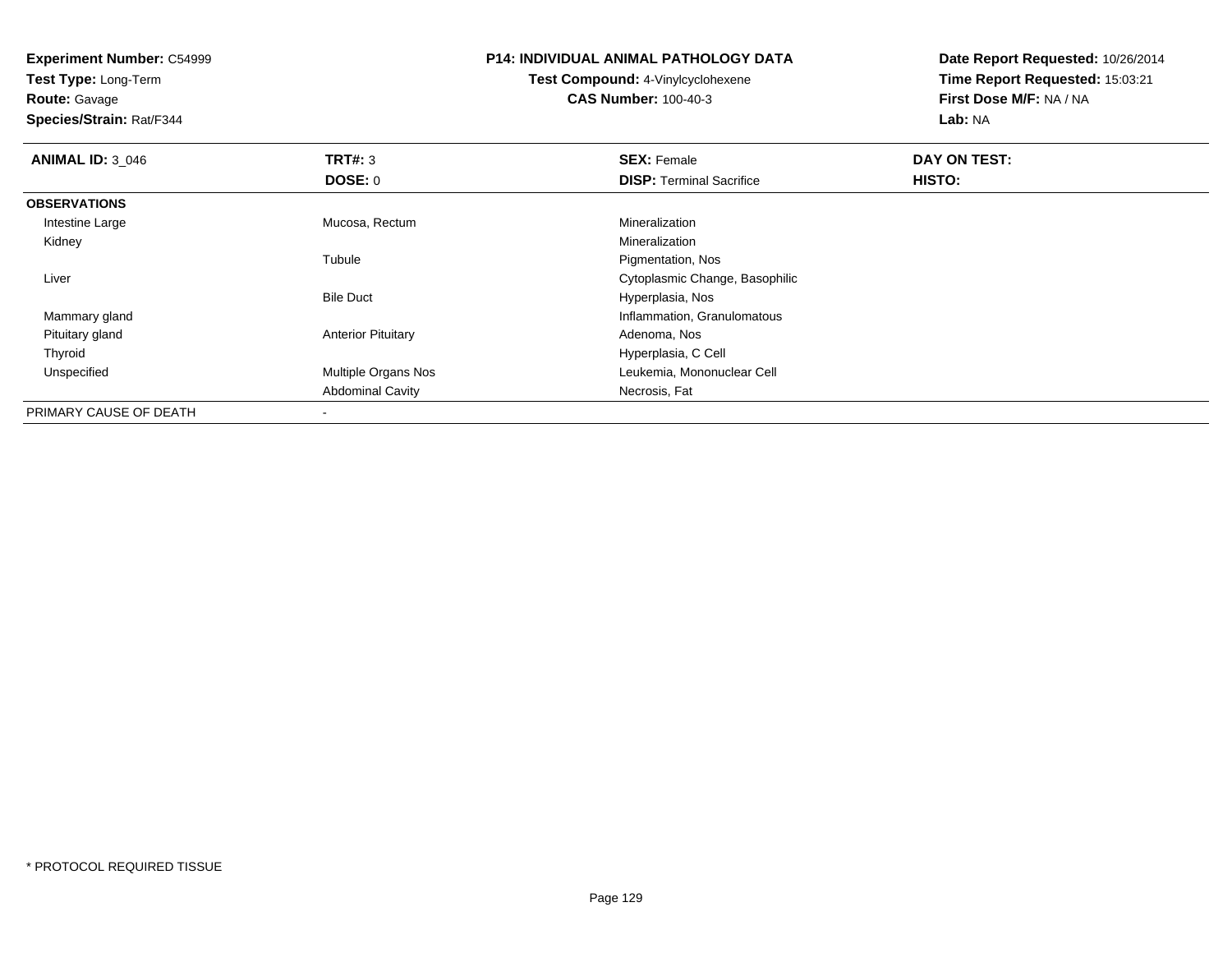| <b>Experiment Number: C54999</b><br>Test Type: Long-Term<br><b>Route: Gavage</b><br>Species/Strain: Rat/F344 |                           | <b>P14: INDIVIDUAL ANIMAL PATHOLOGY DATA</b><br><b>Test Compound: 4-Vinylcyclohexene</b><br><b>CAS Number: 100-40-3</b> | Date Report Requested: 10/26/2014<br>Time Report Requested: 15:03:21<br>First Dose M/F: NA / NA<br>Lab: NA |
|--------------------------------------------------------------------------------------------------------------|---------------------------|-------------------------------------------------------------------------------------------------------------------------|------------------------------------------------------------------------------------------------------------|
| <b>ANIMAL ID: 3_047</b>                                                                                      | TRT#: 3                   | <b>SEX: Female</b>                                                                                                      | DAY ON TEST:                                                                                               |
|                                                                                                              | <b>DOSE: 0</b>            | <b>DISP: Terminal Sacrifice</b>                                                                                         | HISTO:                                                                                                     |
| <b>OBSERVATIONS</b>                                                                                          |                           |                                                                                                                         |                                                                                                            |
| Adrenal gland                                                                                                | Medulla                   | Hyperplasia, Focal                                                                                                      |                                                                                                            |
| Intestine Large                                                                                              | Mucosa, Rectum            | Mineralization                                                                                                          |                                                                                                            |
| Kidney                                                                                                       |                           | Nephropathy                                                                                                             |                                                                                                            |
|                                                                                                              | Tubule                    | Pigmentation, Nos                                                                                                       |                                                                                                            |
| Liver                                                                                                        |                           | Cytoplasmic Change, Basophilic                                                                                          |                                                                                                            |
|                                                                                                              |                           | Inflammation, Granulomatous Focal                                                                                       |                                                                                                            |
|                                                                                                              |                           | Lymphocytic Inflammatory Infiltrate                                                                                     |                                                                                                            |
| Lung                                                                                                         |                           | Inflammation, Granulomatous Focal                                                                                       |                                                                                                            |
| Pituitary gland                                                                                              | <b>Anterior Pituitary</b> | Cyst, Nos                                                                                                               |                                                                                                            |
| Thyroid                                                                                                      |                           | Hyperplasia, C Cell                                                                                                     |                                                                                                            |
| PRIMARY CAUSE OF DEATH                                                                                       |                           |                                                                                                                         |                                                                                                            |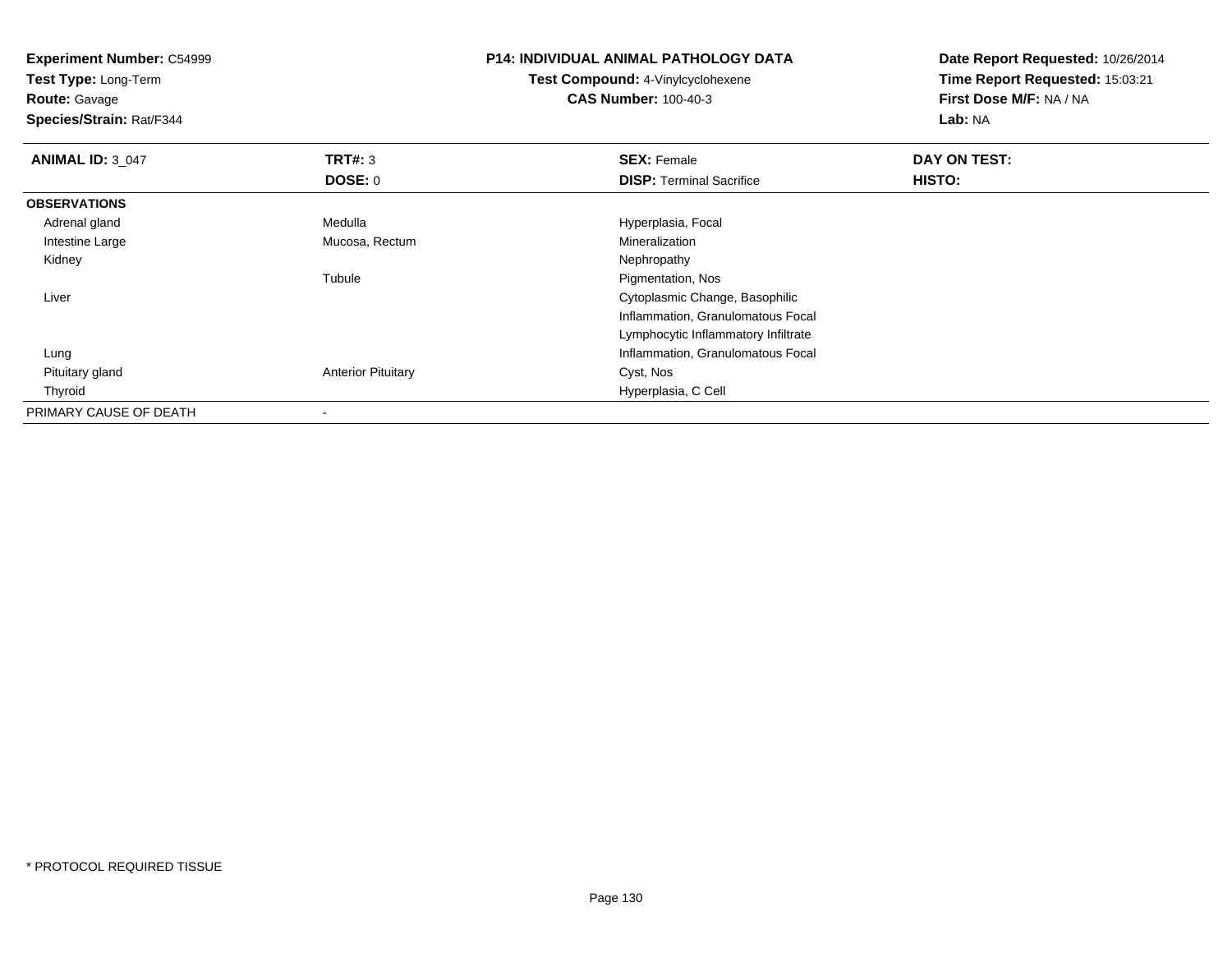| <b>Experiment Number: C54999</b><br>Test Type: Long-Term<br><b>Route: Gavage</b><br>Species/Strain: Rat/F344 |                           | <b>P14: INDIVIDUAL ANIMAL PATHOLOGY DATA</b><br>Test Compound: 4-Vinylcyclohexene<br><b>CAS Number: 100-40-3</b> | Date Report Requested: 10/26/2014<br>Time Report Requested: 15:03:21<br>First Dose M/F: NA / NA<br>Lab: NA |
|--------------------------------------------------------------------------------------------------------------|---------------------------|------------------------------------------------------------------------------------------------------------------|------------------------------------------------------------------------------------------------------------|
| <b>ANIMAL ID: 3 048</b>                                                                                      | <b>TRT#: 3</b>            | <b>SEX: Female</b>                                                                                               | DAY ON TEST:                                                                                               |
|                                                                                                              | DOSE: 0                   | <b>DISP:</b> Terminal Sacrifice                                                                                  | <b>HISTO:</b>                                                                                              |
| <b>OBSERVATIONS</b>                                                                                          |                           |                                                                                                                  |                                                                                                            |
| Adrenal gland                                                                                                | Medulla                   | Hyperplasia, Focal                                                                                               |                                                                                                            |
| Kidney                                                                                                       | Tubule                    | Pigmentation, Nos                                                                                                |                                                                                                            |
| Liver                                                                                                        |                           | Cytoplasmic Change, Basophilic                                                                                   |                                                                                                            |
|                                                                                                              |                           | Inflammation, Granulomatous Focal                                                                                |                                                                                                            |
| Lung                                                                                                         |                           | Inflammation, Granulomatous Focal                                                                                |                                                                                                            |
| Pancreas                                                                                                     |                           | Atrophy, Nos                                                                                                     |                                                                                                            |
| Pituitary gland                                                                                              | <b>Anterior Pituitary</b> | Adenoma, Nos                                                                                                     |                                                                                                            |
| PRIMARY CAUSE OF DEATH                                                                                       |                           |                                                                                                                  |                                                                                                            |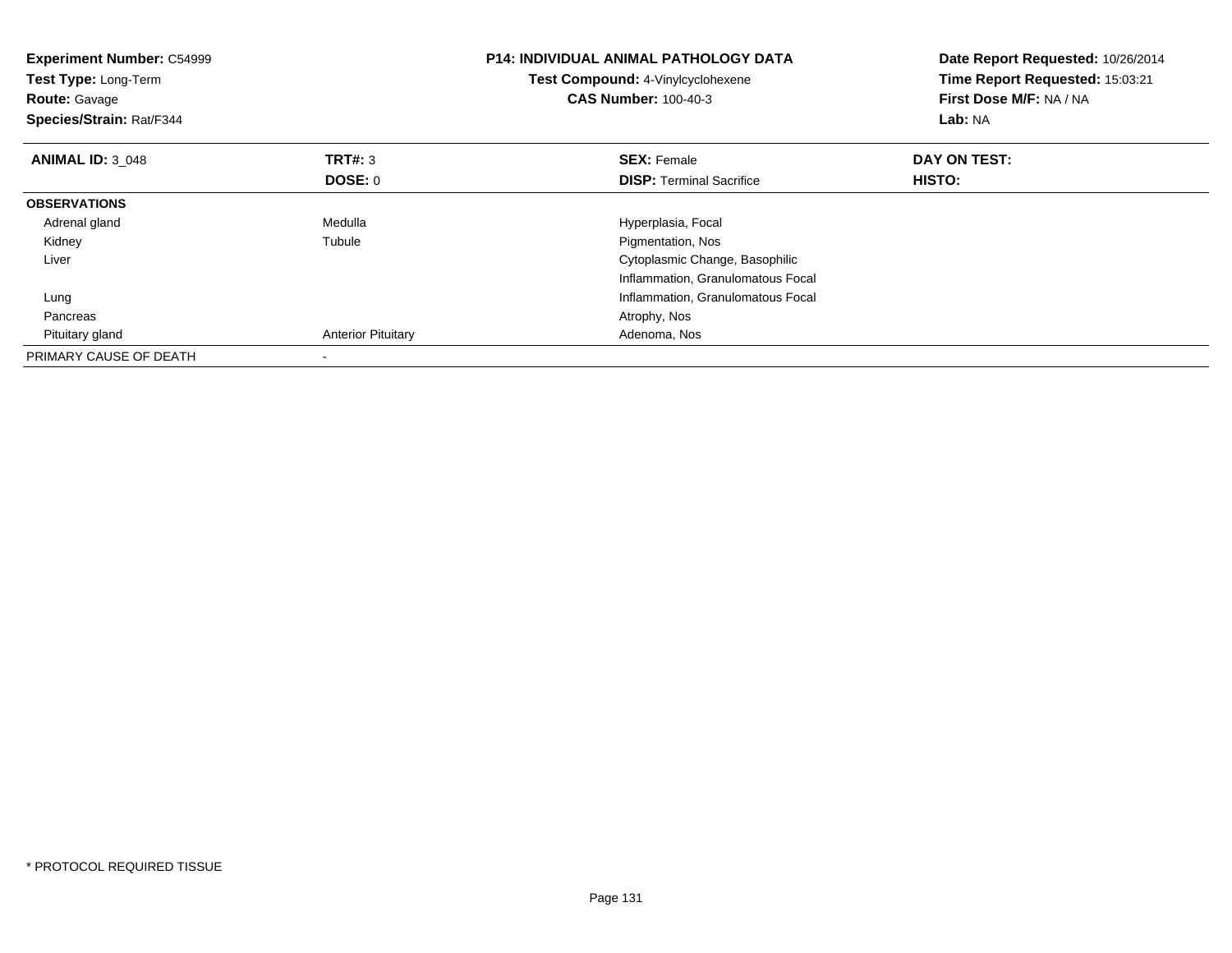| <b>Experiment Number: C54999</b><br>Test Type: Long-Term<br><b>Route: Gavage</b><br>Species/Strain: Rat/F344 |                           | <b>P14: INDIVIDUAL ANIMAL PATHOLOGY DATA</b><br>Test Compound: 4-Vinylcyclohexene<br><b>CAS Number: 100-40-3</b> | Date Report Requested: 10/26/2014<br>Time Report Requested: 15:03:21<br>First Dose M/F: NA / NA<br>Lab: NA |
|--------------------------------------------------------------------------------------------------------------|---------------------------|------------------------------------------------------------------------------------------------------------------|------------------------------------------------------------------------------------------------------------|
| <b>ANIMAL ID: 3 049</b>                                                                                      | <b>TRT#: 3</b>            | <b>SEX: Female</b>                                                                                               | DAY ON TEST:                                                                                               |
|                                                                                                              | <b>DOSE: 0</b>            | <b>DISP:</b> Terminal Sacrifice                                                                                  | <b>HISTO:</b>                                                                                              |
| <b>OBSERVATIONS</b>                                                                                          |                           |                                                                                                                  |                                                                                                            |
| Clitoral gland                                                                                               |                           | Inflammation, Suppurative                                                                                        |                                                                                                            |
| Kidney                                                                                                       | Tubule                    | Pigmentation, Nos                                                                                                |                                                                                                            |
| Liver                                                                                                        |                           | Cytoplasmic Change, Eosinophilic                                                                                 |                                                                                                            |
|                                                                                                              |                           | Inflammation, Granulomatous Focal                                                                                |                                                                                                            |
| Pituitary gland                                                                                              | <b>Anterior Pituitary</b> | Cyst, Nos                                                                                                        |                                                                                                            |
| Thyroid                                                                                                      |                           | Hyperplasia, C Cell                                                                                              |                                                                                                            |
| PRIMARY CAUSE OF DEATH                                                                                       |                           |                                                                                                                  |                                                                                                            |